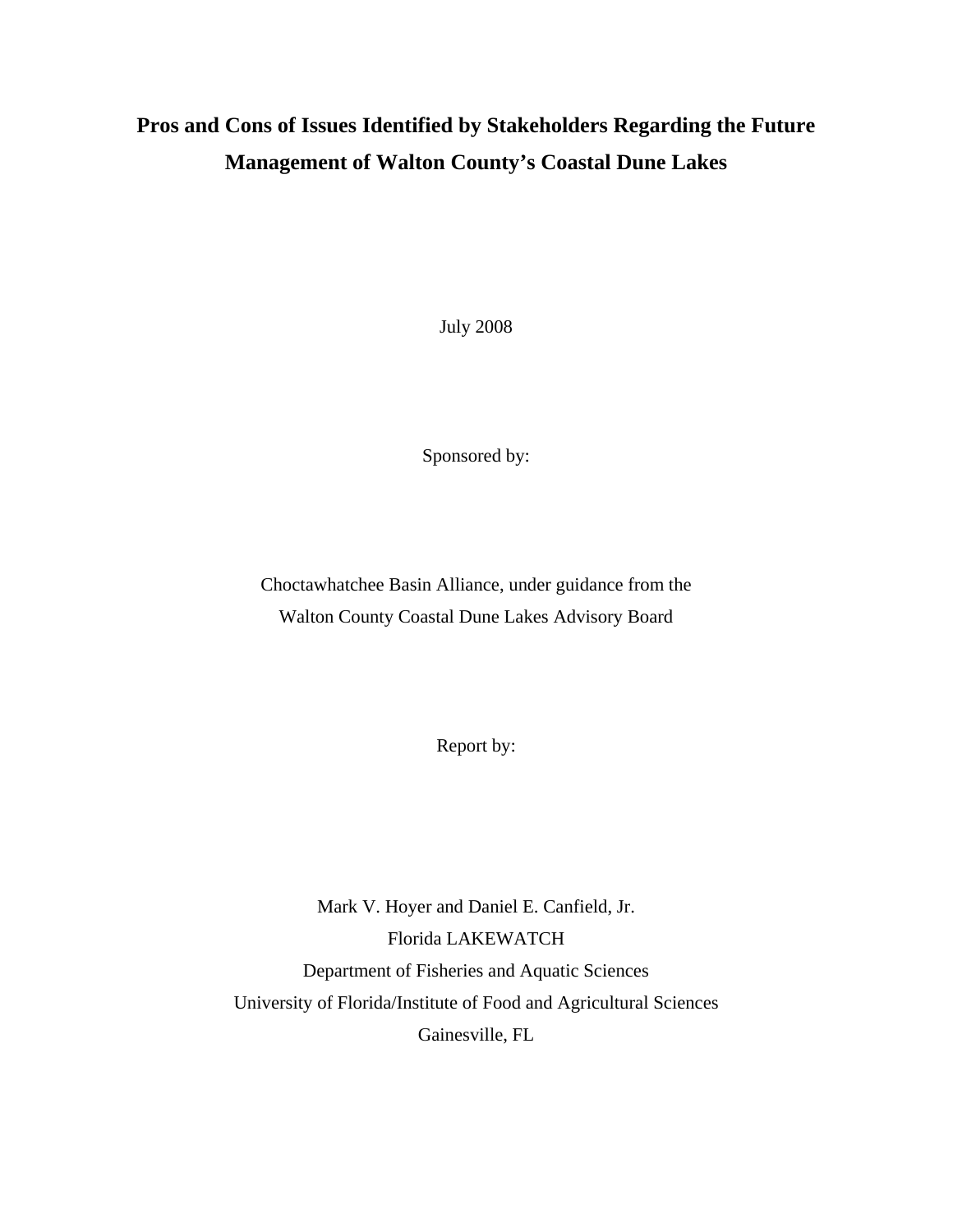# **Table of Contents**

| Summary of Potential Management Options for Issue 1: Who is in Charge?21           |  |
|------------------------------------------------------------------------------------|--|
|                                                                                    |  |
| Summary of Potential Management Options for Issue 2: Outlet Management44           |  |
|                                                                                    |  |
|                                                                                    |  |
|                                                                                    |  |
| Summary of Potential Management Options for Issue 4: Watershed/Inlet Management 89 |  |
|                                                                                    |  |
| Summary of Potential Management Options for Issue 5: Aquatic Plant Management 94   |  |
|                                                                                    |  |
|                                                                                    |  |
|                                                                                    |  |
| Summary of Potential Management Options for Issue 7: Fish and Wildlife103          |  |
|                                                                                    |  |
|                                                                                    |  |
| Appendix II Walton County Coastal Dune Lakes Advisory Board Manual 114             |  |
| Appendix III Findings From Workshops On Citizens' Concerns Regarding the Future    |  |
|                                                                                    |  |
|                                                                                    |  |
|                                                                                    |  |
|                                                                                    |  |
| Appendix VI Water Chemistry Trends in Walton County's Coastal Dune Lakes 222       |  |
|                                                                                    |  |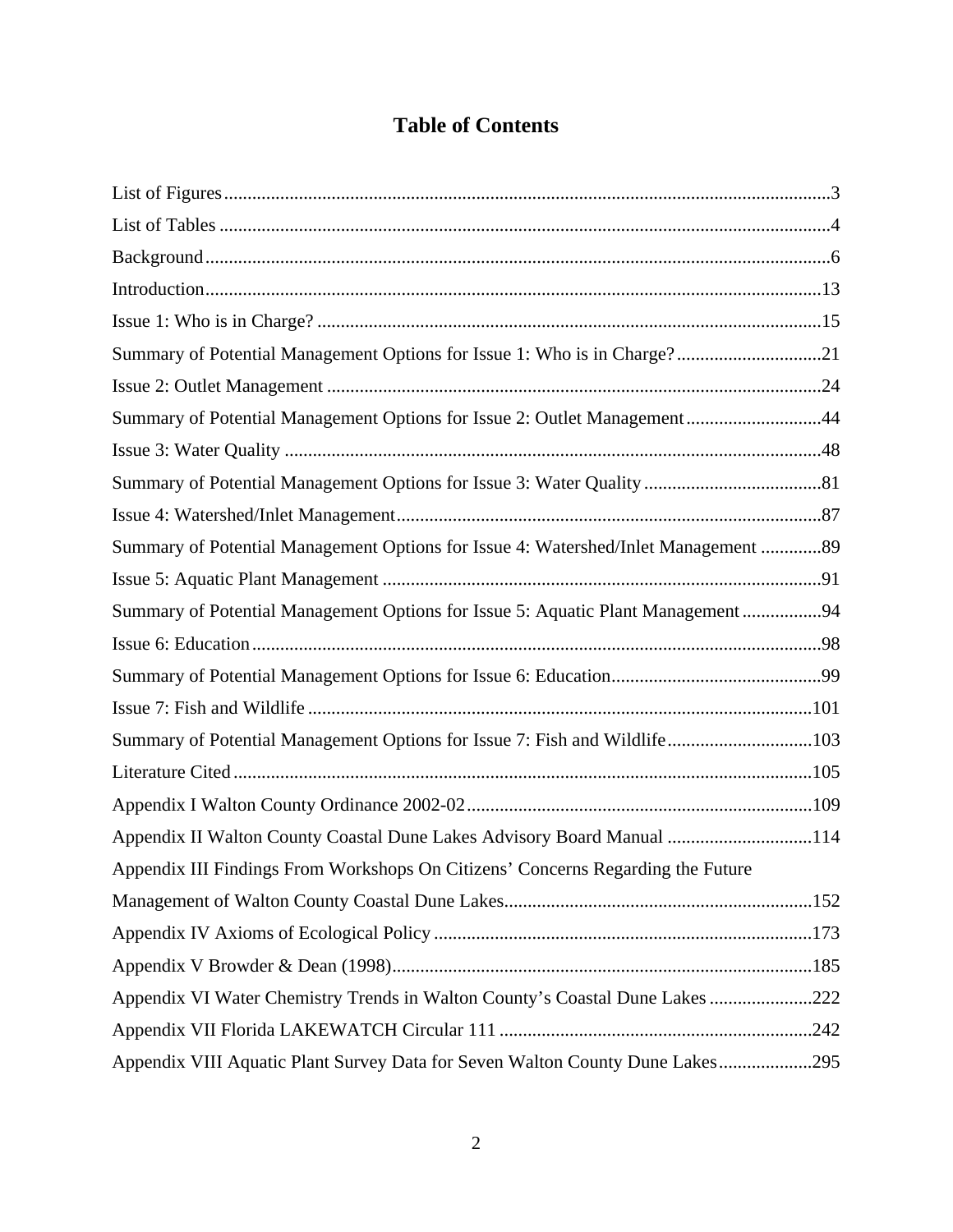# **List of Figures**

| Figure 1. Population growth statistics from the U.S. Census Bureau for Walton County,                                                                                                                                                                             |  |
|-------------------------------------------------------------------------------------------------------------------------------------------------------------------------------------------------------------------------------------------------------------------|--|
| Figure 2. Long-term cumulative rainfall deviation for rainfall stations located in<br>Pensacola (A, 100-year record) and Eglin Air Force Base (B, 66-year record) 29                                                                                              |  |
| Figure 3. Long-term record for water table elevation in a well monitored by USGS and<br>located in Greenhead, Florida approximately 25 miles northeast of Walton County's                                                                                         |  |
| Figure 4. Bathymetric map of Big Red Fish Lake created by Florida LAKEWATCH in                                                                                                                                                                                    |  |
| Figure 5. Schematic of Draper Lake's outlet defining the sweep distance (S) and the                                                                                                                                                                               |  |
| Figure 6. Schematic of water table elevation across a sand dune between a coastal dune                                                                                                                                                                            |  |
| Figure 7. Summary of the percentage of time lakes were utilized by survey respondents<br>(984) for each of 12 different lake activities. This survey was conducted in Florida, but<br>responses are similar to other surveys conducted around the United States49 |  |
| Figure 8. Relationships between Secchi depth and chlorophyll (Top), and Secchi depth<br>and color (Bottom) for Walton County's Coastal Dune Lakes using Florida                                                                                                   |  |
| Figure 9. Surface (solid line) and bottom (dashed line) salinity concentrations (ppt: parts<br>per thousand) in Eastern Lake from December 2001 to June 2008 sampled by CBA                                                                                       |  |
| Figure 10. Relationship between maximum depth of aquatic plant colonization and                                                                                                                                                                                   |  |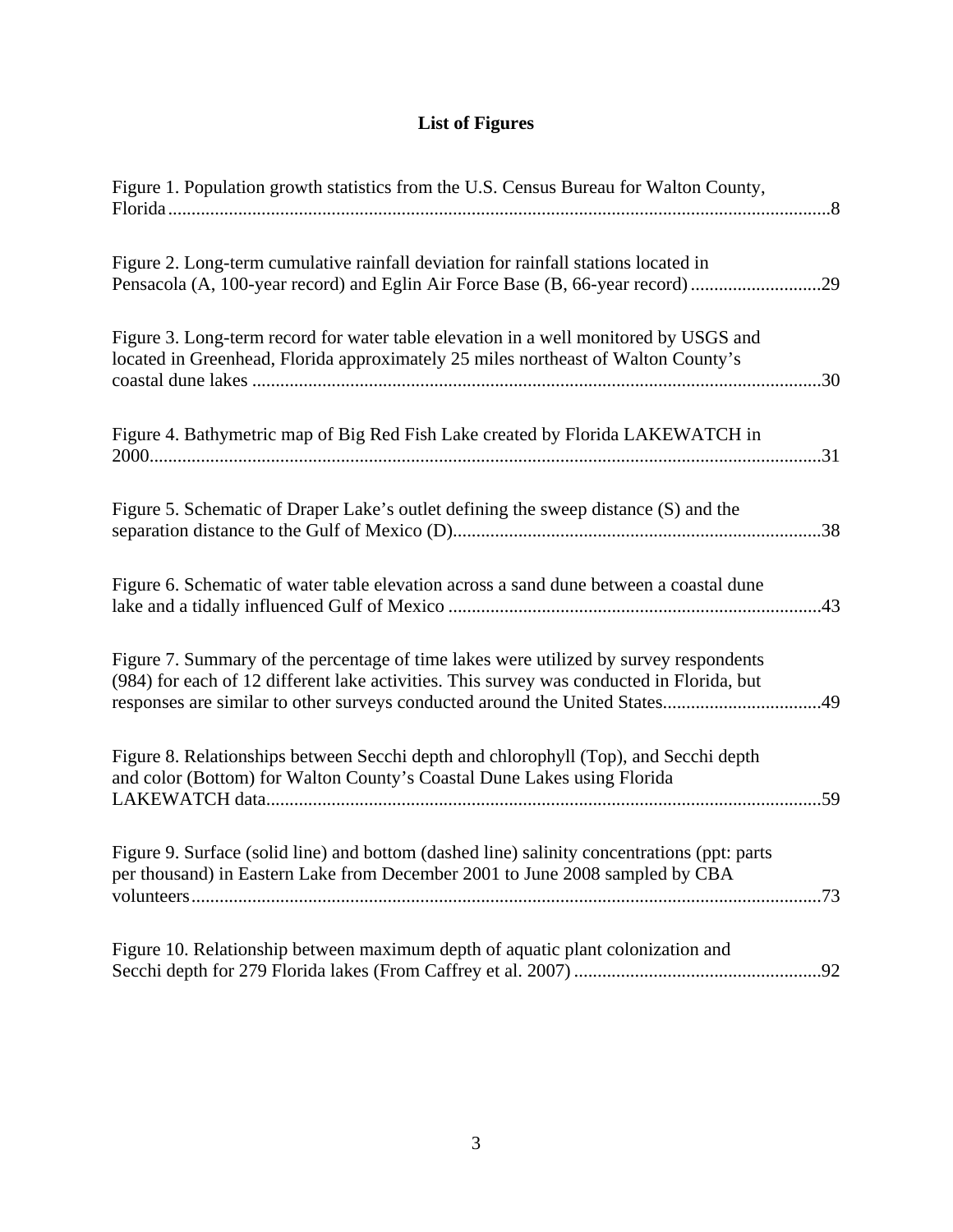## **List of Tables**

| Table 1. List of Walton County's coastal dune lakes identified by the Walton County<br>Dune Lakes Advisory Board (CDLAB Manual 2002: Appendix II). Lakes are listed from<br>west to east based on their location in Walton County. Choctawhatchee Basin Alliance<br>and Florida LAKEWATCH volunteers collect water chemistry data on all but Stewart,                                                                                                    |  |
|----------------------------------------------------------------------------------------------------------------------------------------------------------------------------------------------------------------------------------------------------------------------------------------------------------------------------------------------------------------------------------------------------------------------------------------------------------|--|
| Table 2. Summary statistics and measurements of watershed areas (14 Walton County's<br>coastal dune lakes, Hartman and Associates, Inc. 2001), lake areas (15 Walton County<br>Dune Lakes, Florida LAKEWATCH 2007), mean depths (17 Walton County Dune<br>Lakes, CBA unpublished data). These morphometric parameters were used with the<br>average annual rainfall (62 inches) measured at Pensacola to calculate annual flushing                       |  |
| Table 3. Record of outlet openings on Walton County's coastal dune lakes over four to<br>six years, recorded by CBA volunteers working with Florida LAKEWATCH. The<br>percentage of time the outlet was open is calculated based on the number of times the                                                                                                                                                                                              |  |
| Table 4. Estimates of the sweep distance and separation distance for 14 Walton County's                                                                                                                                                                                                                                                                                                                                                                  |  |
| Table 5. Trophic State Classification system used by the Florida LAKEWATCH program                                                                                                                                                                                                                                                                                                                                                                       |  |
| Table 6. Period of record and number of days that Florida LAKEWATCH has analyzed<br>trophic state parameters for the different Walton County coastal dune lakes 51                                                                                                                                                                                                                                                                                       |  |
| Table 7 A-D. Mean (average), minimum and maximum total phosphorus (A), total<br>nitrogen (B), chlorophyll (C), and Secchi depth (D) values measured in Walton County's<br>coastal dune lakes for the period of record and number of sampling days listed in Table 6.<br>Trophic state classifications listed in the Table are based on Forsberg and Ryding (1980).<br>Canfield (1981) collected additional data on Oyster Lake and Western lake on three |  |
| Table 8. Mean (average), minimum and maximum Color (Pt-Co Units) measured in<br>Walton County's coastal dune lakes for the period of record and number of sampling                                                                                                                                                                                                                                                                                       |  |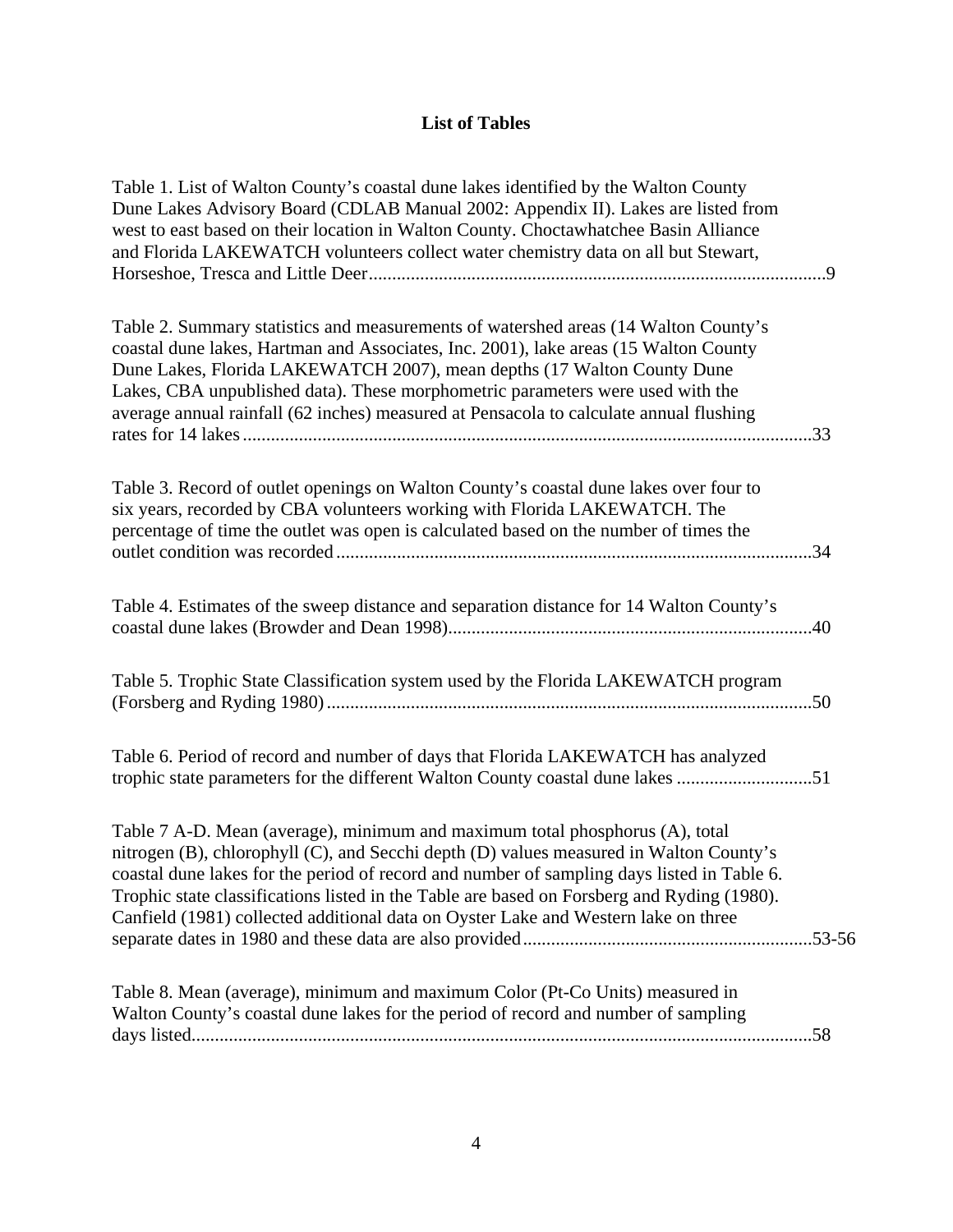| Table 9. Mean (average), minimum and maximum nitrogen / phosphorus ratio measured<br>in Walton County's coastal dune lakes using the Florida LAKEWATCH data for the |
|---------------------------------------------------------------------------------------------------------------------------------------------------------------------|
|                                                                                                                                                                     |
| Table 10 A-D. Summary of analyses to determine seasonality and trends for total                                                                                     |
| phosphorus (A), total nitrogen (B), chlorophyll (C), and Secchi depth (D) in Walton                                                                                 |
| County's coastal dune lakes using the two different methods described previously in the                                                                             |
|                                                                                                                                                                     |
| Table 11. Comparison of the mean coefficient of variations (CV %) for trophic state                                                                                 |
| parameters calculated using data from Walton County's coastal dune lakes and other                                                                                  |
| Florida LAKEWATCH lakes (1,437 lakes from 49 Florida Counties) averaged by county69                                                                                 |
| Table 12 A-B. Mean (average), minimum and maximum salinity concentrations at the                                                                                    |
| surface (A) and at the bottom (B) measured by CBA volunteers in Walton County's                                                                                     |
| coastal dune lakes for the period of record and number of sampling days listed71                                                                                    |
| Table 13. Species list of fish caught using experimental gillnets and seines by FFWCC                                                                               |
|                                                                                                                                                                     |
| Table 14. Mean, minimum, and maximum counts of <i>Escherichia coli</i> ( <i>E. coli</i> ) and total                                                                 |
| coliforms collected by Florida LAKEWATCH July 26, 2000 from four Walton County                                                                                      |
| coastal dune lakes and by CBA on four dates: December 1, 2006 (Allen and Oyster                                                                                     |
| Lakes), February 20, 2007 (Campbell and Morris Lakes), December 7, 2006 (Deer and                                                                                   |
| Fuller Lakes), and January 10, 2007 (Stallworth Lake). Lakes in bold exceeded State                                                                                 |
|                                                                                                                                                                     |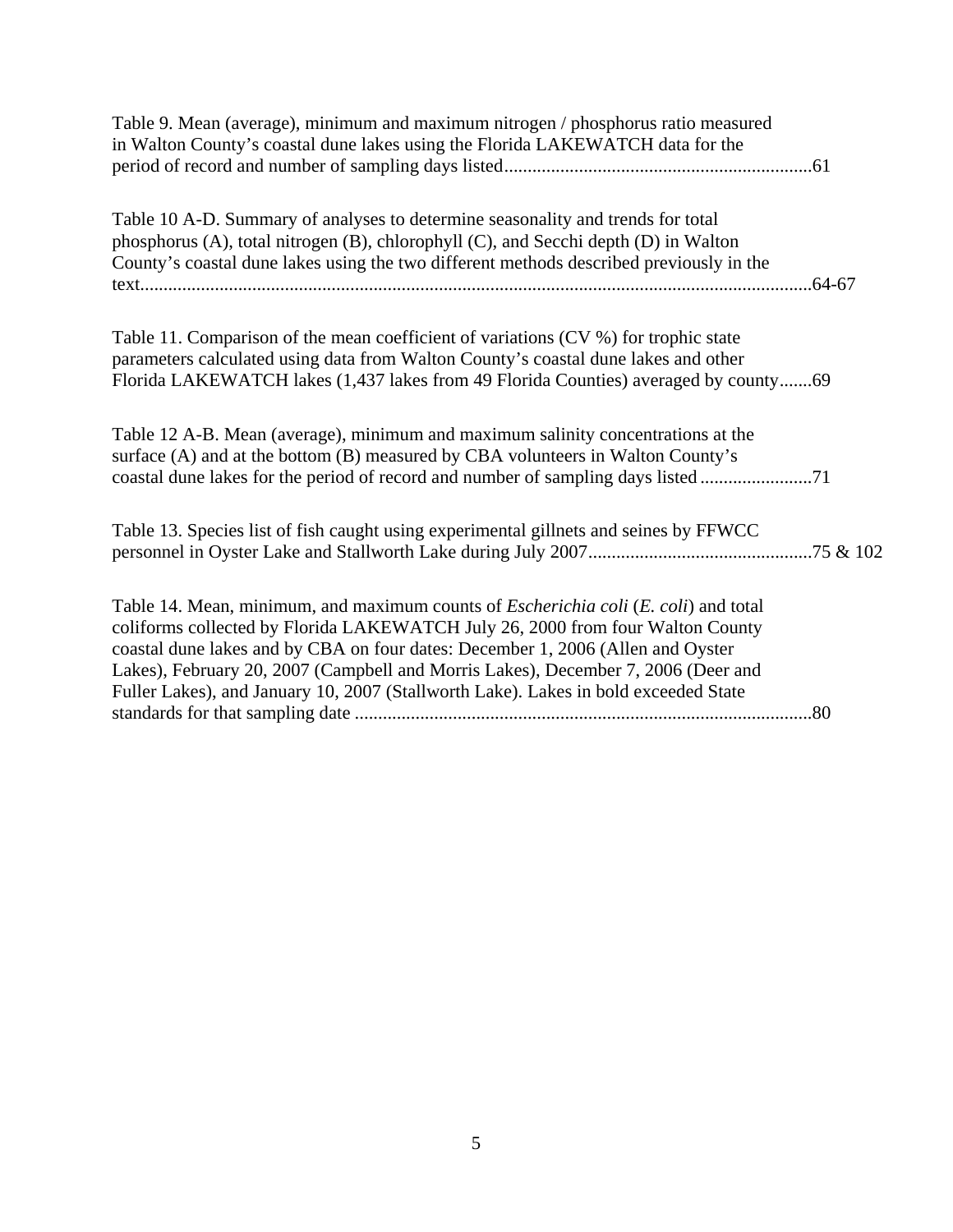### **Background**

Walton County contains many ecological treasures, which attract visitors from all over the world, creating one of the fastest growing (i.e., population) counties in the nation (Figure 1). In 2002, the Walton County Dune Lakes Advisory Board identified 18 named coastal dune lakes in south Walton County along 26 miles of Florida coastline (Table 1). There may be other lakes that could be considered coastal dune lakes. For example, Little Deer Lake (not a recognized dune lake) drains into Deer Lake (a recognized dune lake) like Fuller drains into Morris (both of these are recognized dune lakes). Therefore, Little Deer Lake should probably be classified as a coastal dune lake. These coastal dune lakes are extremely rare. In Florida, they are found only in the Florida Panhandle. Around the world, coastal dune lakes also exist in Australia, Madagascar, New Zealand, the northwest Pacific Coast of the United States and South Carolina.

Coastal dune lakes are generally found within two miles of the coast and are typically shallow and irregularly shaped. The lake-water is composed of both fresh and saltwater obtained from tributaries, groundwater seepage (in both directions, from uplands to the lakes and from the Gulf to the lakes), rainfall, and coastal storm surges. Most dune lakes around the world are called freshwater lakes with varying periods of saltwater intrusion. The lake-water is generally colored (e.g., tea or black colored) due to watershed contributions of dissolved organic matter. While these lakes are exposed to normal weather conditions just like any lake, Florida coastal dune lakes are also tremendously impacted by hurricane activity (i.e., storm frequency, strength, and duration).

The coastal dune lakes of Walton County are scientifically interesting because of their intermittent connection to the Gulf of Mexico. This periodic connection serves as control for flood-level waters (relative to structures and associated infrastructure) by opening a conduit to the Gulf. When a lake reaches a critical pre-flood level, breaching water forms an outlet (channel) through the dune system and empties the lake water into the Gulf. Depending on tides and weather conditions, saltwater and saltwater biota from the Gulf may fill the lake and any biota voids created by the lowered water level. The drainage of the lake and potential exchange with the Gulf continues until equilibrium is reached and the opening closes. When there is an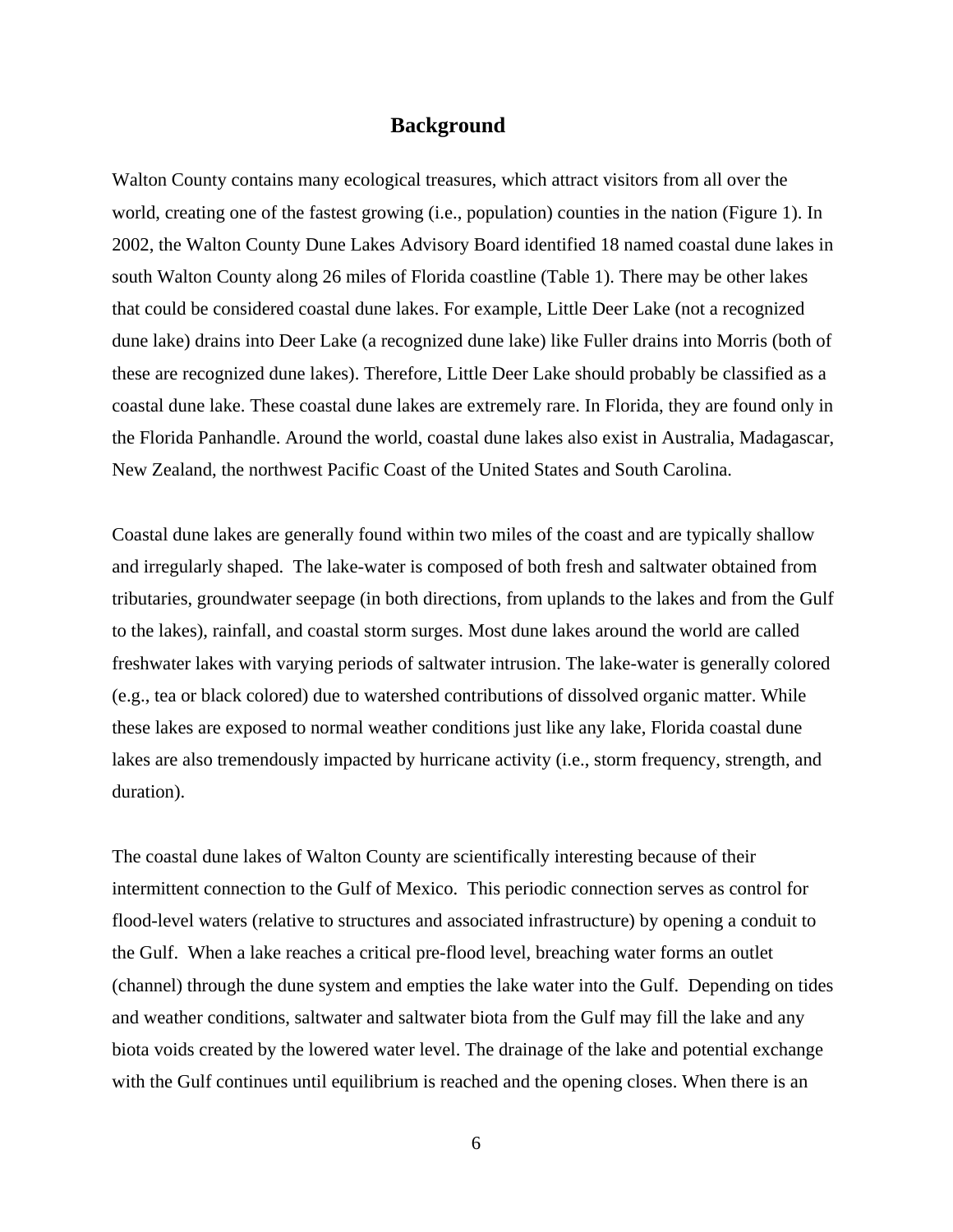exchange with the Gulf of Mexico, a brackish water-body is formed. Depending on the exchange, an estuarine ecosystem may be created. Each of Walton County's coastal dune lakes, however, has individual outlet characteristics, with outlet openings varying in length, frequency and duration. These openings occur based on each lake's critical water level, which is driven by climatic conditions (e.g., droughts and rain). As a result, some of the dune lakes can be completely freshwater, some brackish, and some salty, with varying degrees of salinity occurring between different lake stages. The changing condition of water chemistry in the coastal dune lakes makes them dynamic, biologically diverse ecosystems.

Walton County's tremendous population growth (Figure 1), especially in the vicinity of the coastal dune lakes, has raised concern among citizens over the "health" of these exceptional systems. For this reason, the Walton County Board of County Commissioners extended provisions in the Walton County Land Development Code and Walton County Comprehensive Plan for the protection of the dune lakes. Additionally, the County Commission established (Ordinance 2002-02: Appendix I) the Coastal Dune Lakes Advisory Board (CDLAB) in 2002 (CDLAB Manual: Appendix II). The mission statement for this advisory board is as follows: "To serve, protect and perpetuate the Coastal Dune Lakes of Walton County through mitigation of the effects of development." The CDLAB has multiple objectives, which fall under three major headings: 1) Action, 2) Education, and 3) Perpetual Protection. One objective that falls under the Action heading is development of an action plan (essentially a lake management plan) for each lake. This report is Phase II of the TEAM approach (described later in this section), which shall contribute to the development of comprehensive coastal dune lakes management plans by the CDLAB. Walton County citizens who live around the lakes, utilize the lakes and/or are just concerned about the future for these lakes, identified major issues of concern for each of the coastal dune lakes and the issues identified are addressed in detail in this report.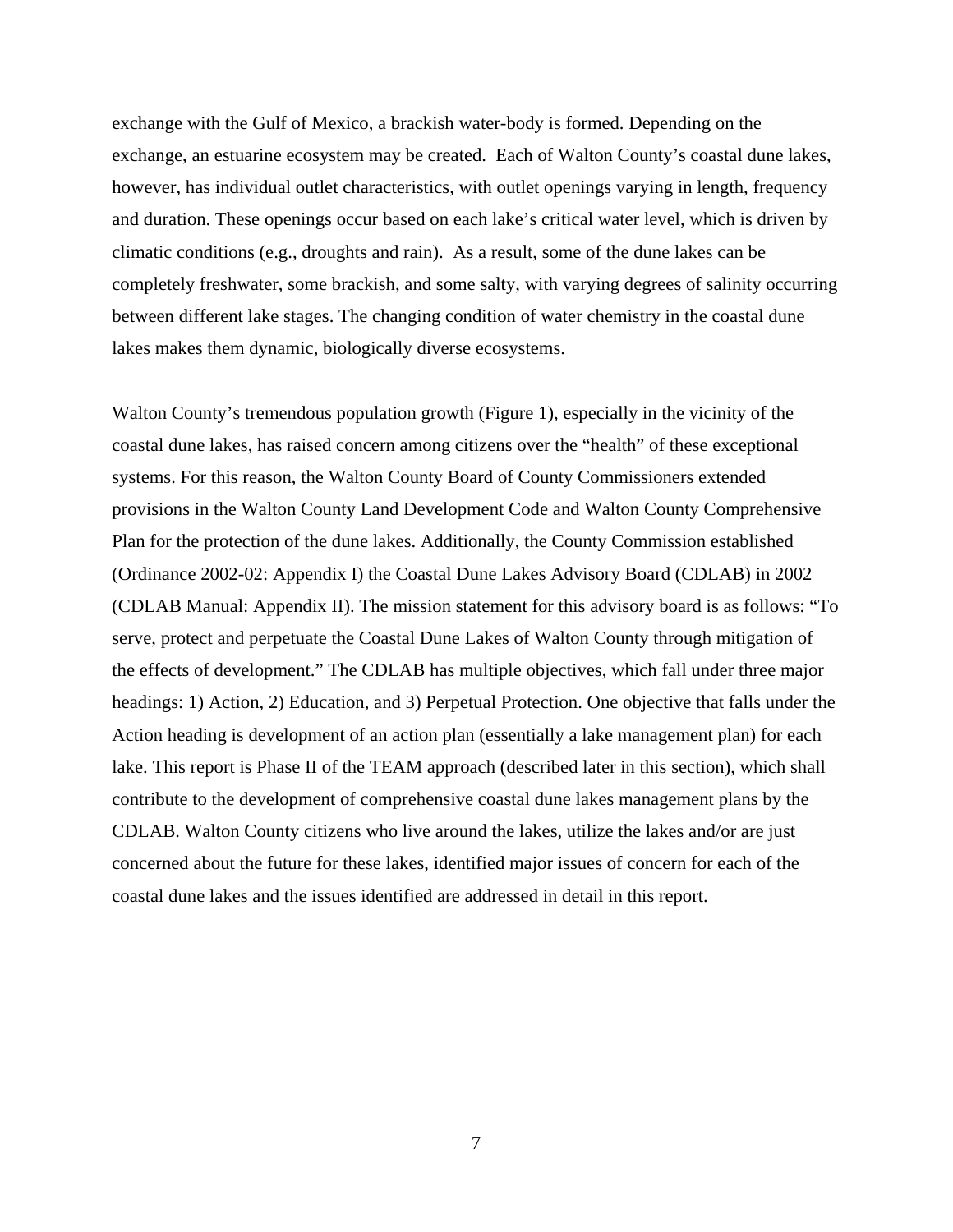

Figure 1. Population growth statistics from the U.S. Census Bureau for Walton County, Florida.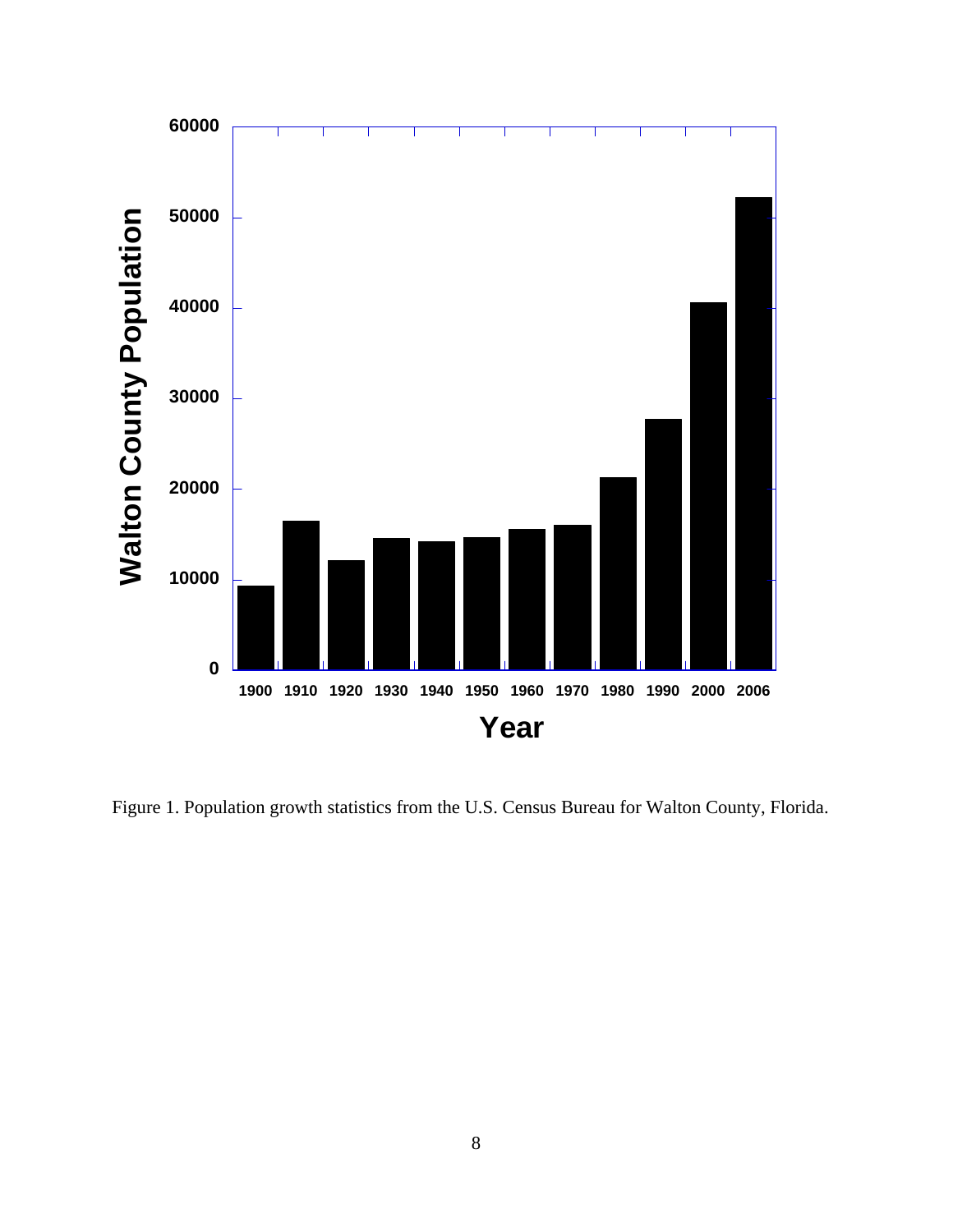Table 1. List of Walton County's coastal dune lakes identified by the Walton County Dune Lakes Advisory Board (CDLAB Manual 2002: Appendix II). Lakes are listed from west to east based on their location in Walton County. Choctawhatchee Basin Alliance (CBA) and Florida LAKEWATCH volunteers collect water chemistry data on all but Stewart, Horseshoe, Tresca and Little Deer.

|                  |                                                         | <b>CBA/LAKEWATCH</b>  |
|------------------|---------------------------------------------------------|-----------------------|
| County<br>Walton | Lake<br>Stewart                                         | Data Available<br>Yes |
| Walton           | Horseshoe                                               | N <sub>o</sub>        |
| Walton           | Fuller                                                  | Yes                   |
| Walton           | Morris                                                  | Yes                   |
| Walton           | Campbell                                                | Yes                   |
| Walton           | Stallworth                                              | Yes                   |
| Walton           | Allen                                                   | Yes                   |
| Walton           | Oyster                                                  | Yes                   |
| Walton           | Draper                                                  | Yes                   |
| Walton           | <b>Big Red Fish</b>                                     | Yes                   |
| Walton           | Little Red Fish                                         | Yes                   |
| Walton           | Alligator                                               | Yes                   |
| Walton           | Grayton (Western lobe of Western Lake)                  | Yes                   |
| Walton           | Western                                                 | Yes                   |
| Walton           | Western Northeast (Eastern lobe of Western lake)        | Yes                   |
| Walton           | Eastern                                                 | Yes                   |
| Walton           | Eastern North (Section of Eastern Lake north of CR 30A) | Yes                   |
| Walton           | <b>Tresca Lake</b>                                      | N <sub>o</sub>        |
| Walton           | Little Deer <sup>1</sup>                                | N <sub>o</sub>        |
| Walton           | Deer                                                    | Yes                   |
| Walton           | Camp Creek                                              | Yes                   |
| Bay/Walton       | Powell                                                  | Yes                   |

<sup>1</sup> Not yet recognized as a coastal dune lake.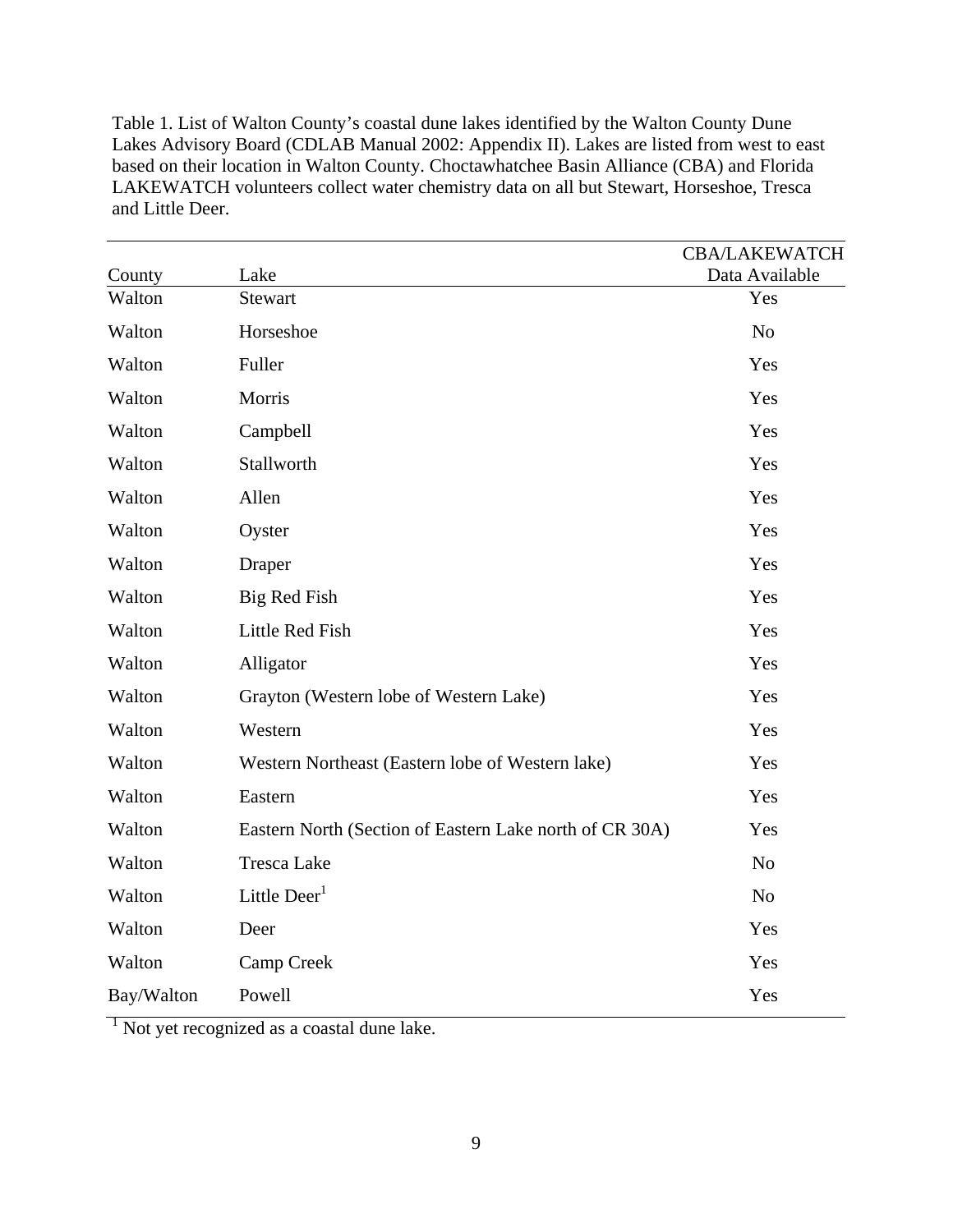Throughout 2006, Mr. Phillip Ellis with the Choctawhatchee Basin Alliance (CBA) and Mr. Scott Jackson with the University of Florida-IFAS Extension Service (UF-IFAS), under the guidance of the Coastal Dune Lakes Advisory Board (CDLAB), hosted a series of community meetings to initiate the development of management plans for the coastal dune lakes of Walton County. Their efforts were the first step in an approach called "The TEAM Approach" which was to be used to develop a generalized Walton County Dune Lakes Management Plan. TEAM stands for "Together for Environmental Assessment and Management" and was developed at UF-IFAS to assist communities with the development (in a reasonable amount of time) of workable (acceptable to the majority of citizens), comprehensive (dealing with the most critical issues identified by participants) lake management plans and water resource policy (Canfield and Canfield 1994).

TEAM is a three-step process. It involves "stakeholders," lay citizens, and technical "experts." Stakeholders are individuals or groups directly affected either by a lack of action or by one or more courses of action which could be chosen to address a lake management issue. Examples of stakeholders include lakefront property owners (homeowners or businesses), interest groups such as the South Walton Community Council, Eastern Lake Neighborhood Association, and Lake Powell Community Alliance, as well as agency personnel at the policy making level. In Phase I, these people (especially the stakeholders and everyday citizens) identify, define, and prioritize their concerns and potential courses of action concerning water resource issues (Appendix III). Next, "pro" and "con" information is developed for each issue using the best available science (this report). Once assembled, this information is provided to everyone who was involved at the first meeting and other interested parties if requested. They come together to discuss and ultimately vote on a course of action with regard to a lake management plan or water resource policy.

The TEAM process was developed because, as Robert T. Lackey of the U.S. Environmental Protection Agency wrote in 2006, "many current ecological policy problems are contentious and socially wrenching". Lackey (2006; see Appendix IV) also noted that there are several generalizations—which he called Axioms of Ecological Policy —that apply to today's ecological policy problems. They are: (1) the policy and political dynamic is a zero-sum game; (2) the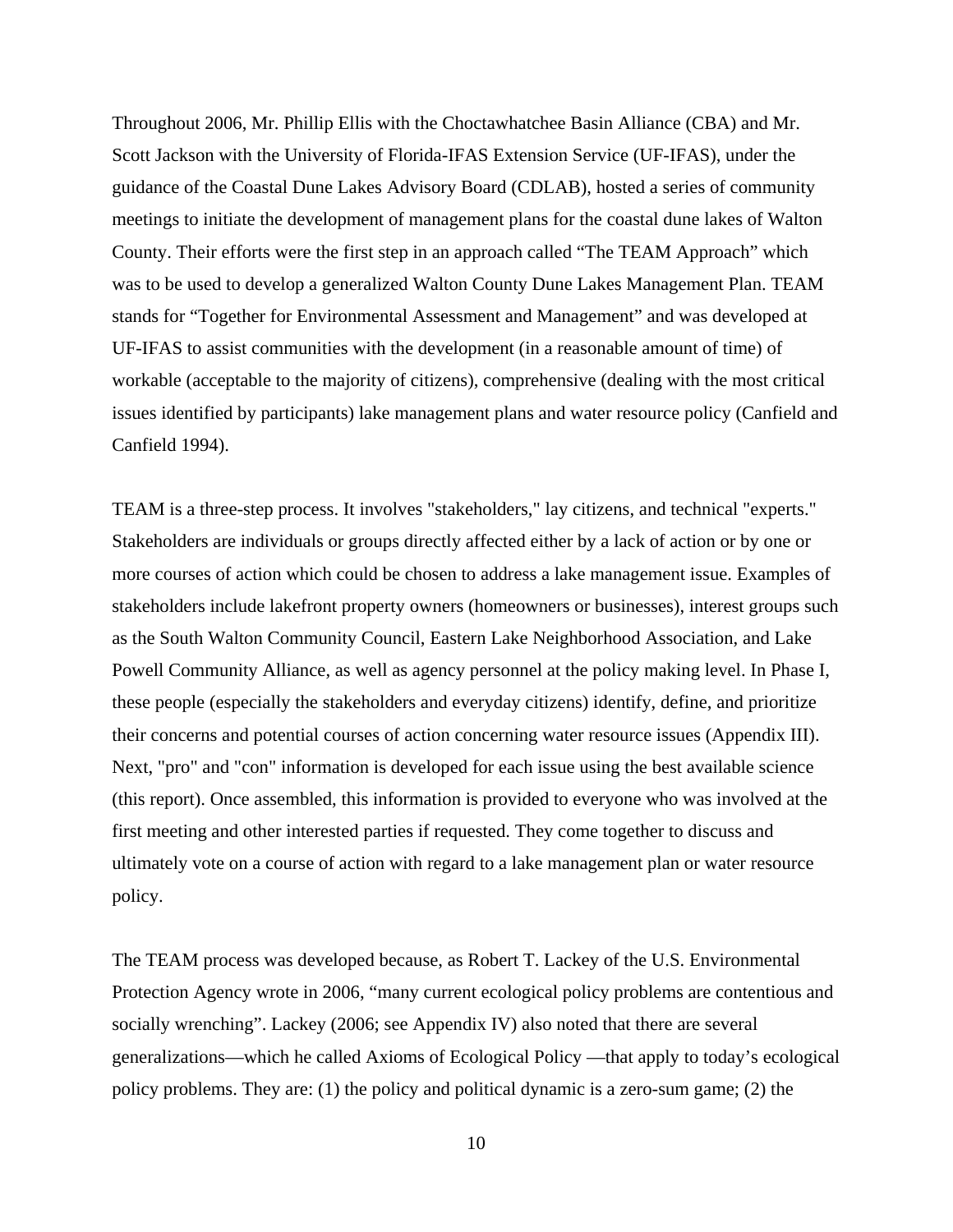distribution of benefits and costs is more important than the ratio of total benefits to total costs; (3) the most politically viable policy choice spreads the benefits to a broad majority with the costs limited to a narrow minority of the population; (4) potential losers are usually more assertive and vocal than potential winners are and, therefore, disproportionately important in decision making; (5) many advocates will cloak their arguments as science to mask their personal policy preferences; (6) even with complete and accurate scientific information, most policy issues remain divisive; (7) demonizing policy advocates who support competing policy options is often more effective than presenting rigorous analytical arguments; (8) if something can be measured accurately and with confidence, it is probably not particularly relevant in decision making; and (9) the meaning of words matters greatly, and arguments over their precise meaning are often surrogates for debates over values. Certainly, many of the problems identified by the citizens of Walton County for the dune lakes are associated with one or more of Lackey's (2006) axioms. However, recognizing the importance of Lackey's axioms in Walton County still requires recognition of H. A. Simon's pivotal observation in 1955, "Significant changes in human behavior can only be brought about rapidly if the persons who are expected to change participate in deciding what the change shall be and how it shall be made."

Unfortunately, after Phillip and Scott hosted Phase I of the TEAM process in 2006, they each began to pursue other career opportunities and the development of the Coastal Dune Lakes Management Plan stalled. Therefore, Ms. Julie Terrell, Director of CBA, requested that Florida LAKEWATCH finish developing the TEAM management plan for Walton County's coastal dune lakes. She selected Florida LAKEWATCH because LAKEWATCH has successfully used the TEAM approach to develop lake management plans for several Florida lakes, including the Tsala Apopka Chain of Lakes in Citrus County, Lake Wailes in Polk County and the Forest Hills Lakes in Hillsborough County.

In January 2008, Florida LAKEWATCH prepared a report summarizing the issues identified in the 2006 Phase I effort (Hoyer and Canfield 2008; Appendix III). The report was then presented to the original participants of Phase I, including the CDLAB members and county personnel, as well as interested lay citizens. After giving both groups time to read the report, Florida LAKEWATCH personnel held meetings with both groups to finalize all issues of concern and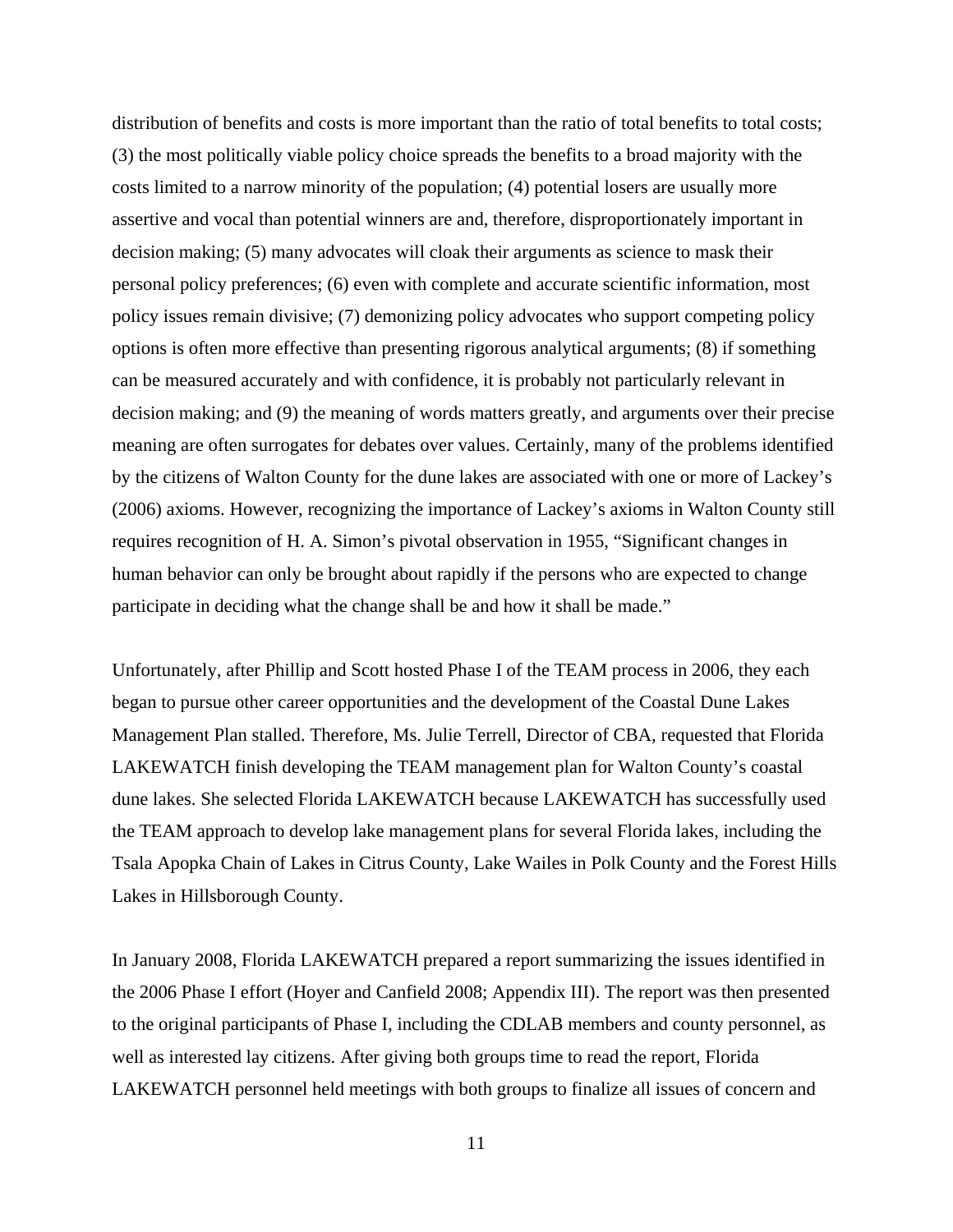fielded multiple phone calls and emails from individuals not able to attend these meetings. The following is a final list of seven major issue titles listed in order of importance as identified by participants:

- 1) Who is in Charge?
- 2) Outlet Management
- 3) Water Quality
- 4) Watershed/Inlet Management
- 5) Aquatic Plant Management
- 6) Education
- 7) Fish and Wildlife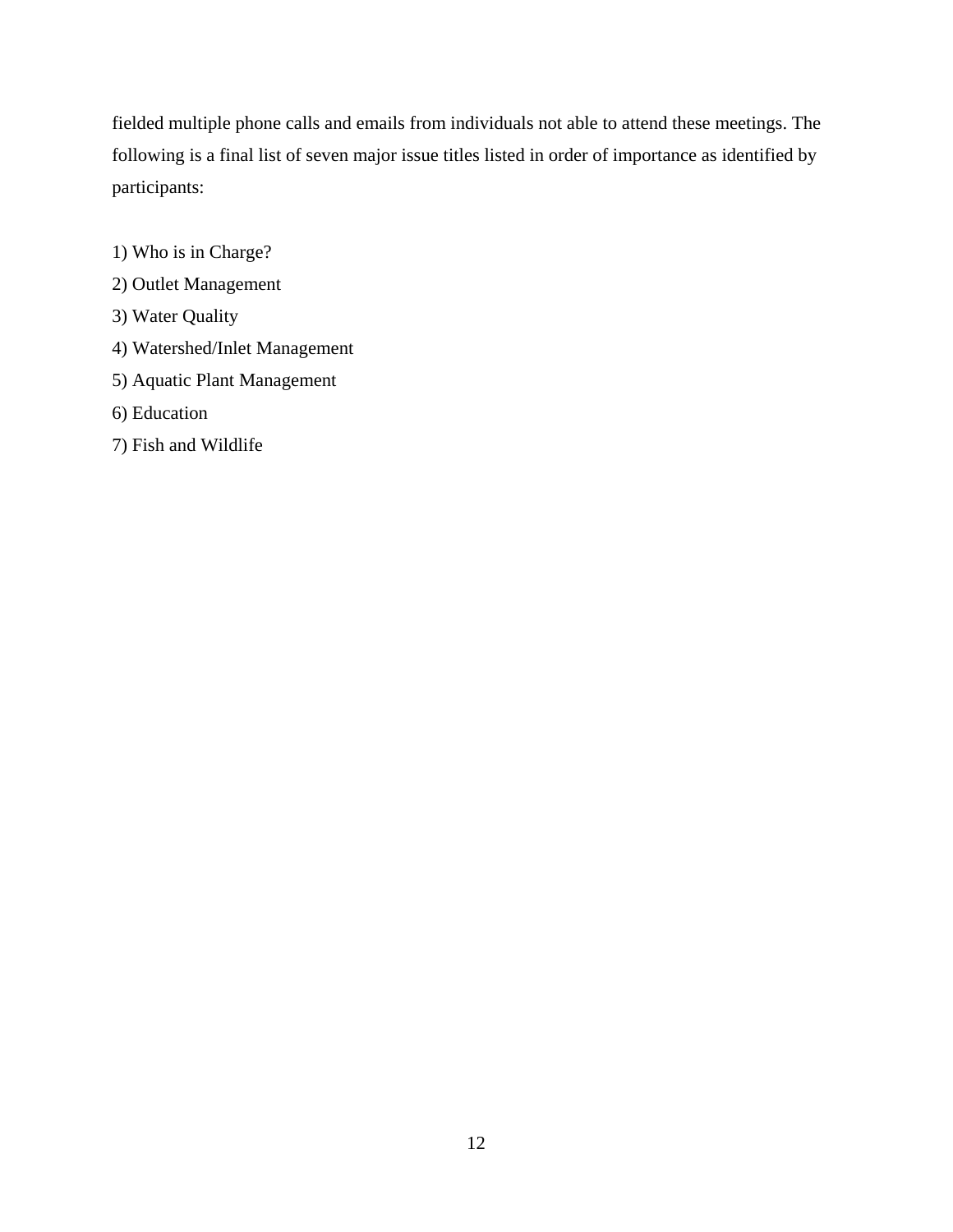## **Introduction**

LAKE MANAGEMENT is part science and part politics. Individuals called "professionals" are generally thought to be the ones who practice science. Science in some form, however, is also practiced everyday by the everyday citizen. Many individuals tend to believe only elected officials practice politics. But politics are also practiced by virtually everyone. Science and politics are prevalent in virtually every form of human interaction, and they are how the compromises of life are reached. For many individuals, however, the scientific and political processes are considered to be very different. There are indeed many differences, but there is one commonality -- people!

The importance of people in lake management rests on the singular fact that all people, regardless of whether they are directly involved in the scientific or political processes, have opinions. When beginning the formulation of a lake management plan, all opinions must be considered valid. Over time, as facts become better known, opinions will most likely change. The importance level of individual problems may also change over time, depending on the social, economic and political attitudes of the day. Consequently, any lake management plan must be considered a "living document," just like the Constitution of the United States.

Stakeholders identified seven major issues of concern listed above regarding the management of Walton County's coastal dune lakes. LAKEWATCH and CBA subsequently gathered all available data regarding individual issues. Then we consulted scientists and other professionals with direct knowledge of the major issues advanced to discuss the facts as best known.

This document--that you are reading--represents a compilation of available information. We may have unintentionally missed some important information. However, we also recognize that there is already a tremendous amount of reading material. **Please do not be discouraged or frightened by the amount of material.** You have been given a summary of the available information related to each issue of concern. Following this information, some viable options for the management of Walton County's coastal dune lakes are presented. In mid-summer, you will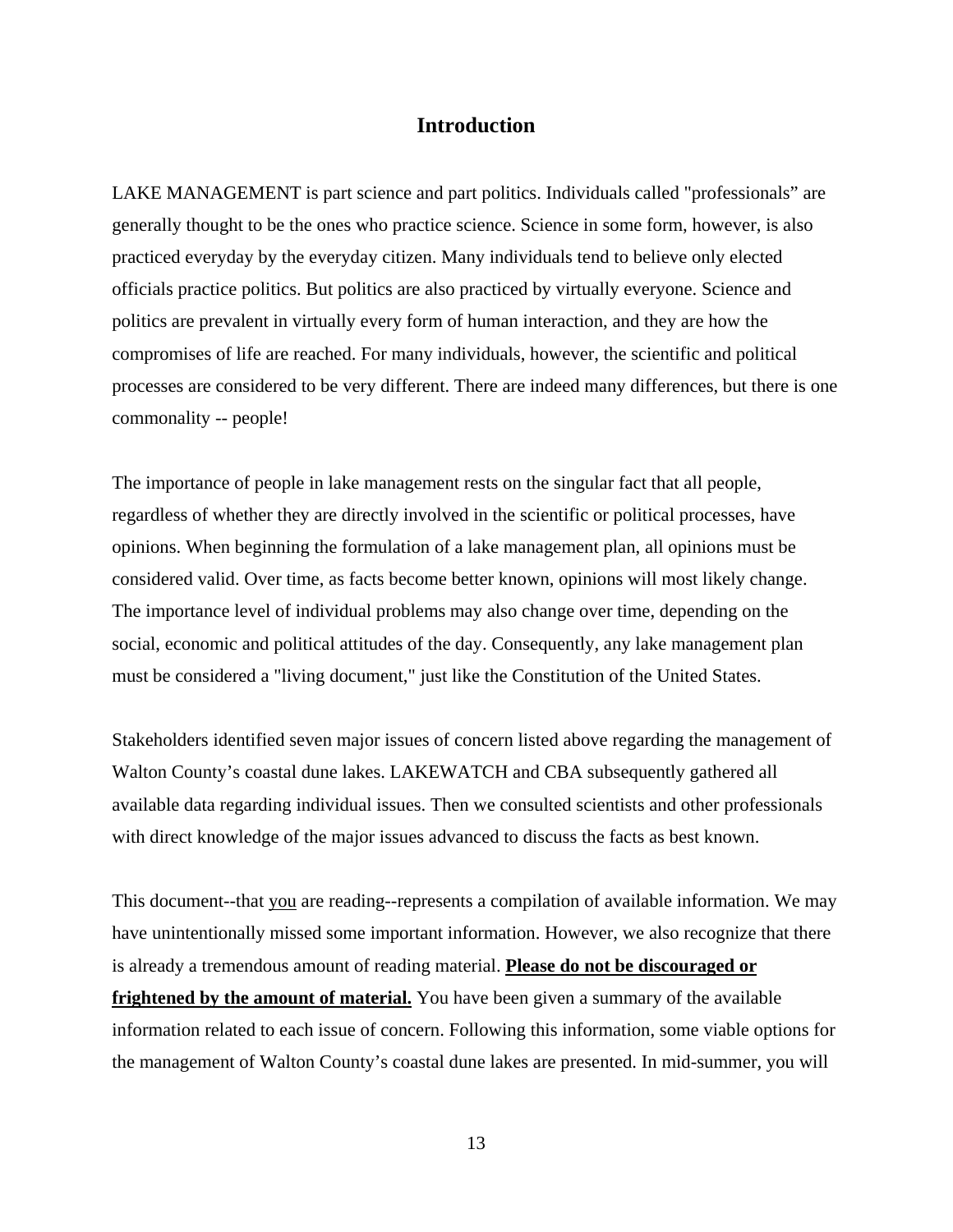have the opportunity to meet with your fellow citizens to discuss the options and advance your ideas about how to manage these lakes.

Please remember that science cannot always provide absolute answers in a given time, especially considering the large natural variability of most ecological processes involved with lake management. Sometimes scientific answers even take centuries to evolve. Given this uncertainty, you will be trying to adopt the best available approaches known at this time. This does not mean that there will not be opposing views regarding the chosen approach. Your job will be to find out where the compromises exist and which are acceptable.

When there are opposing views as to the approach that should be taken, please remember that these concerns can be monitored into the future to determine if they are correct. Lakes are very resilient and corrections in the management plan can be made in the future if need be! Even at this time, there are scientific studies underway to provide better information on certain issues. Do not allow yourself to become trapped in the "Do Nothing" option for fear that you do not have enough information to manage your lake. You will never have all of the information. There are, of course, times when doing nothing is an acceptable choice. However, it is generally best to consider different views as hypotheses that can be tested in the future. The management plan can be changed at a later date based on new information, if deemed appropriate. This allows all opinions to remain valid until the community is convinced by facts of evidence that certain opinions or concerns are no longer valid. Again, it is extremely important to remember that a lake management plan is a "living document," which is persistently subject to review and change as agreed upon by you, the citizens who adopt it.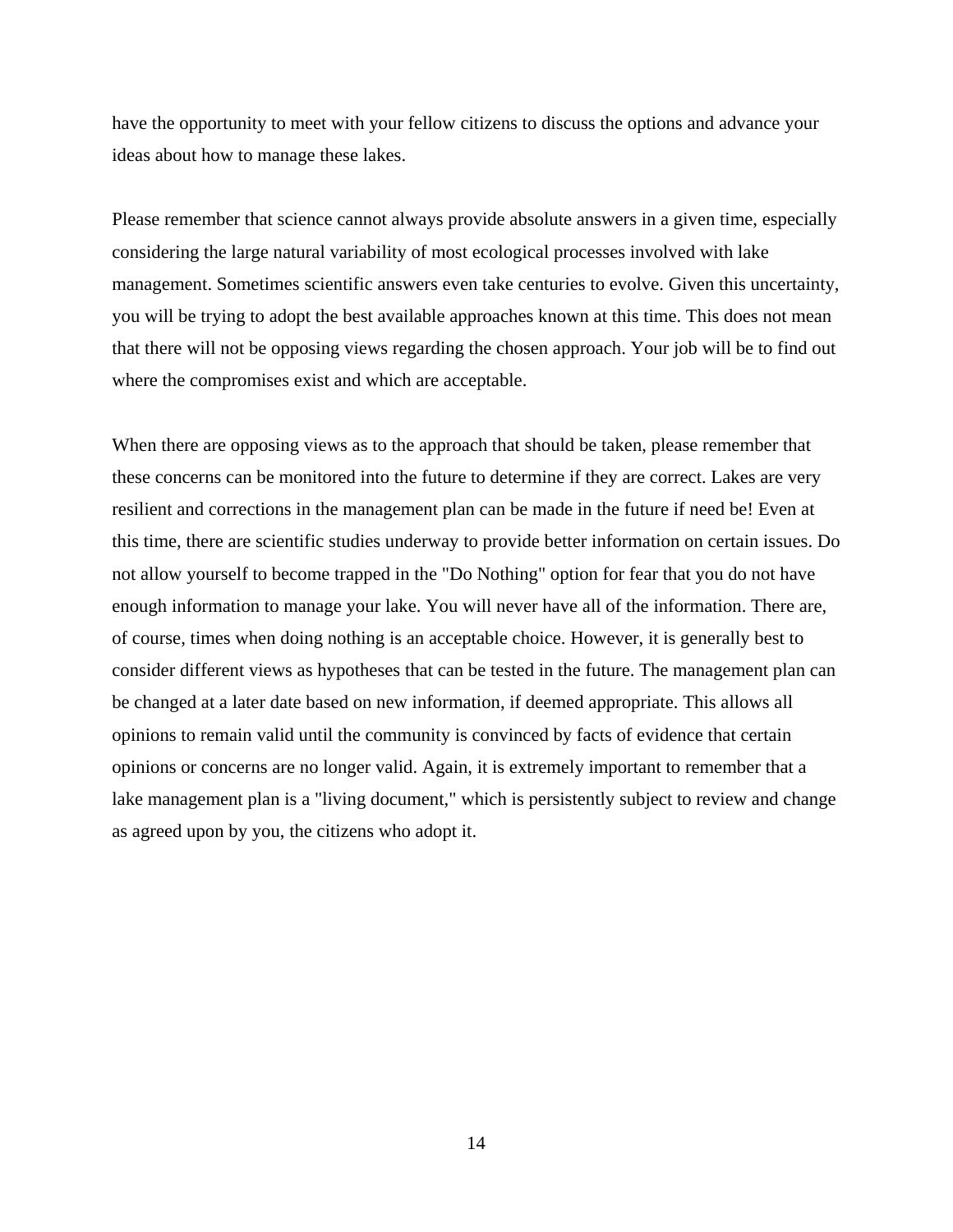### **Issue 1: Who is in Charge?**

When controversies arise regarding the management of lakes, and citizens become intimately involved in the issues, the most frequently asked question is: "Who is in charge here?" This question gets asked because there are a myriad of federal, state, and local public agencies that have statutory responsibilities in the arena of lake management. To the everyday citizen, the interaction among agencies seems to be similar to a giant bowl of spaghetti. There seems to be no beginning and no end, and there certainly seems to be no timely answer to their questions. More importantly, when there is not a money issue, everyone is willing to say his or her agency is in charge, but when settlement of the issue might require the expenditure of money, the most frequent response heard is "*Not Us*!"

The agencies are doing nothing wrong, and they do not have a lack of caring. Committed public employees (who are fellow citizens) staff the agencies, but the agencies are also following statutory requirements. Unfortunately, the bureaucracy can lead to intense citizen frustration. Consequently, it is very important for the involved citizen to understand history as it relates to lake management. The answer to the question of who is in charge is directly linked to the history of the United States, so let's review some history.

Who is in charge here and how did they get in charge? Water played the dominant role in the settlement of the western United States and Florida. Water was a liquid highway for transporting people and goods. At the federal level, involvement in water resource management essentially began with the U.S. Army Corps of Engineers. In the mid-1820s, the U.S. Army Corps of Engineers, under the guise of improving national defense, began digging canals and deepening river channels. While these efforts were important to national defense, they were also the keys to economic development. By the 1890s, the Corps had assumed additional responsibilities, including the control of aquatic plants (primarily water hyacinth) in the waters of the Southeast. Since then, water development projects have been a dominant feature in U.S. domestic policy, and the Corps oversees many of these projects. As a result of these efforts and passage of federal statutes such as the National Environmental Policy Act and the Fish and Wildlife Coordination Act, the Corps has been given immense regulatory responsibilities.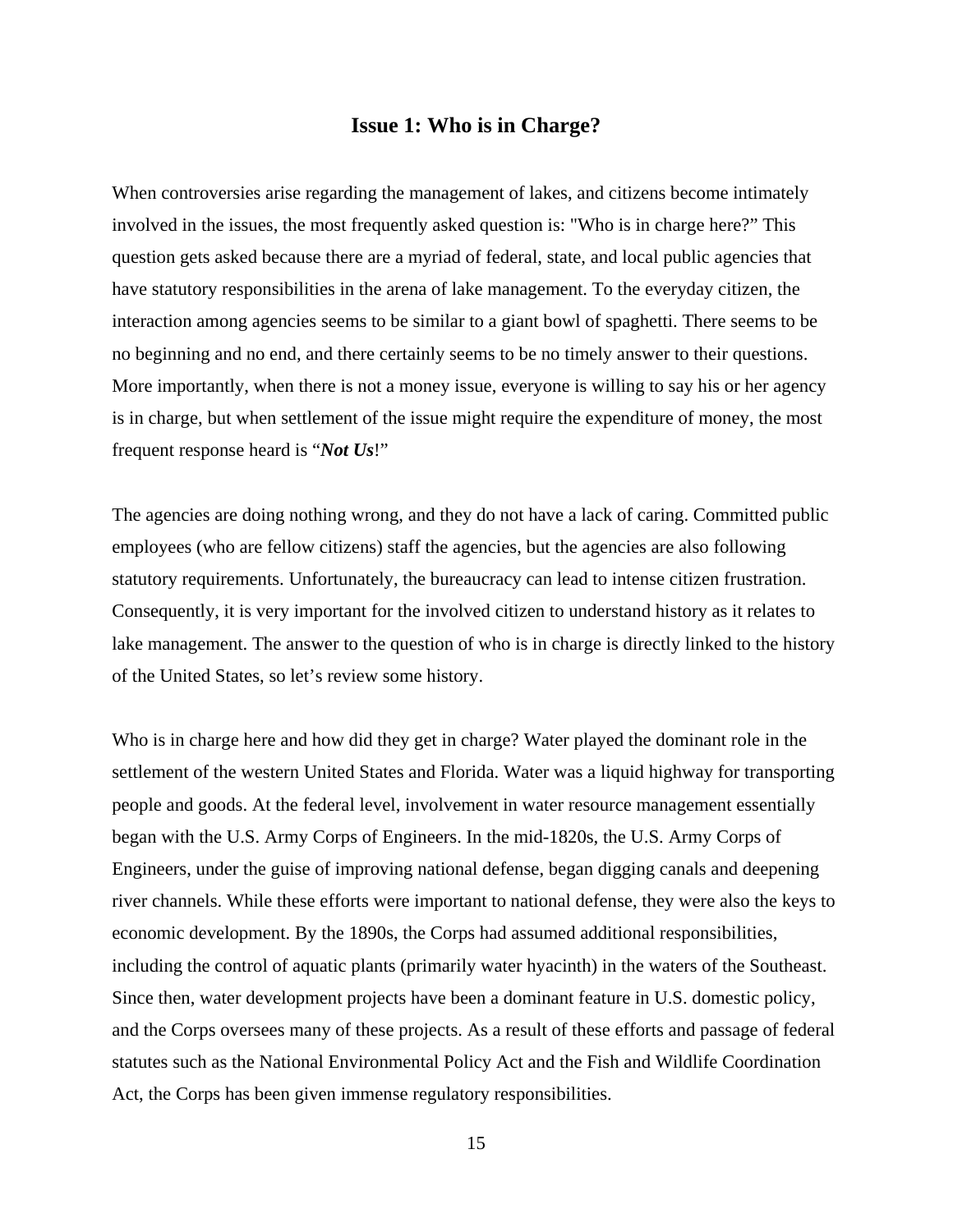In the late 19th century, the Conservation Movement was born. The federal government in 1871 created the U.S. Fish Commission, a forerunner of the U.S. Department of Interior' s Fish and Wildlife Service. The Commission was originally created for the purpose of investigating the decline in commercial fisheries. After a short time, the Commission was charged with the task of raising fish and distributing them throughout the United States for the promotion of commercial fisheries. While conservation was a concern, economic development and sustainability were also very important. With the rise of the U.S. Fish and Wildlife Service, considerable research was done on fish and wildlife. Ideas on how to manage these animal populations emerged, and the States began to create their own fish and wildlife agencies. This allowed the U.S. Fish and Wildlife Service to transition into a more regulatory role.

By the 1960s, concern for the environment began to emerge as a political concern. Numerous federal statutes were created, including the Endangered Species Act, the Clean Water Act, the National Environmental Policy Act, and the Fish and Wildlife Coordination Act. The U.S. Environmental Protection Agency was also formed in the 1970s. All these actions brought greater protection to the environment, but also brought more rules and regulations at the federal level. The States to a large degree have to abide by these rules and regulations too, and nearly all lake management programs require some type of federal permit or oversight.

At the state level, economic development was the primary concern in the 19th and early 20th centuries. For example, Florida's government prior to 1850 sought to encourage settlement by offering land to anyone who would establish a homestead and defend it for five years. Transportation, however, was the great problem of early farmers, and how to get their products to market became a major concern for many of Florida's communities. Florida responded by creating the Board of Trustees of the Florida Internal Improvement Fund. The Board of Trustees implemented programs to create canals and drain wetlands, including lands around lakes. They also helped sell the drained lands. It is important to remember that Florida was an extremely poor state at that time and economic development was needed for the betterment of all Floridians.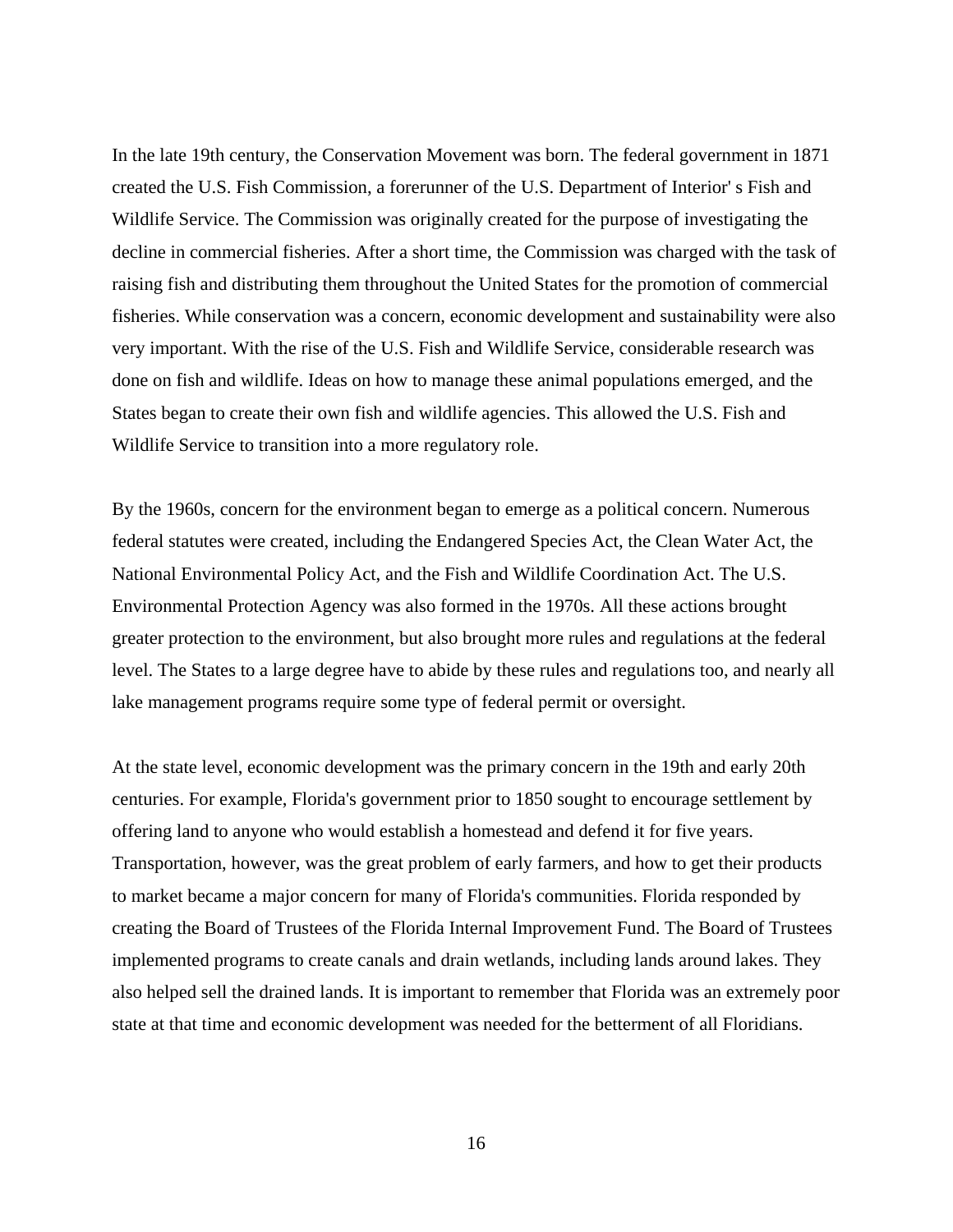By the early 20th century, states like Florida began establishing their own fisheries and wildlife agencies for the purpose of research, management, and regulating the take of fish and wildlife. (States Rights is a paramount political concern.) Regulations by agencies such as the Florida Fish and Wildlife Conservation Commission (formerly the Florida Game and Fresh Water Fish Commission) increased dramatically. Regulations of fish-catching methods, however, were usually politically motivated and designed to restrict the effectiveness of some people while enhancing that of others. Therefore, political involvement caused many state fish and wildlife agencies to become constitutional agencies.

Despite increased regulatory power and federal funding, state fish and wildlife agencies continued to be embroiled in political controversies that affected the economic well being of many people. One of the most controversial issues involved the take of fish by commercial fishermen and recreational anglers. Over time, commercial fishermen in states like Florida were largely displaced from the freshwater lakes by recreational anglers. Society had determined that fish in lakes were more valuable to the developing recreational interests. This change by itself might not have seemed important to many individuals, but it began to affect the common property principal. States as the public trustees of fish and wildlife could now allocate resources to specific groups.

Concern about the environment influenced federal law after the 1960s, and the States too responded with new laws and agencies. For example, Florida with its increased economic wealth developed many environmental regulation organizations. These included the Department of Natural Resources and the Department of Environmental Regulation (both agencies are now the Florida Department of Environmental Protection). Florida further created five water management districts, including the Northwest Florida Water Management District. Local governments that had sufficient economic resources also created environmental departments (sometimes embedded storm water or planning departments due to larger issues) with their own regulations. Given these developments and the passage of so many new environmental laws with their associated rules and regulations, many individuals thought environmental issues would go away. Unfortunately, this has not been the case because there are many conflicts yet to be resolved!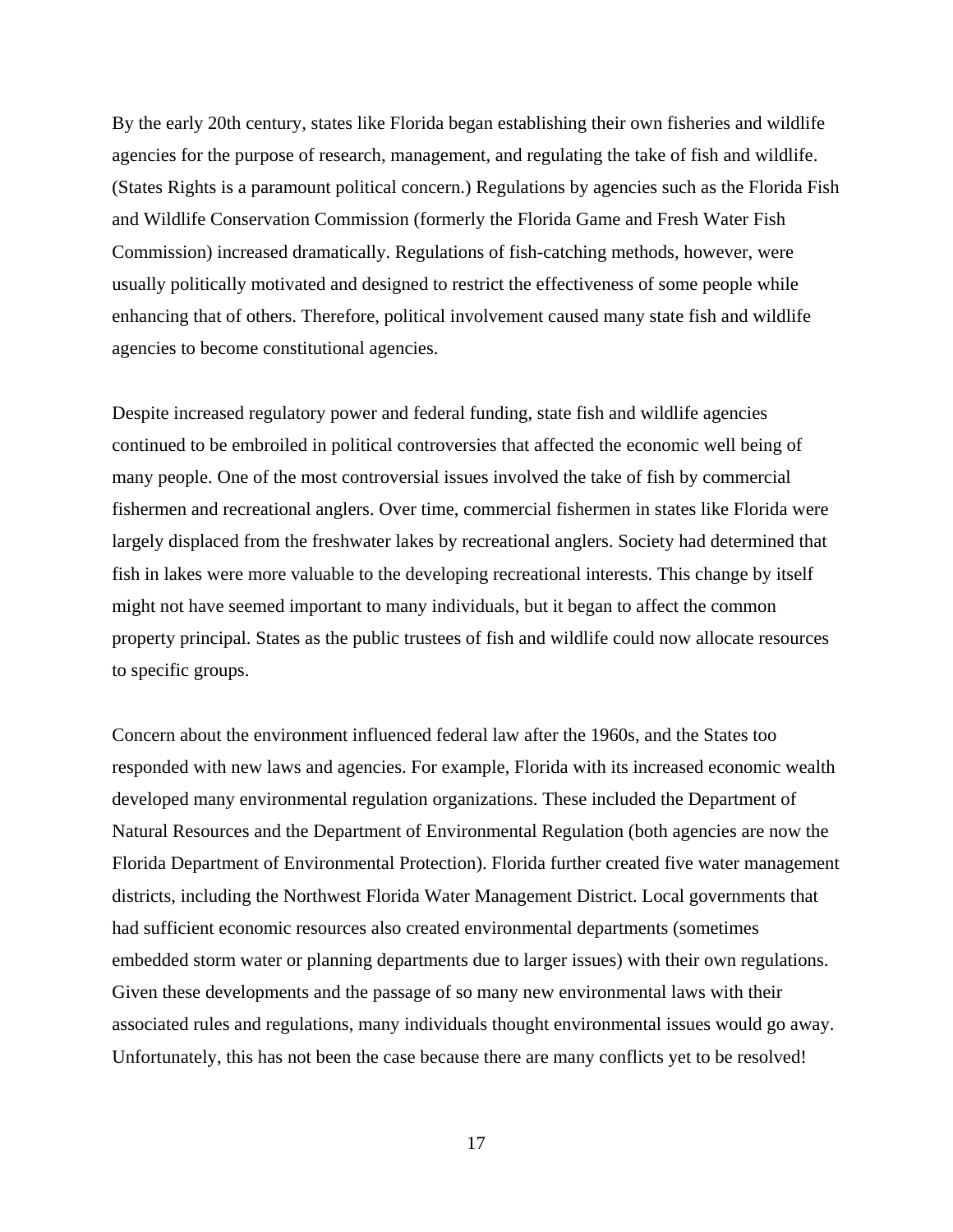Many natural resource managers and members of the public believe the law is the law and it remains static unless a new law is passed. They also believe the many rules and regulations passed by agencies are also static law. Agencies, therefore, are considered to be the enforcers of "clear" rules. Thus, any legal problem would be seen as cut and dried, but this is seldom the case (just ask any lawyer).

The police power of the federal and state governments means that they can abridge the rights of private property owners in order to protect natural resources, but only under certain circumstances. The government of Florida takes the seriousness of abridging the rights of any individual very seriously (e.g., the Burt Harris Private Property Law) as does the entire U.S. judicial system. Consequently, the law is not a set of static principles. It is dynamic and sets the rules as guidelines for resolving conflicts. The courts provide a formal remedy only when conflicts cannot be resolved outside the judicial system.

It is the conflict-resolution processes that most natural resource managers and everyday citizens find most uncomfortable. When serious situations arise, the conflict-resolution process is generally passed to lawyers. The lawyers recognize that the law is dynamic and arguments can be made within the judicial system to favorably interpret the law. However, most lawyers will try to negotiate a settlement outside of the courts.

There are many ways in which law impacts lake management. Four of the most important, as described by Berton Lamb and Beth Coughlan in their 1993 article "Legal Considerations in Inland Fisheries Management," are: (1) prescribing rules of conflict, (2) balancing the powers of government branches, (3) defining the powers of central [federal] government, and (4) describing the boundary between legal and political issues. For many public employees and concerned citizens, they will not end up in court when conflicts arise. They will participate in negotiations and enforcement actions outside the courtroom. The law does more than just guide conflict into the judicial system. It helps set the behavior of agencies, their missions, and their powers, while also constraining their actions.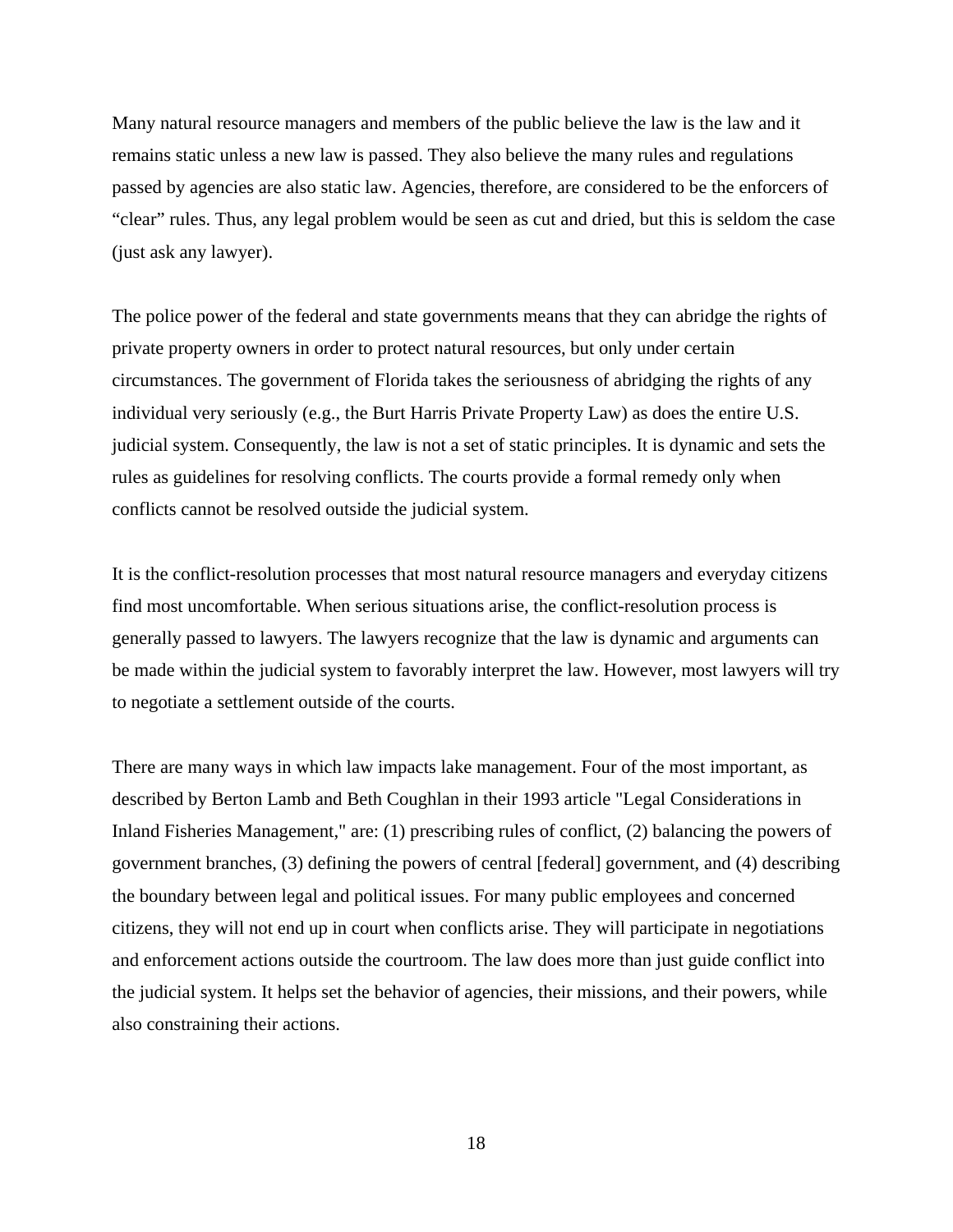The law also balances power between the legislative and executive branches of government. These two branches of government have a dynamic equilibrium designed to work itself out over time, and the branch with the most power at any given time may be hard to determine until court action takes place. The third major impact of law defines the power given to the central government versus the states. Here the Constitution defines basic government powers, but again there is always the struggle between the states and the federal government. The fourth major impact is deciding what is a legal question and what is political. In the United States, everything is open to debate, but some things are regarded to be beyond partisan politics. For example, there is no longer any serious debate that fish and wildlife populations are largely under the control of state governments.

There are some important legal doctrines that need to be considered when developing a lake management plan. One of these doctrines is the Riparian Doctrine. This doctrine simply states that persons owning land that abuts a body of water have the right to use the water. Persons whose land does not abut the body of water have no right and typically must rely on groundwater. During times of scarcity, however, there must be reasonable use. Another important doctrine is the Public Trust Doctrine. The government has trust responsibilities for the management of natural resources. In some jurisdictions, these responsibilities include the protection of fish and wildlife habitat, access, and aesthetic characteristics. Failure to consider the Public Trust Doctrine may result in the court reversing a management decision even years after the decision was made.

Another important doctrine is "The Taking of Private Property." The Constitution of the United States provides that the government without just compensation under due process of law cannot take private property. Property rights stand for a host of legal doctrines and policies that essentially tell landowners what they can or cannot do with their property. In as much as legislation protecting wetlands, rivers, and other environmental values are becoming commonplace, the principal of private property rights remains in a state of flux.

A final concern for individuals trying to develop a lake management plan is an understanding of politics. In the 1990s and perhaps even today, politics is often viewed in an unfavorable light.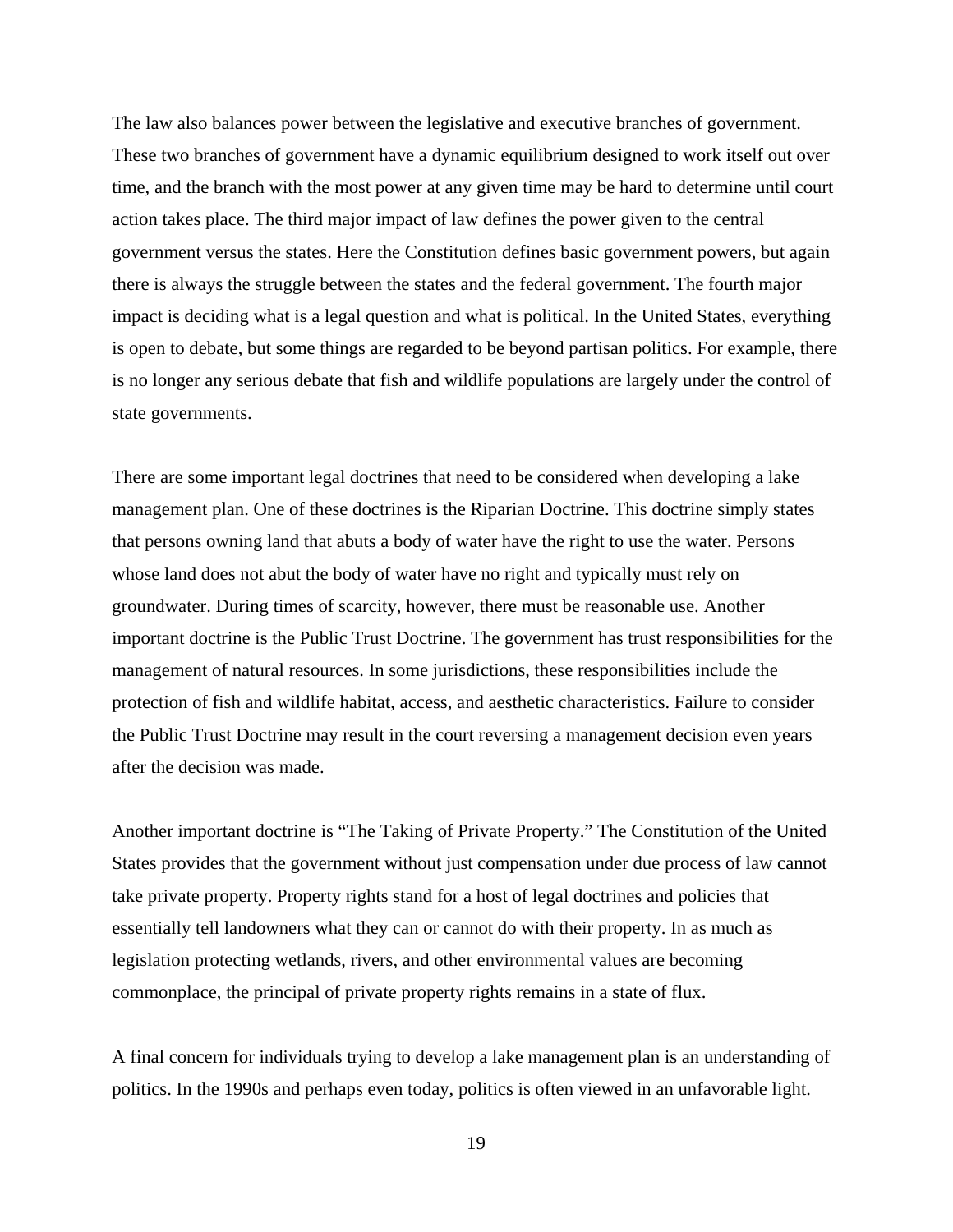Politics, however, is an honorable pursuit. It is often remarked, "Politics is the art of the possible." Learning what can be done and how to accomplish management goals is a key to the political art. Working with elected leaders is perhaps one of the most important things concerned citizens can do!

One of the first tasks for the concerned citizen is becoming involved in the process of selecting good leaders. This means becoming involved in electoral politics. Once a person is elected to office, they still need the help of concerned citizens and natural resource managers. It is extremely important to work with legislators to help them understand the issues. It is also extremely important to remember that the implementation of politics requires a unique skill. The political arena deals with the process of working out how statutes will be administered by the executive branch. After a law is passed (even what appears to be a clearly stated law), there still may be considerable interagency bargaining to implement the law. The bottom line is that the establishment of a lake management plan does not end citizen involvement. Concerned citizens must remain actively involved and always remember a lake management plan is a "living doctrine." You must also contemplate that sometimes you and your perceived opponents have to agree to disagree.

If citizens are to remain involved, they should always remember the words of U.S. House of Representatives Speaker Thomas "Tip" O'Neill who was fond of saying: "All Politics are Local." What this means for citizens concerned about Walton County's coastal dune lakes is that the first governmental organization to engage is the Walton County Board of County Commissioners. Fortunately, the Board of County Commissioners, in passing Ordinance 2002- 02 in 2002 (Appendix I), has already empowered the citizenry of Walton County by establishing a permanent Coastal Dune Lakes Advisory Board. The Board of County Commissioners appoints this seven (7) member advisory board. The advisory board may have as many as ten (10) non-voting ex officio members representing recognized citizens groups, consultants under contract with the County and/or outside environmental agencies. The advisory board shall monitor the coastal dune lakes and activities that effect the environmental conservation of the lakes that occur within the lake, in areas within the coastal dune lake protection zone and within the watersheds of the coastal dune lakes. At monthly meetings, the advisory board can hear and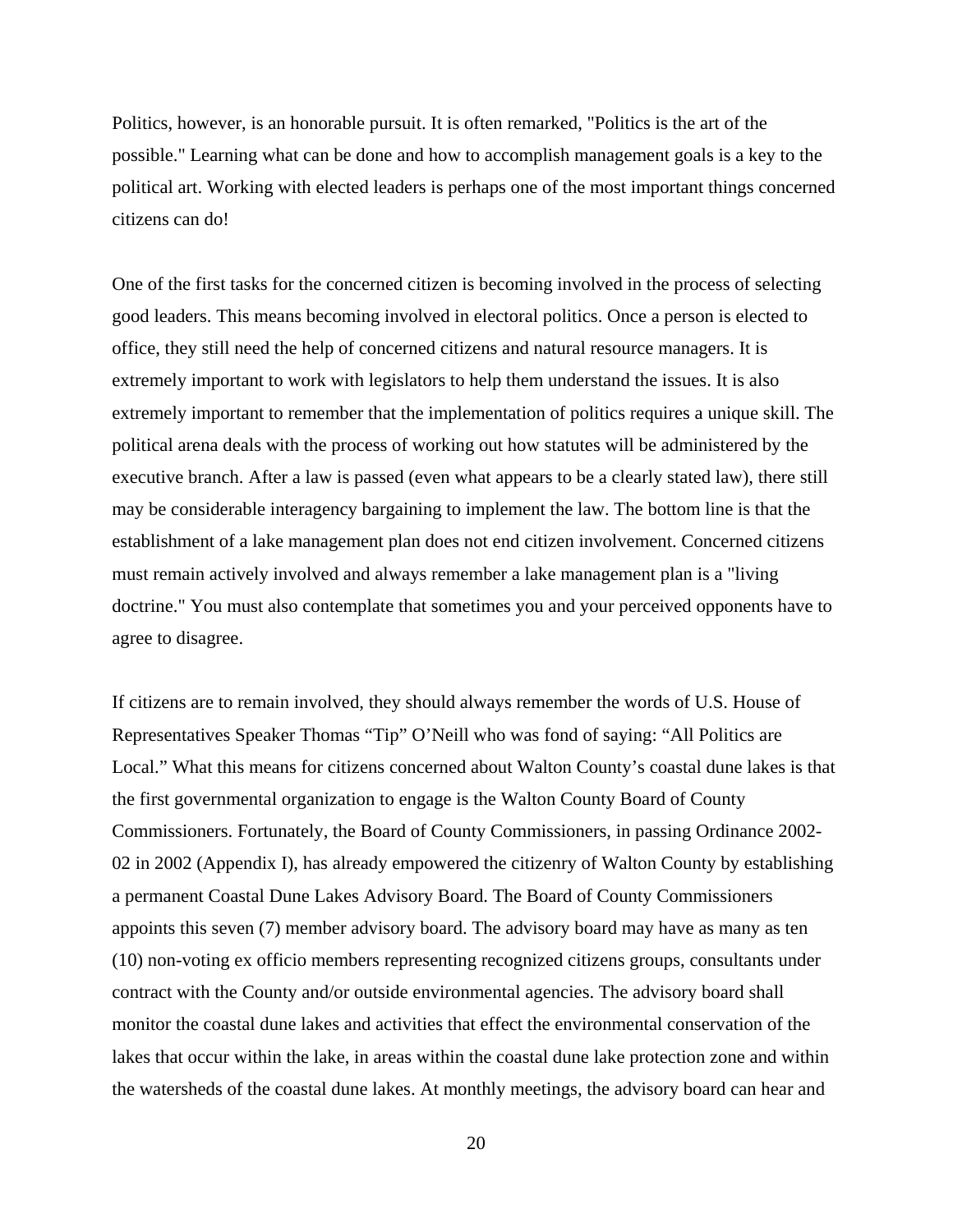provide diverse citizen input on issues related to the lakes and has a relatively direct channel to the Board of County Commissioners by reporting to the county's Growth Management Director.

## **Summary of Potential Management Options for Issue 1: Who is in Charge?**

#### *Option 1: The "Do Nothing" Option.*

### Justification:

There are times when the "*Do Nothing" Option* is the most viable and positive action that can be taken, and given the proactive leadership of the Walton County Board of County Commissioners in establishing the Coastal Dune Lakes Advisory Board (CDLAB) (Ordinance 2002-02), this group may find this option most attractive. Ordinance 2002-02 provides a legal as well as a politically acceptable mode of action for Walton County's coastal dune lakes. The members of the CDLAB are effective (at least as effective as most advisory boards), and they are individuals (as specified in Ordinance 2002-02) with special qualifications through education, experience or history with the lakes that bring special knowledge, skills or abilities to the deliberations.

#### Approach:

If this option is selected, the CDLAB should consider different ways to reach out to the Walton County community to potentially garner more participation by citizens. The CDLAB is not guilty of some malfeasance or lack of caring as all meetings are publicly noticed and agendas are clear. Citizens all over Florida, however, are busy and typically shall not show at a public meeting unless the issue directly affects them. Most complaints within the Walton County community seem to be associated with a "lack of knowledge regarding meeting times" and "issues" before the CDLAB. Therefore, the CDLAB should consider developing a "target" list (groups or individuals that are interested in the Walton County dune lakes and their specific interest) that can be contacted directly when a potential issue of concern is to be brought before the CDLAB. Ordinance 2002-02 also provides for ex-officio members. Currently the groups holding exofficio offices are: Florida Department of Environmental Protection, Florida Department of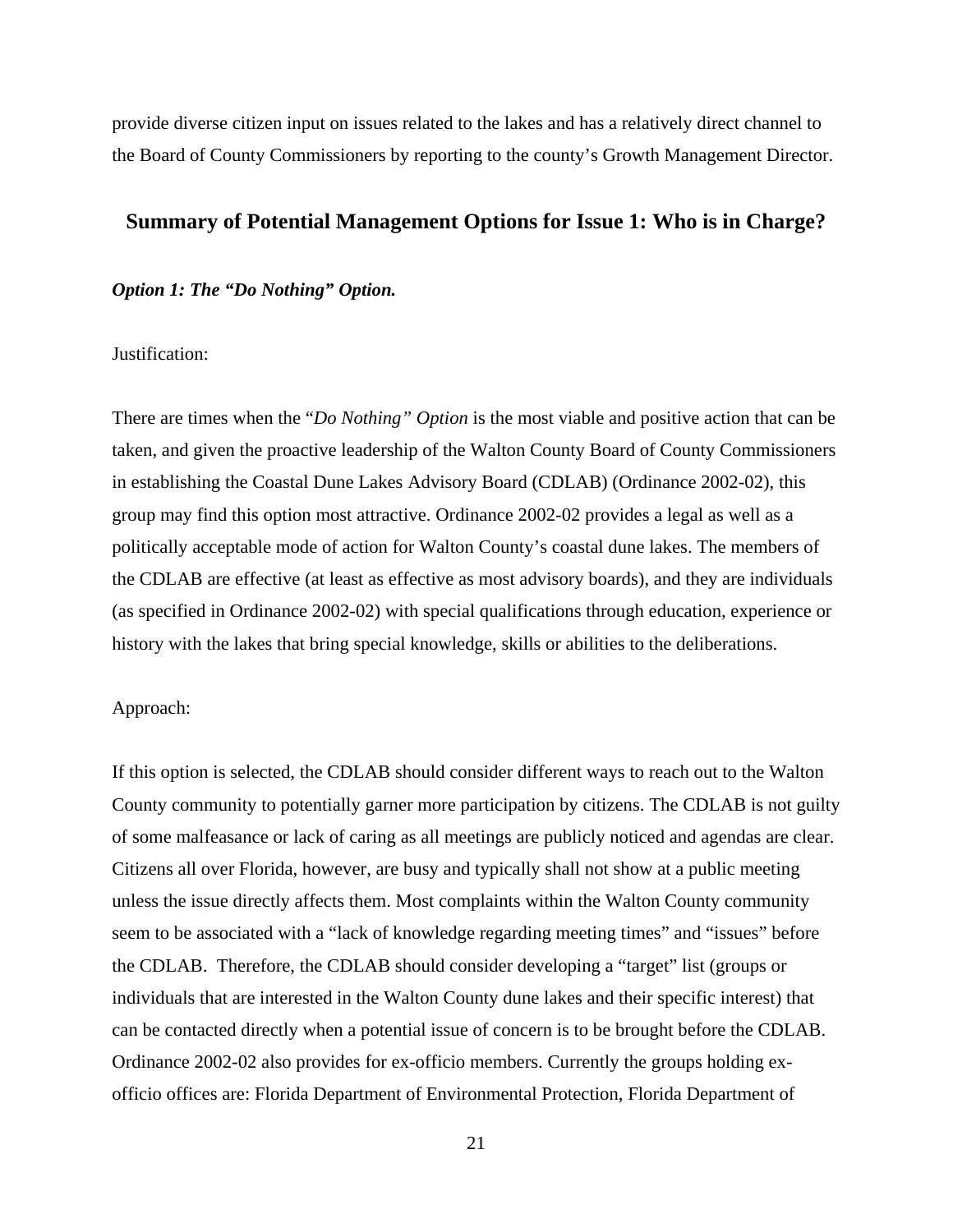Health, Florida Fish and Wildlife Conservation Commission, University of Florida/IFAS, U.S. Fish and Wildlife Service, Choctawhatchee Basin Alliance, and a private, ex-Walton County Official.

# *Option 2: Select the Coastal Dune Lakes Advisory Board of Walton County with an expansion of the ex-officio members or Technical Advisory Group.*

#### Justification:

The primary advantage of selecting the existing Coastal Dune Lakes Advisory Board of Walton County (with some modifications) as the lead lake management group would be (as stated in Option 1) that the CDLAB could channel the agreed upon management approaches (getting something done) through the Walton County Planning Division directly to the Board of County Commissioners. In establishing the seven (7) member Coastal Dune Lakes Advisory Board (Ordinance 2002-02), the Board of County Commissioners recognized that there is a strong need for a diversity of representation and established language for adding ex-officio members (up to 10 members per Ordinance 2002-02) to the Coastal Dunes Advisory Board. This structure provides the greatest assurance that what is decided upon by the Coastal Dune Lakes Advisory Board is acceptable to most Walton County citizens and that if action is taken by the Board of County Commissioners, something will most likely happen.

The diversity of representation on the advisory board needs to be expanded to insure that all groups--for example the real estate industry or Topsail Hill State Park--are represented and that participating citizens receive needed technical advice. It is clear there is a wealth of scientific information available on the coastal dune lakes, but it is unrealistic for the citizens to become limnologists, oceanographers, meteorologists, or any other professional expert. Members of the CDLAB, however, can interpret technical information when presented to them.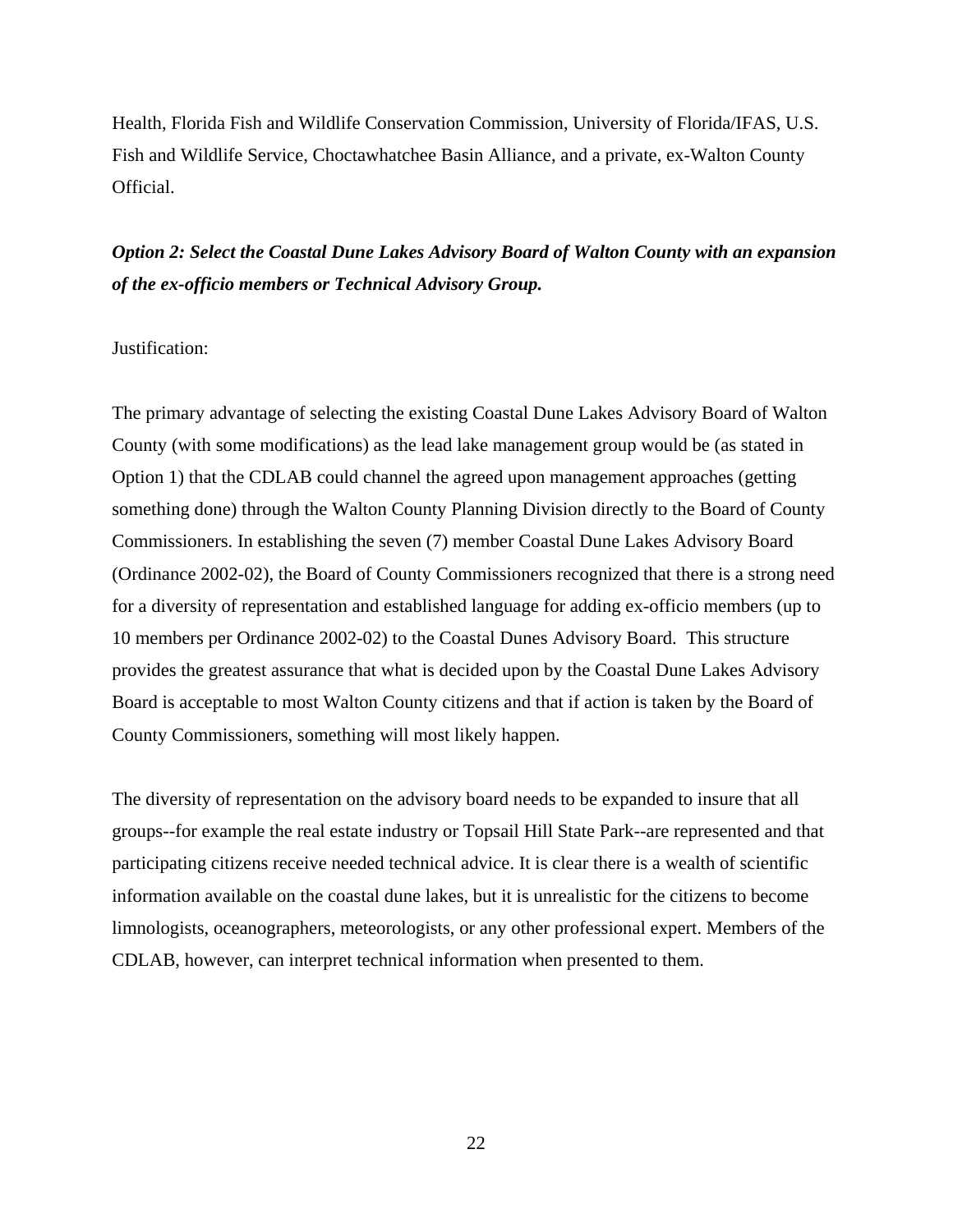#### Approach:

The Walton County Board of County Commissioners has appointed seven ex-officio members (and can expand that number up to 10 members per Ordinance 2002-02). As mentioned previously, a representative from the real estate industry or another business group could provide important insight for many future issues. Certainly, a representative from the State Park System might be an excellent addition given the importance of Topsail, Grayton, Deer, and Camp Helen state parks to the area.

The Florida Legislature recognized the importance of a technical advisory group (TAG) when it established the Harris Chain of Lakes Restoration Council (373.467 F.S.). The Florida Legislature, in establishing the Harris Chain of Lakes Restoration Council, created a TAG consisting of one representative each from the appropriate Water Management District, the Department of Environmental Protection, the Department of Transportation, the Florida Fish and Wildlife Conservation Commission, the Lake County Water Authority, the United States Army Corps of Engineers, and the University of Florida, each of whom shall be appointed by his or her respective agency, and each of whom, with the exception of the representatives from the Lake County Water Authority and the University of Florida, shall have had training in biology or another scientific discipline. For the CDLAB, it seems that for their TAG to function effectively, it will need to be chaired by a local organization familiar with the issues. At this point in time, Ms. Julie Terrell, Director of the Choctawhatchee Basin Alliance, would seem to be a good choice.

The Walton County Board of County Commissioners should be requested to contact the appropriate organizations to send a representative. If need be, they could seek help from the local Legislative delegation to determine if representatives from the state agencies can be assigned. While the mix used for the Harris Chain of Lakes Restoration Council will not be appropriate for the coastal dune lakes, representatives from the Northwest Florida Water Management District, the Department of Environmental Protection, and the Florida Fish and Wildlife Conservation Commission are needed. A representative from Walton County Public Works (storm water expertise) and the Planning & Development Division are also needed. Because there are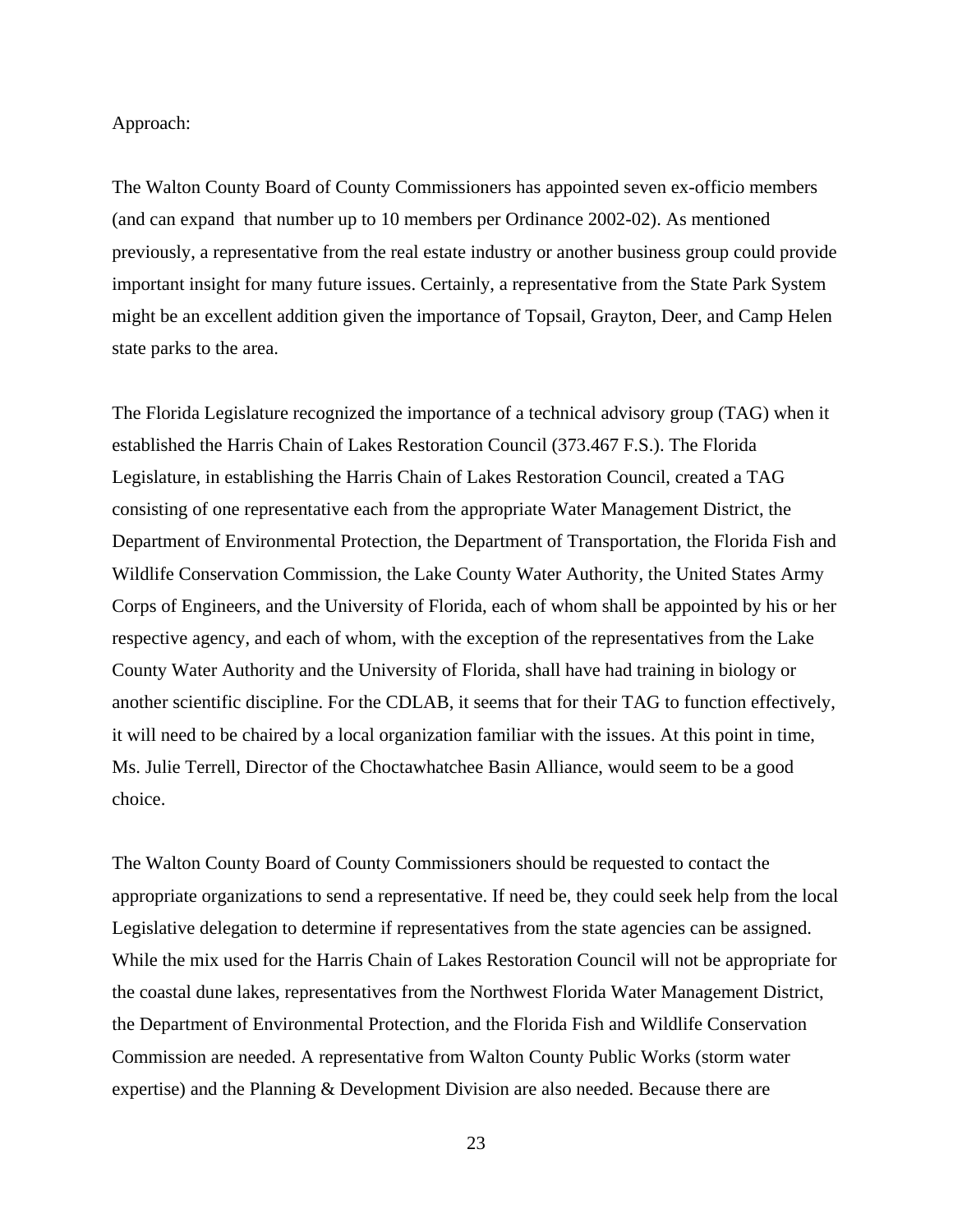excellent professionals at Okaloosa-Walton College, it is strongly recommended that a representative from that fine educational institution be appointed to CDLAB's TAG because they will have familiarity with the coastal dune lakes.

## **Issue 2: Outlet Management**

To ensure that readers of this report are clear, we define the term "outlet" to mean the connection between the dune lake of concern and the Gulf of Mexico. This needs to be clarified further, because sometime water flows from the Gulf to the lake of concern, which could be considered an inlet. Conversely, the connection also flows from the lake to the Gulf making it an outlet. The term "outlet" is used here to discuss the connection between the lake and the Gulf despite the direction the water within the connection is flowing. The following is the current outlet status of the individual Walton County coastal dune lakes (see Table 1):

- 1) Stewart Lake The historical outlet for this lake is closed, making Stewart Lake more of a reservoir than a functioning dune lake.
- 2) Horseshoe Lake This lake has no real outlet to the Gulf, making it more of an isolated lake within the old historical dune habitats.
- 3) Fuller Lake This lake has no direct connection to the Gulf, but flows into Morris Lake.
- 4) Morris Lake This lake has an undeveloped natural outlet to the Gulf and was opened manually in response to pressure from the County concerning flooding issues following Hurricane Ivan.
- 5) Campbell Lake This lake has an undeveloped natural outlet to the Gulf.
- 6) Stallworth This lake has an undeveloped natural outlet to the Gulf and was reportedly affected by the operation of heavy machinery on/near the outfall following Hurricane Ivan.
- 7) Allen Lake The outlet for this lake is not directly to the Gulf, but discharges down a ditch on the north side of CR 30A, into the Oyster Lake outlet and then finally to the Gulf.
- 8) Oyster Lake The outlet for this lake has obstructions in the form of three adjacent box culverts and closer to Oyster Lake two adjacent round driveway culverts. There is also development (homes) within the historical sweep distance and the homes can potentially suffer damage due to outlet migration.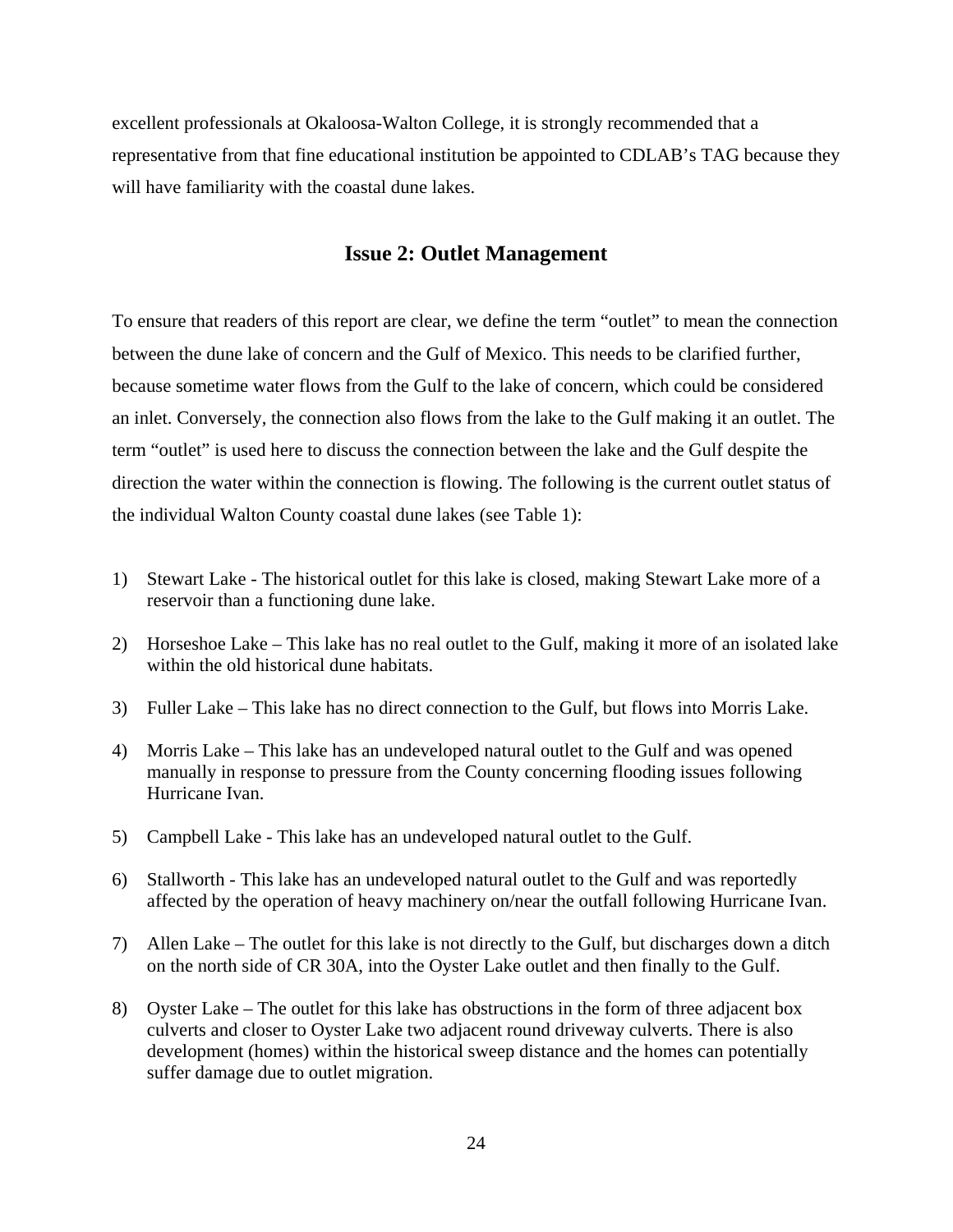- 9) Draper Lake This lake has a relatively undeveloped natural outlet to the Gulf.
- 10) Big Redfish Lake This lake has an undeveloped natural outlet to the Gulf.
- 11) Little Red Fish Lake This lake used to have an undeveloped natural outlet to the Gulf, but currently has a wide, straight outlet to the Gulf that was caused by dredging. Dredging was done to allow for hurricane debris removal.
- 12) Alligator Lake This lake has an undeveloped natural outlet to the Gulf.
- 13) Western Lake Grayton Lake, Western Lake and Western Northeast are all connected and have a relatively undeveloped natural outlet to the Gulf.
- 14) Eastern Lake This lake has an undeveloped natural outlet to the Gulf. At the citizen's meeting, concern was expressed about the Worth Williams sand importation days prior to Hurricane Ivan that reportedly ended up in the outfall. Concern was expressed that this "sand" was moved into the lake and its outfall by Hurricane Ivan and has affected the opening of the outfall.
- 15) Tresca Lake Tresca Lake, has no direct connection to the Gulf (like Fuller Lake), but flows into Little Deer Lake.
- 16) Little Deer Lake This lake has no direct connection to the Gulf (like Fuller Lake), but flows into Deer Lake.
- 17) Deer Lake This lake has an undeveloped natural outlet to the Gulf.
- 18) Camp Creek This lake has a relatively undeveloped natural outlet to the Gulf.
- 19) Powell Lake This lake is located in Walton and Bay Counties but the outfall is located entirely in Bay County and has a relatively undeveloped natural outlet to the Gulf.

Throughout discussions with all of the Walton County's coastal dune lakes stakeholders, one of the most debated issues is outlet management. The issues are: 1) How often should the outlets be open to the Gulf? 2) Should the outlet locations be fixed or allowed to migrate? and 3) What water level should the lakes be managed for? Some stakeholders believe the outlets should be managed regularly, maintaining certain water levels and constant outlet locations, while others believe the outlets should be left alone to open, close, and migrate naturally. There are extreme, moderate and conservative views on the Outlet Management issue, and the final decision on how best to manage the outlets will most likely be a political one. For this report, we attempt to provide the best available information on how the outlets function and what impacts the outlets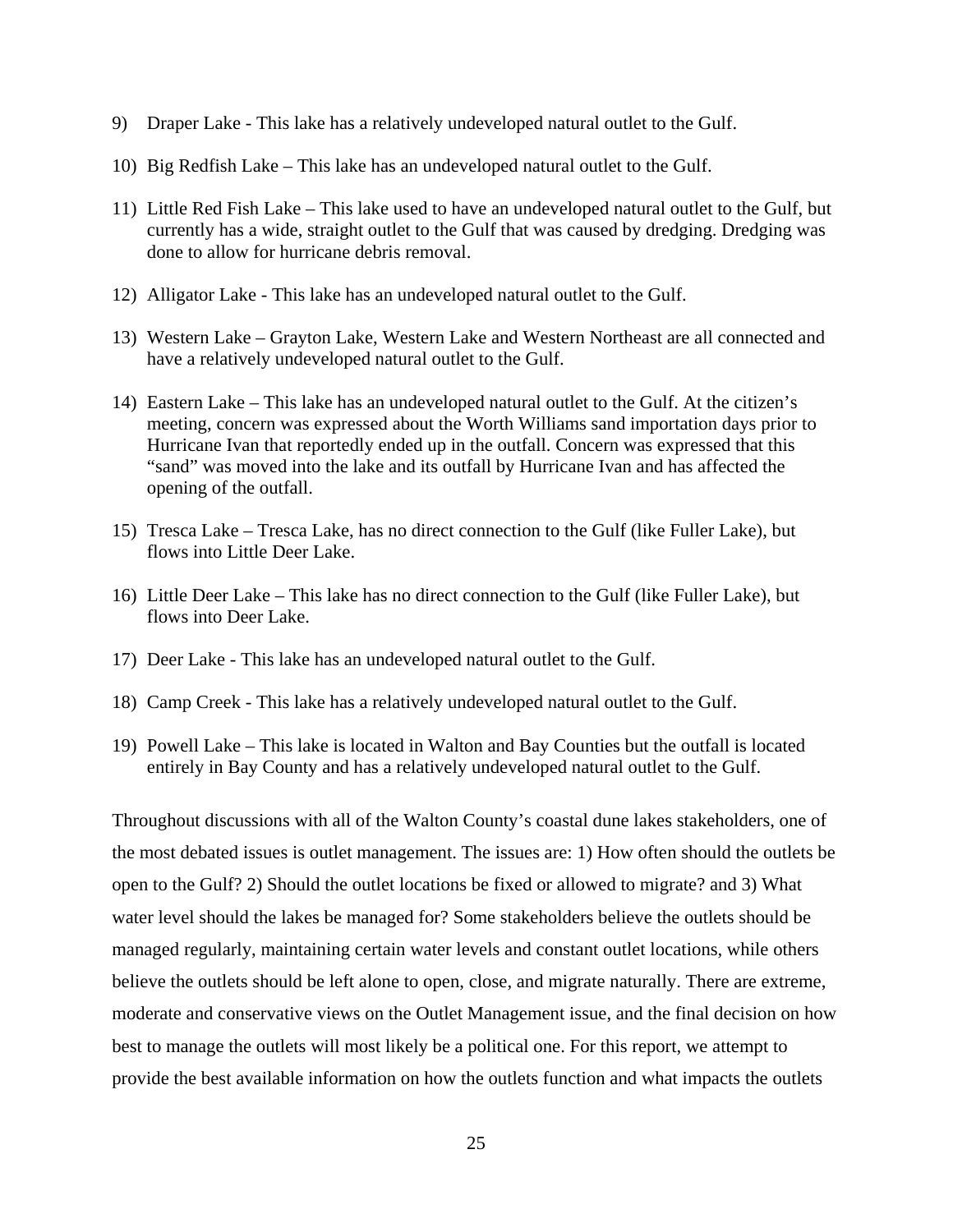have on the water quality and ecology of the dune lakes. Hopefully this information will be used in the future by decision-makers to help determine how to manage or how not to manage outlets of Walton County's coastal dune lakes.

The Coastal and Oceanographic Engineering Department of the University of Florida produced an excellent report describing the physical attributes of Florida Coastal Dune lakes, the mechanisms by which the dune lakes are connected to the Gulf, and the process of outlet migration (Browder and Dean 1998: Appendix V). We provide here a brief summary of this report, along with additional data, so the reader gains an understanding of the complicated natural process of the opening and closing of coastal dune lake outlets.

There are three main mechanisms by which a connection naturally opens between a dune lake and the Gulf of Mexico: 1) the water level in a lake rises to an elevation higher than the beach dune and simply overflows onto the beach, following the path of least resistance and forming a distinct channel via scour, 2) wave conditions from the Gulf side erodes the dune between the Gulf and the lake opening a channel, and 3) the lake's water level and the ground water level both rise sufficiently to saturate the sand between the lake and the Gulf. The third mechanism causes a condition in which the water can flow through the sand, destabilizing the dune, and eventually creating a channel. While these mechanisms are listed in order of probability, it is most likely that some combination of the three mechanisms works in concert to naturally open a connection between the Gulf and the lake. There are also many ways for humans to mechanically open a connection, which has occurred in the past to relieve flooding.

There are many environmental and physical factors that contribute to these outlet-opening mechanisms, including but not limited to:

1) Rainfall and water table (groundwater) elevation

2) Watershed area, lake morphometry (e.g., lake area, mean depth, volume), and hydrology (e.g., water level and flushing rate)

3) Outlet sweep distance (S) and separation distance (D)

4) Tidal elevation and frequency of storm surges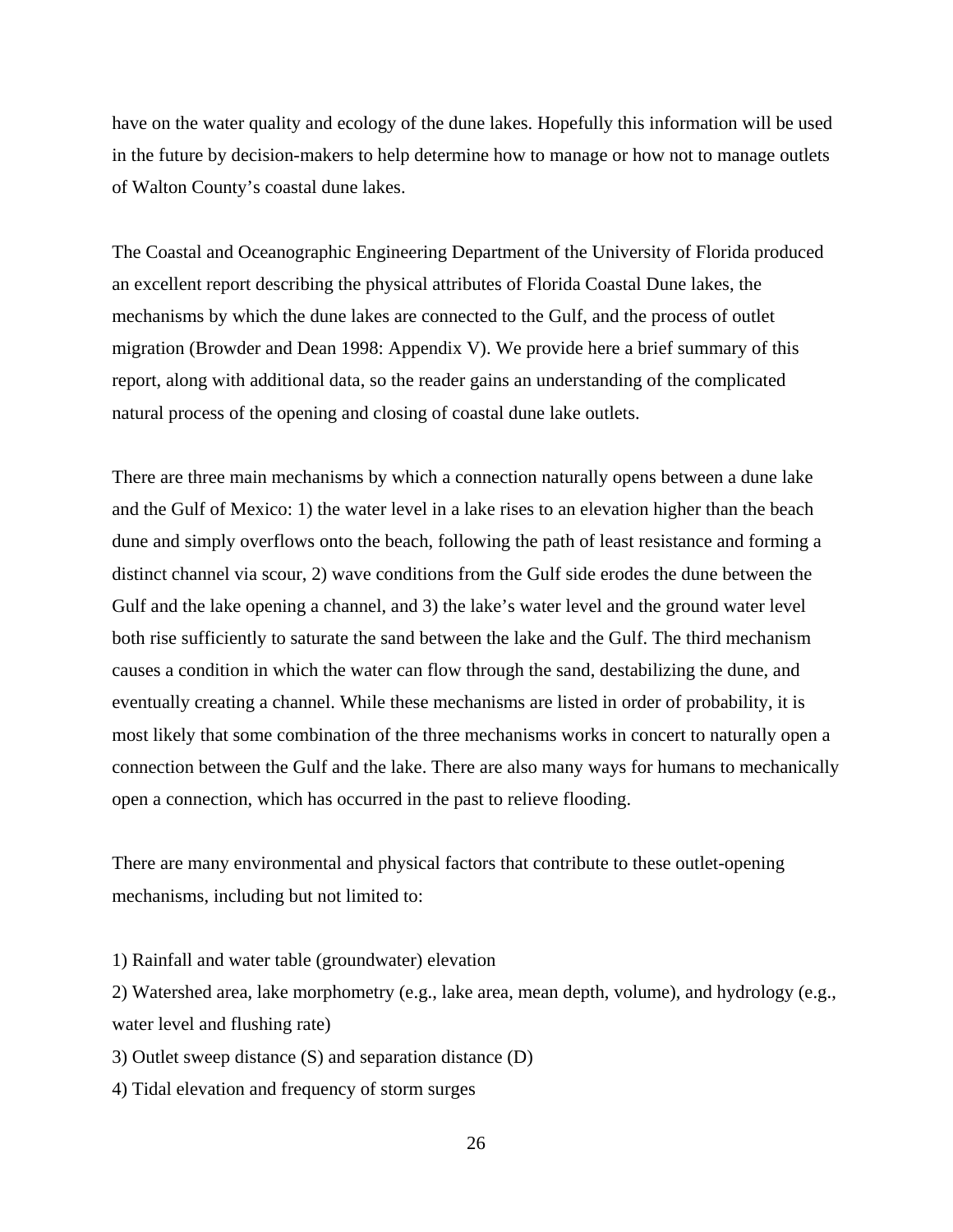#### *Rainfall and water table elevation*

Rainfall and water table (groundwater) level are most likely the dominant factors impacting the frequency, duration, and size of outlet openings from the dune lakes to the Gulf of Mexico. When the water table is full, and it rains, then the water from each lake's watershed runs into the lake, filling it until the lake level reaches a sufficient elevation to breach the dune, causing an outlet to form. Most Florida residents understand the huge variability in rainfall across the state and through time. For example, from 1906 to 2006, the annual rainfall in Pensacola, Florida averaged 62.0 inches, but ranged from a low of 28 inches in 1954 to a high of 93.3 inches in 1953. Thus, the more variable the rainfall, the more variable outlet openings will be. Additionally, Florida groundwater supplies are similar to a sponge, such that multiple years of low rainfall tends to dry the sponge up, and then it takes multiple years of rainfall to fill it back up. Rainfall on top of a dry sponge is less likely to fill a lake and cause an outlet to form, but rainfall on a wet sponge can raise lake levels immediately and cause a breach in the dune.

This concept is depicted in Figure 2A and 2B where the cumulative rainfall deviation for a 100 year (Pensacola) and a 66-year (Eglin) record are plotted. The cumulative deviations in rainfall account for multiple years of dry or multiple years of wet conditions and are calculated by continuingly summing the difference between each year's total and the long-term average rainfall. Years where the cumulative deviation are above the zero line would tend to have higher water table levels and raise the lake level quicker with rainfall than those years below the zero line when water table levels tend to be lower and when it rains, it first has to fill the ground water (sponge), then the lake. So it would take a longer time for rainfall to raise the lake when the water table (sponge) is dry than when the water table is full. There are no continuous and sustained long-term records of the water table (groundwater) levels near Walton County's coastal dune lakes, but Figure 3 shows that the water table in Greenhead, Florida (approximately 25 miles northeast of the coastal dune lakes) fluctuated approximately 22 ft between 1963 and 2007. These data clearly show how variable the water table level can be in the Walton County area. Additionally, water table level and cumulative rainfall deficits are not always correlated, because groundwater pumping can significantly impact water table levels.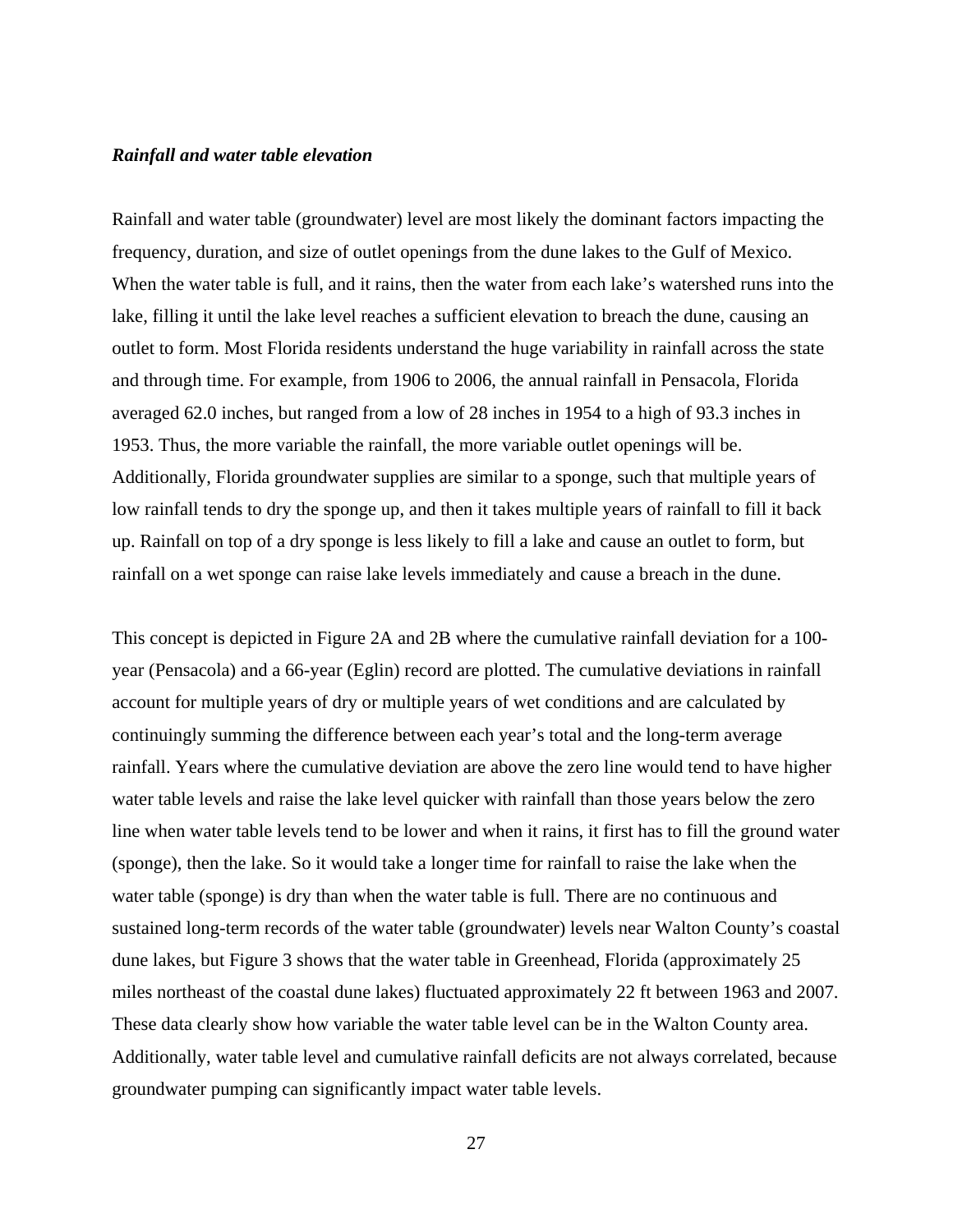The importance of these rainfall and water table data are directly linked to citizen concerns about letting the coastal dune lakes' outlets function naturally. First, how do you define natural? Did natural conditions exist 10, 100, 1,000 or 10,000 years ago? This is especially difficult, because all lakes continue to age and change. Additionally, if "natural' is defined as 1,000 years ago, how can these conditions be determined with no historical record? With this in mind, one of the hardest parts about developing a comprehensive lake management plan is that most people think "natural" is defined by what they saw when they first visited (viewed) the lake. For many of the residents living in Walton County and living around the Walton County Dune lakes, this point in time is probably less than 10 years ago. Figures 2A, 2B and Figure 3 clearly show rainfall and groundwater cycles that far exceed a 10-year period. These cycles need to be recognized and strongly considered by TEAM participants (as well as other concerned individuals) before trying to define natural outlet conditions.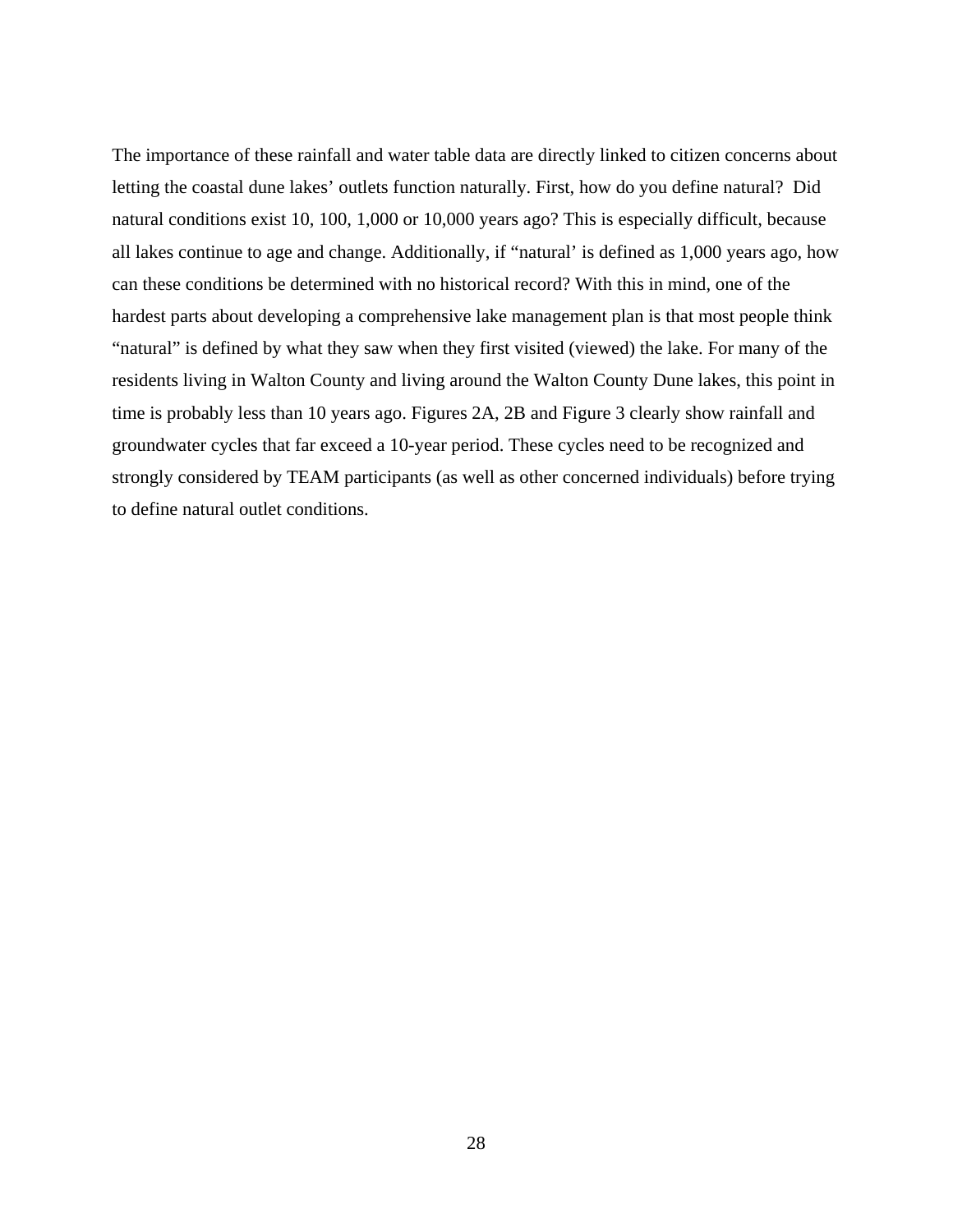

Figure 2. Long-term cumulative rainfall deviation for rainfall stations located in Pensacola (A, 100-year record) and Eglin Air Force Base (B, 66-year record).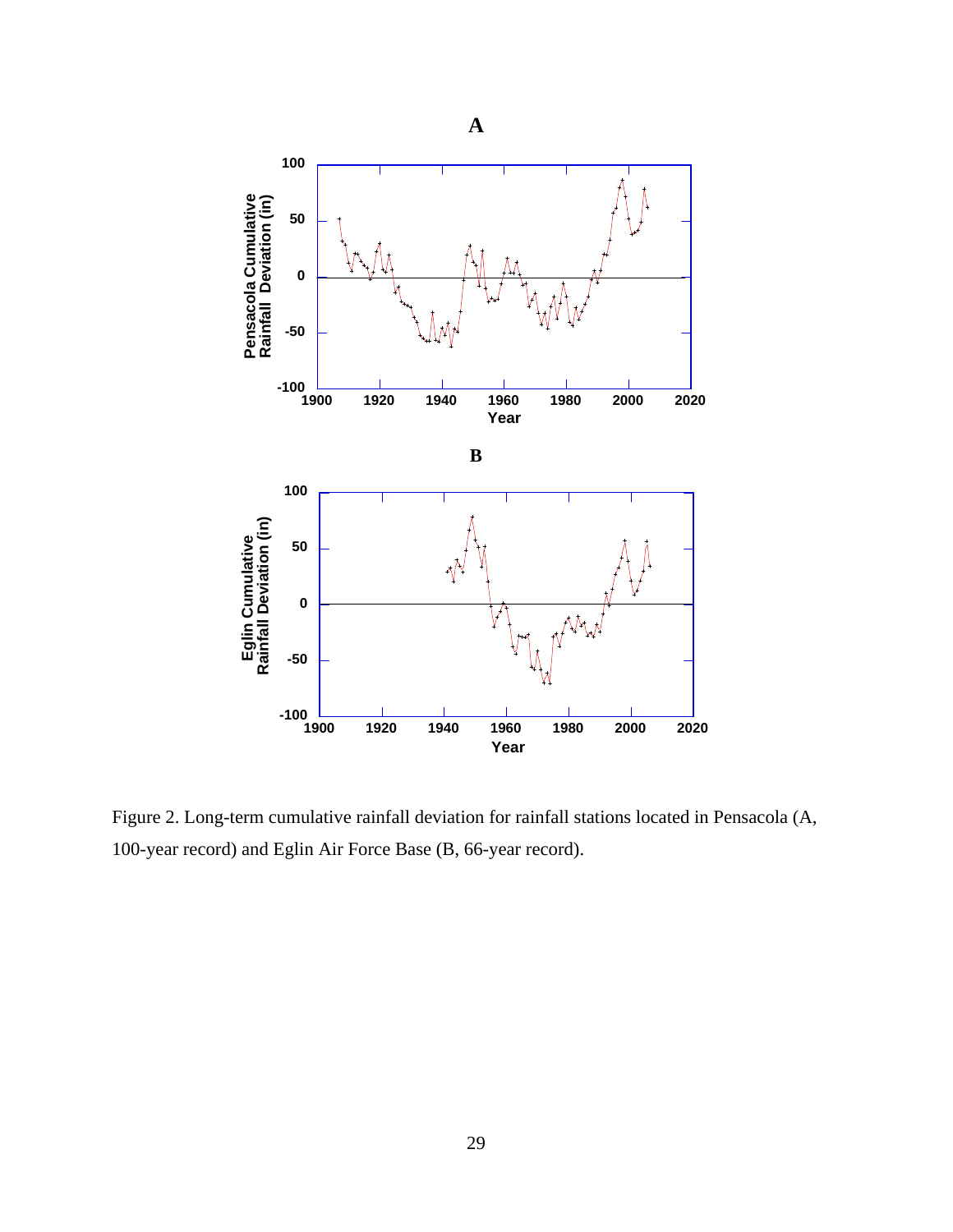

Figure 3. Long-term record for water table elevation in a well monitored by USGS and located in Greenhead, Florida approximately 25 miles northeast of Walton County's coastal dune lakes.

# *Watershed area, lake morphometry (e.g., lake area, mean depth, volume), and hydrology, (e.g., water level and flushing rate)*

Morphology is the study of a lake basin's physical features (Florida LAKEWATCH 2001). A lake's watershed is the land area from which water flows into a lake. Drawing a line that connects the highest land elevations all the way around a lake is one way to delineate a watershed's boundary. A more accurate delineation would also include areas that are drained into the lake through underground pathways. In Florida, these might include drainage pipes or other man-made systems, seepage from high water tables, and flows from springs. Underground water flow in Florida always needs to be considered.

Morphometric parameters such as lake surface area and average depth of a lake can be best understood by looking at a map of the lake, preferably a map showing the depth contours of the bottom (called a bathymetric map, i.e., Figure 4). By combining the watershed area with the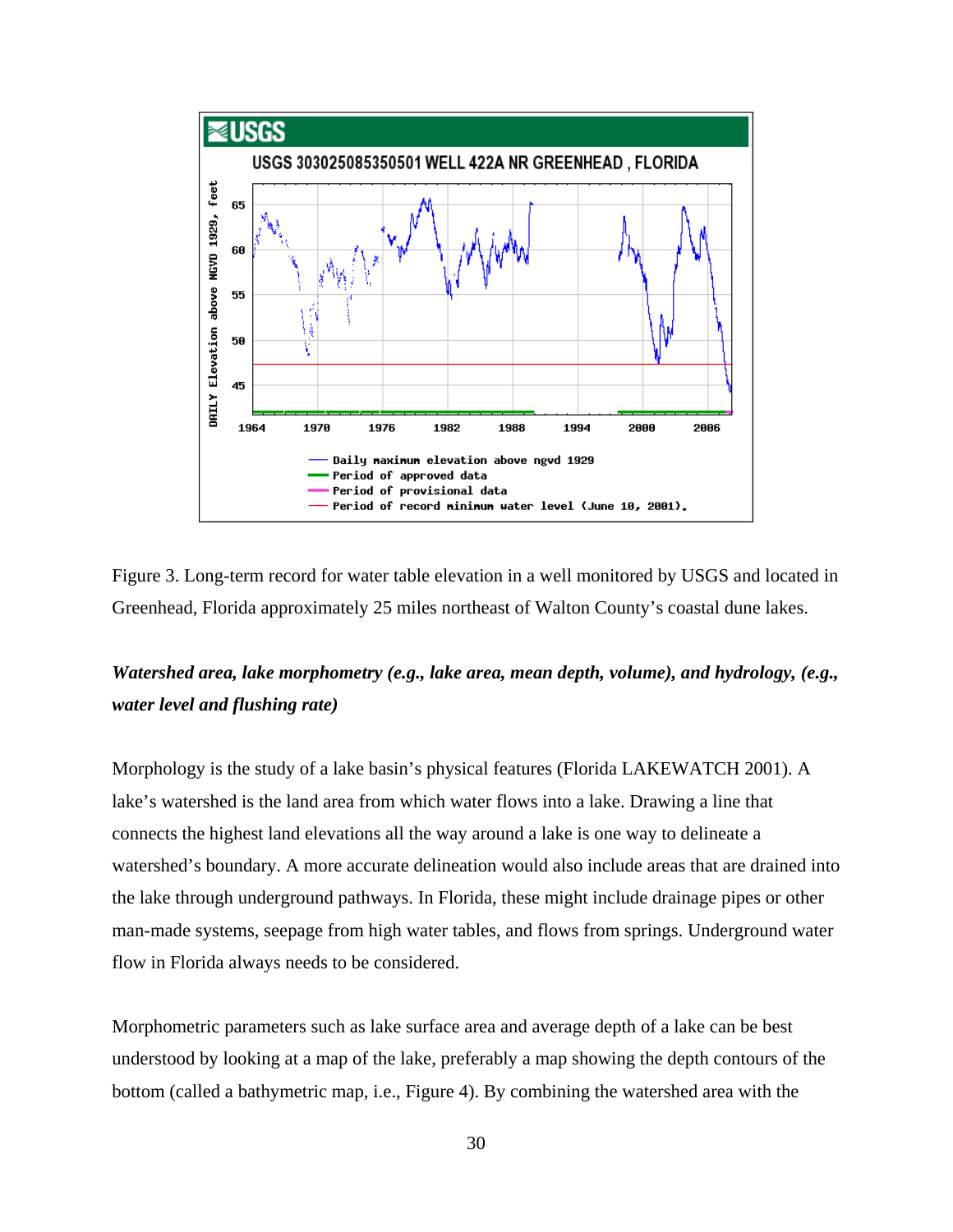





Florida LAKEWATCH personnel created this map using differentially corrected global positioning equipment (GPS). Data were collected July 26, 2000. Scale and map contours are in feet and were generated using kriging technique in Surfer® software package (Golden CO). The center of the lake is located at Latitude 30 °20'16" and Longitude 86°11'37". On this date, the lake surface area was calculated at 28 acres (11 hectares). This is only an approximate bathymetric map and<br>should not be used for navigation.<sup>1</sup>

<sup>1</sup>Map revised with new gridding procedures 2/10/05.

Figure 4. Bathymetric map of Big Red Fish Lake created by Florida LAKEWATCH in 2000.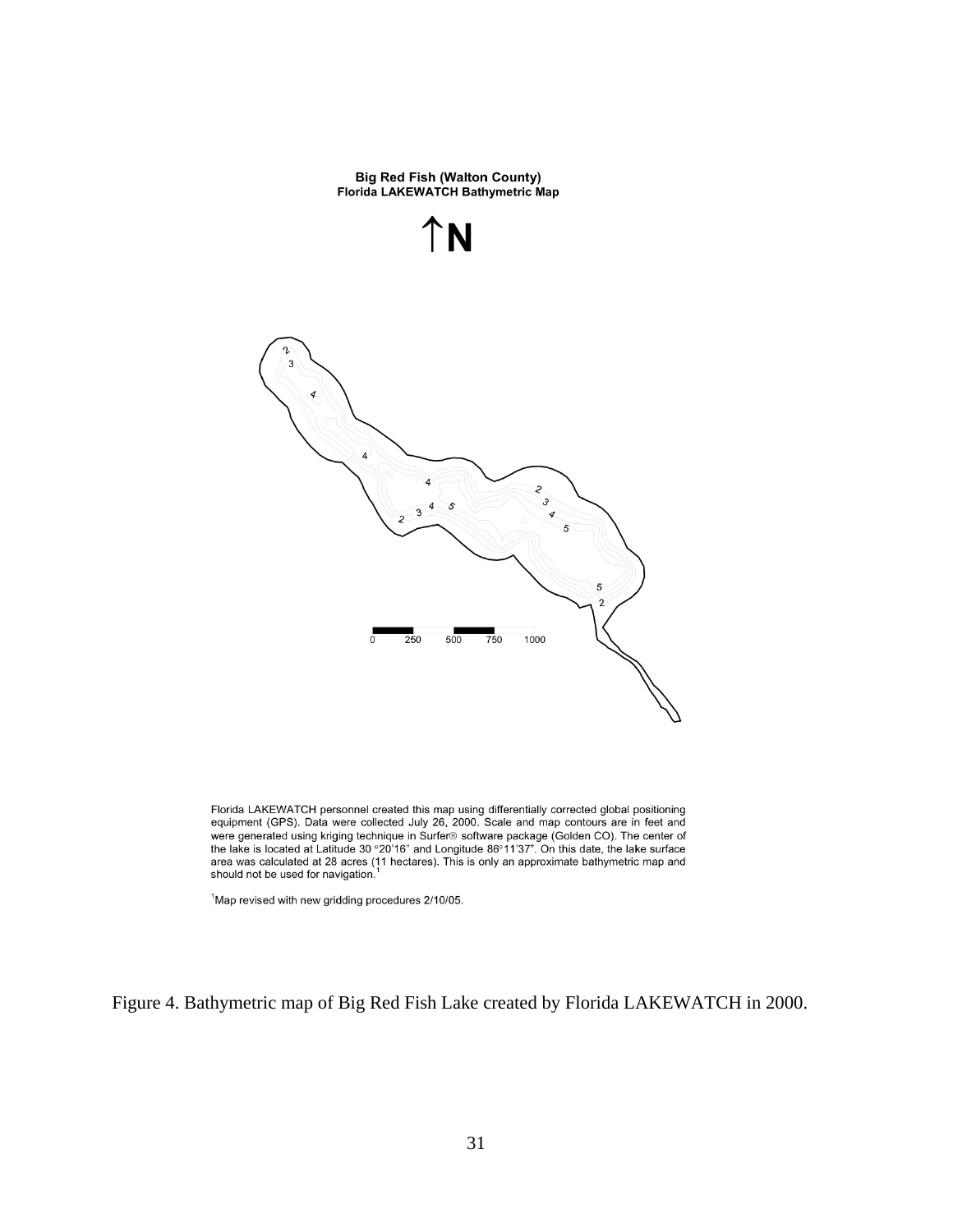annual average rainfall of approximately 62 inches per year (Pensacola, Florida), the volume of water entering a lake can be estimated. Dividing this entering water volume by the lake's volume, which is calculated by multiplying lake area by mean depth, determines how many times per year the lake's entire water volume exchanges, or a lake's flushing rate.

The estimated flushing rates for Walton County's coastal dune lakes are extremely variable (Table 2) ranging from 0.1 times per year in Campbell Lake to 18.9 times per year in Draper Lake, with an average of 7.5 times per year. Combining this variability with the variability in rainfall (Figure 2A and Figure 2B) provides evidence of how variable the opening and closing of the dune lake's outlets can be, both over time and among the different lakes.

There are no reliable long-term records (20+ years) of outlet openings for the Walton County dune lakes. However, CBA volunteers sampling the Walton County Dunes lakes have kept sporadic records for the last four to six years (Table 3). On 17 dune lakes, the average percentage of sampling events in which the outlet was open was 24%, ranging from 0% at Lakes Allen and Fuller to 56% at Alligator Lake.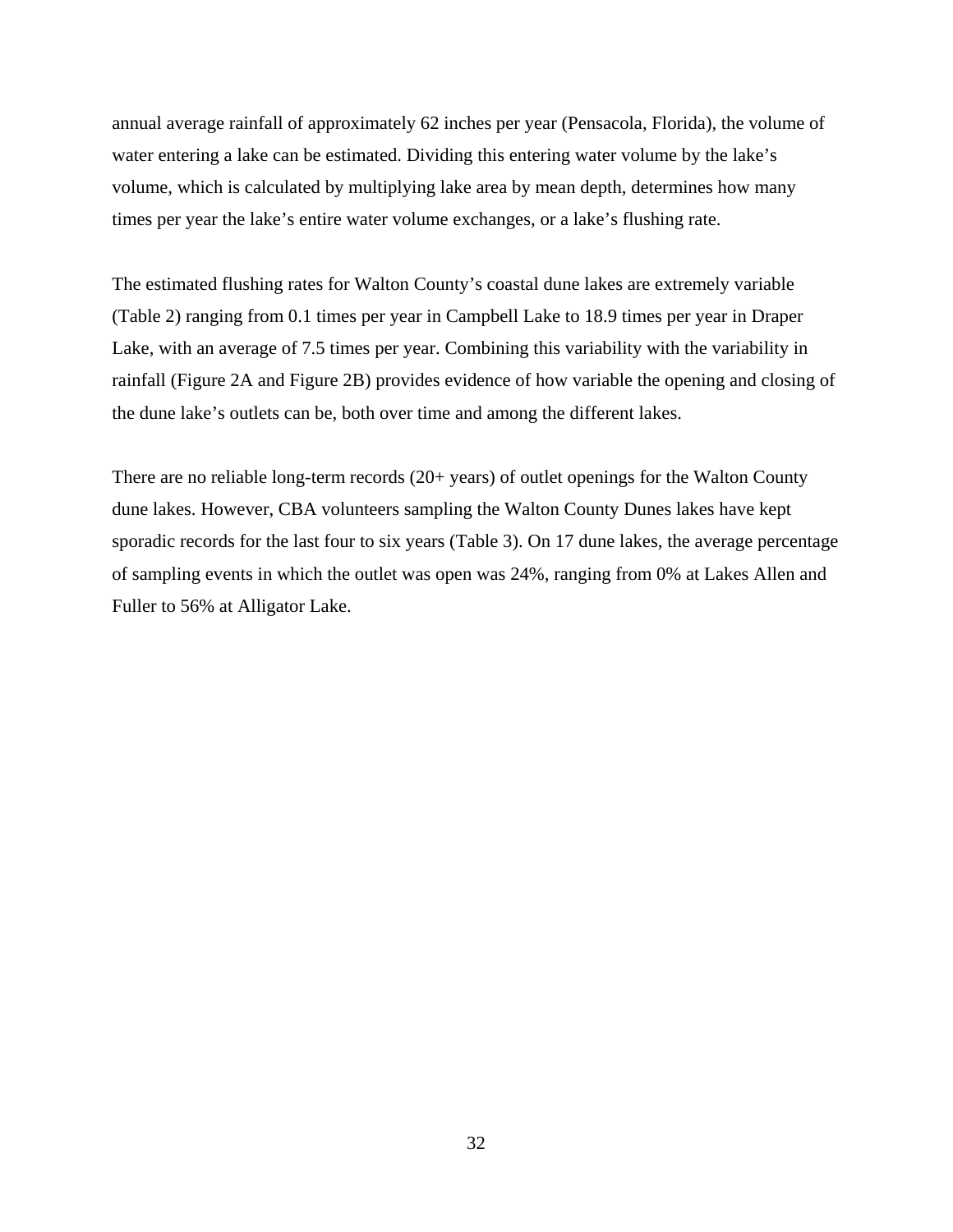Table 2. Summary statistics and measurements of watershed areas (14 Walton County coastal dune lakes, Hartman and Associates, Inc. 2001), lake areas (15 Walton County Dune Lakes, Florida LAKEWATCH 2007), mean depths (17 Walton County coastal dune lakes, CBA unpublished data). These morphometric parameters were used with the average annual rainfall (62 inches) measured at Pensacola to calculate annual flushing rates for 14 lakes.

|                          | Watershed    | Lake Area            | Mean Depth        | Flushing Rate for    |
|--------------------------|--------------|----------------------|-------------------|----------------------|
| Lake                     | Area (acres) | (acres)              | (f <sub>t</sub> ) | 62 in/yr rainfall    |
| Allen                    | 175.4        | 17.6                 | 3.6               | 14.3                 |
| Alligator                | 95.0         | 15.9                 | 4.8               | 6.5                  |
| <b>Big Red Fish</b>      | 294.5        | 22.8                 | 5.2               | 12.8                 |
| Camp Creek               | 526.5        | 57.7                 | 5.2               | 9.1                  |
| Campbell                 | 20.9         | 109.9                | 11.6              | 0.1                  |
| Deer                     | 341.7        | 41.8                 | 9.3               | 4.5                  |
| Draper                   | 476.9        | 28.3                 | 4.6               | 18.9                 |
| Eastern                  | 379.5        | 62.8                 | 6.9               | 4.5                  |
| <b>Eastern North</b>     |              | $\ddot{\phantom{0}}$ | 4.8               | $\ddot{\phantom{a}}$ |
| Fuller                   | 107.0        | 49.5                 | 5.5               | 2.0                  |
| Grayton                  |              | $\bullet$            |                   |                      |
| Little Red Fish          |              | 12.4                 | 6.0               |                      |
| Morris                   | 214.0        | 78.3                 | 10.1              | 1.4                  |
| Oyster                   | 138.8        | 22.0                 | 5.7               | 5.7                  |
| Powell                   | 1804.1       | 258.0                | 6.6               | 5.5                  |
| Stallworth               | 212.7        | 12.9                 | 5.0               | 17.0                 |
| Western                  | 679.7        | 171.0                | 7.1               | 2.9                  |
| <b>Western Northeast</b> |              |                      | 5.6               | $\ddot{\phantom{0}}$ |
|                          |              |                      |                   |                      |
| Average                  | 390.5        | 64.1                 | 6.4               | 7.5                  |
| Maximum                  | 1804.1       | 258.0                | 11.6              | 18.9                 |
| Minimum                  | 20.9         | 12.4                 | 3.6               | 0.1                  |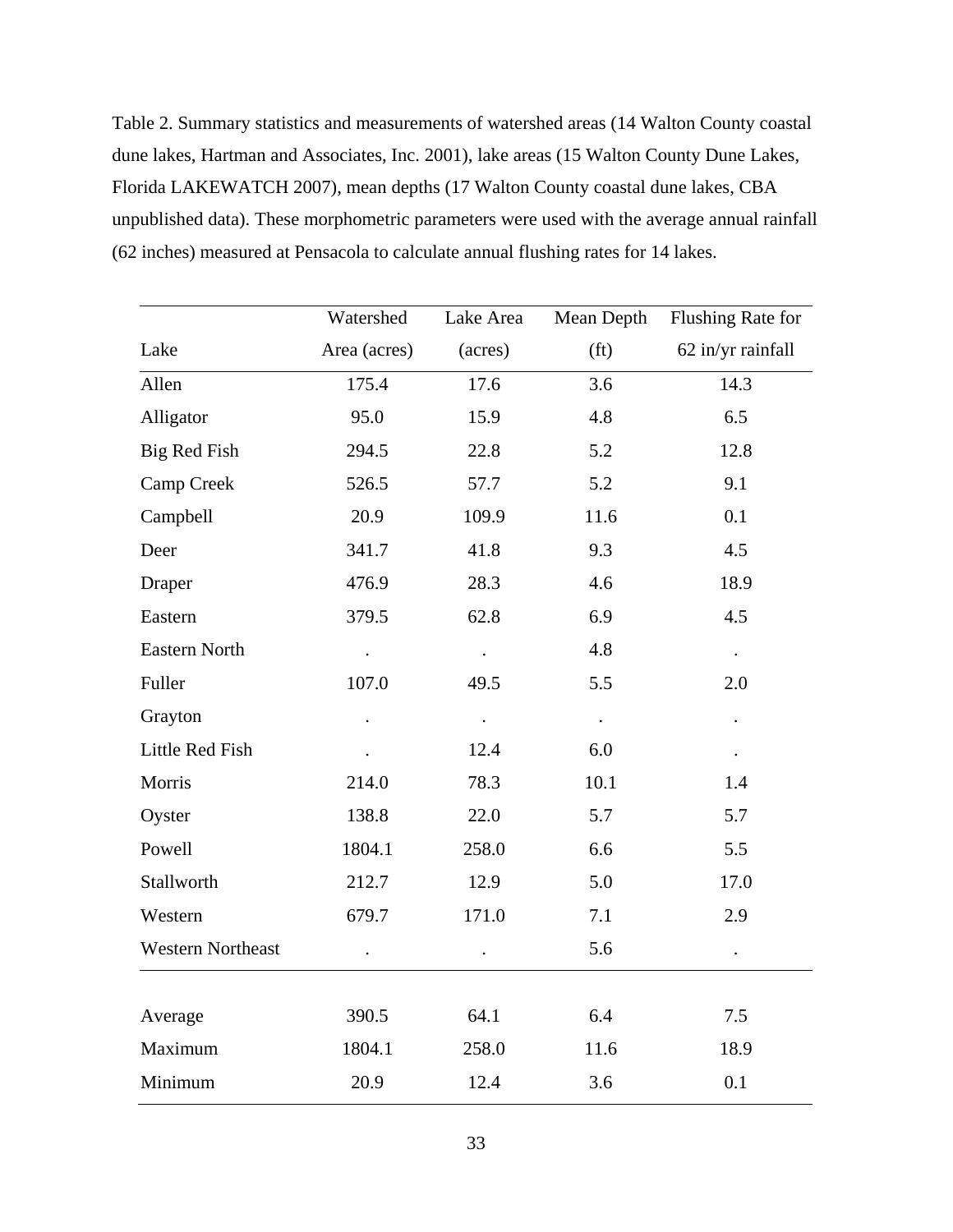|                     |      |                   |                 | Outlet           | <b>Not</b>       | Outlet           | Percent          |
|---------------------|------|-------------------|-----------------|------------------|------------------|------------------|------------------|
| Lake                |      | <b>Start Date</b> | <b>End Date</b> | Closed           | Recorded         | Open             | Open             |
| Allen               |      | 2/10/03           | 10/30/07        | 34               | 8                | $\boldsymbol{0}$ | $\boldsymbol{0}$ |
|                     | 2003 |                   |                 | 6                | $\boldsymbol{0}$ | $\boldsymbol{0}$ |                  |
|                     | 2004 |                   |                 | 10               | $\mathbf{1}$     | $\boldsymbol{0}$ |                  |
|                     | 2005 |                   |                 | 6                | $\boldsymbol{0}$ | $\boldsymbol{0}$ |                  |
|                     | 2006 |                   |                 | 9                | $\mathbf{1}$     | $\boldsymbol{0}$ |                  |
|                     | 2007 |                   |                 | 3                | 6                | $\boldsymbol{0}$ |                  |
| Alligator           |      | 2/10/03           | 12/9/07         | 18               | 3                | 27               | 56               |
|                     | 2003 |                   |                 | $\mathfrak s$    | $\boldsymbol{0}$ | 6                |                  |
|                     | 2004 |                   |                 | 3                | $\boldsymbol{0}$ | $\overline{4}$   |                  |
|                     | 2005 |                   |                 | 5                | $\mathbf{1}$     | 3                |                  |
|                     | 2006 |                   |                 | 3                | $\mathbf{1}$     | $\boldsymbol{7}$ |                  |
|                     | 2007 |                   |                 | $\overline{2}$   | $\mathbf{1}$     | $\overline{7}$   |                  |
| <b>Big Red Fish</b> |      | 3/29/02           | 11/23/07        | 28               | $\overline{4}$   | 29               | 48               |
|                     | 2002 |                   |                 | 3                | 1                | $\mathbf{2}$     |                  |
|                     | 2003 |                   |                 | 6                | $\overline{0}$   | $\mathfrak{Z}$   |                  |
|                     | 2004 |                   |                 | $\overline{4}$   | 1                | $\overline{7}$   |                  |
|                     | 2005 |                   |                 | 3                | $\mathbf{1}$     | $\boldsymbol{7}$ |                  |
|                     | 2006 |                   |                 | 6                | $\boldsymbol{0}$ | 6                |                  |
|                     | 2007 |                   |                 | 6                | 1                | $\overline{4}$   |                  |
| <b>Camp Creek</b>   |      | 3/18/02           | 11/1/07         | 22               | 15               | 13               | 26               |
|                     | 2002 |                   |                 | $\boldsymbol{0}$ | $\mathbf{1}$     | $\boldsymbol{0}$ |                  |
|                     | 2003 |                   |                 | 6                | $\mathbf{1}$     | $\mathfrak{S}$   |                  |
|                     | 2004 |                   |                 | $\overline{4}$   | $\overline{2}$   | 5                |                  |
|                     | 2005 |                   |                 | 5                | $\overline{c}$   | $\mathbf{1}$     |                  |
|                     | 2006 |                   |                 | 5                | 3                | $\mathbf{1}$     |                  |
|                     | 2007 |                   |                 | $\overline{2}$   | 6                | $\mathbf{1}$     |                  |
| Campbell            |      | 5/3/02            | 11/29/07        | 39               | 13               | 3                | 5                |
|                     | 2002 |                   |                 | $\boldsymbol{0}$ | $\mathbf{2}$     | $\boldsymbol{0}$ |                  |
|                     | 2003 |                   |                 | 8                | $\mathbf{1}$     | 3                |                  |
|                     | 2004 |                   |                 | 9                | 3                | $\boldsymbol{0}$ |                  |
|                     | 2005 |                   |                 | $\boldsymbol{7}$ | $\overline{c}$   | $\boldsymbol{0}$ |                  |
|                     | 2006 |                   |                 | 8                | $\overline{3}$   | $\boldsymbol{0}$ |                  |
|                     | 2007 |                   |                 | $\overline{7}$   | $\overline{2}$   | $\boldsymbol{0}$ |                  |

Table 3. Record of outlet openings on Walton County's coastal dune lakes over four to six years, recorded by CBA volunteers working with Florida LAKEWATCH. The percentage of time the outlet was open is calculated based on the number of times the outlet condition was recorded.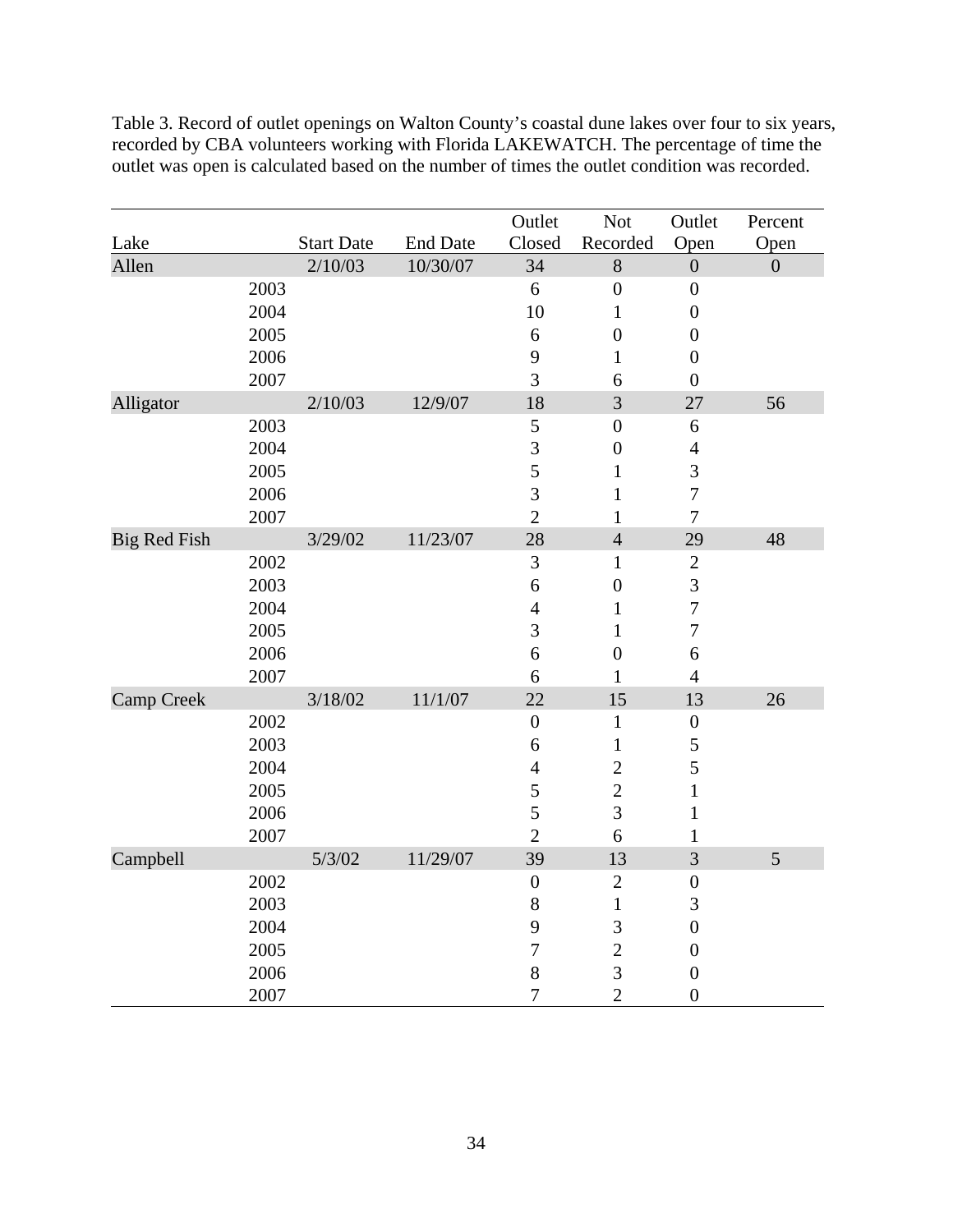| Deer                 |      | 12/13/01 | 12/20/07 | 23               | 9                | 14               | 30               |
|----------------------|------|----------|----------|------------------|------------------|------------------|------------------|
|                      | 2001 |          |          | $\boldsymbol{0}$ | $\mathbf{1}$     | $\boldsymbol{0}$ |                  |
|                      | 2002 |          |          | $\mathbf{1}$     | 5                | $\boldsymbol{0}$ |                  |
|                      | 2003 |          |          | $\overline{3}$   | $\overline{0}$   | 6                |                  |
|                      | 2004 |          |          | 6                | $\boldsymbol{0}$ | 3                |                  |
|                      | 2005 |          |          | $\mathbf{1}$     | $\boldsymbol{0}$ | $\overline{3}$   |                  |
|                      | 2006 |          |          | $\overline{7}$   | $\overline{2}$   | $\boldsymbol{0}$ |                  |
|                      | 2007 |          |          | 5                | $\mathbf{1}$     | $\overline{2}$   |                  |
| Draper               |      | 2/25/03  | 12/22/07 | 35               | $\overline{3}$   | 8                | 17               |
|                      | 2003 |          |          | $\tau$           | $\boldsymbol{0}$ | $\overline{4}$   |                  |
|                      | 2004 |          |          | $\boldsymbol{6}$ | $\boldsymbol{0}$ | $\overline{2}$   |                  |
|                      | 2005 |          |          | 8                | $\boldsymbol{0}$ | $\mathbf{1}$     |                  |
|                      | 2006 |          |          | $\mathbf{9}$     | $\mathbf{1}$     | $\boldsymbol{0}$ |                  |
|                      | 2007 |          |          | 5                | $\overline{2}$   | $\mathbf{1}$     |                  |
| Eastern              |      | 12/20/01 | 12/21/07 | 32               | 8                | 24               | 38               |
|                      | 2001 |          |          | $\mathbf{1}$     | $\boldsymbol{0}$ | $\boldsymbol{0}$ |                  |
|                      | 2002 |          |          | $\overline{4}$   | 5                | $\overline{c}$   |                  |
|                      | 2003 |          |          | 3                | $\boldsymbol{0}$ | 9                |                  |
|                      | 2004 |          |          | $\overline{3}$   | $\mathbf{1}$     | 5                |                  |
|                      | 2005 |          |          | $\overline{4}$   | $\boldsymbol{0}$ | 3                |                  |
|                      | 2006 |          |          | 9                | $\boldsymbol{0}$ | $\overline{2}$   |                  |
|                      | 2007 |          |          | 8                | $\overline{2}$   | $\overline{3}$   |                  |
| <b>Eastern North</b> |      | 4/18/03  | 12/7/07  | 29               | $\overline{2}$   | 19               | 38               |
|                      | 2003 |          |          | $\mathfrak{Z}$   | $\boldsymbol{0}$ | 6                |                  |
|                      | 2004 |          |          | 6                | $\boldsymbol{0}$ | 3                |                  |
|                      | 2005 |          |          | $\overline{4}$   | $\boldsymbol{0}$ | 5                |                  |
|                      | 2006 |          |          | 9                | $\boldsymbol{0}$ | 3                |                  |
|                      | 2007 |          |          | $\overline{7}$   | $\overline{2}$   | $\overline{2}$   |                  |
| Fuller               |      |          |          | 40               | $\overline{7}$   | $\overline{0}$   | $\boldsymbol{0}$ |
|                      | 2002 |          |          | $\boldsymbol{0}$ | $\overline{2}$   | $\boldsymbol{0}$ |                  |
|                      | 2003 |          |          | 12               | $\boldsymbol{0}$ | $\boldsymbol{0}$ |                  |
|                      | 2004 |          |          | $\overline{7}$   | $\boldsymbol{0}$ | $\boldsymbol{0}$ |                  |
|                      | 2005 |          |          | $\overline{7}$   | $\boldsymbol{0}$ | $\boldsymbol{0}$ |                  |
|                      | 2006 |          |          | 10               | $\mathbf{1}$     | $\boldsymbol{0}$ |                  |
|                      | 2007 |          |          | $\overline{4}$   | $\overline{4}$   | $\boldsymbol{0}$ |                  |

Table 3 (continued). Record of outlet openings on Walton County's coastal dune lakes over four to six years, recorded by CBA volunteers working with Florida LAKEWATCH. The percentage of time the outlet was open is calculated based on the number of times the outlet condition was recorded.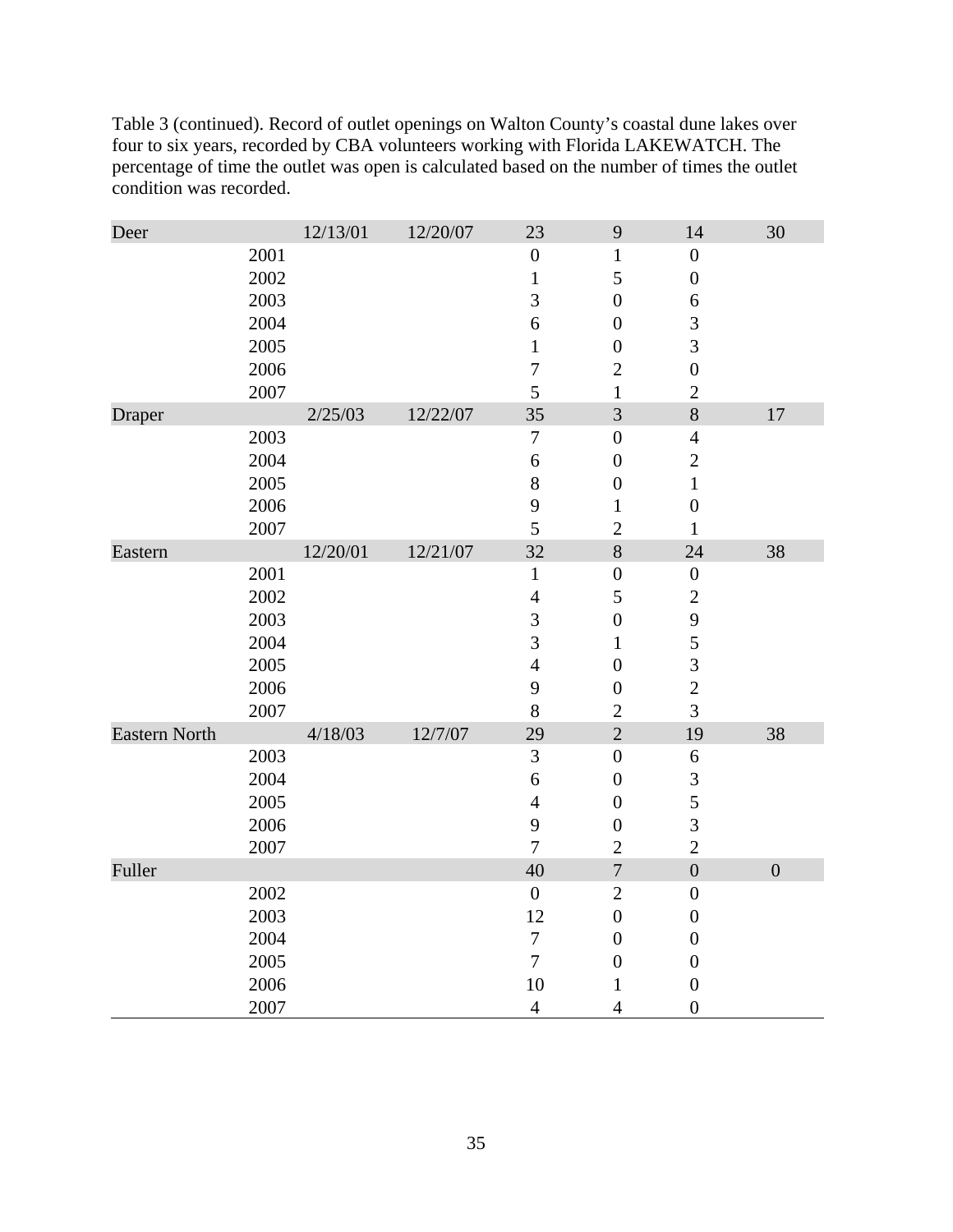| Little Red Fish |      | 3/13/02 | 12/28/07 | 29               | 10               | 14               | 26 |
|-----------------|------|---------|----------|------------------|------------------|------------------|----|
|                 | 2002 |         |          | $\overline{0}$   | $\overline{4}$   | $\boldsymbol{0}$ |    |
|                 | 2003 |         |          | 6                | $\boldsymbol{0}$ | 5                |    |
|                 | 2004 |         |          | $\overline{4}$   | $\boldsymbol{0}$ | $\overline{4}$   |    |
|                 | 2005 |         |          | 5                | $\boldsymbol{0}$ | $\mathfrak{Z}$   |    |
|                 | 2006 |         |          | 8                | $\mathfrak{Z}$   | $\mathbf{1}$     |    |
|                 | 2007 |         |          | 6                | $\overline{3}$   | $\mathbf{1}$     |    |
| Morris          |      | 6/20/02 | 11/29/07 | 20               | 14               | 22               | 39 |
|                 | 2002 |         |          | $\boldsymbol{0}$ | $\mathbf{2}$     | $\boldsymbol{0}$ |    |
|                 | 2003 |         |          | $\mathbf{2}$     | $\mathbf{1}$     | 8                |    |
|                 | 2004 |         |          | 6                | $\overline{2}$   | 6                |    |
|                 | 2005 |         |          | $\boldsymbol{0}$ | 3                | 6                |    |
|                 | 2006 |         |          | $\mathfrak s$    | $\overline{4}$   | $\overline{2}$   |    |
|                 | 2007 |         |          | $\overline{7}$   | $\overline{2}$   | $\boldsymbol{0}$ |    |
| Oyster          |      | 2/2/02  | 10/30/07 | 27               | 12               | $\overline{7}$   | 15 |
|                 | 2002 |         |          | $\boldsymbol{0}$ | $\mathbf{1}$     | $\boldsymbol{0}$ |    |
|                 | 2003 |         |          | 6                | $\boldsymbol{0}$ | $\mathfrak{Z}$   |    |
|                 | 2004 |         |          | 9                | $\mathbf{1}$     | $\mathbf{1}$     |    |
|                 | 2005 |         |          | 5                | $\boldsymbol{0}$ | $\mathbf{1}$     |    |
|                 | 2006 |         |          | 6                | 3                | $\mathbf{1}$     |    |
|                 | 2007 |         |          | $\mathbf{1}$     | $\overline{7}$   | $\mathbf{1}$     |    |
| Powell          |      | 8/8/02  | 12/9/07  | 28               | $\overline{3}$   | 22               | 42 |
|                 | 2002 |         |          | $\boldsymbol{0}$ | $\mathbf{1}$     | $\mathbf{2}$     |    |
|                 | 2003 |         |          | $\mathfrak{Z}$   | $\boldsymbol{0}$ | $\boldsymbol{6}$ |    |
|                 | 2004 |         |          | $\overline{4}$   | $\overline{0}$   | $\boldsymbol{7}$ |    |
|                 | 2005 |         |          | $\overline{4}$   | $\boldsymbol{0}$ | 3                |    |
|                 | 2006 |         |          | 9                | $\boldsymbol{0}$ | 3                |    |
|                 | 2007 |         |          | 8                | $\overline{2}$   | $\mathbf{1}$     |    |
| Stallworth      |      | 3/22/02 | 12/10/07 | 37               | 11               | 9                | 16 |
|                 | 2002 |         |          | $\boldsymbol{0}$ | $\mathbf{2}$     | $\boldsymbol{0}$ |    |
|                 | 2003 |         |          | 6                | $\boldsymbol{0}$ | $\mathfrak s$    |    |
|                 | 2004 |         |          | $8\,$            | $\mathbf{2}$     | $\overline{2}$   |    |
|                 | 2005 |         |          | 5                | $\mathbf{1}$     | $\overline{2}$   |    |
|                 | 2006 |         |          | 8                | $\overline{4}$   | $\boldsymbol{0}$ |    |
|                 | 2007 |         |          | 10               | $\overline{2}$   | $\boldsymbol{0}$ |    |

Table 3 (continued). Record of outlet openings on Walton County's coastal dune lakes over four to six years, recorded by CBA volunteers working with Florida LAKEWATCH. The percentage of time the outlet was open is calculated based on the number of times the outlet condition was recorded.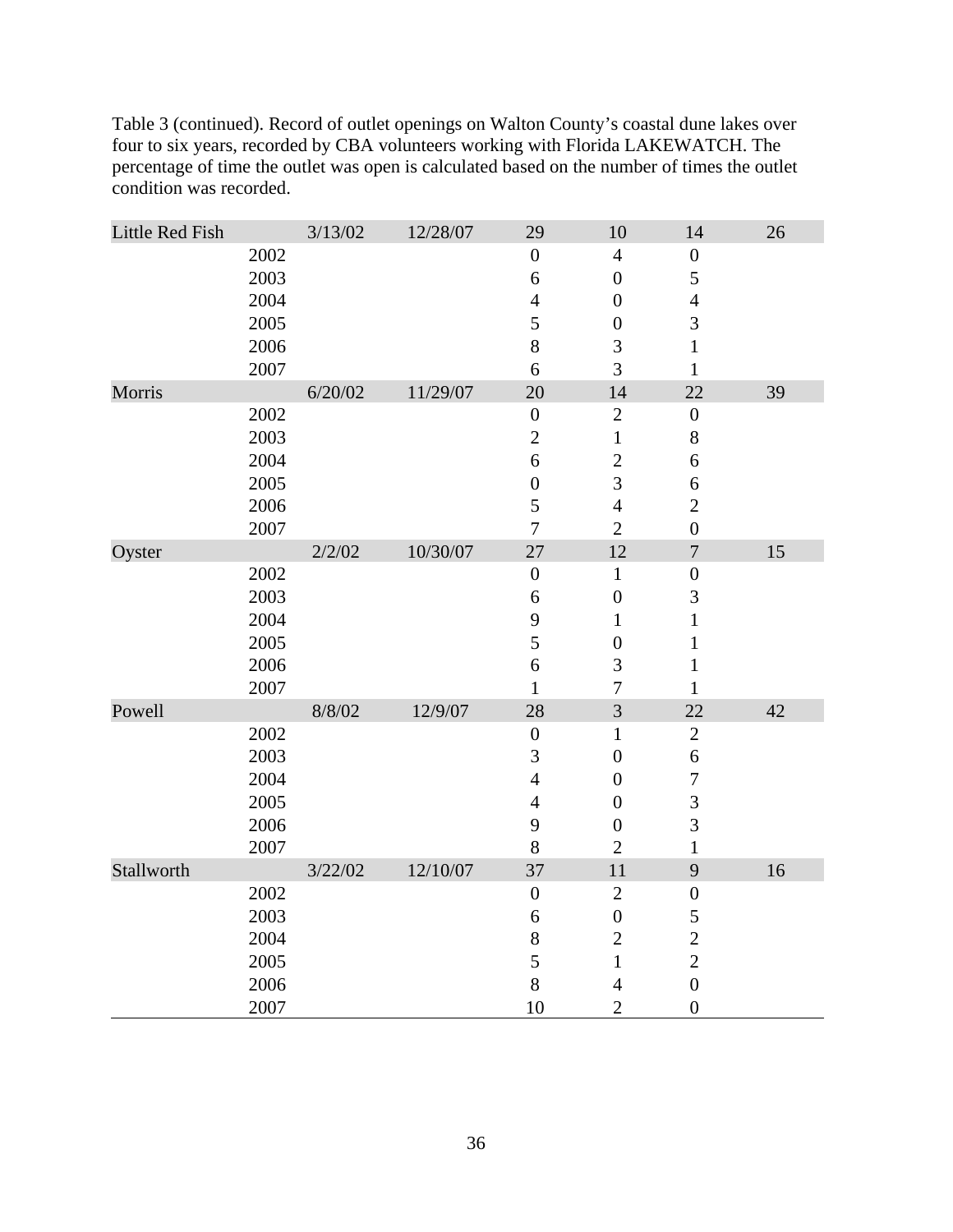| Western                  | 5/18/02 | 12/1/07 | 13             | 37             | 5              | 9  |
|--------------------------|---------|---------|----------------|----------------|----------------|----|
| 2002                     |         |         | $\overline{0}$ | 3              | $\overline{0}$ |    |
| 2003                     |         |         |                | 12             | 0              |    |
| 2004                     |         |         | 2              | 8              |                |    |
| 2005                     |         |         | 3              | 3              | 4              |    |
| 2006                     |         |         | 6              | 4              | 0              |    |
| 2007                     |         |         | っ              |                |                |    |
| <b>Western Northeast</b> | 5/18/02 | 12/1/07 | 25             | 17             | 10             | 19 |
| 2002                     |         |         |                | $\overline{2}$ | 0              |    |
| 2003                     |         |         | 6              |                |                |    |
| 2004                     |         |         |                | 2              |                |    |
| 2005                     |         |         | 3              | 3              | 4              |    |
| 2006                     |         |         |                |                | 0              |    |
| 2007                     |         |         | 3              | 4              | 0              |    |

Table 3 (continued). Record of outlet openings on Walton County's coastal dune lakes over four to six years, recorded by CBA volunteers working with Florida LAKEWATCH. The percentage of time the outlet was open is calculated based on the number of times the outlet condition was recorded.

In early 2008, a tremendous amount of rain fell on Walton County. Many parts of the county experienced rainfall exceeding 12 inches in a couple of weeks. This rainfall filled each dune lake and caused most of the functioning lake outlets to open to the Gulf (CBA personal observation). In some cases, the outflow was powerful enough to scour deep outlet channels. One example is Little Redfish, whose outlet channel was deep enough to lower the lake's water level quickly enough that CBA and LAKEWATCH offices received phone calls concerning the decrease in water volume within the lake. These are important observations suggesting that unrestricted dune lake outlets are functioning normally, depending on factors and mechanisms listed in this section. Additionally, it is difficult if not impossible to determine significant long-term changes in environmental conditions based on short-term observations. The problem comes with actually defining short-term and long-term in actual time units (months, years, decades, and/or centuries) relative to citizens living along and using the dune lakes.

If opening/closing records are kept in the future, a primary question that could be addressed is whether the dune lakes with the higher flushing rates tend to open more frequently then lakes with a low flushing rate.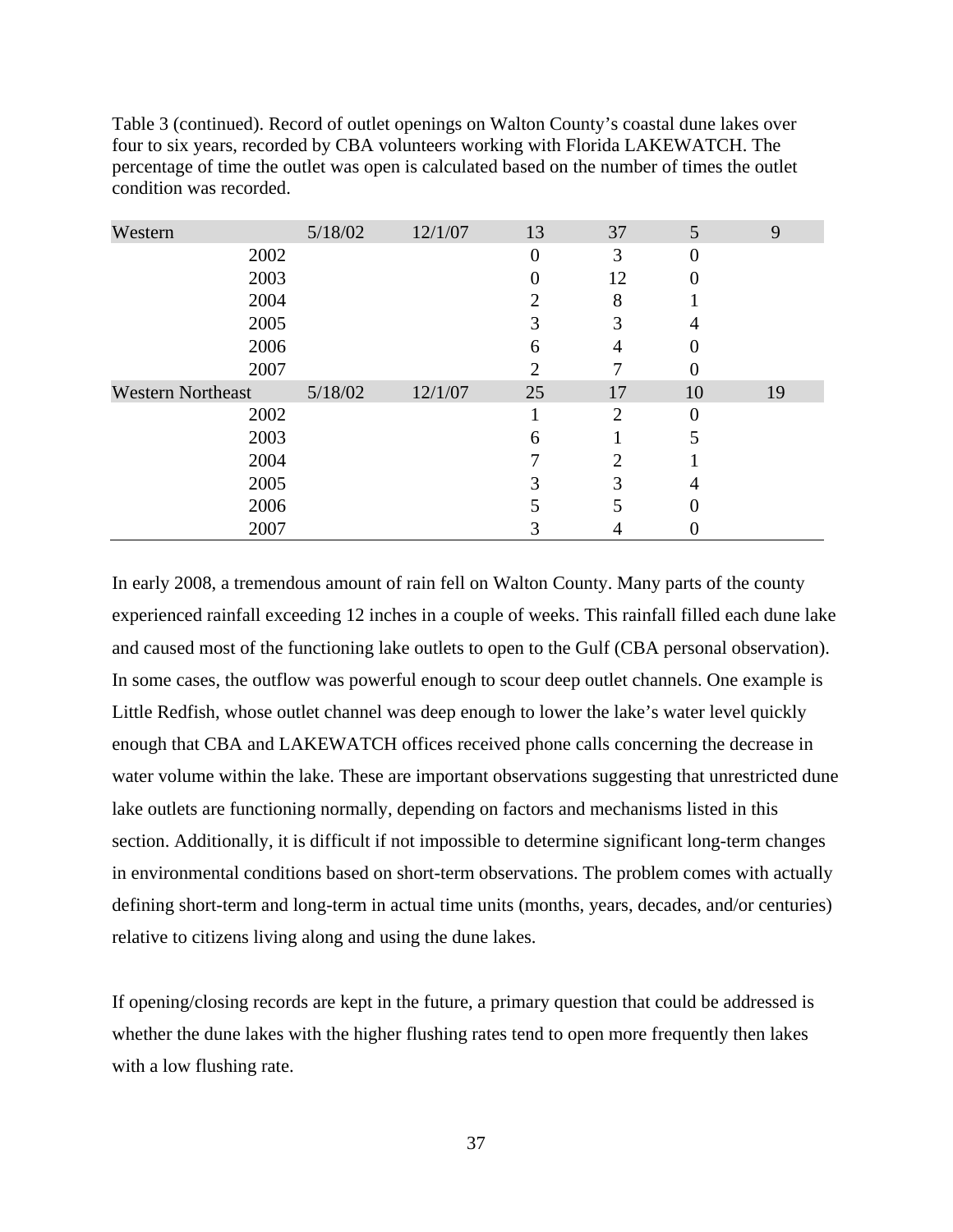### *Outlet sweep distance (S) and separation distance (D)*

The historic sweep distance (S) describes the coastal shoreline distance affected by all previous identifiable outlet locations. This distance is determined by measuring a straight line from extreme limits of the interrupted dune line vegetation. The separation distance (D) represents the shortest distance from the main body of the dune lake to the lakeside of the enclosing dune shoreline. Figure 5 shows a schematic of Draper Lake's outlet, defining the sweep distance (S) and the separation distance to the Gulf of Mexico (D). Browder and Dean (1998) estimated the sweep distance for Draper Lake to be approximately 1,200 ft and the separation distance to be about 300 ft, suggesting that through the course of time this outlet has migrated back and forth in that 1,200 ft sweep distance.



Figure 5. Schematic of Draper Lake's outlet defining the sweep distance (S) and the separation distance to the Gulf of Mexico (D).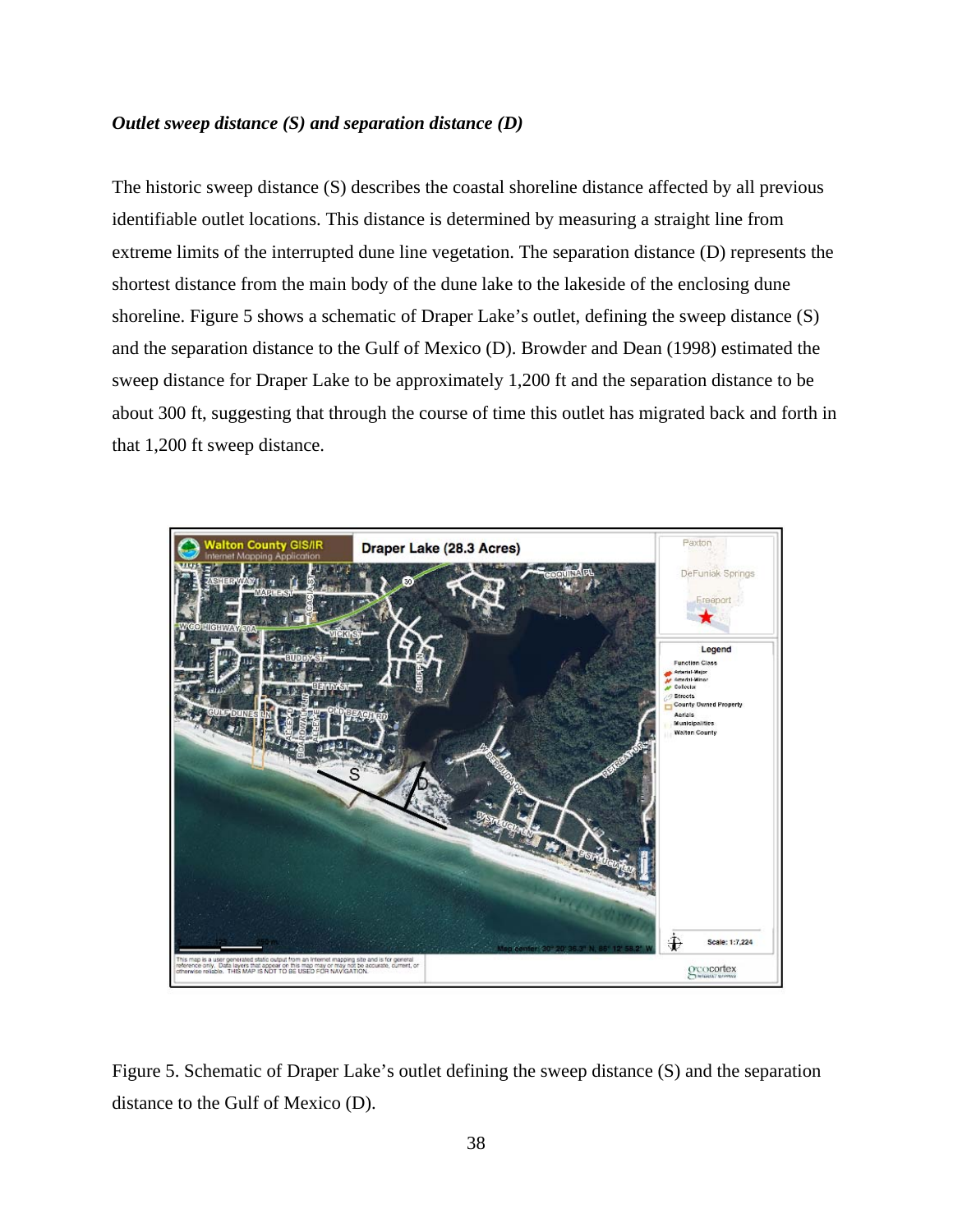The separation distance (D) for 14 Walton County dune lakes estimated by Browder and Dean (1998) ranges from 100 ft to 1050 ft with an average of about 500 ft (Table 4). Generally, the greater the separation distance, the more difficult it is for water to flow and cause an outlet to open. This basic fact is important, because the greater friction involved makes the outlet less hydraulically efficient. This again adds to the variability in determining the frequency and duration of outlet openings.

The sweep distance (S) for 14 of the Walton County dune lakes ranged from 150 ft to 3000 ft with an average of 1232 ft (Table 4). There are many physical factors that cause an outlet to migrate inside the area defined by the sweep distance; these are beyond the scope of this document, but they are documented well by several researchers (see Browder and Dean 1998). The major concern about the sweep distance is that the current outlets may someday swing to an extreme location either east or west and threaten (as already is the case) a nearby structure that has been built inside the historic sweep distance.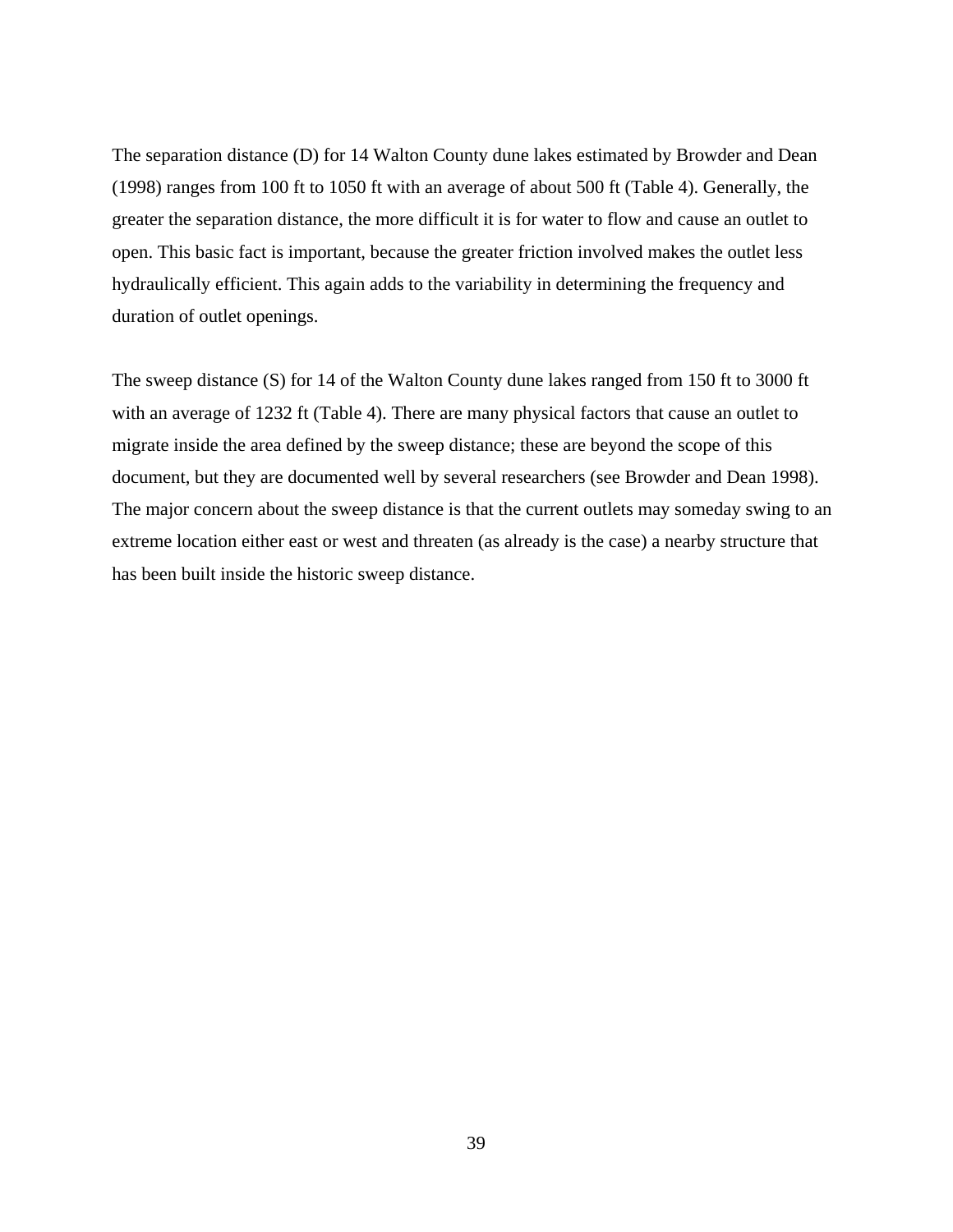| Lake                     | Sweep Distance (ft) | Separation Distance (ft) |  |  |
|--------------------------|---------------------|--------------------------|--|--|
| Allen                    | 150                 | 100                      |  |  |
| Alligator                | 1200                | 700                      |  |  |
| <b>Big Red Fish</b>      | 1500                | 400                      |  |  |
| Camp Creek               | 2600                | 500                      |  |  |
| Campbell                 |                     | $\ddot{\phantom{0}}$     |  |  |
| Deer                     | 1500                | 650                      |  |  |
| Draper                   | 1200                | 300                      |  |  |
| Eastern                  | 1000                | 500                      |  |  |
| <b>Eastern North</b>     | 1000                | 500                      |  |  |
| Fuller                   |                     |                          |  |  |
| Grayton                  |                     |                          |  |  |
| Little Red Fish          | 800                 | 250                      |  |  |
| Morris                   | 600                 | 1050                     |  |  |
| Oyster                   | 400                 | 200                      |  |  |
| Powell                   | 3000                | 800                      |  |  |
| Stallworth               | 400                 | 300                      |  |  |
| Western                  | 1900                | 900                      |  |  |
| <b>Western Northeast</b> |                     |                          |  |  |
| Average                  | 1232                | 511                      |  |  |
| Minimum                  | 150                 | 100                      |  |  |
| Maximum                  | 3000                | 1050                     |  |  |

Table 4. Estimates of the sweep distance and separation distance for 14 of Walton County's coastal dune lakes (Browder and Dean 1998).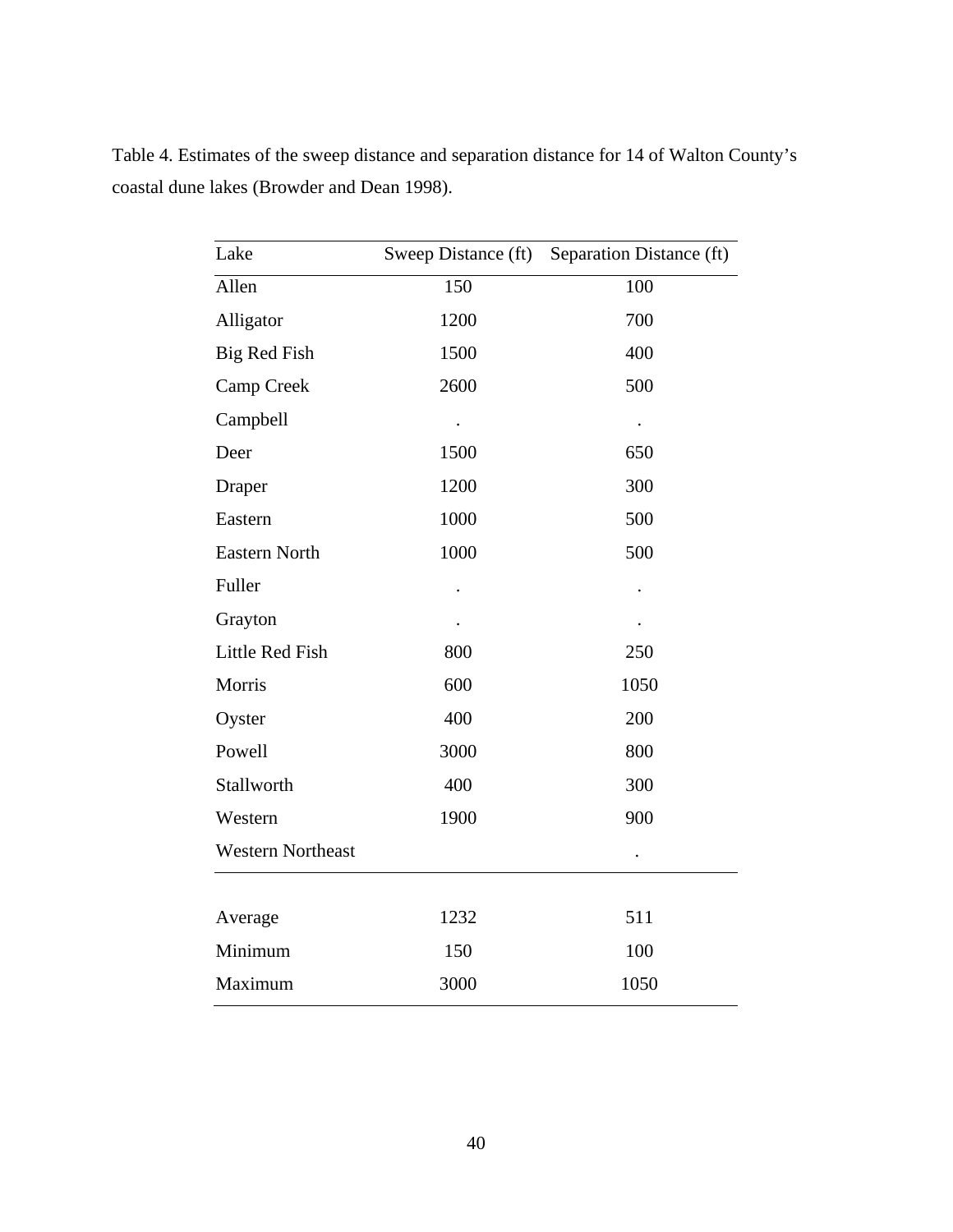### *Tidal elevation and frequency of storm surges*

It is easy to see how catastrophic hurricanes with their storm surges can dramatically change water chemistry of the coastal dune lakes and impact outlets. The huge amount of sand and saltwater being forced by wind over the beach changes everything, including the import of many forms of saltwater adapted flora and fauna. The sand will also tend to fill the current outlet and even increase the height of the dune, forcing a new outlet to be created following the mechanism discussed earlier (Browder and Dean 1998).

These sand deposits are also part of a newly emerging science called Paleotempestology whereby scientists determine the historical number of catastrophic storms that have breached the dunes (Liu and Fearn 1993). They do this by examining and counting sand layers in sediment cores that are taken from the coastal dune lakes. Each storm surge carries sand into the lake that leaves a record by forming a sand layer on the bottom. Sediment cores taken in several lakes from Florida (including Western Lake in Walton County) to Louisiana have indicated that catastrophic storms hit this Gulf Coast area approximately once every 300 years (Liu 2007). However, another scientist using a finer measure of organic layers estimated that a catastrophic hurricane hit an Alabama coastal lake once every 62 years during the last 700 years (Lambert et al. 2008). Regardless of the estimate, it is easy to see that this mechanism works on the order of centuries. However, smaller hurricane strikes that breach a lake's confining dune without leaving major sand layers probably occur on the order of decades.

Aside from major storm impacts, everyday tidal cycles can also impact the opening and closing of dune lake outlets (Nielsen 1992). Depending on the afore-mentioned factors of water table level and rainfall, the water level of coastal dune lakes generally exceeds the mean Gulf water level, causing a hydraulic gradient favoring the flow of water from the lake toward the Gulf. However, high tides and localized wave setup can raise the local water table near the beach face, actually reducing the hydraulic gradient between the dune lakes and the Gulf. At the same time, the waves are exerting force on individual sand particles at the beach face. This creates a situation in which the waves are both destabilizing the dune face and bringing sand in from the Gulf by a process called up drift. At some point, the hydraulic gradient that exists across the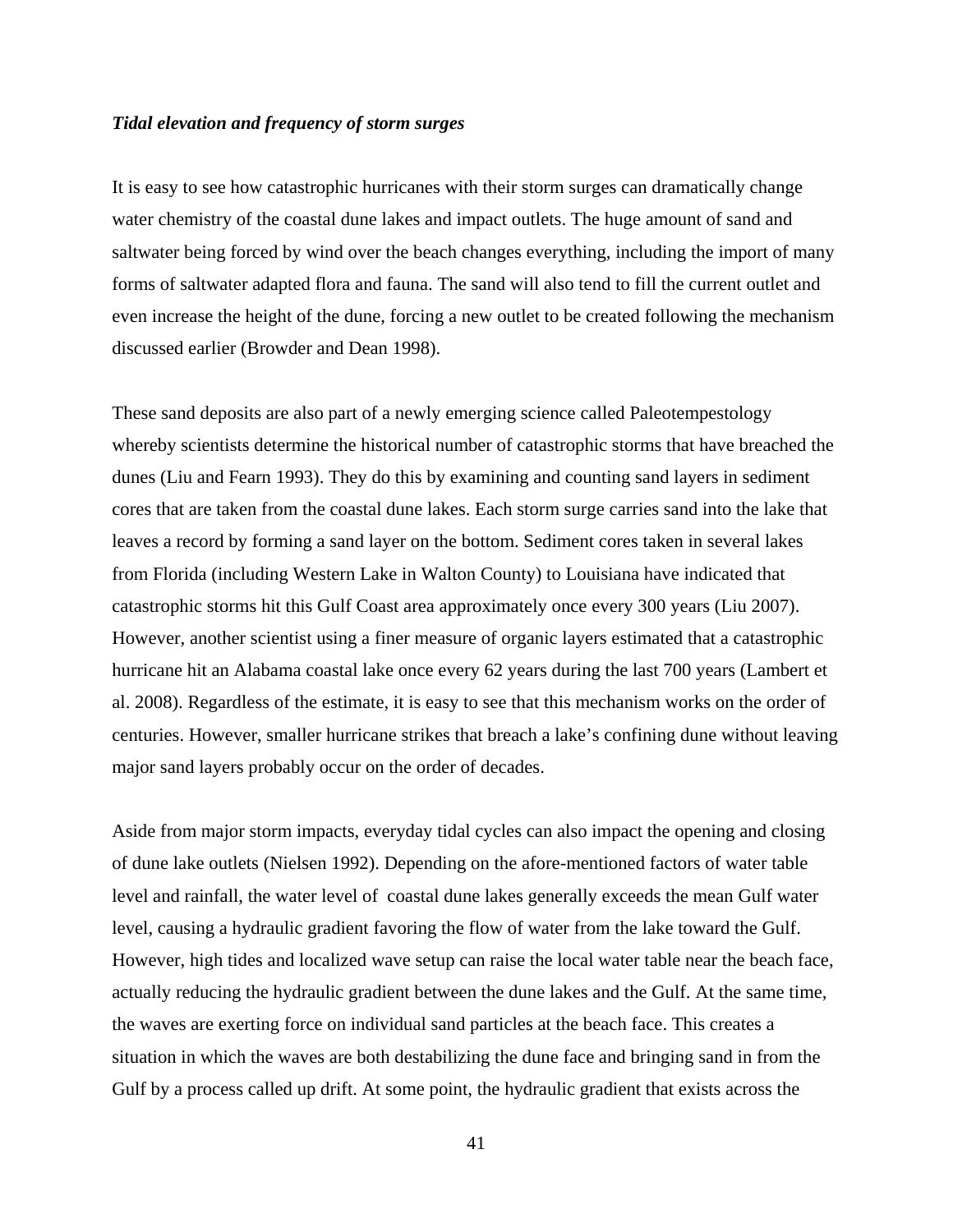dune decreases to the point where wave action can more easily dislodge sand particles, leading to increased water flow toward the Gulf, and ultimately establishing a channel (outlet) between the two water bodies. It is at this time of low hydraulic gradient that the potential for saltwater to enter the lake is at its highest. It is to be noted, however, that the majority of times that an outlet is open, only freshwater will flow to the Gulf and no saltwater will flow from the Gulf to the lake.

Saltwater flow into the dune lakes is one of the major concerns voiced by citizens regarding outlet management. The fear is that the outlets of some dune lakes are not presently opening up "often enough" to maintain a brackish water condition in the dune lakes. The salinity (salt content) of several dune lakes has shown a continual decline, even though the outlets seem to be opening on a regular basis (see Issue 3: Water Quality—Salinity). This is probably because the conditions are just not right for water to flow from the Gulf of Mexico to the lakes. The diagram shown in Figure 6 shows the general schematic cross-section of a dune lake illustrating that the water level of the dune lake is generally higher than the mean Gulf surface water level. Therefore, unless the outlet opens and erodes the channel deep enough for a high tide to elevate the Gulf water level above lake levels, water from the Gulf will not enter into the lake. The lake will remain mostly fresh water! Additionally, the outlet generally stays open until the ocean's up drift brings sand in up to a level that stops the flow of water.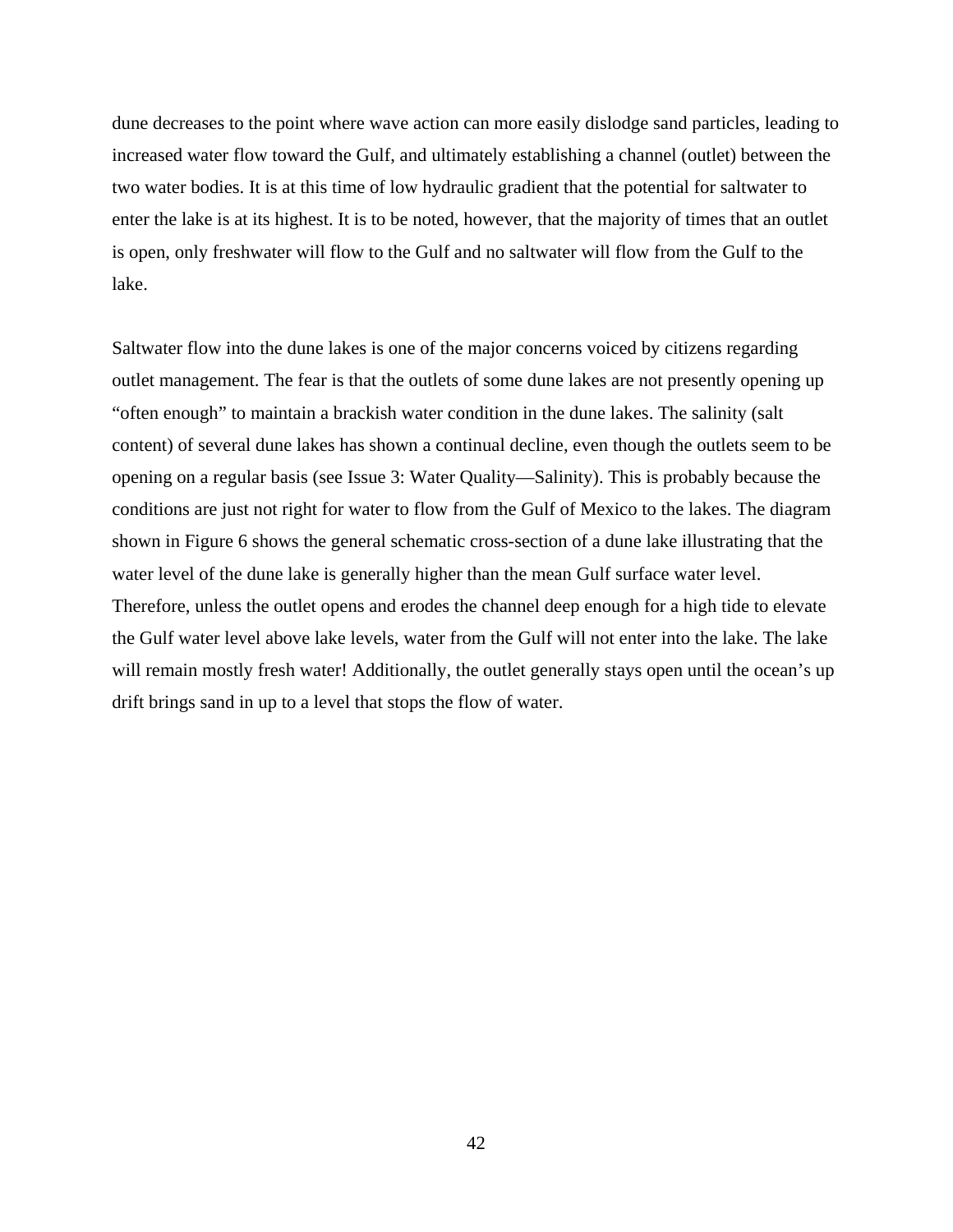

Schematic of water table elevation across a sand dune between A coastal lake and a tidally-influenced Gulf of Mexico

Figure 6. Schematic of water table elevation across a sand dune between a coastal dune lake and a tidally influenced Gulf of Mexico.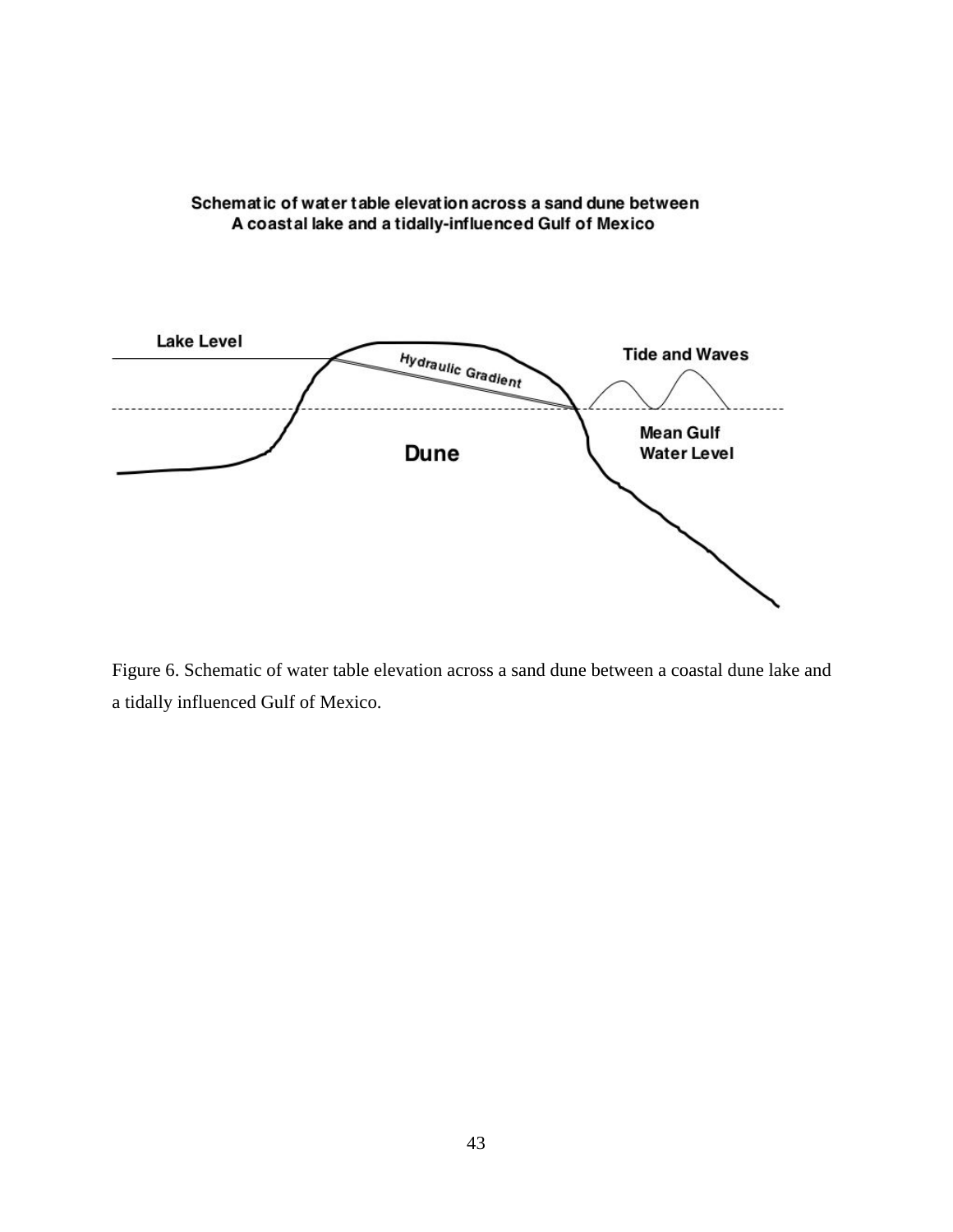## **Summary of Potential Management Options for Issue 2: Outlet Management**

*Option 1: Monitor the dates and times of all dune lake outlet openings and closings, and collect information on rainfall, water table level, watershed area, and lake morphometry to help model the frequency, magnitude, and duration of outlet openings. These data need to be combined into a master database, continually updated as monitoring occurs and analyzed over time for trends.* 

### Justification:

Information provided in the prior section shows that dune lake outlets open and close depending on rainfall, water table level, the physical aspects of the lake's watershed and lake morphometry. Much of this information is already available and recorded in the prior section and does not need to be re-created. Other data is already being monitored (e.g., rainfall) and just needs to be requested from Eglin Air Force Base to maintain a continuous database. However, data and some forms of monitoring to obtain continuous data on some lakes is lacking, including: watershed areas, good bathymetric maps for calculating lake volumes, stage gauges in the lakes to monitor water levels and local wells to monitor groundwater levels. When this information is collected, combined in a database and continually examined over time, it will help in determining if there are changes in the functioning of the dune lake outlets as Walton County's population continues to grow.

### Approach:

Watershed areas and land use information are already available for all of the Walton County dune lakes from GIS (Geographical Information Systems) maps used by Hartman and Associates (2001) when they wrote the Walton County Stormwater Master Plan. Personnel from CBA should acquire these data and maintain them in a master database. Similarly, rainfall-monitoring data are available from stations in Pensacola and Eglin Air Force Base. These data should also be acquired by CBA personnel, added to the master database and continually updated for analyses.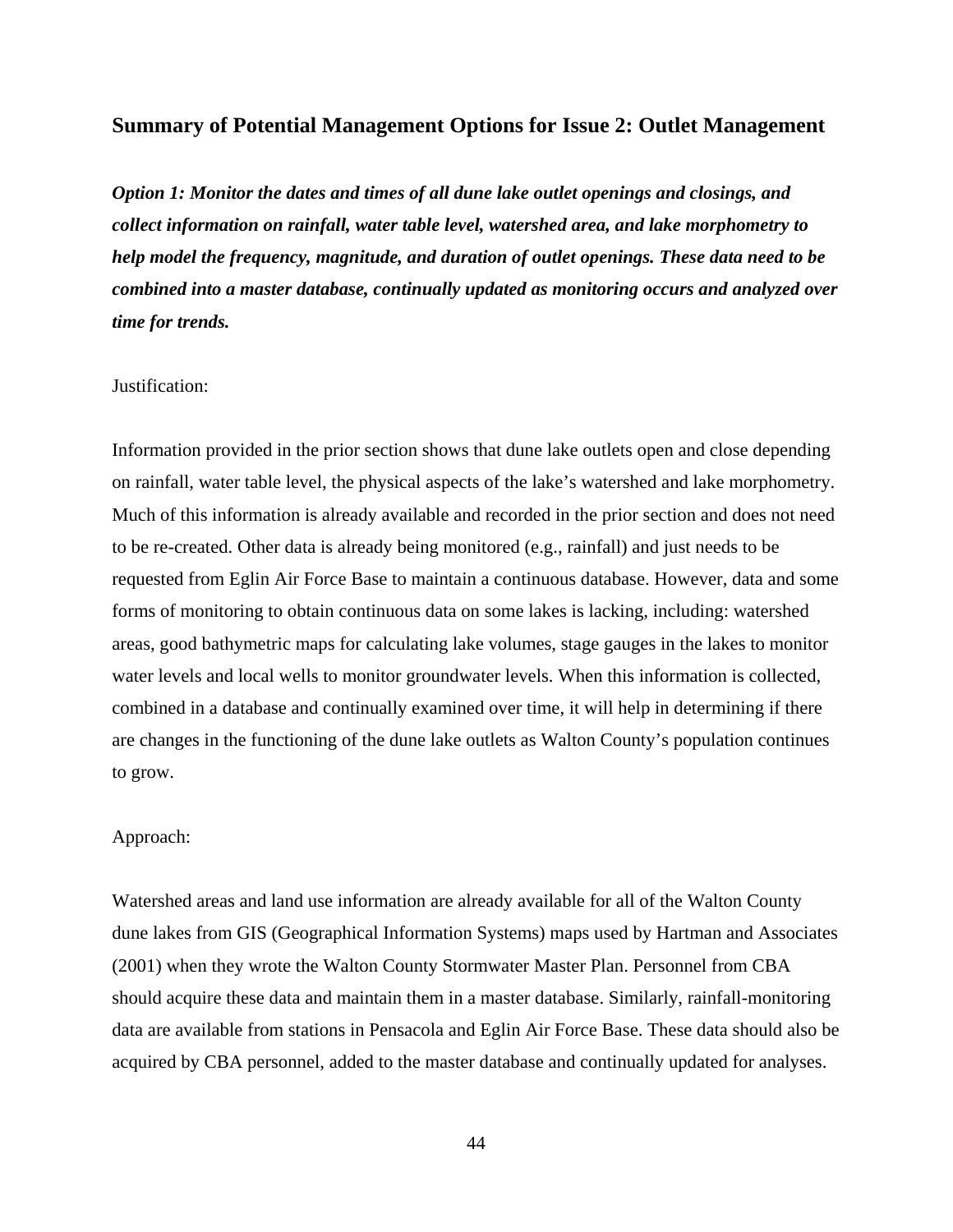The nearest well to the Walton County dune lakes that is continuously monitored for water level by USGS (United States Geologic Survey) is in Greenhead, Florida about 25 miles northeast of the nearest dune lake. CBA personnel should work with Walton County staff to determine if other wells exist closer to the dune lakes that could be monitored for water level. If other wells exist, CBA personnel should find some way of monitoring the water levels on a regular basis. If a closer well does not exist, then CBA should work with Walton County for funds to sink a well for water level monitoring purposes. These data when acquired should again be added to the master database.

Few staff gauges are positioned in the Walton County dune lakes for recording water levels. CBA personnel should work with Walton County staff to acquire funds to put "good" staff gauges in each of the dune lakes. These gauges should be calibrated to mean sea level for comparisons with Gulf water levels. Florida LAKEWATCH and CBA volunteers who sample the lakes could regularly record the water levels, adding them to their monthly data sheets. At this time the volunteers could also record if the outlet was open or closed. These data can be maintained by Florida LAKEWATCH personnel and sent to CBA to be added to the master database. These water level data will not only be useful for determining the hydrology of the dune lakes but also in documenting the water levels that begin to cause residential flooding for future management actions. Perhaps more importantly, when future residents and lake-users raise similar issues/concerns in the future there will be facts that future decision-makers can analyze.

Florida LAKEWATCH has already developed bathymetric maps for six of the Walton county dune lakes. These maps, however, were created in the year 2000 and LAKEWATCH has since upgraded the methodology used to create bathymetric maps. It is recommended that if money becomes available, LAKEWATCH is contracted to create new bathymetric maps for each of the Walton County's coastal dune lakes calculating lake areas, lake volumes and mean depth for the master database maintained by CBA.

The Community Collaborative Rain, Hail, and Snow (CoCoRaHas) network is a volunteer monitoring effort to document various climatic data across the United States. CBA is assisting the Florida coordinator in the implementation of this program locally in Walton County.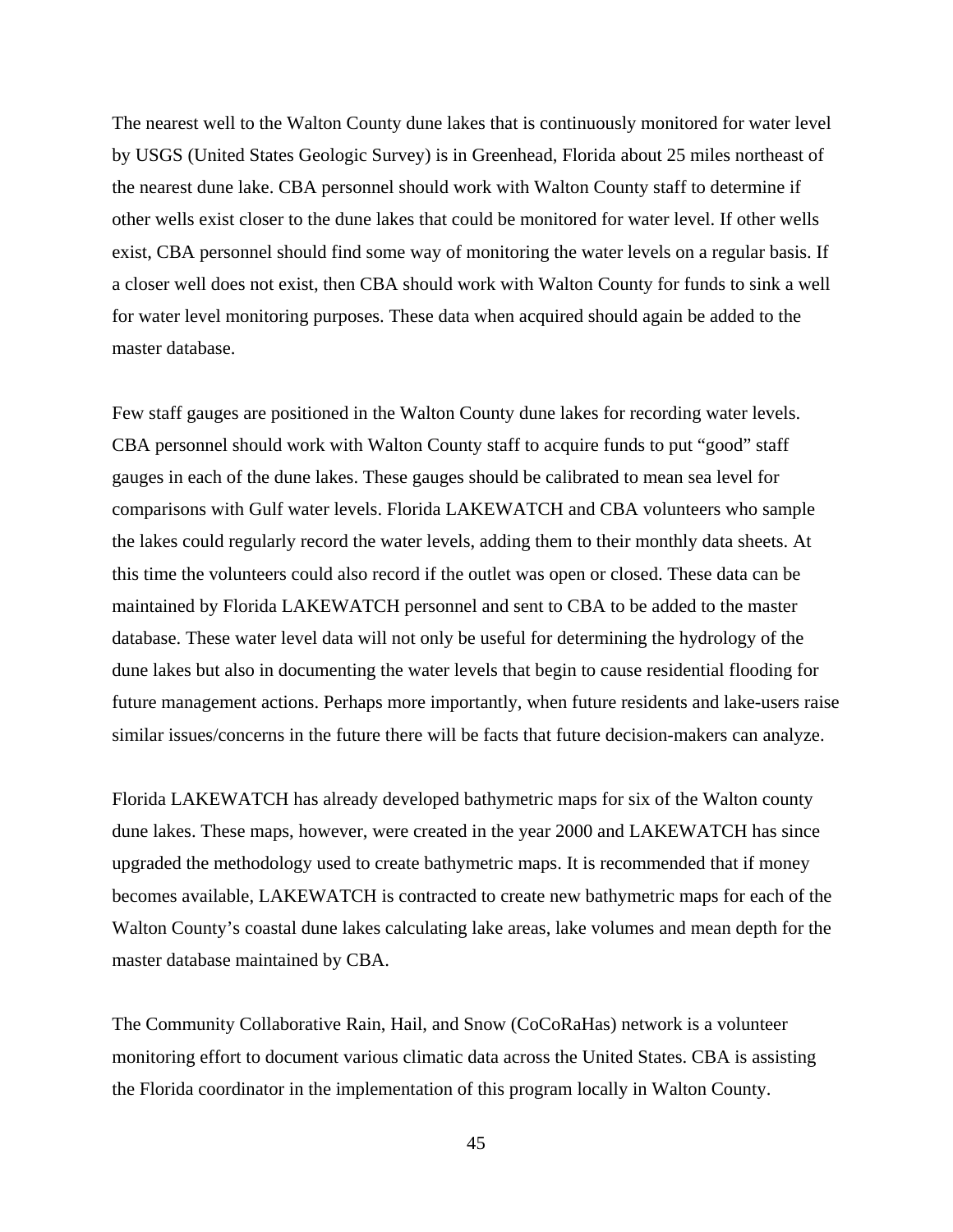Volunteers need to be found near the coastal dune lakes to obtain rainfall data near the lakes. CoCoRaHas data is entered into the national database via the Internet. These data should also be acquired by CBA personnel, added to the master database and continually updated for analyses.

*Option 2: Walton County staff should identify property adjacent to the dune lakes outlets, but located in the historical sweep distance. The Walton County Commission should be advised to buy and preserve these properties if it is possible to leverage monies with existing conservation groups, private individuals or state/federal government. Where money is not available, Walton County should strive to prohibit any additional building of major permanent structure in the historical sweep area. This may require legal adjustments to building restrictions and strict enforcement of permitting that is already outlined in the County's Land Development Code. However, private property rights must always be considered.* 

## Justification:

Research from several investigators has shown that the outlets for the dune lakes have migrated east and west for thousands of years and that they will likely continue to do so. Because of this, any construction within the sweep area stands a high chance of structural damage. County purchase of this land will allow the outlets to function as naturally as possible into the future, which was one of the most voiced opinions by stakeholders during the original issue defining meetings.

The Florida Department of Environmental Protection (FDEP) develops maps identifying Coastal Construction Control Lines (CCCL). These maps identify the location of the CCCL, which delineates the State's jurisdiction in coastal matters. Construction seaward of these lines requires a special permit from FDEP. Browder and Dean (1998) noted that the CCCL in the vicinity of Walton County's coastal dune lakes has generally been diverted landward of the historical sweep areas, reducing (but not eliminating) the threat of structural damage due to migration of the outlet. However, current and potential development seaward of the CCCL does exist in many of the sweep areas, thus the potential for structural damage still exists.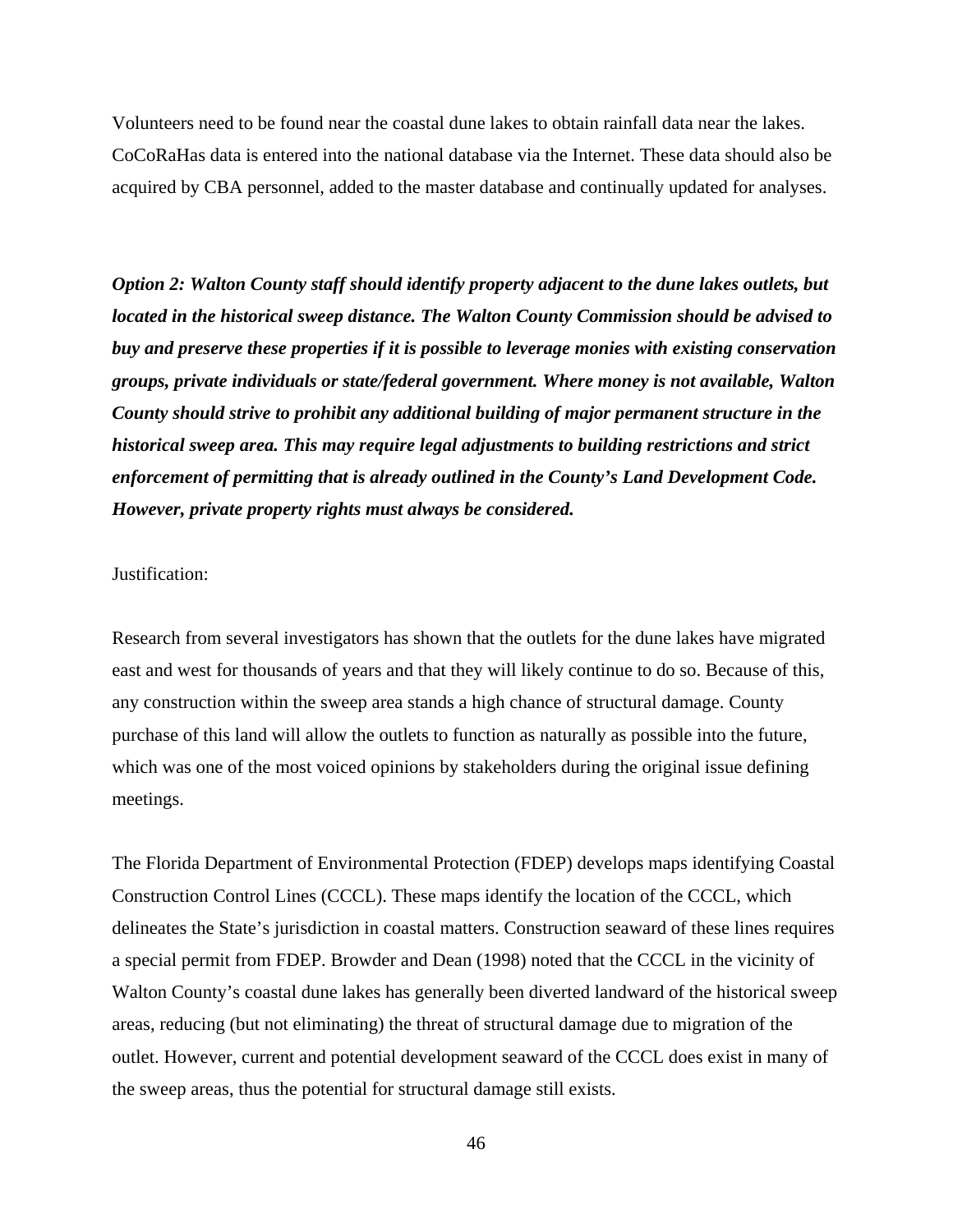### Approach:

Walton County Commissioners should allocate county funds or seek private, state and/or federal funds (e.g., Water Management District, Nature Conservancy, etc.) for purchasing land adjacent to the Walton County coastal dune lakes' outlets.

The Walton County Land Development Code now enforces a 300 ft zone of protection for coastal dune lakes (Section 4.02.03) and a 50 ft buffer around each of the coastal dune lake outlets. However, the identified sweep area for many of the dune lakes exceeds these protection areas. Therefore, Walton County should consider changing the building restriction of the Land Development Code to include the entire zone of the sweep areas, but set it for individual lakes.

# *Option 3: Install deep wall barriers into the sand on private property to reduce outlet migration.*

### Justification:

Private property and associated permanent structures already exist in the historical sweep areas of some dune lakes. Property lines immediately adjacent to the outlets should be identified, and the County or other appropriate governmental agencies should partner with adjacent land owners to place "deep" wall barriers (e.g. aluminum bulkheads) into the sand on the inside of private property lines to help retard and even prevent outlets from sweeping into and destroying private property. If this approach is not adopted, there is the constant danger of "midnight raiders" fixing the problem.

### Approach:

The Walton County Public Works Department could assess the feasibility of this option. Public Works has the engineers and equipment to successfully complete such an undertaking, but more importantly, the personnel have experience working on the mobile dune sands.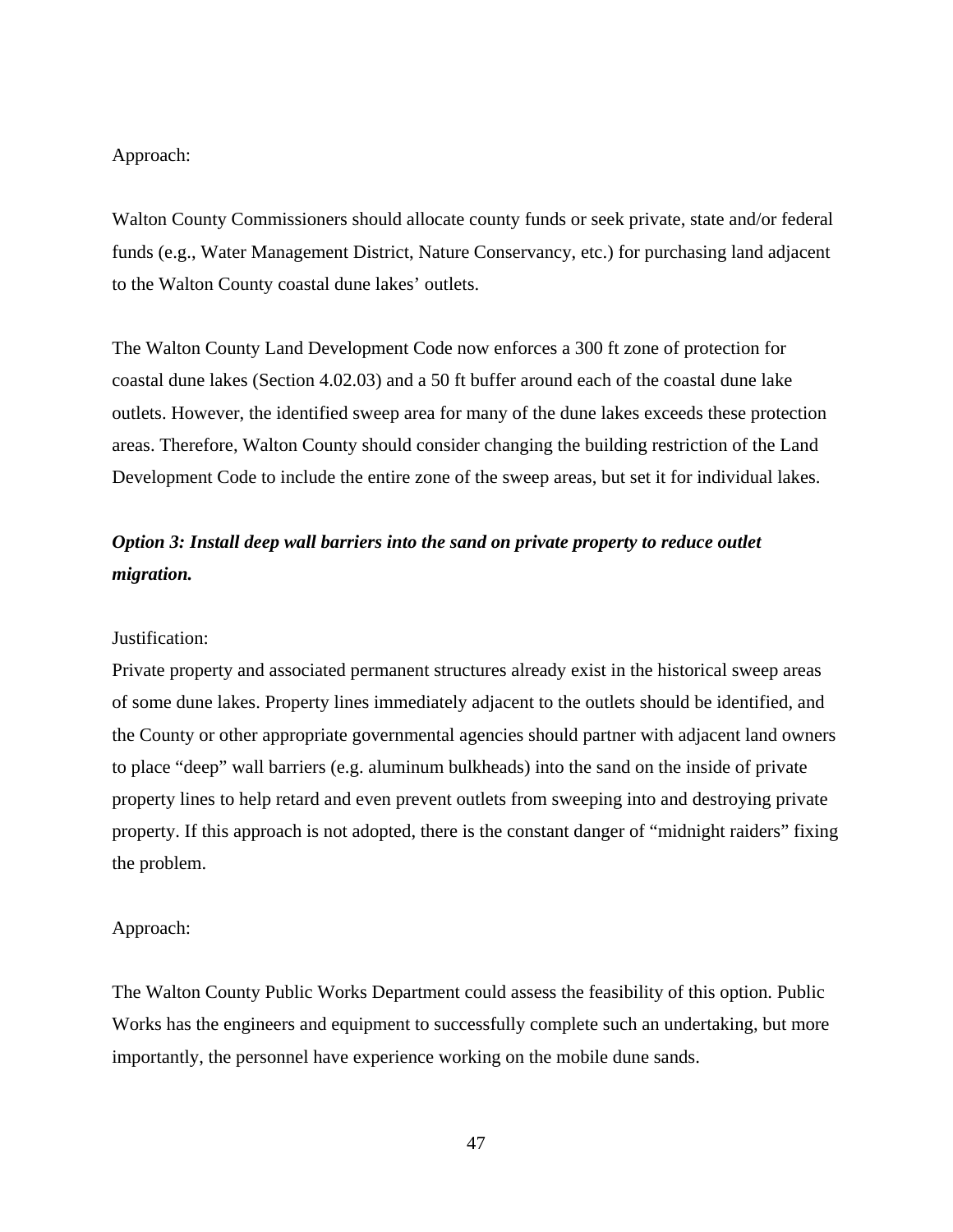## **Issue 3: Water Quality**

Managing water quality of Walton County's coastal dune lakes, as with all lakes, is a difficult objective, primarily because defining "water quality" itself is a difficult task. Water quality can only be defined after first establishing a desired use for a given water body. For example, a large lake-user survey conducted in Florida (Hoyer et al. 2006) shows that the number one defined use of a lake by people is to sit and enjoy the lake (aesthetics) and the number two use is fishing (Figure 7). Here is an example of the most common lake management problem, that is: *A Lake Cannot Be All Things to All People*. A high value on aesthetics in lake management generally means a desire for clear water, which requires oligotrophic conditions, while the best fishing occurs in productive water, which requires eutrophic (not usually clear water) conditions. These terms (oligotrophic/eutrophic) will be explained later in this section. Because of this common lake management problem, the terms water chemistry and water quality are not always interchangeable.

Stakeholders identified water quality as a major issue for the dune lakes with a major concern that the lakes may be changing from their natural conditions due to the large population growth in the area of the coastal dune lakes and in all of Walton County (Figure 1). Generally, as human populations increase in a watershed, so do potential inputs of various substances due to storm water, septic tanks, lawn care and other activities. For this section of the report, the major three questions that will be addressed under the water quality issue are: 1) Are the trophic states of the Walton County dune lakes changing? 2) Is salinity significantly changing in the dune lakes? and 3) Are there potential bacterial and/or chemical contaminations in the dune lakes?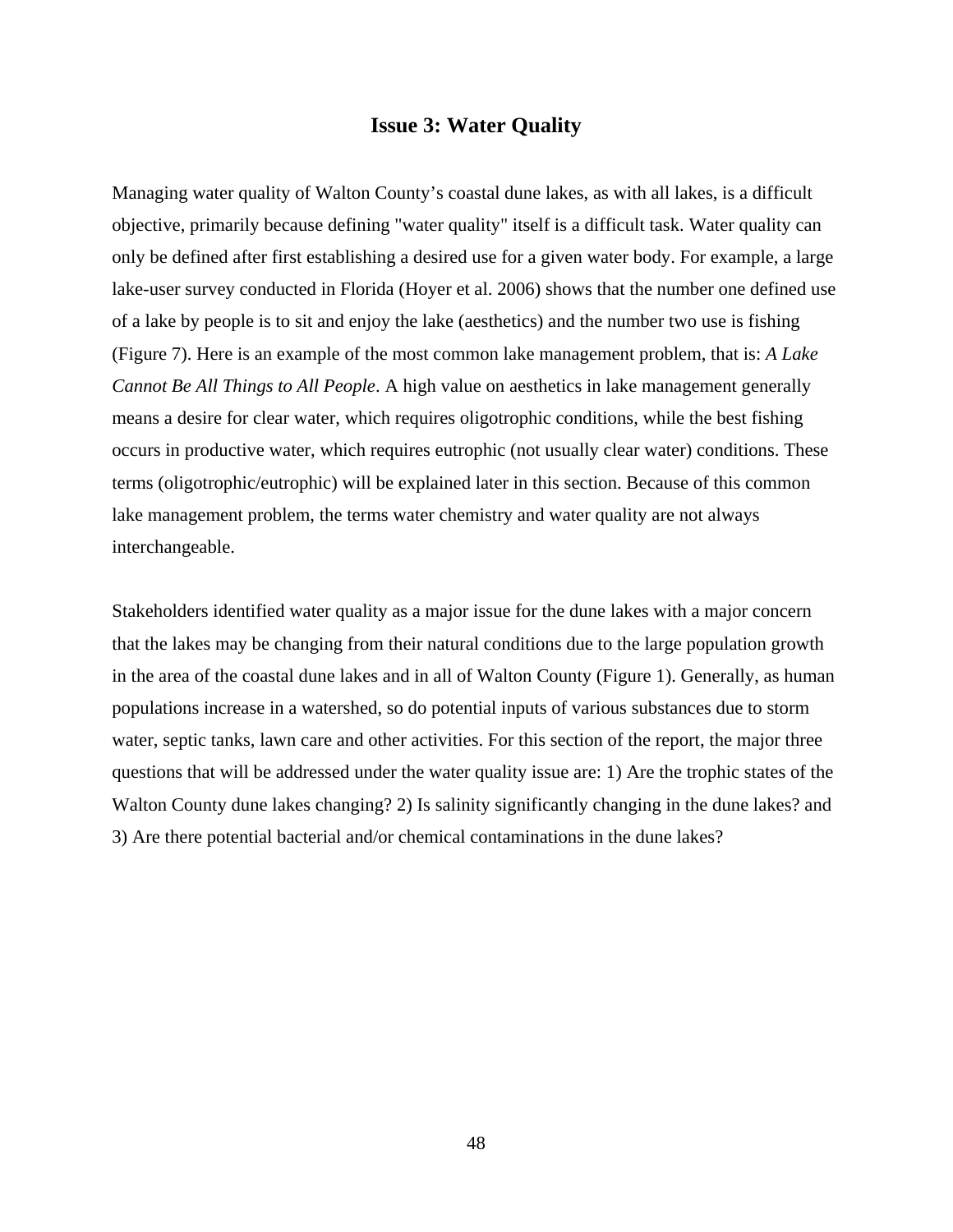

Figure 7. Summary of the percentage of time lakes were utilized by survey respondents (984) for each of 12 different lake activities. This survey was conducted in Florida, but responses are similar to other surveys conducted around the United States.

## *Lake Trophic Status*

Trophic state is defined as "the degree of biological productivity of a water body." Scientists debate exactly what is meant by biological productivity, but it generally relates to the amount of algae, aquatic macrophytes, fish and wildlife a water body can produce and sustain. The adjectives denoting each of the trophic states, from the lowest productivity level to the highest, are:

- 1) Oligotrophic
- 2) Mesotrophic
- 3) Eutrophic
- 4) Hypereutrophic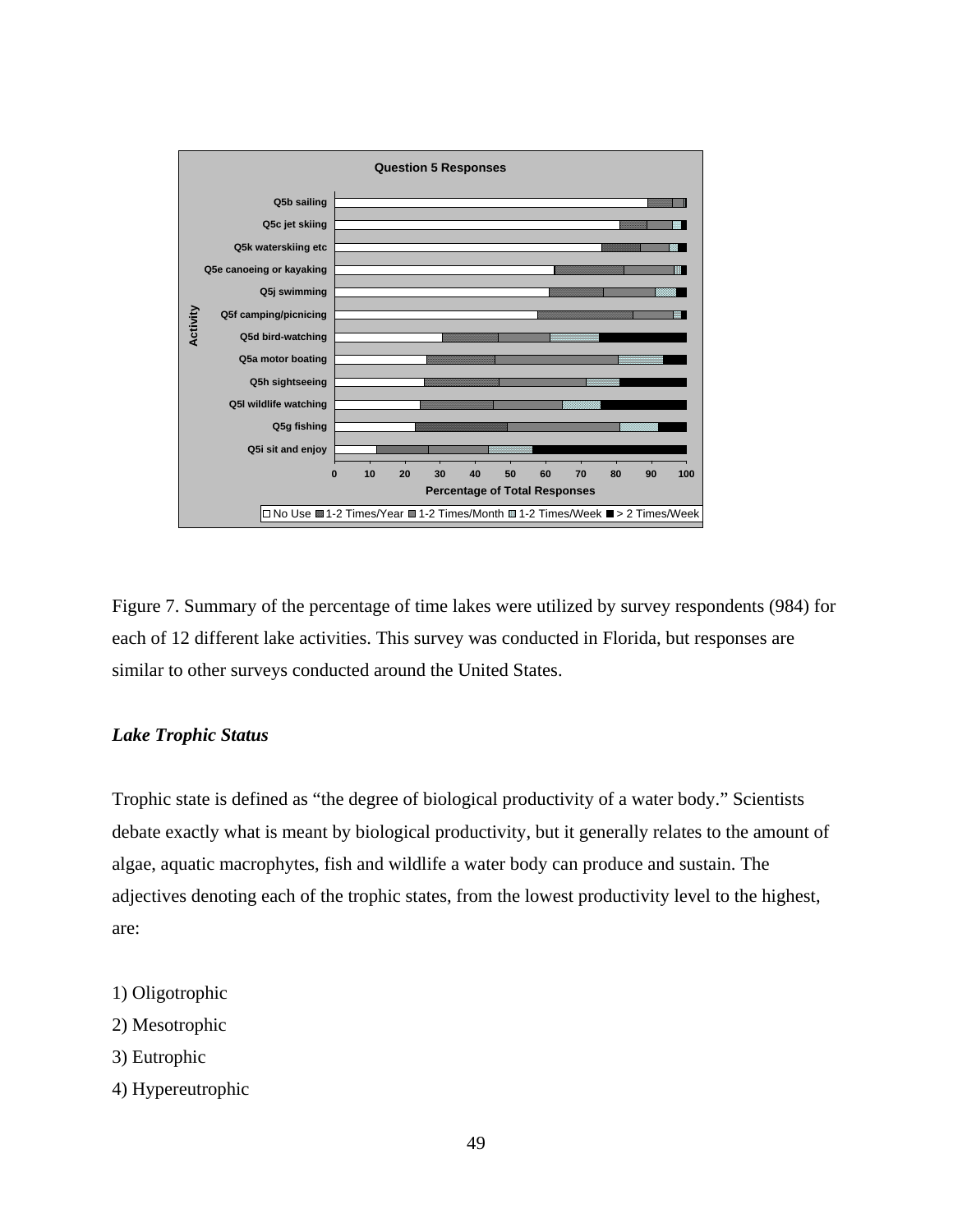The four water quality parameters that are generally used by professionals to assign lake trophic status are total phosphorus, total nitrogen, chlorophyll, and Secchi depth. There are several types of lake trophic state classification systems that have been developed (e.g., fixed boundary classes, open boundary, trophic state indices). Forsberg and Ryding (1980) developed the following trophic state classification system, which is used by Florida LAKEWATCH (Table 5).

Table 5. Trophic State Classification system used by the Florida LAKEWATCH program (Forsberg and Ryding 1980).

|                      | <b>Trophic State Parameters</b> |              |                     |             |  |  |
|----------------------|---------------------------------|--------------|---------------------|-------------|--|--|
|                      | Total Phosphorus Total Nitrogen |              | Chlorophyll         |             |  |  |
| <b>Trophic State</b> | $(\mu g/L)$                     | $(\mu g/L)$  | $(\mu g/L)$         | Secchi (m)  |  |  |
| Oligotrophic         | < 15                            | < 400        | $\langle 3 \rangle$ | >4.0        |  |  |
| Mesotrophic          | $15 - 25$                       | $400 - 600$  | $3 - 7$             | $2.5 - 4.0$ |  |  |
| Eutrophic            | $26 - 100$                      | $600 - 1500$ | $7-4$               | $1.0 - 2.5$ |  |  |
| Hypereutrophic       | >100                            | > 1500       | >40                 | < 1.0       |  |  |

CBA coordinates the Florida LAKEWATCH program in Walton County. CBA and LAKEWATCH volunteers have been sampling trophic state parameters (total phosphorus, total nitrogen, chlorophyll, and Secchi disk depth) on the coastal dune lakes for different lengths of time. Currently 15 of the coastal dune lakes are actively sampled (Table 6).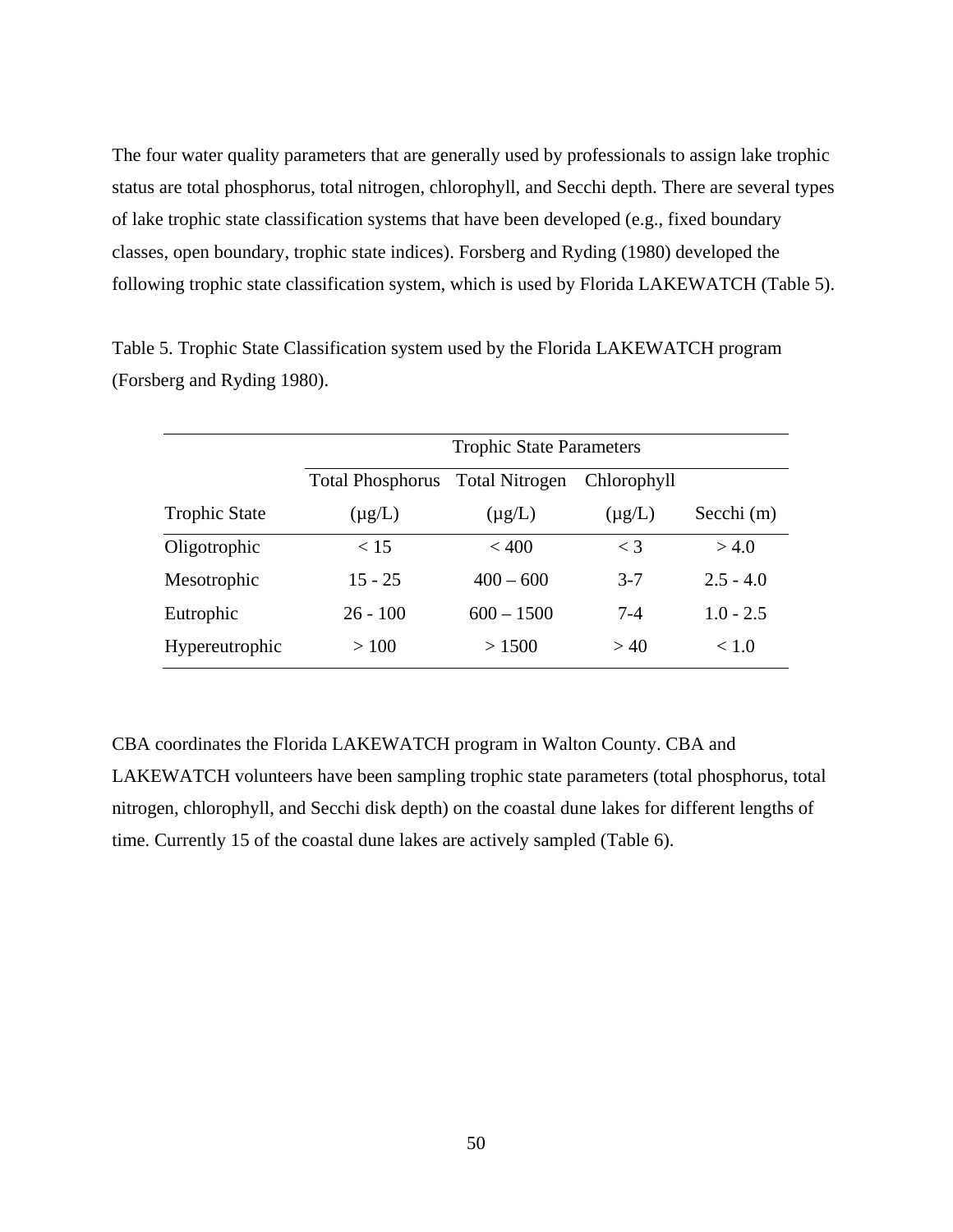| County | Lake                     | Days           | <b>Start</b> | <b>Last Record</b> |
|--------|--------------------------|----------------|--------------|--------------------|
| Bay    | Powell                   | 139            | 2/11/91      | 8/11/07            |
| Walton | Allen                    | 41             | 2/10/03      | 8/14/07            |
| Walton | Alligator                | 61             | 10/24/00     | 9/2/07             |
| Walton | Big Red Fish             | 80             | 7/27/98      | 9/29/07            |
| Walton | Camp Creek               | 159            | 11/8/92      | 9/27/07            |
| Walton | Campbell                 | 76             | 8/29/95      | 8/21/07            |
| Walton | Deer                     | 72             | 7/27/98      | 8/19/07            |
| Walton | Draper                   | 51             | 10/29/96     | 8/30/07            |
| Walton | Eastern                  | 103            | 1/13/97      | 9/25/07            |
| Walton | <b>Eastern North</b>     | 48             | 4/18/03      | 9/5/07             |
| Walton | Fuller                   | 45             | 6/17/02      | 8/14/07            |
| Walton | Grayton                  | 88             | 7/17/99      | 7/28/07            |
| Walton | Little Red Fish          | 50             | 3/13/02      | 9/15/07            |
| Walton | Morris                   | 56             | 6/20/02      | 8/21/07            |
| Walton | Oyster                   | 47             | 10/27/01     | 8/9/07             |
| Walton | Stallworth               | 56             | 11/16/01     | 8/20/07            |
| Walton | <b>Stewart</b>           | $\overline{2}$ | 2/27/03      | 3/26/03            |
| Walton | Western                  | 71             | 11/1/96      | 7/14/07            |
| Walton | <b>Western Northeast</b> | 58             | 1/26/99      | 9/1/07             |

Table 6. Period of record and number of days that Florida LAKEWATCH has analyzed trophic state parameters for the different Walton County coastal dune lakes.

The reason that total phosphorus concentrations can be used to classify the trophic status of lakes is that phosphorus is generally the nutrient that limits growth of algal populations (the Limiting Nutrient Concept). Such algal populations are usually the major source of primary production, forming the base of the aquatic food chain. The *limiting nutrient* is a chemical necessary for plant growth — but available in smaller quantities than needed for algae to increase their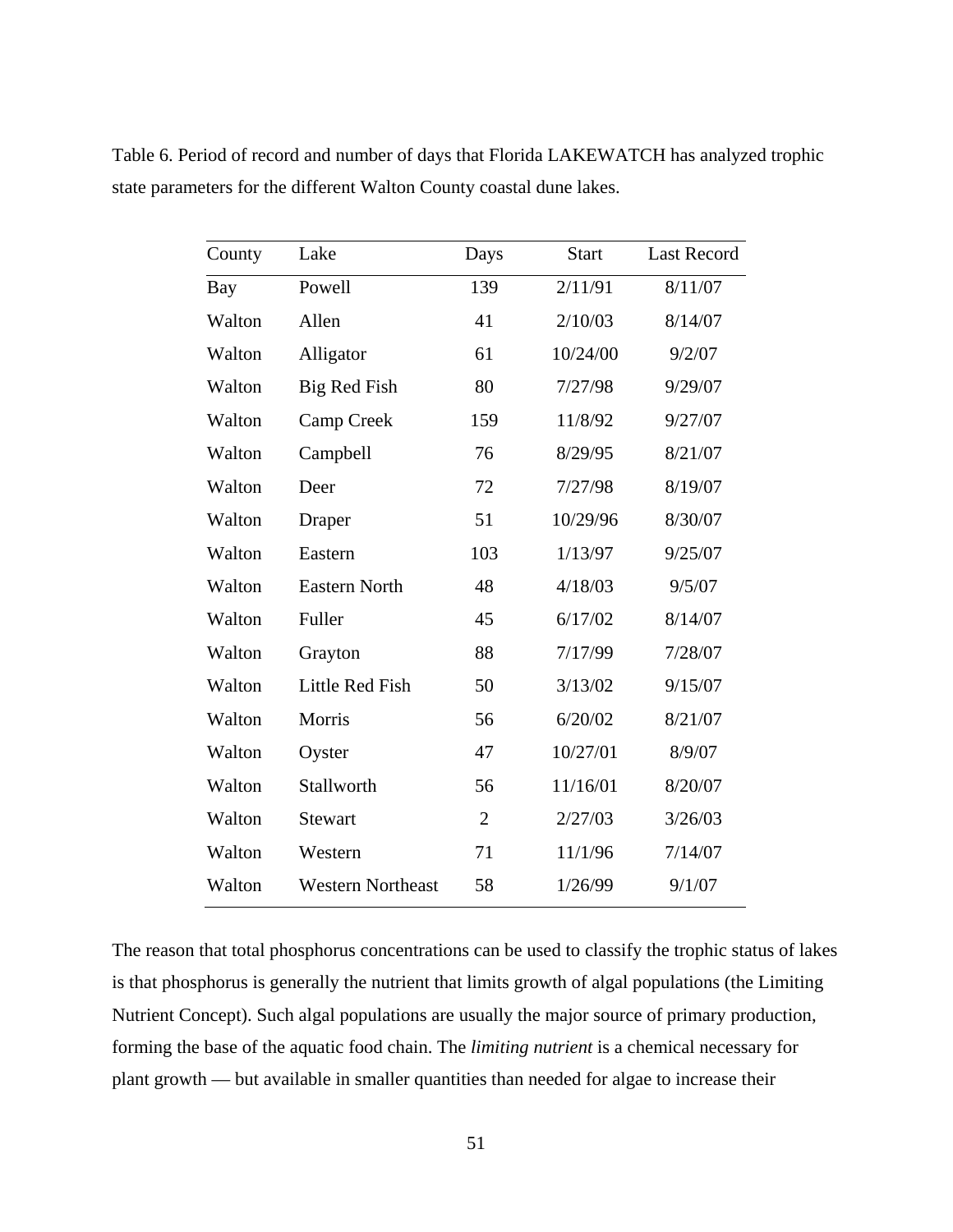abundance. Once the limiting nutrient in an aquatic system is exhausted, algae stop growing. If more of the limiting nutrient is added, larger algal populations will result until their growth is again limited by nutrients or by other limiting environmental factors. Chlorophyll is generally the preferred parameter (easier than counting algae under a microscope) used to define trophic status, because it is an inexpensive indirect measure of algal biomass/abundance. Secchi depth is generally an indirect measure of algal abundance when the algae are the major factor determining water clarity/transparency. Thus, all four parameters can be used as measures of trophic status, because they are each correlated in many waters to biological production.

Forsberg and Ryding's (1980) trophic state classification system, in accordance with Florida LAKEWATCH data on total phosphorus, total nitrogen, and chlorophyll, suggests that the majority of Walton County's coastal dune lakes would be classified as oligotrophic or mesotrophic, which are generally considered trophic states unimpaired by cultural eutrophication in Florida (Table 7A through Table 7D). These data are consistent with data from the Lake Region and geology of the area where Walton County's coastal dune lakes reside (Griffin et al. 1997).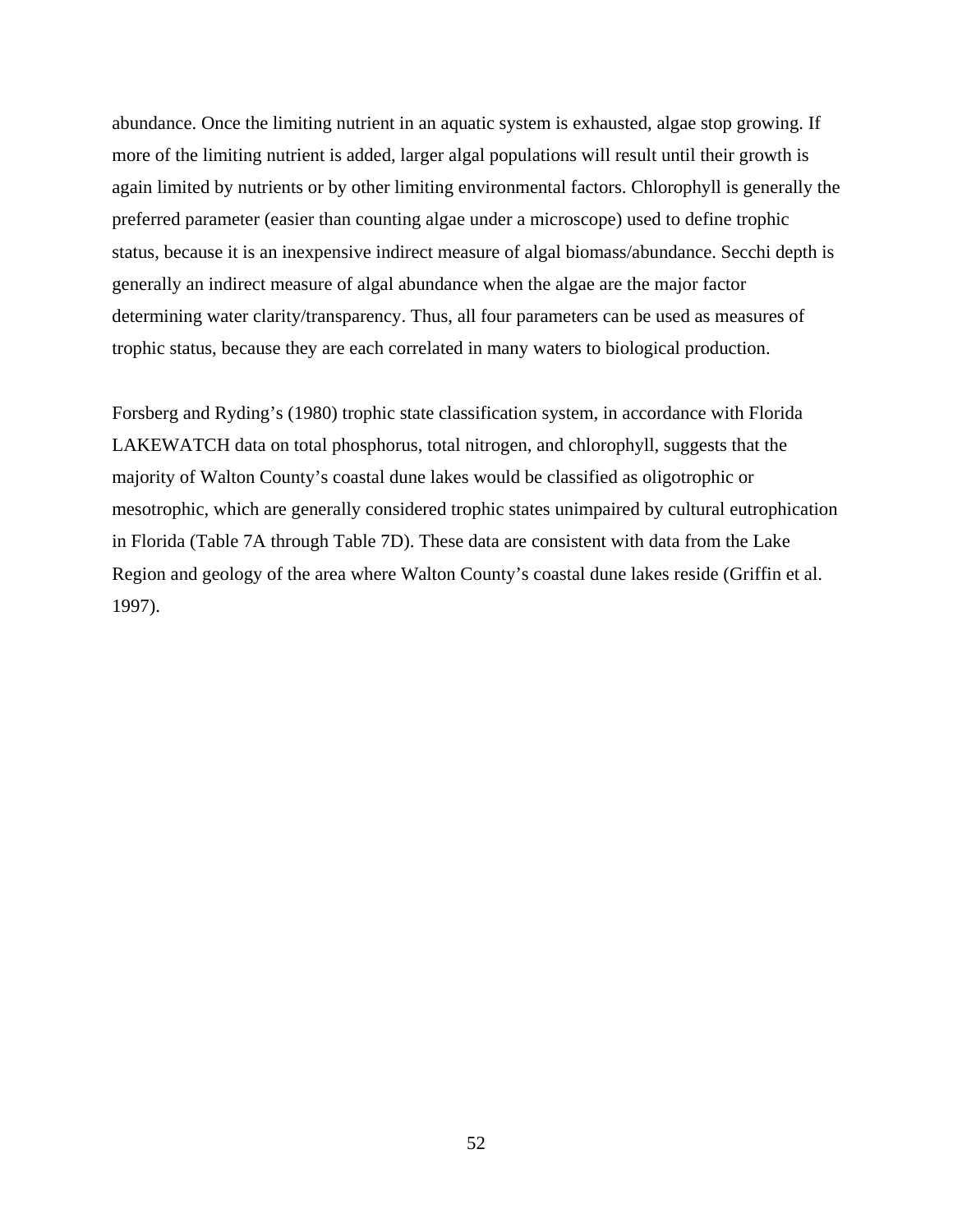Table 7A. Mean (average), minimum and maximum total phosphorus (µg/L) concentration measured in Walton County's coastal dune lakes for the period of record and number of sampling days listed in Table 6. Trophic state classifications listed in the Table are based on Forsberg and Ryding (1980). Canfield (1981) collected additional data on Oyster Lake and Western Lake on three separate dates in 1980 and these data are also provided.

|                          | Total Phosphorus (µg/L) |                |         |                      |  |
|--------------------------|-------------------------|----------------|---------|----------------------|--|
| Lake                     | Mean                    | Minimum        | Maximum | <b>Trophic State</b> |  |
| Allen                    | 17                      | 6              | 44      | Mesotrophic          |  |
| Alligator                | 11                      | 5              | 31      | Oligotrophic         |  |
| <b>Big Red Fish</b>      | 14                      | $\overline{4}$ | 35      | Oligotrophic         |  |
| Camp Creek               | 8                       | $\overline{4}$ | 18      | Oligotrophic         |  |
| Campbell                 | 6                       | $\mathbf{1}$   | 14      | Oligotrophic         |  |
| Deer                     | 11                      | $\overline{4}$ | 20      | Oligotrophic         |  |
| Draper                   | 17                      | 7              | 55      | Mesotrophic          |  |
| Eastern                  | 13                      | 6              | 36      | Oligotrophic         |  |
| <b>Eastern North</b>     | 15                      | 8              | 33      | Oligotrophic         |  |
| Fuller                   | 12                      | 5              | 18      | Oligotrophic         |  |
| Grayton                  | 19                      | 6              | 225     | Mesotrophic          |  |
| Little Red Fish          | 19                      | 6              | 63      | Mesotrophic          |  |
| Morris                   | 8                       | $\overline{4}$ | 13      | Oligotrophic         |  |
| Oyster                   | 82                      | 28             | 203     | Eutrophic            |  |
| Oyster (Canfield 1981)   | 34                      | 26             | 41      | Eutrophic            |  |
| Powell                   | 18                      | $\overline{7}$ | 149     | Mesotrophic          |  |
| Stallworth               | 18                      | $\overline{4}$ | 51      | Mesotrophic          |  |
| Stewart                  | 418                     | 364            | 472     | Hypereutrophic       |  |
| Western                  | $\tau$                  | 3              | 25      | Oligotrophic         |  |
| Western (Canfield 1981)  | 6                       | $\overline{2}$ | 11      | Oligotrophic         |  |
| <b>Western Northeast</b> | 7                       | 3              | 14      | Oligotrophic         |  |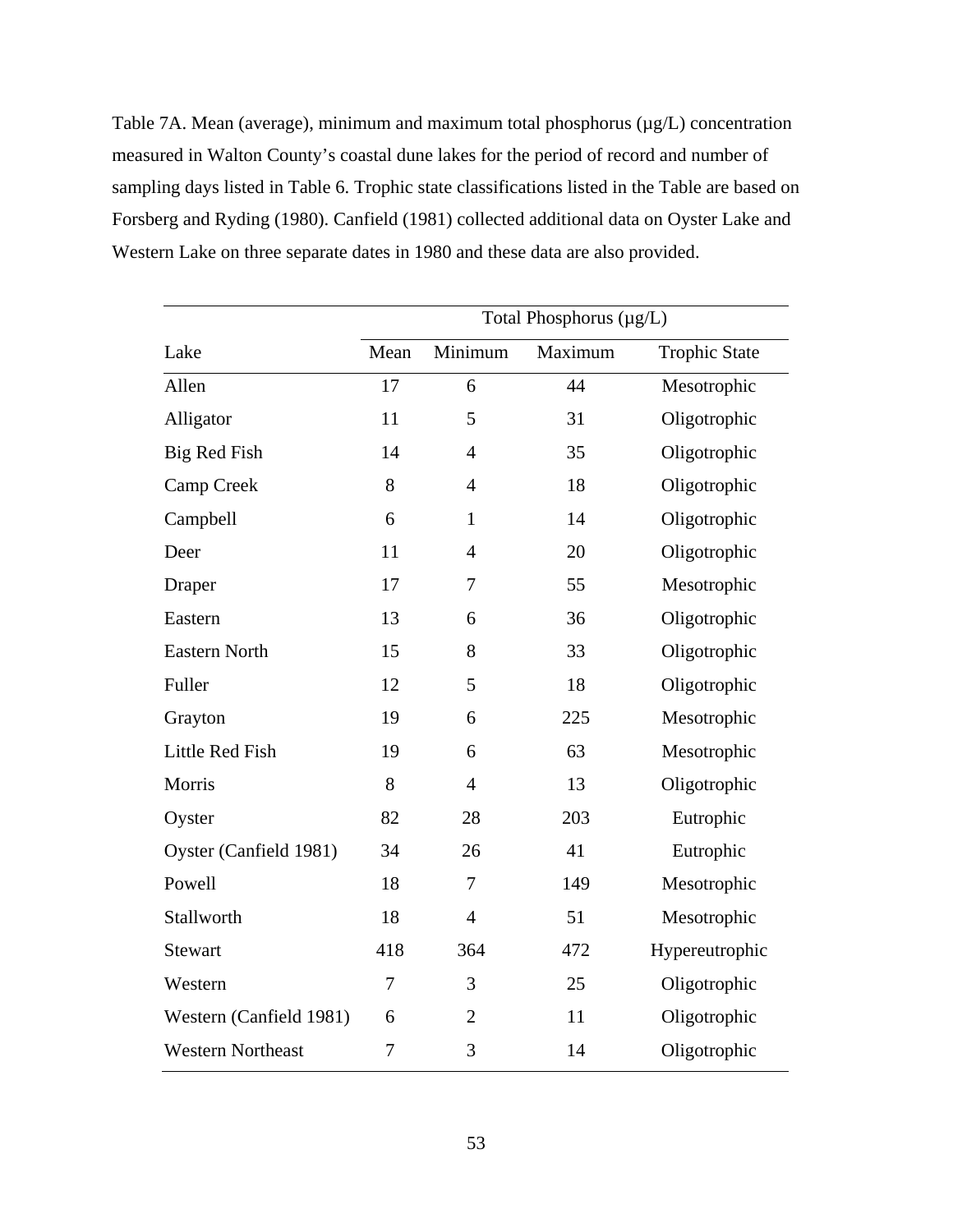Table 7B. Mean (average), minimum and maximum total nitrogen (µg/L) concentration measured in Walton County's coastal dune lakes for the period of record and number of sampling days listed in Table 6. Trophic state classification listed in the Table is based on Forsberg and Ryding (1980). Canfield (1981) collected additional data on Oyster Lake and Western Lake on three separate dates in 1980 and these data are also provided.

|                          | Total Nitrogen (µg/L) |         |         |                      |  |
|--------------------------|-----------------------|---------|---------|----------------------|--|
| Lake                     | Mean                  | Minimum | Maximum | <b>Trophic State</b> |  |
| Allen                    | 801                   | 557     | 2030    | Mesotrophic          |  |
| Alligator                | 579                   | 310     | 1837    | Mesotrophic          |  |
| <b>Big Red Fish</b>      | 380                   | 53      | 773     | Oligotrophic         |  |
| Camp Creek               | 383                   | 197     | 860     | Oligotrophic         |  |
| Campbell                 | 422                   | 83      | 890     | Mesotrophic          |  |
| Deer                     | 441                   | 280     | 693     | Mesotrophic          |  |
| Draper                   | 415                   | 200     | 1027    | Mesotrophic          |  |
| Eastern                  | 271                   | 123     | 533     | Oligotrophic         |  |
| <b>Eastern North</b>     | 320                   | 170     | 633     | Oligotrophic         |  |
| Fuller                   | 779                   | 230     | 1517    | Mesotrophic          |  |
| Grayton                  | 344                   | 123     | 1793    | Oligotrophic         |  |
| Little Red Fish          | 614                   | 293     | 1143    | Mesotrophic          |  |
| Morris                   | 589                   | 220     | 980     | Mesotrophic          |  |
| Oyster                   | 705                   | 527     | 1497    | Mesotrophic          |  |
| Oyster (Canfield 1981)   | 548                   | 475     | 633     | Mesotrophic          |  |
| Powell                   | 364                   | 175     | 725     | Oligotrophic         |  |
| Stallworth               | 489                   | 143     | 2460    | Mesotrophic          |  |
| Stewart                  | 1250                  | 1137    | 1363    | Mesotrophic          |  |
| Western                  | 263                   | 97      | 497     | Oligotrophic         |  |
| Western (Canfield 1981)  | 289                   | 225     | 375     | Oligotrophic         |  |
| <b>Western Northeast</b> | 283                   | 107     | 540     | Oligotrophic         |  |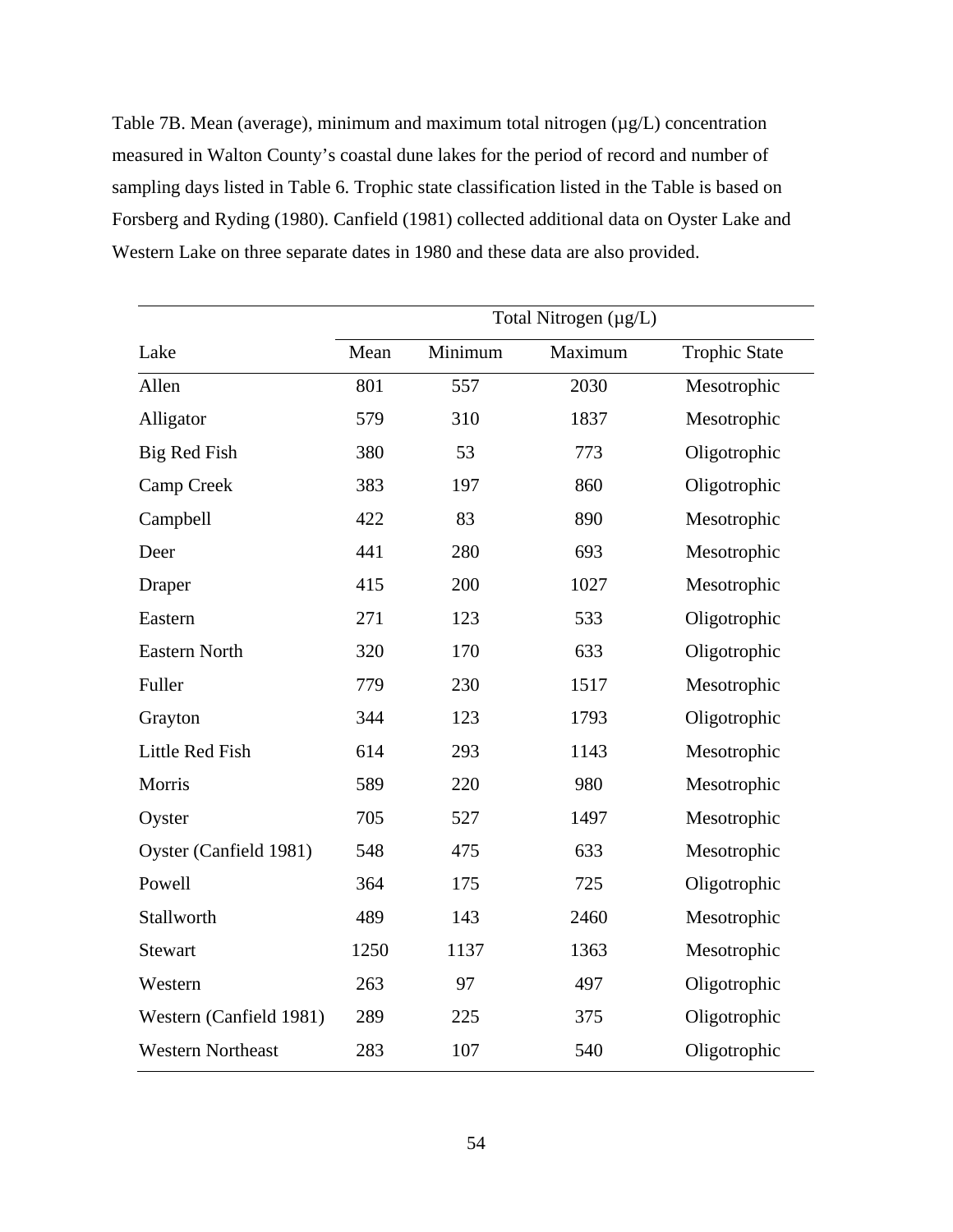Table 7C. Mean (average), minimum and maximum chlorophyll (µg/L) concentration measured in Walton County's coastal dune lakes for the period of record and number of sampling days listed in Table 6. Trophic state classification listed in the Table is based on Forsberg and Ryding (1980). Canfield (1981) collected additional data on Oyster Lake and Western Lake on three separate dates in 1980 and these data are also listed.

| Chlorophyll (µg/L) |                  |                |                      |  |
|--------------------|------------------|----------------|----------------------|--|
| Mean               | Minimum          | Maximum        | <b>Trophic State</b> |  |
| 9                  | $\mathbf{1}$     | 67             | Eutrophic            |  |
| 5                  | $\mathbf{1}$     | 35             | Mesotrophic          |  |
| 6                  | $\mathbf{1}$     | 32             | Mesotrophic          |  |
| $\overline{4}$     | $\overline{0}$   | 21             | Mesotrophic          |  |
| $\overline{2}$     | $\boldsymbol{0}$ | 10             | Oligotrophic         |  |
| 6                  | $\mathbf{1}$     | 26             | Mesotrophic          |  |
| 7                  | $\overline{2}$   | 25             | Mesotrophic          |  |
| $\overline{4}$     | $\mathbf{1}$     | 26             | Mesotrophic          |  |
| 6                  | $\overline{2}$   | 24             | Mesotrophic          |  |
| 5                  | $\overline{0}$   | 16             | Mesotrophic          |  |
| $\overline{4}$     | $\overline{0}$   | 18             | Mesotrophic          |  |
| 7                  | $\overline{0}$   | 19             | Mesotrophic          |  |
| 3                  | $\mathbf{1}$     | 19             | Oligotrophic         |  |
| 7                  | $\boldsymbol{0}$ | 30             | Mesotrophic          |  |
| $\overline{4}$     | 3                | 7              | Mesotrophic          |  |
| $\overline{4}$     | $\mathbf{1}$     | 16             | Mesotrophic          |  |
| 8                  | $\overline{0}$   | 80             | Eutrophic            |  |
| 63                 | 48               | 78             | Hypereutrophic       |  |
| $\overline{2}$     | $\boldsymbol{0}$ | 6              | Oligotrophic         |  |
| 1                  | 1                | $\overline{2}$ | Oligotrophic         |  |
| $\overline{2}$     | $\overline{0}$   | 5              | Oligotrophic         |  |
|                    |                  |                |                      |  |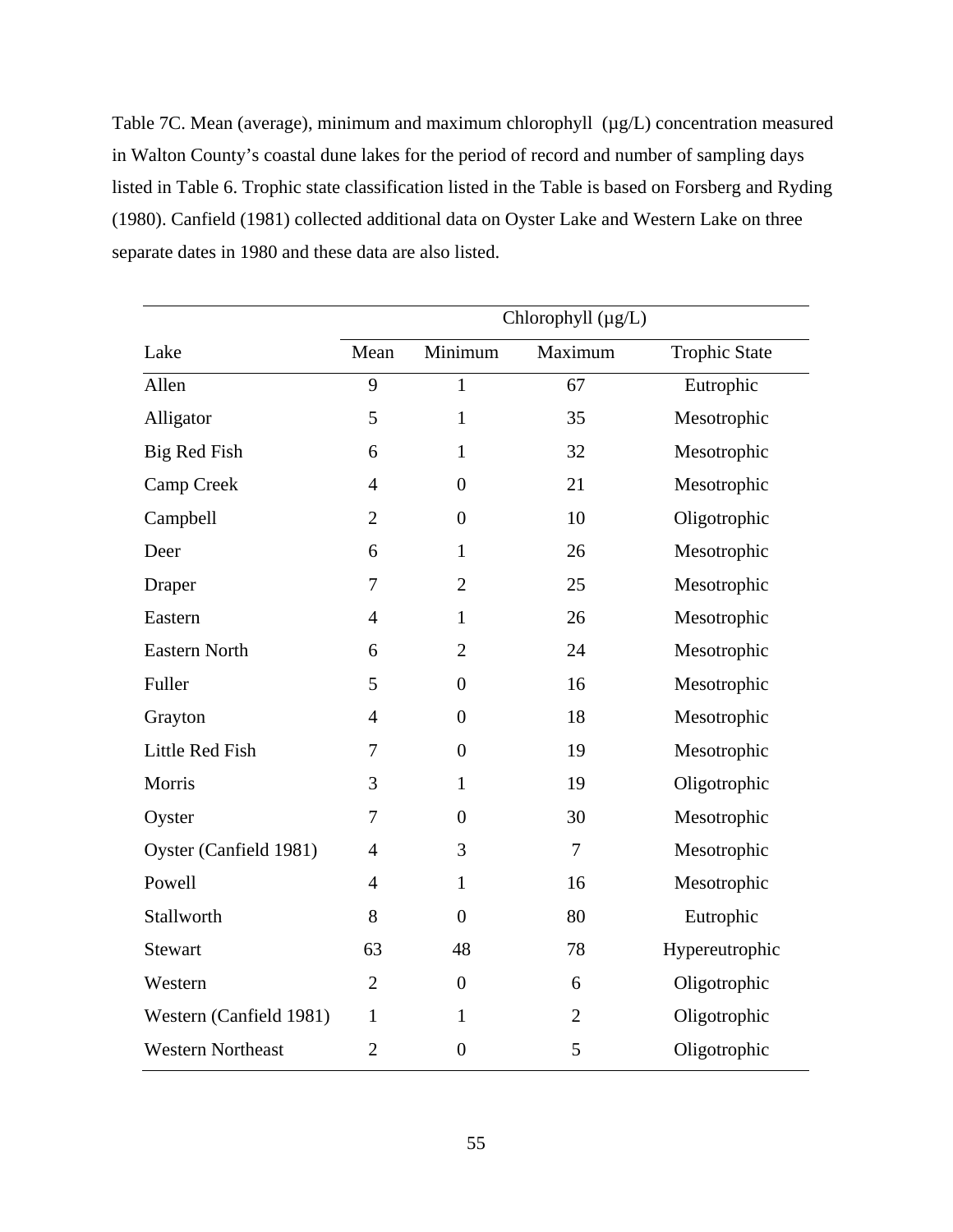Table 7D. Mean (average), minimum and maximum Secchi depth (m) measured in Walton County's coastal dune lakes for the period of record and number of sampling days listed in Table 6. Trophic state classification listed in the Table is based on Forsberg and Ryding (1980). Canfield (1981) collected additional data on Oyster Lake and Western Lake on three separate dates in 1980 and these data are also listed.

|                          | Secchi Depth (m) |         |         |                      |  |
|--------------------------|------------------|---------|---------|----------------------|--|
| Lake                     | Mean             | Minimum | Maximum | <b>Trophic State</b> |  |
| Allen                    | 0.7              | 0.4     | 1.1     | Hypereutrophic       |  |
| Alligator                | 0.7              | 0.3     | 1.4     | Hypereutrophic       |  |
| <b>Big Red Fish</b>      | 1.1              | 0.4     | 2.4     | Eutrophic            |  |
| <b>Camp Creek</b>        | 1.2              | 0.4     | 2.2     | Eutrophic            |  |
| Campbell                 | 2.1              | 0.6     | 4.2     | Eutrophic            |  |
| Deer                     | 1.0              | 0.5     | 1.6     | Eutrophic            |  |
| Draper                   | 1.0              | 0.4     | 2.1     | Eutrophic            |  |
| Eastern                  | 1.7              | 0.4     | 2.5     | Eutrophic            |  |
| <b>Eastern North</b>     | 1.4              | 0.5     | 2.6     | Eutrophic            |  |
| Fuller                   | 0.6              | 0.3     | 1.8     | Hypereutrophic       |  |
| Grayton                  | 1.4              | 0.6     | 2.1     | Eutrophic            |  |
| Little Red Fish          | 0.6              | 0.3     | 1.1     | Hypereutrophic       |  |
| Morris                   | 0.9              | 0.4     | 2.8     | Hypereutrophic       |  |
| Oyster                   | 0.8              | 0.2     | 1.5     | Hypereutrophic       |  |
| Powell                   | 1.8              | 0.4     | 3.4     | Eutrophic            |  |
| Stallworth               | 1.2              | 0.4     | 2.1     | Eutrophic            |  |
| <b>Stewart</b>           | 0.5              | 0.5     | 0.6     | Hypereutrophic       |  |
| Western                  | 1.5              | 0.6     | 2.9     | Eutrophic            |  |
| <b>Western Northeast</b> | 1.5              | 0.5     | 2.5     | Eutrophic            |  |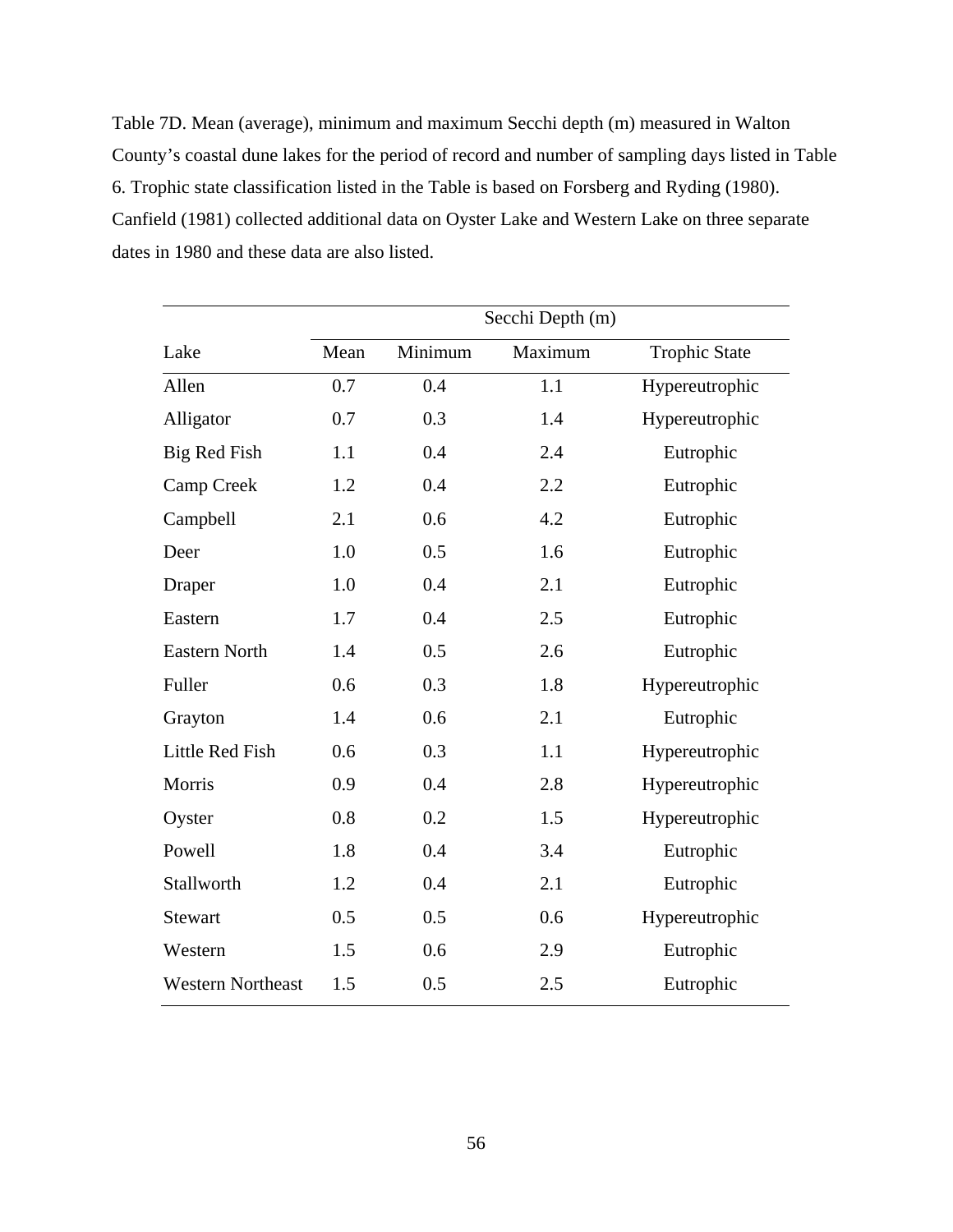Lake trophic status and general water chemistry in lakes throughout the world is determined primarily by the geology, soils, hydrology, vegetation, and the climate of the area where a lake exists. Using this information and measured water chemistry, Griffith et al. (1997) defined 47 lake regions in Florida, which are described in a final report, *Lake Regions of Florida*, published by the U.S. EPA (EPA/R97/127). Walton County's coastal dune lakes fall into the Gulf Coast Lowlands lake region. The geology in this Lake Region is dominated by sand dunes and wellsorted fine sand of the Pleistocene. Walton County's coastal dune lakes lie in the Coastal Strip divisions of the Apalachicola Delta District. The trophic status of lakes in this geology and Lake Region are most often classified by professionals as oligotrophic to mesotrophic.

The Secchi depth data could be used by professionals to suggest that the dune lakes are all eutrophic to hypereutrophic (Table 7D). However, these trophic state classifications would be erroneous because of the unique high true color values (indicator of dissolved organic matter) measured in Walton County's coastal dune lakes. The average color value for Walton County's coastal dune lakes is 99 Platinum-Cobalt units (Pt-Co), which appears tea or coffee colored, but individual lake values range from 29 (slightly stained) to 234 (black) Pt-Co units (Table 8). The average color value measured for Florida lakes (actual measurements from 1,065 Florida lakes) is 45 Pt-Co units (unpublished Florida LAKEWATCH data). Additionally, Figure 8A and Figure 8B show that color, not chlorophyll (the indicator of algal biomass) is the dominant factor determining the water transparency (Secchi depth) in the Walton County dune lakes. Therefore, Secchi depth is not a good parameter for determining trophic state of the dune lakes, because it violates the assumed relationship between chlorophyll and Secchi that Forsberg and Ryding (1980) and others have used when developing trophic state classification systems.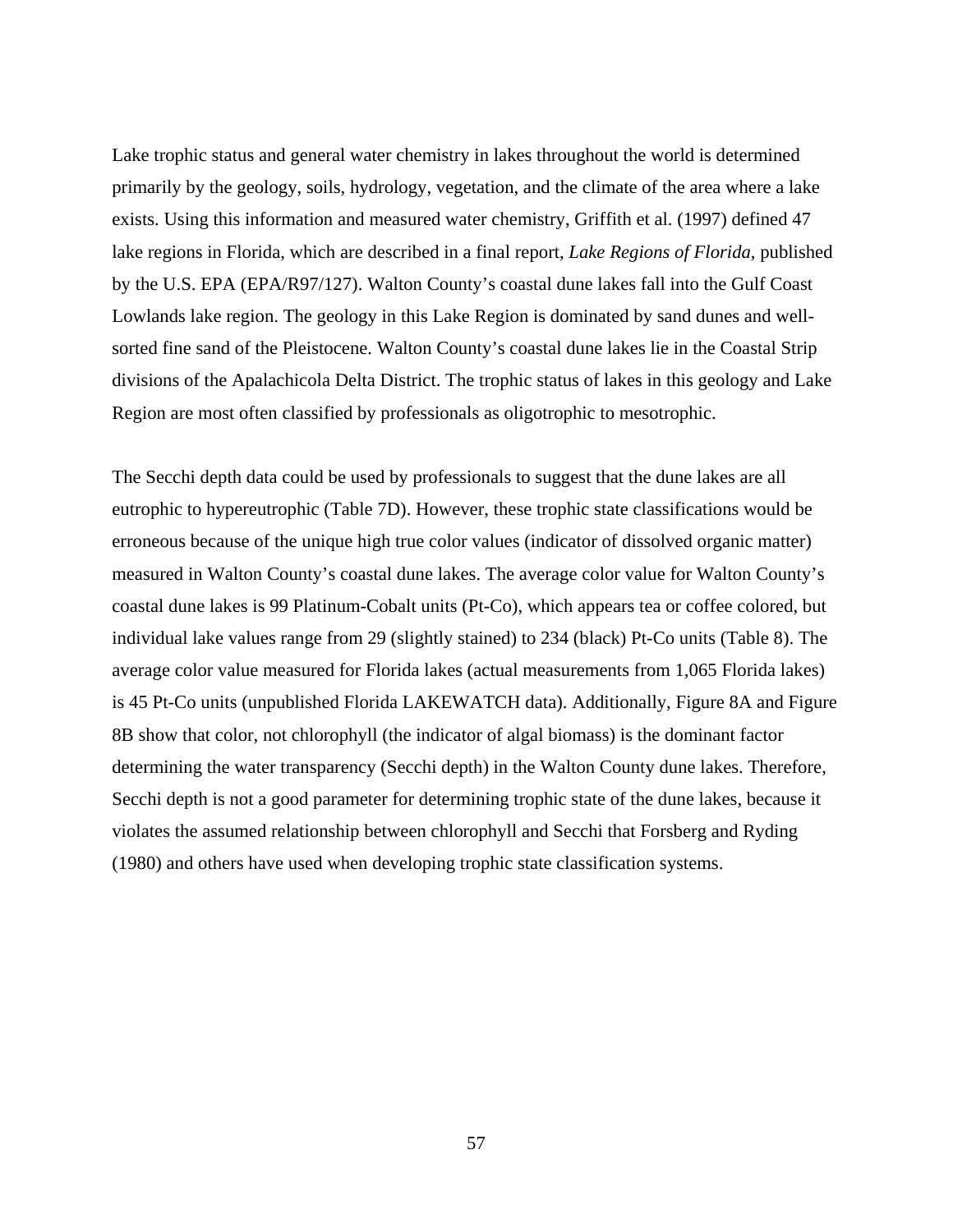|                          |              |          |              | Color (Pt-Co Units) |              |         |
|--------------------------|--------------|----------|--------------|---------------------|--------------|---------|
|                          | <b>Start</b> | Last     | Number of    |                     |              |         |
| Lake                     | Date         | Record   | Samples      | Mean                | Minimum      | Maximum |
| Allen                    | 2/10/03      | 4/12/07  | 15           | 144                 | 63           | 290     |
| Alligator                | 1/8/01       | 1/30/07  | 21           | 221                 | 34           | 477     |
| <b>Big Red Fish</b>      | 1/14/01      | 1/30/07  | 20           | 105                 | 21           | 377     |
| Camp Creek               | 1/16/01      | 1/1/07   | 21           | 71                  | 13           | 346     |
| Campbell                 | 9/5/02       | 2/20/07  | 20           | 29                  | $\mathbf{0}$ | 88      |
| Deer                     | 1/22/01      | 1/25/07  | 18           | 127                 | 49           | 251     |
| Draper                   | 3/26/03      | 11/13/06 | 14           | 110                 | 23           | 322     |
| Eastern                  | 1/27/01      | 1/23/07  | 20           | 34                  | 3            | 191     |
| <b>Eastern North</b>     | 4/18/03      | 1/23/07  | 15           | 57                  | 16           | 202     |
| Fuller                   | 1/29/03      | 2/10/07  | 14           | 151                 | 3            | 372     |
| Grayton                  | 1/22/01      | 10/28/06 | 23           | 62                  | 23           | 157     |
| Little Red Fish          | 3/13/02      | 4/30/07  | 21           | 234                 | 51           | 520     |
| Morris                   | 10/19/02     | 8/15/06  | 18           | 106                 | 12           | 208     |
| Oyster                   | 10/27/01     | 1/26/07  | 16           | 172                 | 54           | 311     |
| Powell                   | 7/15/01      | 4/14/07  | 39           | 35                  | 14           | 113     |
| Stallworth               | 2/15/02      | 1/13/07  | 19           | 53                  | 20           | 122     |
| <b>Stewart</b>           | 2/27/03      | 2/27/03  | $\mathbf{1}$ | 32                  | 32           | 32      |
| Western                  | 1/17/01      | 1/3/07   | 18           | 62                  | 12           | 196     |
| <b>Western Northeast</b> | 1/11/02      | 1/3/07   | 16           | 79                  | 14           | 216     |

Table 8. Mean (average), minimum and maximum Color (Pt-Co Units) measured in Walton County's coastal dune lakes for the period of record and number of sampling days listed.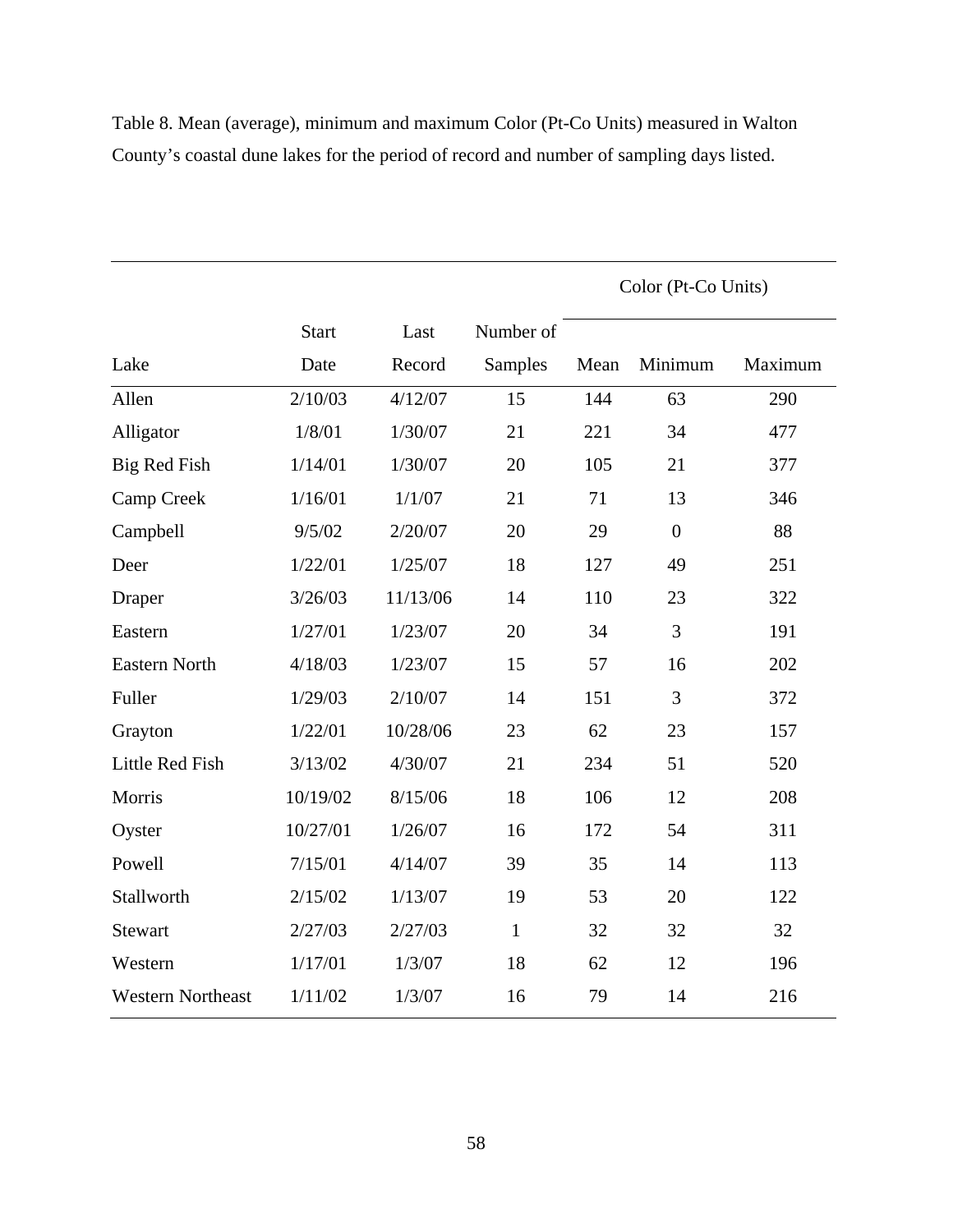

Figure 8. Relationships between Secchi depth and chlorophyll (Top), and Secchi depth and color (Bottom) for Walton County's coastal dune lakes using Florida LAKEWATCH data.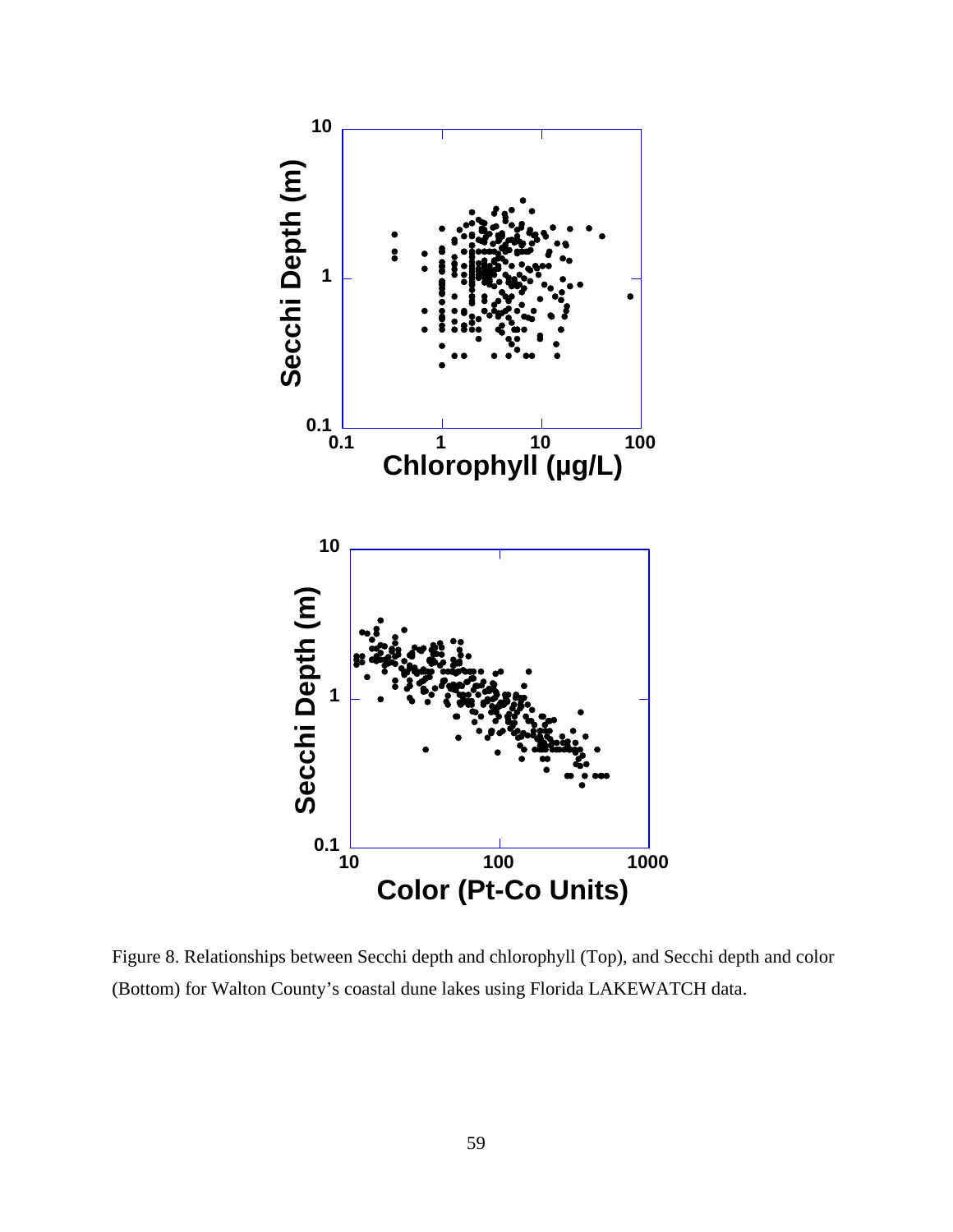In most Florida freshwater lakes, the limiting nutrient is believed to be phosphorus. However, in watersheds where soils contain sizeable deposits of phosphorus, nitrogen may be the limiting nutrient. Generally, when the ratio of total nitrogen to total phosphorus (by weight) falls below 10 then nitrogen becomes the limiting nutrient (Sakamoto 1966). In the coastal dune lakes the average ratio of nitrogen to phosphorus is 39 (Table 9). Therefore total phosphorus is probably the limiting nutrient for each of the coastal dune lakes.

As mentioned earlier, in response to the stakeholders' concern for water quality, we investigated the question: Is the trophic status of Walton County's coastal dune lakes changing? This is a difficult question to answer, because no one really knows how long the period of record must be to show a significant trend in lake trophic status. Fortunately, Florida LAKEWATCH maintains a substantial period of record on the trophic state parameters of Walton County's coastal dune lakes, with an average number of 67 sampling days, ranging as low as 2 days for Stewart Lake and as high as 139 days for Lake Powell (Table 6). We used these data and two different methods in combination in trying to determine if there is a trend in the lake trophic status of individual Walton County coastal dune lakes.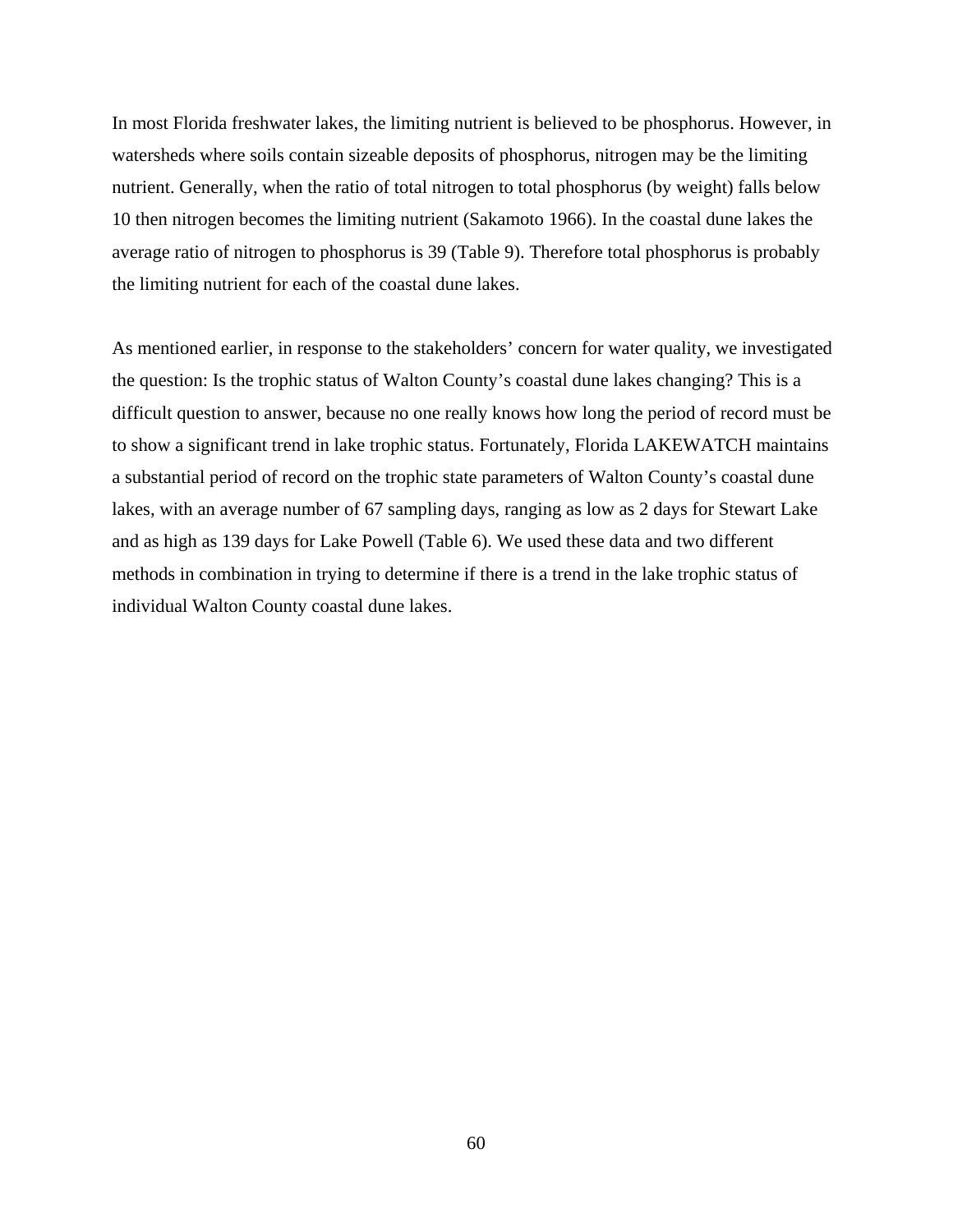|                          |              |          |                |      | Nitrogen / Phosphorus Ratio |         |
|--------------------------|--------------|----------|----------------|------|-----------------------------|---------|
|                          | <b>Start</b> | Last     | Number of      |      |                             |         |
| Lake                     | Date         | Record   | Samples        | Mean | Minimum                     | Maximum |
| Allen                    | 2/10/03      | 11/29/07 | 44             | 58   | 33                          | 182     |
| Alligator                | 10/24/00     | 1/13/08  | 65             | 57   | 19                          | 240     |
| <b>Big Red Fish</b>      | 7/27/98      | 11/23/07 | 82             | 29   | 10                          | 66      |
| Camp Creek               | 11/8/92      | 1/29/08  | 164            | 52   | 19                          | 132     |
| Campbell                 | 8/29/95      | 1/15/08  | 80             | 68   | 36                          | 240     |
| Deer                     | 7/27/98      | 2/12/08  | 76             | 45   | 24                          | 84      |
| Draper                   | 10/29/96     | 1/28/08  | 56             | 27   | 12                          | 76      |
| Eastern                  | 1/13/97      | 1/10/08  | 107            | 24   | 12                          | 50      |
| <b>Eastern North</b>     | 4/18/03      | 1/10/08  | 52             | 25   | 11                          | 60      |
| Fuller                   | 6/17/02      | 1/27/08  | 49             | 66   | 29                          | 126     |
| Grayton                  | 7/17/99      | 7/28/07  | 88             | 23   | $\tau$                      | 63      |
| Little Red Fish          | 3/13/02      | 1/30/08  | 55             | 41   | 13                          | 93      |
| Morris                   | 6/20/02      | 1/15/08  | 60             | 75   | 32                          | 160     |
| Oyster                   | 10/27/01     | 1/22/08  | 51             | 12   | $\overline{4}$              | 28      |
| Powell                   | 2/15/03      | 2/10/08  | 51             | 28   | 10                          | 57      |
| Stallworth               | 11/16/01     | 2/15/08  | 62             | 29   | 12                          | 67      |
| Stewart                  | 2/27/03      | 3/26/03  | $\overline{2}$ | 3    | $\overline{3}$              | 3       |
| Western                  | 11/1/96      | 12/22/07 | 76             | 40   | 18                          | 119     |
| <b>Western Northeast</b> | 1/26/99      | 1/12/08  | 62             | 42   | 16                          | 78      |

Table 9. Mean (average), minimum and maximum nitrogen / phosphorus ratio measured in Walton County's coastal dune lakes using the Florida LAKEWATCH data for the period of record and number of sampling days listed.

Average of all coastal dune lakes: 39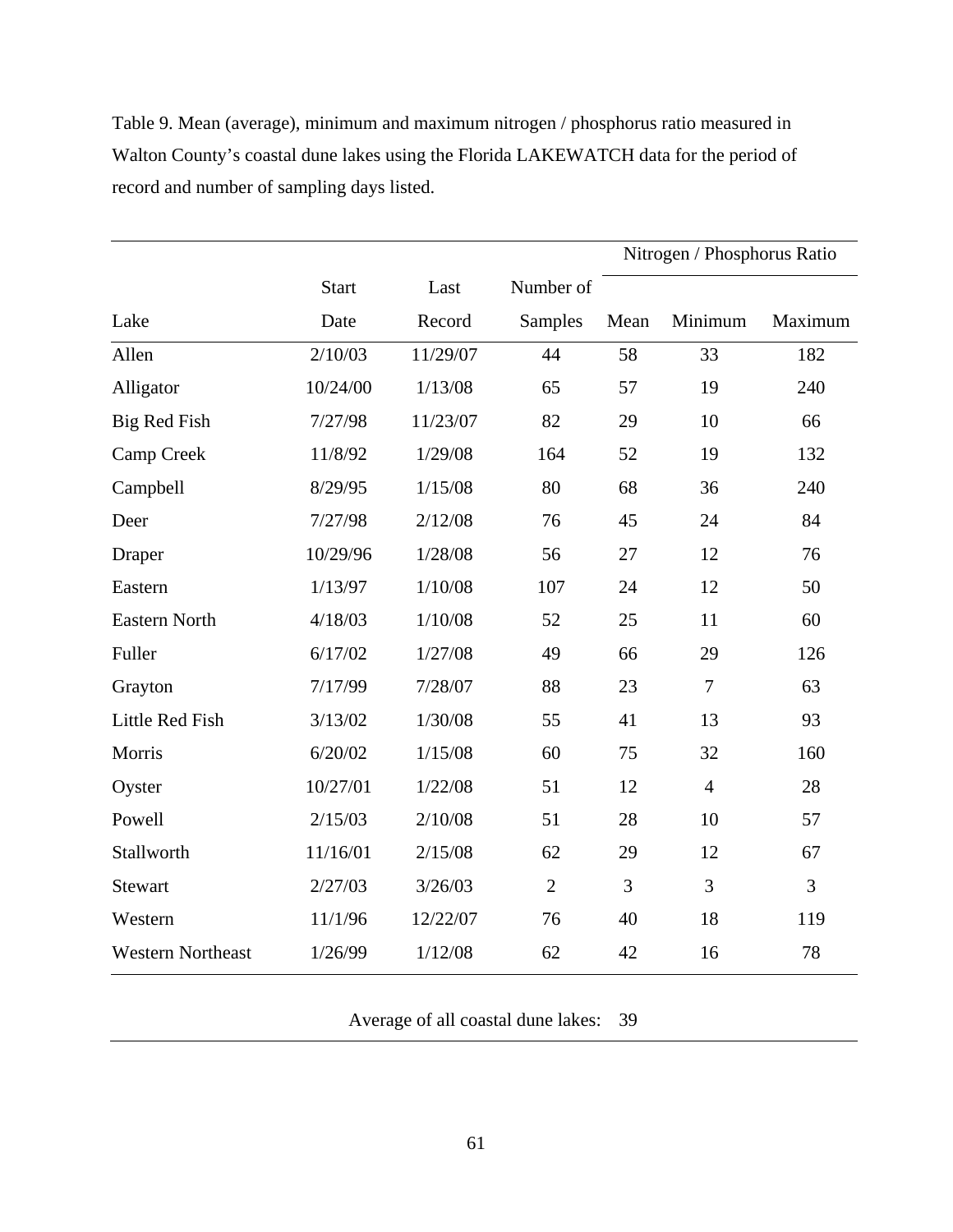The objective of long-term trend analyses is to determine if any significant changes are occurring in lake trophic state parameters (total phosphorus, total nitrogen, chlorophyll and Secchi depth) within individual lakes over time. Many different statistical procedures can be used to analyze data for temporal trends—some are more complicated than others. The first method we used follows the procedures of Burns et al (1999) who successfully examined temporal trends in 17 New Zealand lakes. The second method used calculates normal background variance for Florida lakes, as defined by Terrell et al. (2000), to determine if trophic state variables in individual lakes are fluctuating more than normal background variability.

Method 1- Previous analyses of Florida LAKEWATCH data throughout Florida have shown that there is considerable seasonal variation (spring, summer, fall and winter) in lake trophic state parameters (Brown et al. 1998). This seasonal variation can mask long-term changes over time (temporal) in these parameters. Therefore, the first step in determining if temporal changes are occurring is to look for seasonal patterns.

If a seasonal pattern is evident, it is accounted for prior to the long-term temporal analyses using a method modified from Burns et al. (1999). They used similar water quality parameters as the Florida LAKEWATCH program (monthly water samples of total phosphorus, total nitrogen, chlorophyll and Secchi depth) to examine the water quality in 17 New Zealand lakes. After seasonality is removed from the data, regression analyses are used to determine if a temporal trend is occurring over time. If no seasonality is found then, regression analysis is used on the original data (no statistical transformations) to determine if a temporal trend is occurring over time.

Method 2 - Seasonal and long-term temporal variability in trophic state variables can be considerable and is often driven by natural environmental factors like climatic changes. Terrell et al. (2000) quantified this variability in a population of 71 Florida lakes that showed no significant temporal seasonal trend. They calculated the 95th percentile of normal background variance of the long-term monthly means for the four trophic state parameters measured by Florida LAKEWATCH. For these Florida lakes, the normal background variance at the 95% confidence interval for total phosphorus was 48%, total nitrogen was 43%, chlorophyll was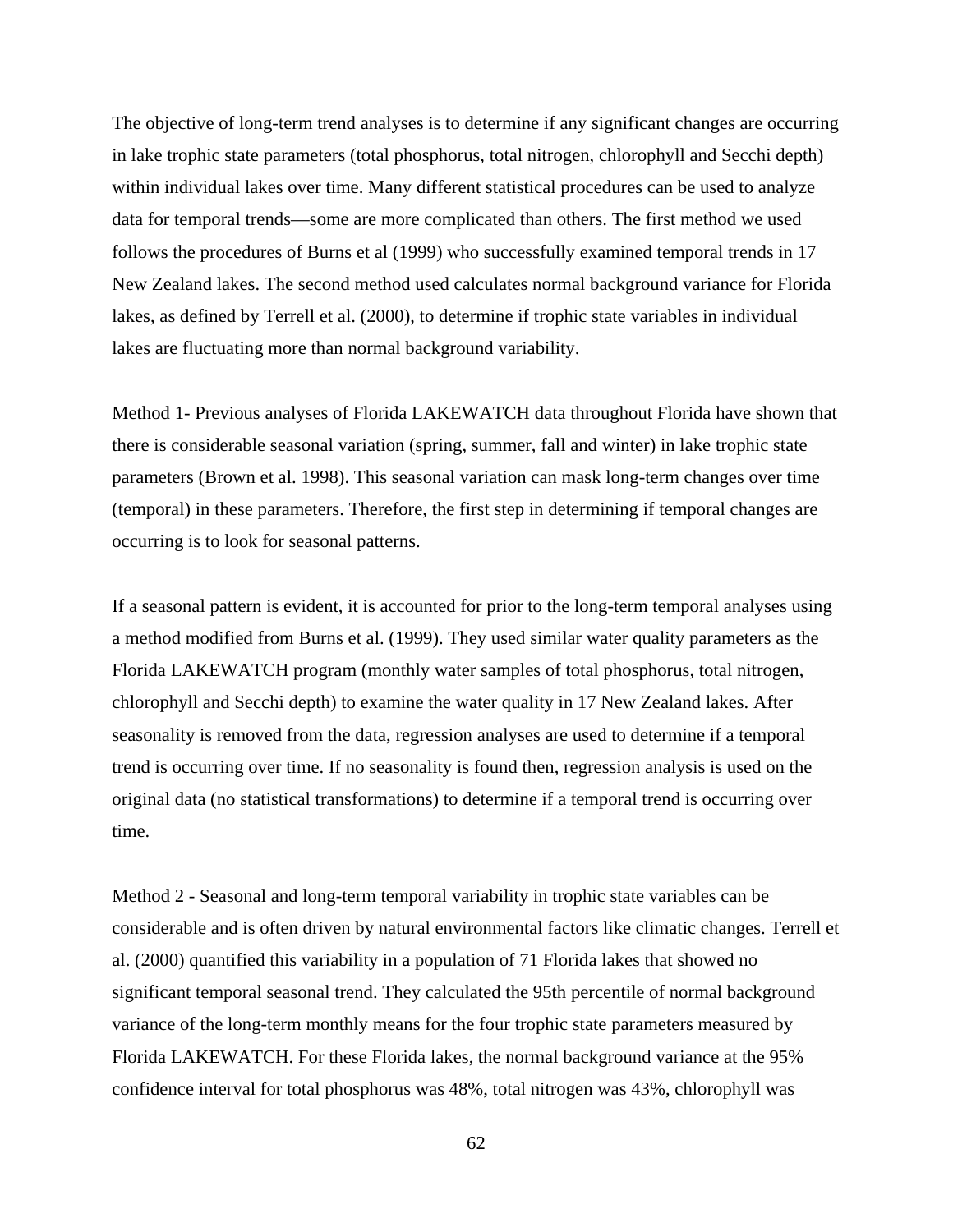103% and Secchi depth was 48% of the long-term lake average of all monthly averages. Using these confidence intervals for each parameter and the actual measured values of other lakes, temporal trends can be evaluated for each of the trophic state parameters by visual observation of the plotted data values in each graph. When substantially more than five percent of the data points fall outside of the confidence intervals at either end of the period of record, there is a potential significant time trend occurring.

Appendix VI shows plots of the four major trophic state parameters (total phosphorus, total nitrogen, chlorophyll, and Secchi depth) versus actual date the samples were taken for each of Walton County's coastal dune lakes, using Florida LAKEWATCH data collected during the period of record listed in Table 6. The data are fitted with a regression line and all of the data are bracketed with lines that define natural background variance (Terrell et al. 2000).

Tables 10A through 10D summarize the trophic state trend analyses for the Walton County dune lakes. Examining these analyses shows that as a group, approximately 50% of the lakes showed no change in trophic state parameters, 40% showed an increase and 10% showed a decrease. According to trophic state theory discussed above, when the primary limiting nutrient (phosphorus) increases, then chlorophyll should increase and Secchi depth should decrease. For consistency in the trend analyses, if phosphorus significantly increases then so should chlorophyll, while Secchi depth should significantly decrease. However, examining the trend analysis results for Method 1 shows that only two lakes (Big Red Fish and Campbell) followed this trophic state pattern and for Method 2 only one lake (Campbell) followed the trophic state theory (Table 10A through 10D). This is very unusual and strongly suggests that other environmental parameters are impacting lake trophic status assessments and erroneous trophic classifications could occur over time. However, this finding is consistent with the dynamic nature of the dune lakes discussed earlier in Issue 2: Outlet Management. The plots in Figure 8 have also already shown that color and not chlorophyll is the primary factor determining Secchi depth in the dune lakes.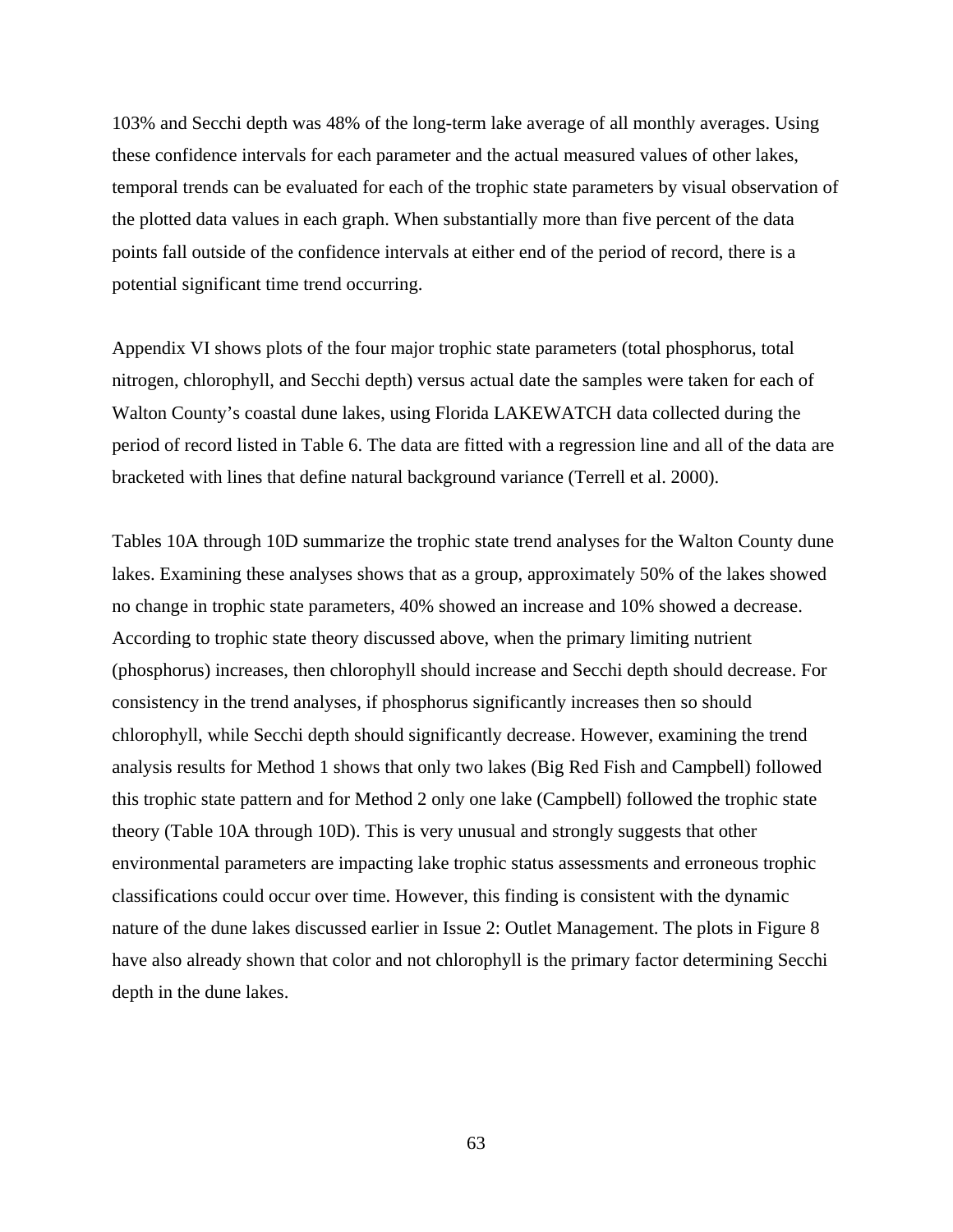Table 10A. Summary of analyses to determine seasonality and trends for total phosphorus in Walton County's coastal dune lakes using the two different methods described previously in the text.

|                          | Total Phosphorus (µg/L) |                             |                             |  |  |
|--------------------------|-------------------------|-----------------------------|-----------------------------|--|--|
| Lake                     | Seasonal Analysis       | Method 1                    | Method 2                    |  |  |
|                          |                         |                             |                             |  |  |
| Allen                    | Seasonality             | <b>Significant Increase</b> | <b>Significant Increase</b> |  |  |
| Alligator                | Seasonality             | No Change                   | No Change                   |  |  |
| Big Red Fish             | Seasonality             | <b>Significant Increase</b> | <b>Significant Increase</b> |  |  |
| Camp Creek               | Seasonality             | <b>Significant Increase</b> | <b>Significant Increase</b> |  |  |
| Campbell                 | No Seasonality          | <b>Significant Increase</b> | <b>Significant Increase</b> |  |  |
| Deer                     | Seasonality             | <b>Significant Decrease</b> | <b>Significant Decrease</b> |  |  |
| Draper                   | No Seasonality          | No Change                   | No Change                   |  |  |
| Eastern                  | Seasonality             | <b>Significant Increase</b> | <b>Significant Increase</b> |  |  |
| <b>Eastern North</b>     | Seasonality             | No Change                   | No Change                   |  |  |
| Fuller                   | No Seasonality          | No Change                   | No Change                   |  |  |
| Grayton                  | No Seasonality          | No Change                   | No Change                   |  |  |
| Little Red Fish          | Seasonality             | <b>Significant Increase</b> | <b>Significant Increase</b> |  |  |
| Morris                   | No Seasonality          | <b>Significant Decrease</b> | <b>Significant Decrease</b> |  |  |
| Oyster                   | No Seasonality          | No Change                   | No Change                   |  |  |
| Powell                   | Seasonality             | <b>Significant Increase</b> | <b>Significant Increase</b> |  |  |
| Stallworth               | Seasonality             | <b>Significant Increase</b> | <b>Significant Increase</b> |  |  |
| Stewart                  | N/A                     | N/A                         | N/A                         |  |  |
| Western                  | No Seasonality          | No Change                   | No Change                   |  |  |
| <b>Western Northeast</b> | Seasonality             | <b>Significant Increase</b> | <b>Significant Increase</b> |  |  |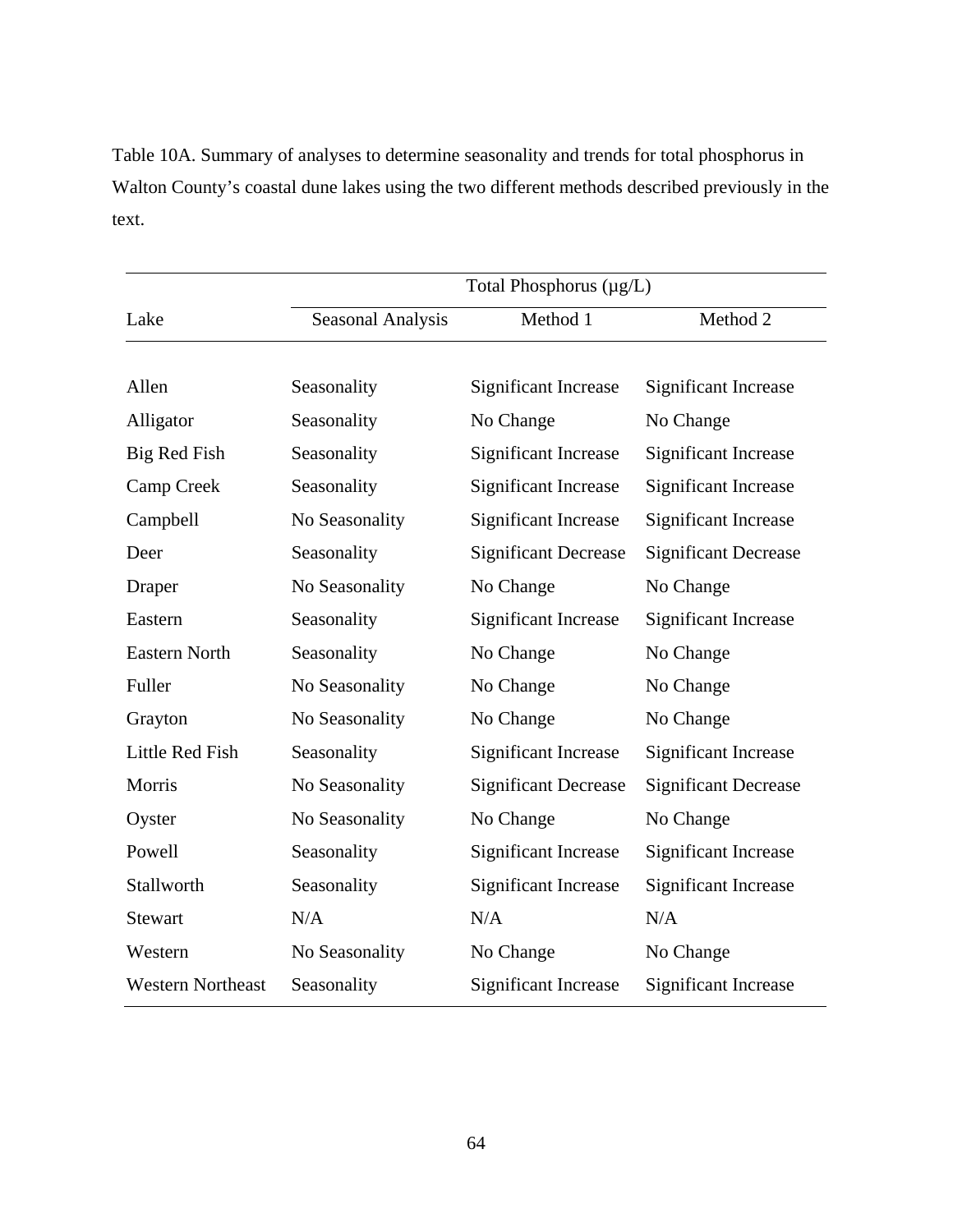|                          | Total Nitrogen (µg/L)    |                             |                             |  |  |
|--------------------------|--------------------------|-----------------------------|-----------------------------|--|--|
| Lake                     | <b>Seasonal Analysis</b> | Method 1                    | Method 2                    |  |  |
|                          |                          |                             |                             |  |  |
| Allen                    | No Seasonality           | <b>Significant Increase</b> | <b>Significant Increase</b> |  |  |
| Alligator                | No Seasonality           | No Change                   | No Change                   |  |  |
| <b>Big Red Fish</b>      | Seasonality              | <b>Significant Increase</b> | <b>Significant Increase</b> |  |  |
| Camp Creek               | No Seasonality           | No Change                   | No Change                   |  |  |
| Campbell                 | No Seasonality           | <b>Significant Increase</b> | <b>Significant Increase</b> |  |  |
| Deer                     | Seasonality              | No Change                   | No Change                   |  |  |
| Draper                   | No Seasonality           | No Change                   | No Change                   |  |  |
| Eastern                  | No Seasonality           | <b>Significant Increase</b> | <b>Significant Increase</b> |  |  |
| <b>Eastern North</b>     | No Seasonality           | No Change                   | No Change                   |  |  |
| Fuller                   | No Seasonality           | <b>Significant Decrease</b> | <b>Significant Decrease</b> |  |  |
| Grayton                  | No Seasonality           | No Change                   | No Change                   |  |  |
| Little Red Fish          | Seasonality              | No Change                   | No Change                   |  |  |
| Morris                   | No Seasonality           | No Change                   | No Change                   |  |  |
| Oyster                   | No Seasonality           | No Change                   | No Change                   |  |  |
| Powell                   | No Seasonality           | No Change                   | No Change                   |  |  |
| Stallworth               | No Seasonality           | <b>Significant Increase</b> | <b>Significant Increase</b> |  |  |
| <b>Stewart</b>           | N/A                      | N/A                         | N/A                         |  |  |
| Western                  | No Seasonality           | No Change                   | No Change                   |  |  |
| <b>Western Northeast</b> | No Seasonality           | <b>Significant Increase</b> | <b>Significant Increase</b> |  |  |

Table 10B. Summary of analyses to determine seasonality and trends for total nitrogen in Walton County's coastal dune lakes using the two different methods described previously in the text.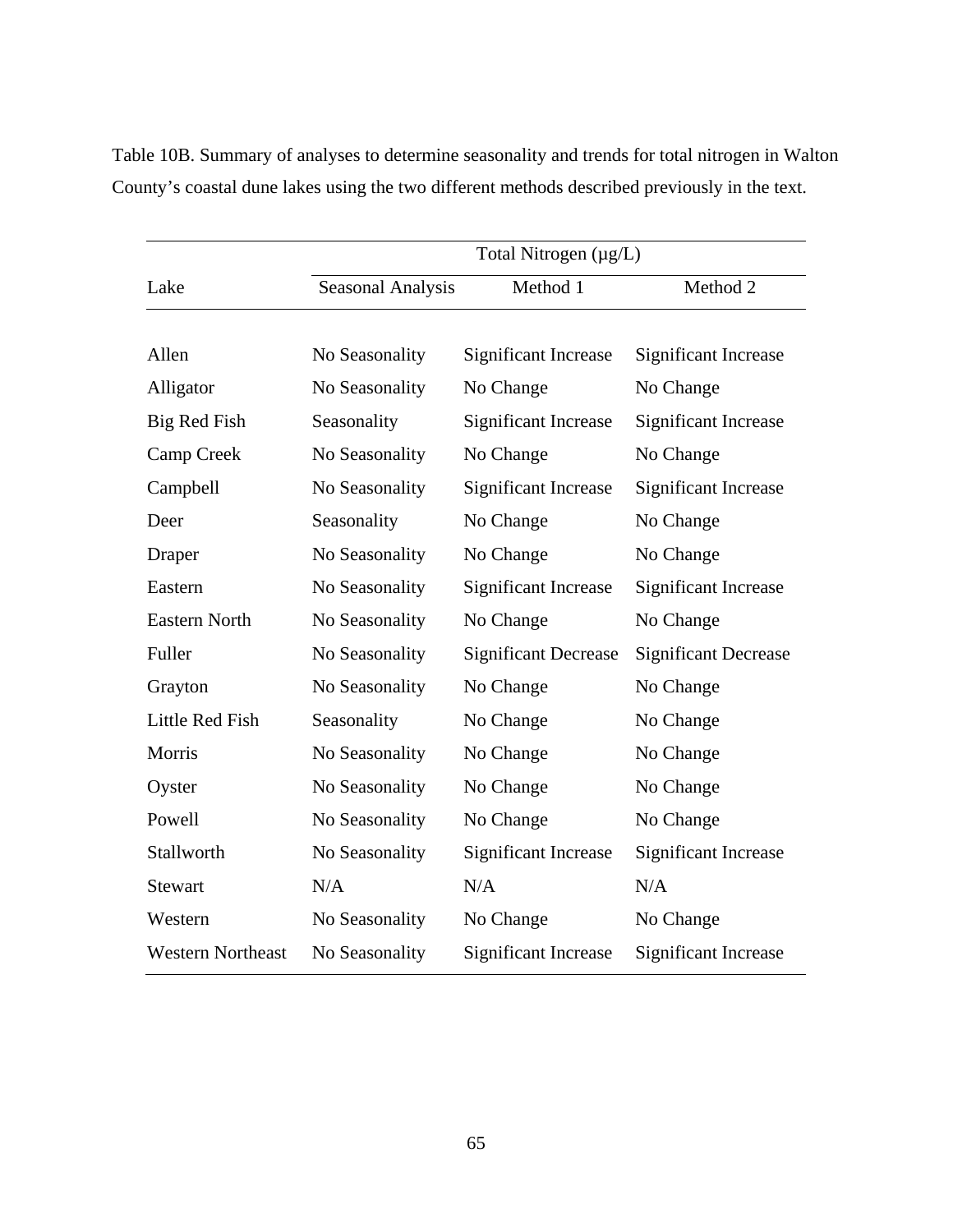Table 10C. Summary of analyses to determine seasonality and trends for chlorophyll concentrations in Walton County's coastal dune lakes using the two different methods described previously in the text.

|                          | Chlorophyll $(\mu g/L)$  |                             |                             |  |
|--------------------------|--------------------------|-----------------------------|-----------------------------|--|
| Lake                     | <b>Seasonal Analysis</b> | Method 1                    | Method 2                    |  |
|                          |                          |                             |                             |  |
| Allen                    | Seasonality              | <b>Significant Increase</b> | <b>Significant Increase</b> |  |
| Alligator                | Seasonality              | No Change                   | No Change                   |  |
| Big Red Fish             | Seasonality              | <b>Significant Increase</b> | No Change                   |  |
| Camp Creek               | Seasonality              | No Change                   | No Change                   |  |
| Campbell                 | No Seasonality           | <b>Significant Increase</b> | <b>Significant Increase</b> |  |
| Deer                     | Seasonality              | <b>Significant Decrease</b> | <b>Significant Decrease</b> |  |
| Draper                   | No Seasonality           | No Change                   | No Change                   |  |
| Eastern                  | No Seasonality           | <b>Significant Increase</b> | <b>Significant Increase</b> |  |
| <b>Eastern North</b>     | No Seasonality           | No Change                   | No Change                   |  |
| Fuller                   | No Seasonality           | <b>Significant Increase</b> | <b>Significant Increase</b> |  |
| Grayton                  | No Seasonality           | No Change                   | No Change                   |  |
| Little Red Fish          | No Seasonality           | <b>Significant Increase</b> | <b>Significant Increase</b> |  |
| Morris                   | No Seasonality           | No Change                   | No Change                   |  |
| Oyster                   | No Seasonality           | <b>Significant Increase</b> | <b>Significant Increase</b> |  |
| Powell                   | No Seasonality           | No Change                   | No Change                   |  |
| Stallworth               | No Seasonality           | <b>Significant Increase</b> | <b>Significant Increase</b> |  |
| <b>Stewart</b>           | N/A                      | N/A                         | N/A                         |  |
| Western                  | Seasonality              | No Change                   | No Change                   |  |
| <b>Western Northeast</b> | No Seasonality           | <b>Significant Increase</b> | No Change                   |  |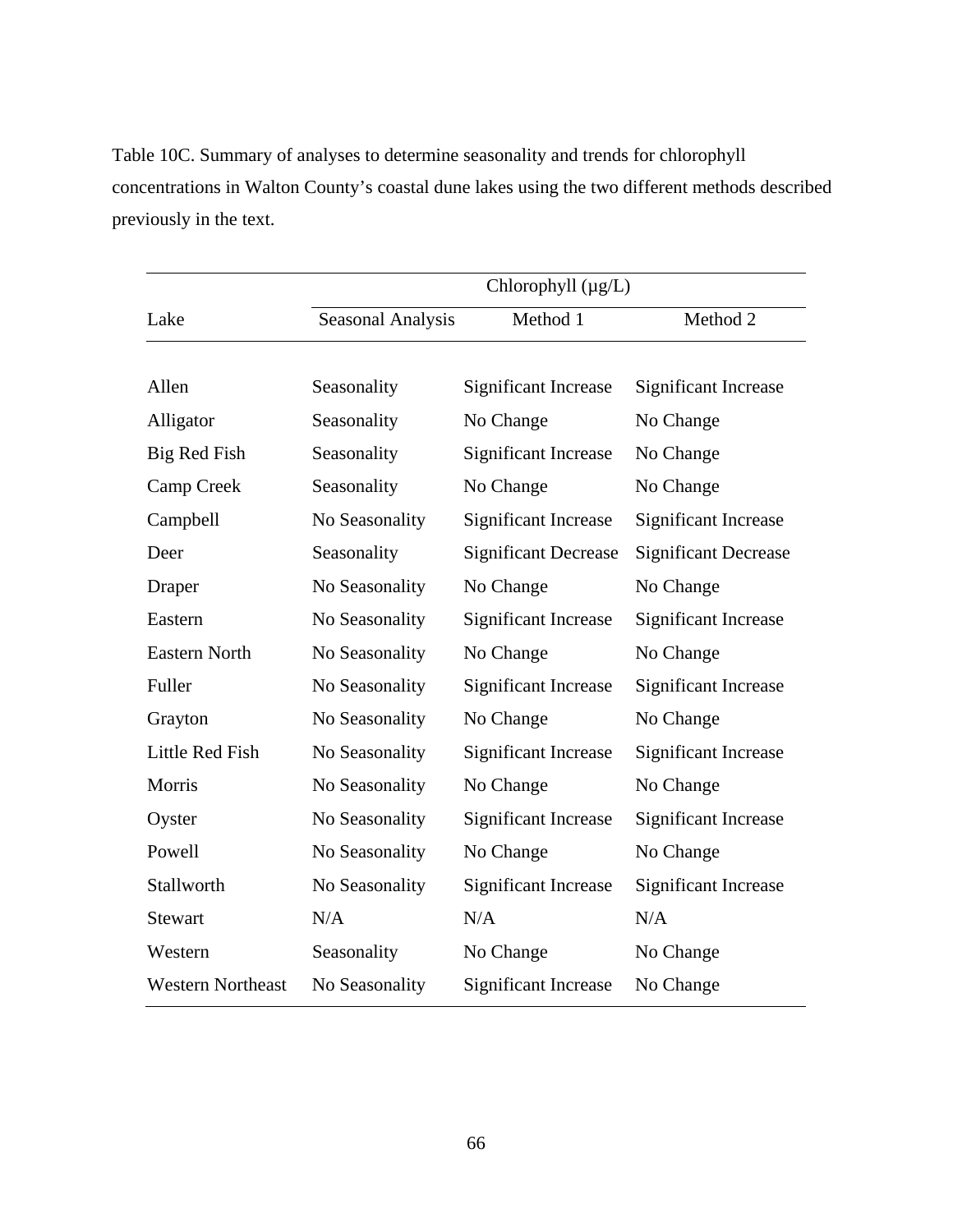Table 10D. Summary of analyses to determine seasonality and trends for Secchi depth measurements in Walton County's coastal dune lakes using the two different methods described previously in the text.

|                          | Secchi Depth             |                             |                             |  |
|--------------------------|--------------------------|-----------------------------|-----------------------------|--|
| Lake                     | <b>Seasonal Analysis</b> | Method 1                    | Method 2                    |  |
|                          |                          |                             |                             |  |
| Allen                    | No Seasonality           | No Change                   | No Change                   |  |
| Alligator                | No Seasonality           | No Change                   | No Change                   |  |
| Big Red Fish             | No Seasonality           | <b>Significant Decrease</b> | No Change                   |  |
| Camp Creek               | No Seasonality           | No Change                   | No Change                   |  |
| Campbell                 | No Seasonality           | <b>Significant Decrease</b> | <b>Significant Decrease</b> |  |
| Deer                     | No Seasonality           | No Change                   | No Change                   |  |
| Draper                   | No Seasonality           | <b>Significant Increase</b> | <b>Significant Increase</b> |  |
| Eastern                  | No Seasonality           | No Change                   | No Change                   |  |
| <b>Eastern North</b>     | No Seasonality           | <b>Significant Increase</b> | <b>Significant Increase</b> |  |
| Fuller                   | No Seasonality           | <b>Significant Increase</b> | <b>Significant Increase</b> |  |
| Grayton                  | No Seasonality           | No Change                   | No Change                   |  |
| Little Red Fish          | No Seasonality           | <b>Significant Increase</b> | <b>Significant Increase</b> |  |
| Morris                   | No Seasonality           | <b>Significant Increase</b> | <b>Significant Increase</b> |  |
| Oyster                   | No Seasonality           | <b>Significant Increase</b> | <b>Significant Increase</b> |  |
| Powell                   | No Seasonality           | <b>Significant Increase</b> | <b>Significant Increase</b> |  |
| Stallworth               | No Seasonality           | <b>Significant Decrease</b> | <b>Significant Decrease</b> |  |
| <b>Stewart</b>           | N/A                      | N/A                         | N/A                         |  |
| Western                  | No Seasonality           | No Change                   | No Change                   |  |
| <b>Western Northeast</b> | No Seasonality           | No Change                   | No Change                   |  |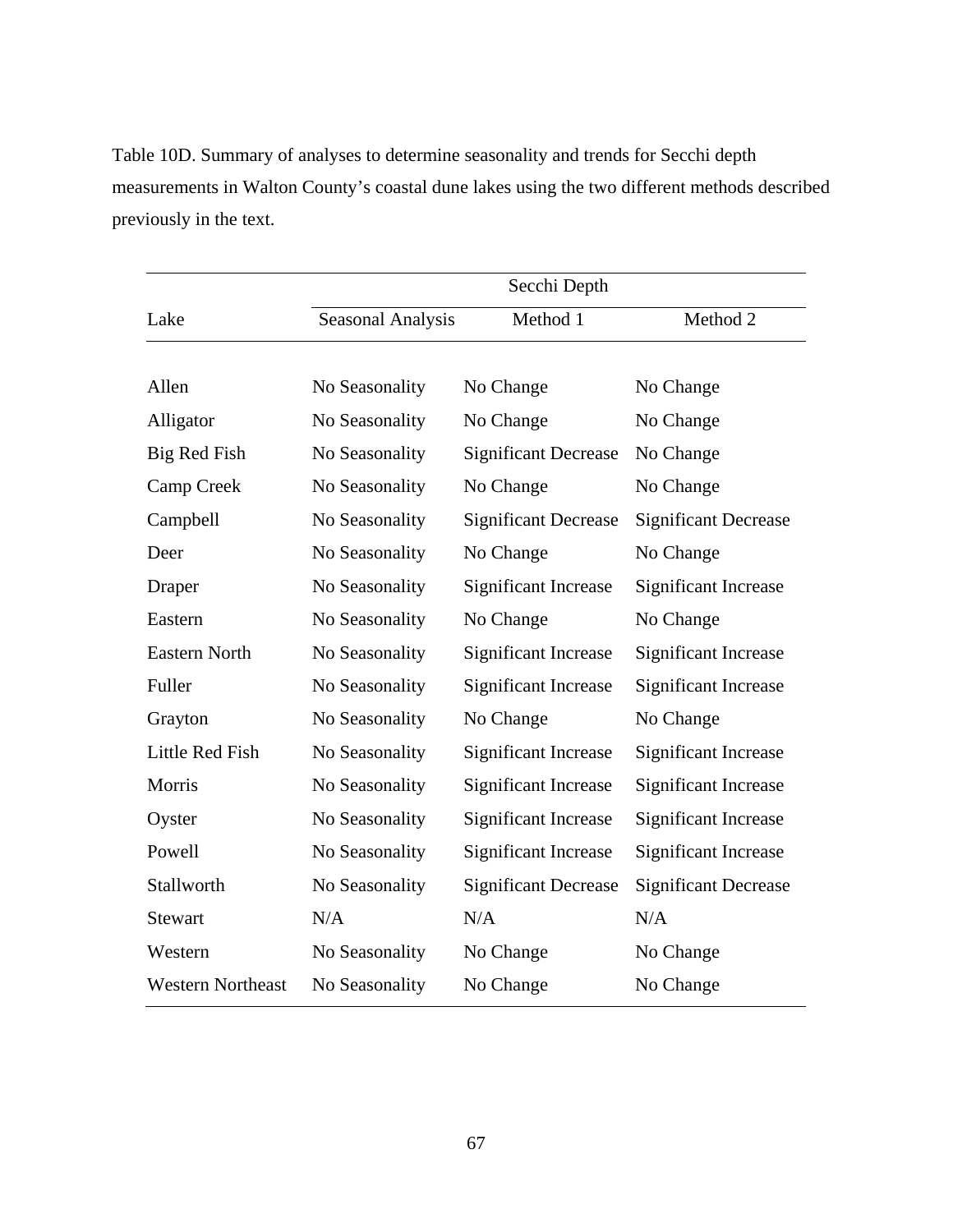To further examine this variability in the trophic state of Walton County's coastal dune lakes, the Coefficient of Variation was calculated for each trophic state parameter for the whole period of record using the following equation:

### $CV=(SD/X)*100$

Where CV is the coefficient of variation as a percentage, SD is the standard deviation (not the Secchi Disc!) of the data, and X is the mean of the data.

This coefficient is often used to compare the relative variability of samples. Therefore, to compare Walton County's coastal dune lakes to other Florida lakes, the coefficient of variation was also calculated for 1,437 lakes from 49 counties using Florida LAKEWATCH data. These data clearly show that the variability in trophic state data of Walton County's coastal dune lakes is much higher than that in other Florida lakes (Table 11). This is consistent with the dynamic nature of the dune lakes as described earlier in Issue 2: Outlet Management. The implications of these findings are that the background variability defined by Terrell et al. 2000 are probably too small and not appropriate for determining trends in the coastal dune lakes and that it is much more difficult to really show a significant trend for these lakes using any statistical analyses. Even though Tables 10A through 10D show some significant trends, it is unlikely that these trends are real, considering the large variability in trophic state data collected from the coastal dune lakes. It will take more long-term data to really determine if the dune lakes are actually changing.

There is one notable exception to the above-mentioned statement. In 1980, Canfield (1981) sampled two of Walton County's coastal dune lakes (Western Lake and Oyster Lake) on three separate dates. In 1980 the total phosphorus, total nitrogen, chlorophyll, and Secchi depth measured in Western Lake were not significantly different from the current Florida LAKEWATCH data, suggesting as mentioned above that the dune lakes are variable but not really changing (Tables 7A through Table 7D). However, Oyster Lake's total phosphorus concentration showed a significant increase, from an average of 34 µg/L in 1980 to an average of 82 µg/L in current LAKEWATCH data (2001 to 2007). Total nitrogen and chlorophyll in Oyster Lake also increased, but not as dramatically as total phosphorus, while Secchi depth remained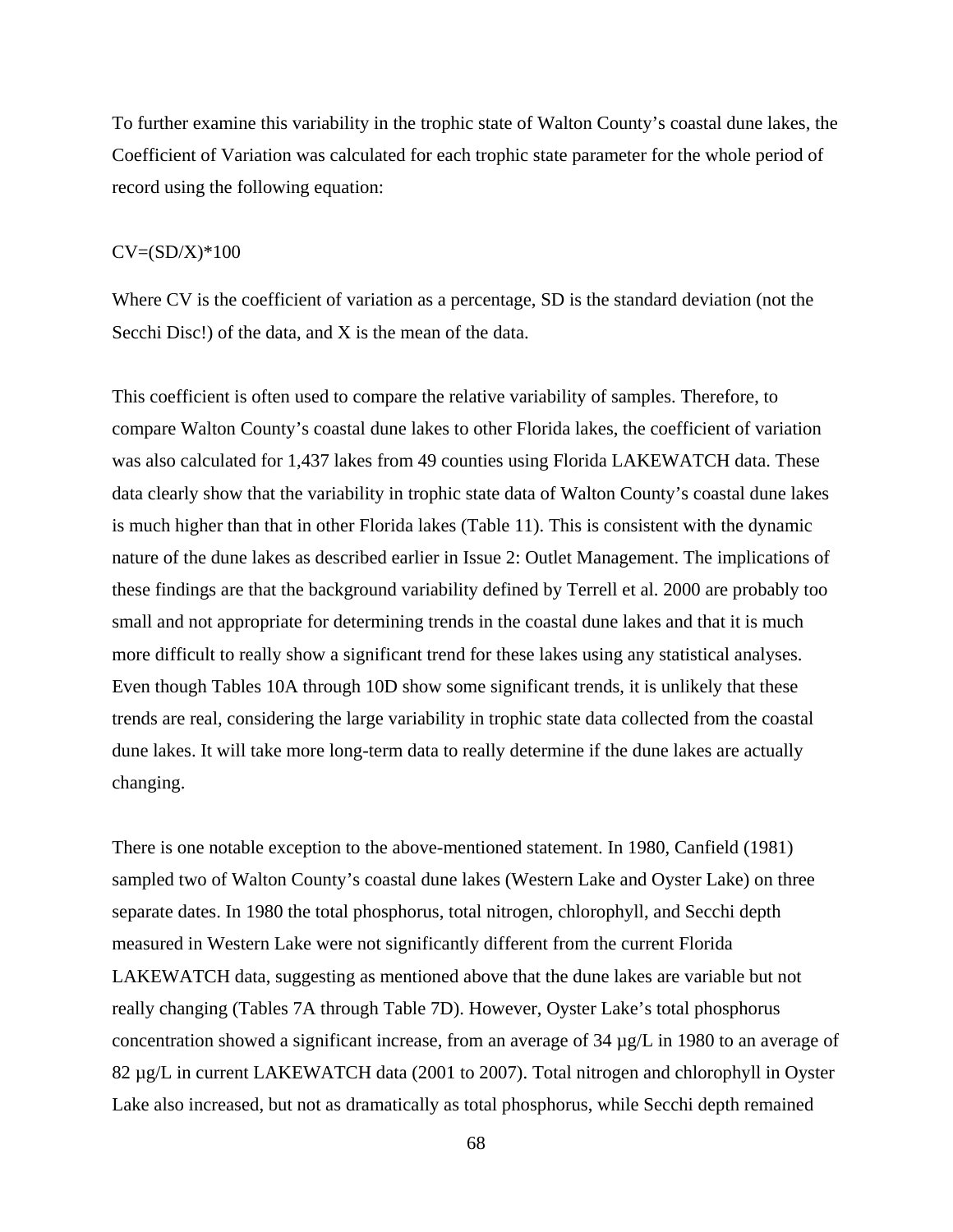approximately the same. The causes of these increases are currently unknown and may only be determined by further comprehensive investigation/sampling. Walton County has initiated a multi-phased restoration project on this lake. The isolated wetlands located on the northeast and northwest sides of the lake are being re-connected to the lake. Oyster Lake's outfall has to cross underneath CR 30A and was fixed at the wrong elevation after a hurricane. Walton County is in the midst of trying to remove the box culvert and reset the outfall at the appropriate elevation. CBA and LAKEWATCH are evaluating the water chemistry, soil composition, and plant community before and after construction.

Table 11. Comparison of the mean coefficient of variations (CV %) for trophic state parameters calculated using data from Walton County's coastal dune lakes and other Florida LAKEWATCH lakes (1,437 lakes from 49 Florida Counties) averaged by county.

|                              |                     | <b>LAKEWATCH Lakes (49 Counties)</b> |                                     |     |  |
|------------------------------|---------------------|--------------------------------------|-------------------------------------|-----|--|
|                              | <b>Average Dune</b> |                                      |                                     |     |  |
| Parameter                    | Lakes CV %          |                                      | Mean CV % Minimum CV % Maximum CV % |     |  |
| Total Phosphorus $(\mu g/L)$ | 46                  | 36                                   | 17                                  | 57  |  |
| Total Nitrogen $(\mu g/L)$   | 37                  | 27                                   | 15                                  | 38  |  |
| Chlorophyll $(\mu g/L)$      | 89                  | 71                                   | 32                                  | 120 |  |
| Secchi Depth (m)             | 37                  | 29                                   | 19                                  | 46  |  |

### *Salinity*

The process of how salinity changes in Walton County's coastal dune lakes has already been discussed in Issue 2: Outlet Management. It is important to remember that conditions have to be just right for saltwater from the Gulf to enter a coastal dune lake. The outlet of a coastal dune lake has to open deep enough for the hydraulic gradient to be low enough that a high tide will bring saltwater into the lake (see Figure 6). Thus, a lake can "open" many times before conditions are "just right" for water to flow from the Gulf into the lake. Storm surges are also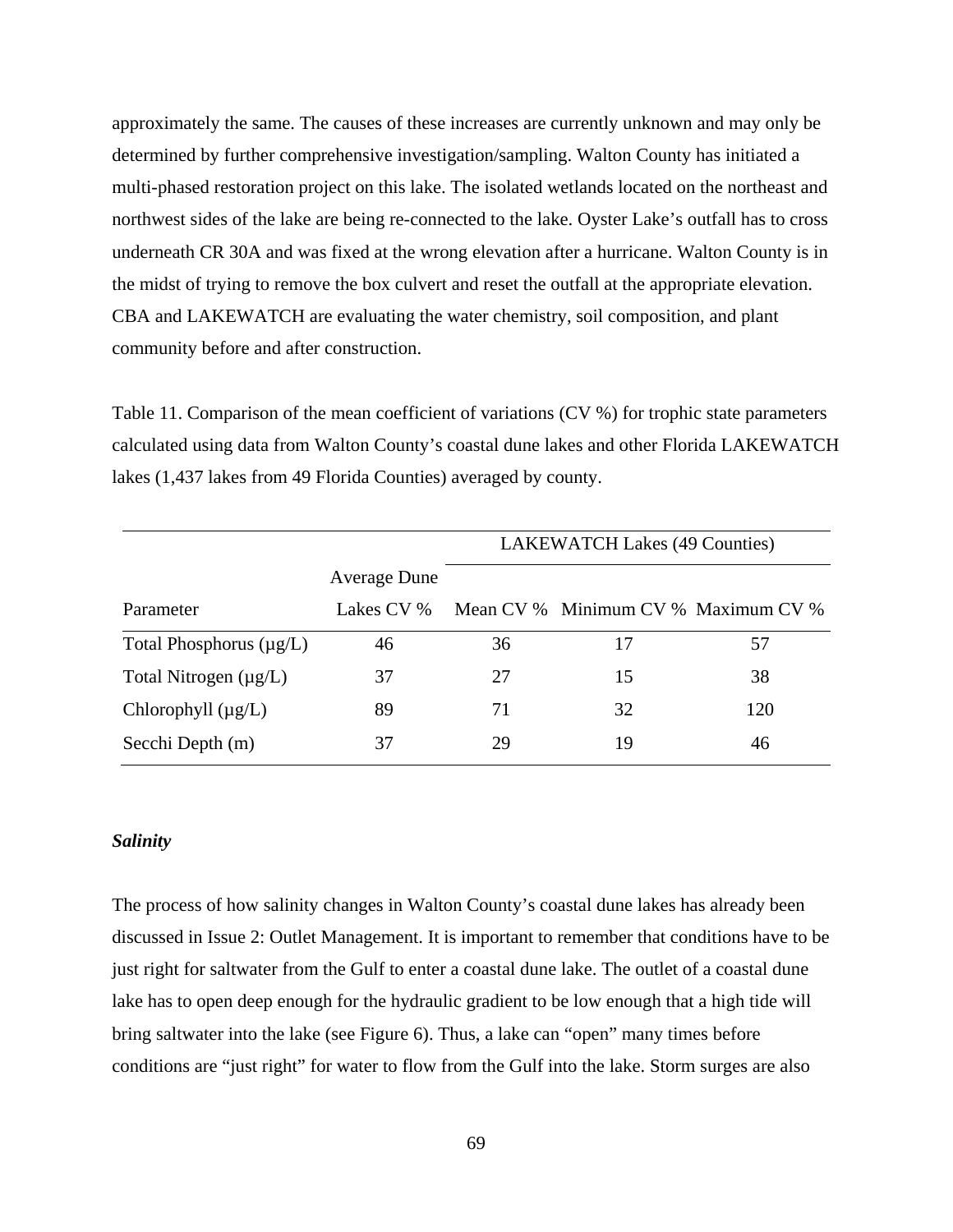capable of bringing saltwater into the dune lakes, but researchers have estimated these to occur on the order of centuries.

CBA volunteers have been collecting salinity data at the surface and bottom of each coastal dune lake for various lengths of time. Salinity at the surface averages 5.3 ppt across all the coastal dune lakes sampled, with Lake Allen having the lowest mean surface salinity of 0.1 ppt and Lake Powell having the highest mean surface salinity of 16.8 ppt (Table 12A). Bottom salinity for all the dune lakes averages 8.0 ppt, with Lake Allen having the lowest mean bottom salinity of 0.1 ppt and the Grayton section of Western Lake having the highest mean bottom salinity concentration of 19.0 ppt (Table 12B).

Salinity concentrations can be extremely variable, not only among Walton County's coastal dune lakes but also within each dune lake. Within one lake, Eastern Lake, surface salinity between December 2001 and June 2008 has ranged from 2.0 ppt to 30.4 ppt (Table 12) and the salinity in Eastern Lake showed a recent decrease of surface salinity from 15.7 ppt in September 2005 to 1.9 in February 2008 (Figure 9). This decreasing salinity was a concern for many stakeholders during the Phase I citizen meetings. However, as discussed earlier in Issue 2: Outlet Management, South Walton County received a tremendous amount of rainfall in February and March of 2008, just after the phase I citizen meetings. As a result, most of the dune lake outfalls opened up, including Eastern Lake. During these openings, channels became deep enough that many lakes received water from the Gulf, and lakes that were experiencing decreased salinity concentrations experienced an exchange of water with the Gulf of Mexico causing increases in salinity. For example, Eastern Lake surface salinity increased from 1.9 ppt in February 2008 (the month of the Phase I meeting) to 6.0 ppt in May of 2008 (Figure 9). Bottom salinity in Eastern Lake increased from 1.85 ppt in January 2008 to 21.9 ppt in March 2008. This again shows that the water chemistry of the dune lakes is dynamic and driven to a large extent by mechanisms already discussed in the Outlet Management Section.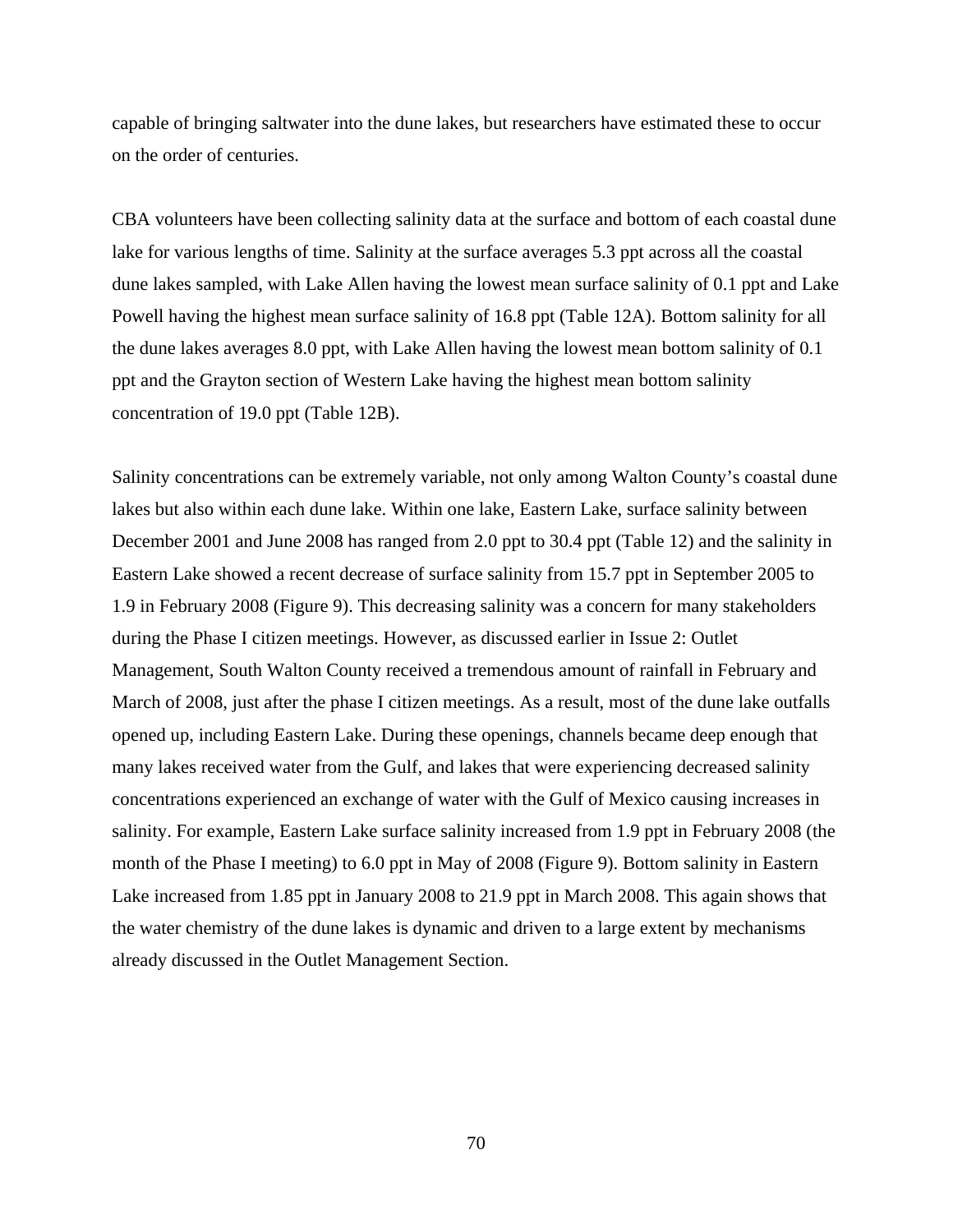Table 12. Mean (average), minimum and maximum salinity concentrations at the surface (A) and at the bottom (B) measured by CBA volunteers in Walton County's coastal dune lakes for the period of record and number of sampling days listed.

|                          |              |         |           | Surface Salinity (ppt) |         |         |
|--------------------------|--------------|---------|-----------|------------------------|---------|---------|
|                          | <b>Start</b> | Last    | Number of |                        |         |         |
| Lake                     | Date         | Record  | Samples   | Mean                   | Minimum | Maximum |
| Allen                    | 2/10/03      | 5/14/08 | 46        | 0.1                    | 0.0     | 0.5     |
| Alligator                | 2/10/03      | 5/26/08 | 52        | 1.8                    | 0.0     | 11.1    |
| <b>Big Red Fish</b>      | 3/29/02      | 5/31/08 | 65        | 6.3                    | 0.2     | 26.9    |
| Camp Creek               | 3/18/02      | 4/19/08 | 53        | 3.3                    | 0.0     | 23.5    |
| Campbell                 | 5/3/02       | 5/1/08  | 60        | 0.1                    | 0.1     | 0.1     |
| Deer                     | 12/13/01     | 5/30/08 | 50        | 0.3                    | 0.0     | 3.3     |
| Draper                   | 2/25/03      | 6/10/08 | 53        | 9.4                    | 0.9     | 24.6    |
| Eastern                  | 12/20/01     | 5/23/08 | 69        | 11.4                   | 2.0     | 30.4    |
| <b>Eastern North</b>     | 4/18/03      | 5/8/08  | 55        | 10.1                   | 1.4     | 29.4    |
| Fuller                   | 4/3/02       | 5/14/08 | 52        | 0.3                    | 0.1     | 1.6     |
| Grayton                  | 6/11/02      | 6/1/08  | 69        | 12.0                   | 2.1     | 27.9    |
| Little Red Fish          | 3/13/02      | 5/26/08 | 56        | 4.4                    | 0.0     | 21.3    |
| Morris                   | 6/20/02      | 5/1/08  | 60        | 1.9                    | 0.1     | 5.3     |
| Oyster                   | 2/2/02       | 5/23/08 | 51        | 1.8                    | 0.1     | 6.4     |
| Powell                   | 8/8/02       | 5/18/08 | 58        | 16.8                   | 7.5     | 27.2    |
| Stallworth               | 3/22/02      | 5/19/08 | 62        | 2.9                    | 0.1     | 13.8    |
| Western                  | 5/18/02      | 6/10/08 | 59        | 6.5                    | 1.6     | 16.4    |
| <b>Western Northeast</b> | 5/18/02      | 3/29/08 | 55        | 5.9                    | 0.5     | 15.2    |

Table 12A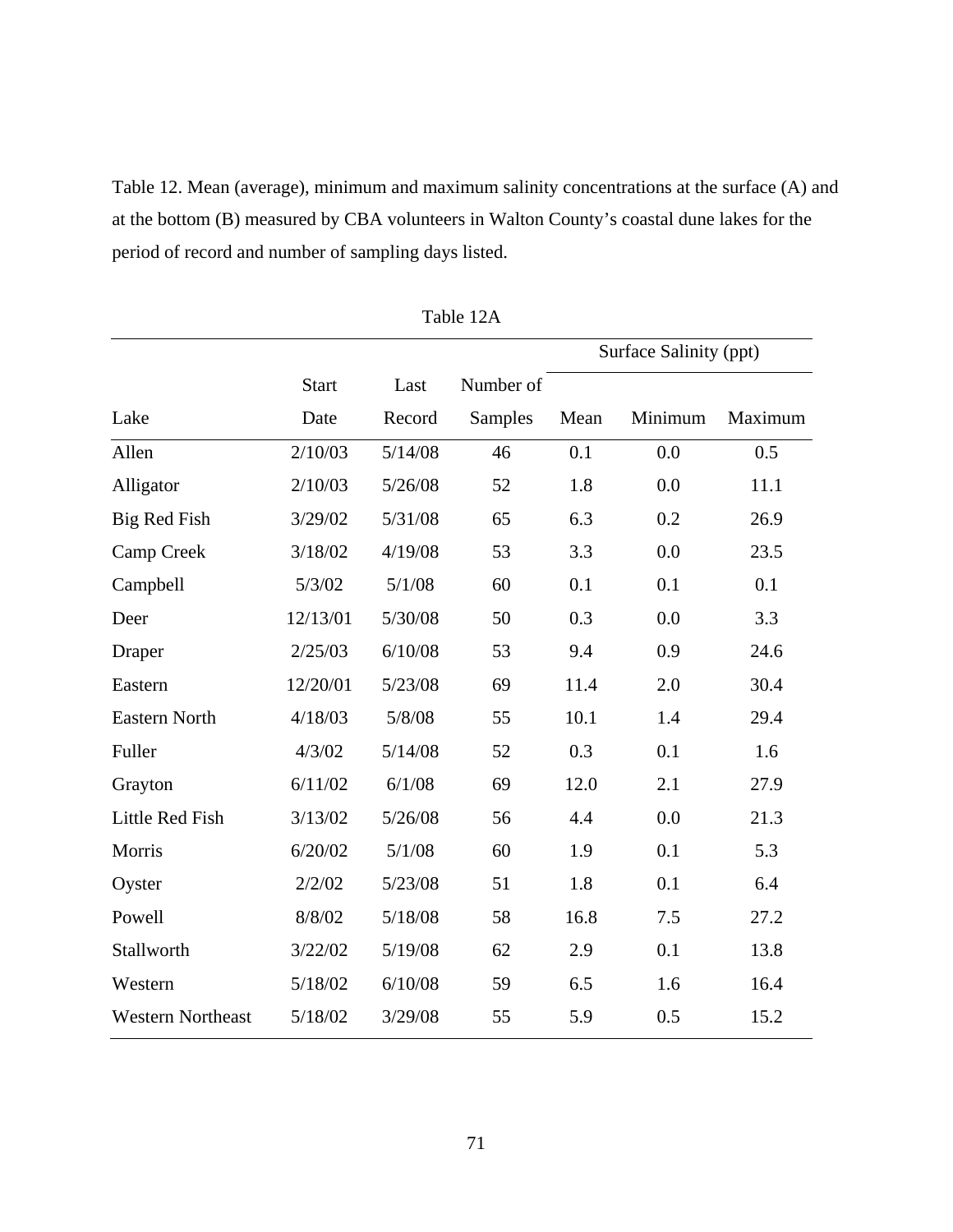|                          |              |         |           | Bottom Salinity (ppt) |         |         |
|--------------------------|--------------|---------|-----------|-----------------------|---------|---------|
|                          | <b>Start</b> | Last    | Number of |                       |         |         |
| Lake                     | Date         | Record  | Samples   | Mean                  | Minimum | Maximum |
| Allen                    | 2/10/03      | 5/14/08 | 46        | 0.1                   | 0.0     | 0.5     |
| Alligator                | 2/10/03      | 5/26/08 | 52        | 8.6                   | 0.0     | 26.4    |
| <b>Big Red Fish</b>      | 3/29/02      | 5/31/08 | 65        | 11.8                  | 0.2     | 29.7    |
| Camp Creek               | 3/18/02      | 4/19/08 | 53        | 12.9                  | 0.0     | 30.1    |
| Campbell                 | 5/3/02       | 5/1/08  | 60        | 0.5                   | 0.1     | 28.5    |
| Deer                     | 12/13/01     | 5/30/08 | 50        | 0.2                   | 0.0     | 0.9     |
| Draper                   | 2/25/03      | 6/10/08 | 53        | 13.2                  | 1.9     | 29.7    |
| Eastern                  | 12/20/01     | 6/18/08 | 69        | 14.6                  | 1.9     | 32.3    |
| <b>Eastern North</b>     | 4/18/03      | 5/8/08  | 55        | 12.7                  | 1.6     | 30.7    |
| Fuller                   | 4/3/02       | 5/14/08 | 52        | 0.4                   | 0.1     | 1.8     |
| Grayton                  | 6/11/02      | 6/1/08  | 69        | 19.0                  | 3.7     | 32.7    |
| Little Red Fish          | 3/13/02      | 5/26/08 | 56        | 4.6                   | 0.0     | 18.3    |
| Morris                   | 6/20/02      | 5/1/08  | 60        | 2.9                   | 0.1     | 16.3    |
| Oyster                   | 2/2/02       | 5/23/08 | 51        | 2.0                   | 0.1     | 6.7     |
| Powell                   | 8/8/02       | 5/18/08 | 58        | 18.4                  | 11.6    | 31.0    |
| Stallworth               | 3/22/02      | 5/19/08 | 62        | 5.0                   | 0.1     | 16.3    |
| Western                  | 5/18/02      | 6/10/08 | 59        | 11.5                  | 2.7     | 36.4    |
| <b>Western Northeast</b> | 5/18/02      | 3/29/08 | 55        | 9.1                   | 1.6     | 28.8    |

Table 12B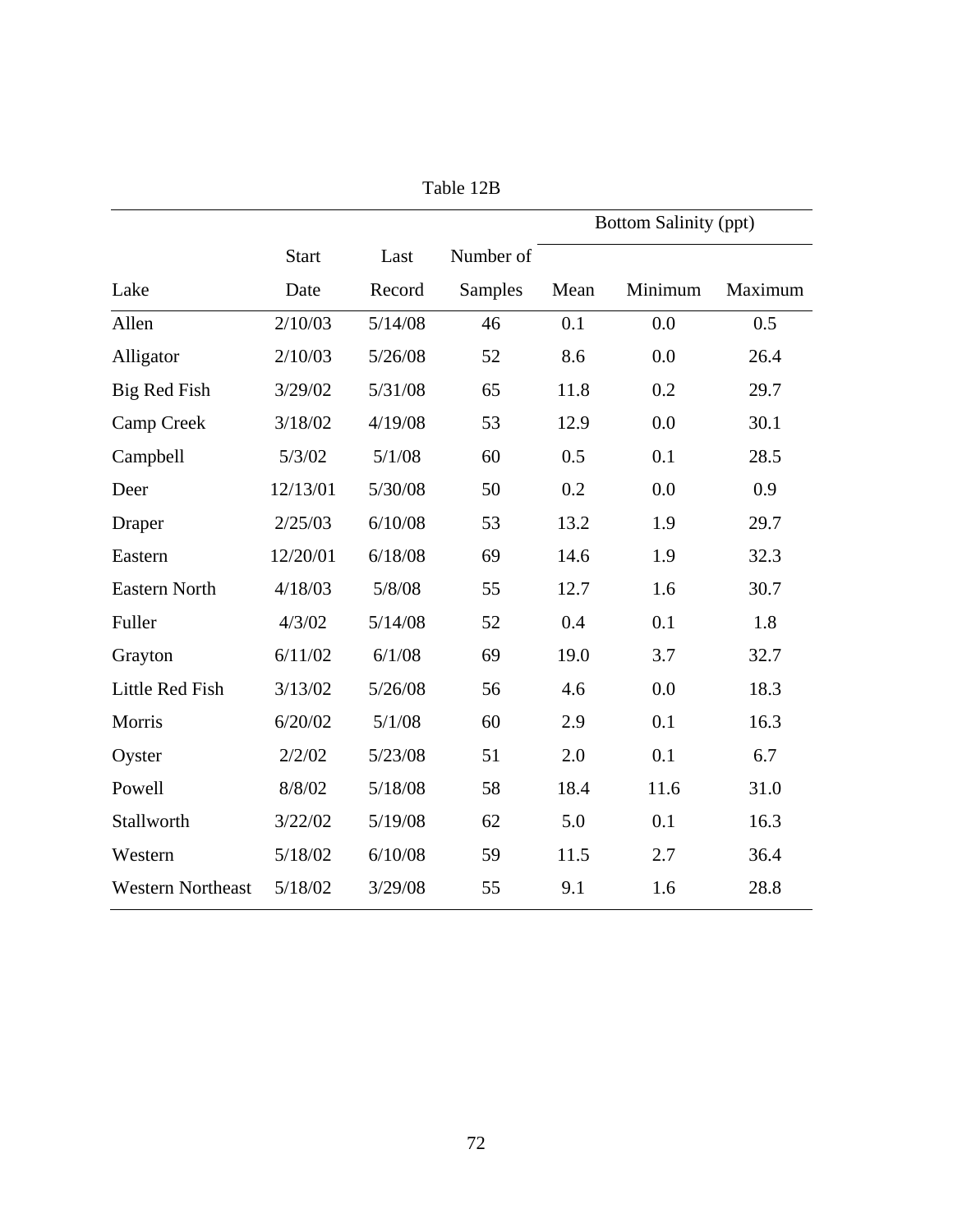

Figure 9. Surface (solid line) and bottom (dashed line) salinity concentrations (ppt: parts per thousand) in Eastern Lake from December 2001 to June 2008 sampled by CBA volunteers.

When saltwater enters a dune lake and changes the salinity, the whole ecology of flora and fauna can be affected. There are organisms adapted to only fresh water (salinity less than 2 ppt), brackish water (salinity ranging from 2 to 18 ppt) or saltwater environments (salinity greater than 18 ppt). Remane and Schlieper (1971) wrote an excellent detailed description of how salinity impacts flora and fauna of aquatic systems. Their treatise on salinity is extremely detailed and well beyond the scope of this document, but for those individuals interested, it is an extremely comprehensive document.

The primary issue for this report, as voiced by stakeholders in the early issues meetings is whether the salinity in the dune lakes is high enough to maintain saltwater species of fish and other organisms of concern, which include but are not limited to: spotted seatrout (*Cynosion nebulosus*), red drum (*Scianenops ocellata*), gulf flounder (*Paralichthys albigutta*) and blue crab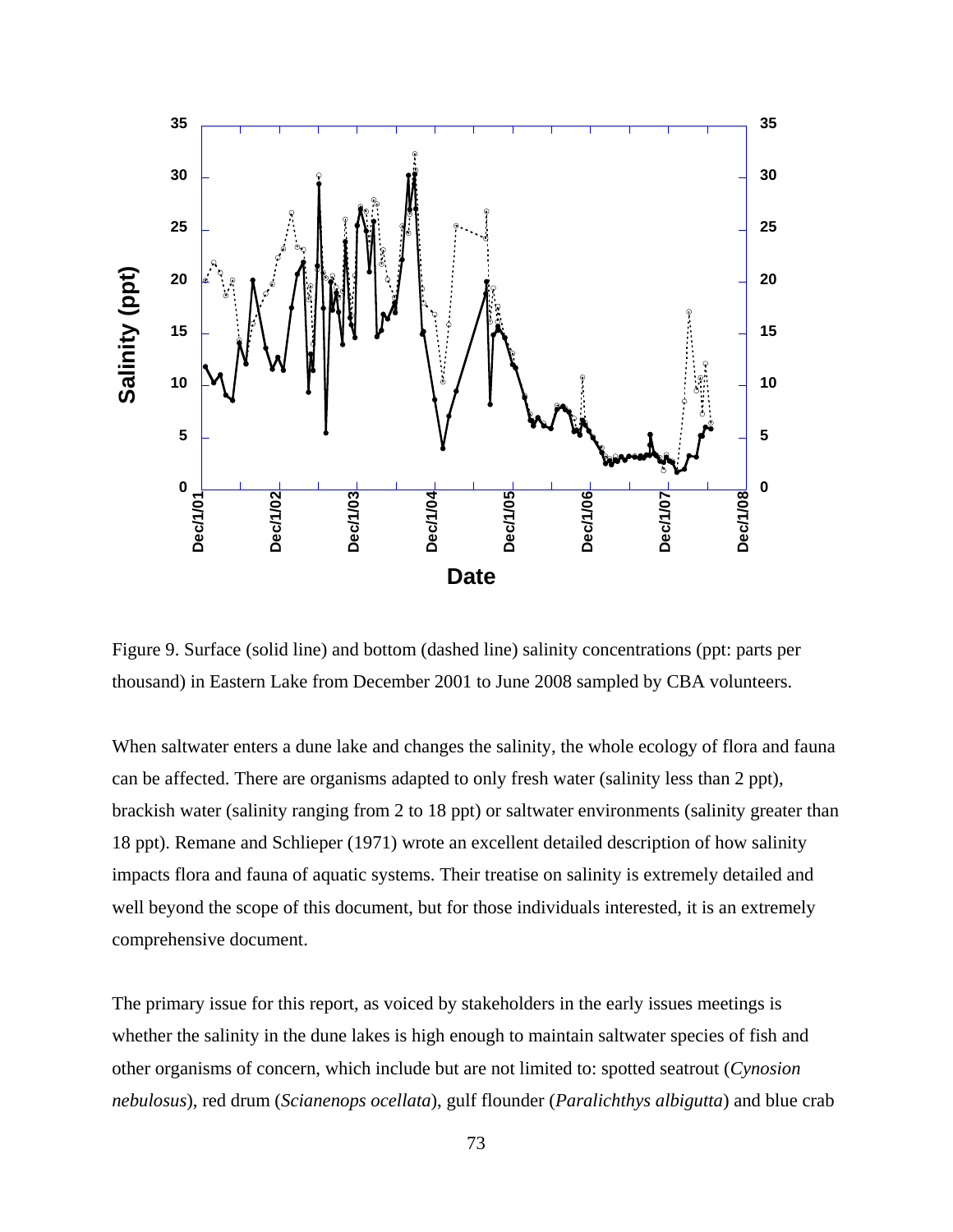(*Callinectes sapidus*). Many of these organisms can survive and flourish in a wide range of salinities from fresh to extremely brackish water. However, these organisms cannot reproduce in the mostly freshwater habitats of the coastal dune lakes. Therefore, the presence and abundance of these organisms is dependent on emigration from the Gulf into the lake via an opening large enough for passage (outlet of the lake). Thus, the frequency and duration of the outlet openings, which are determined by many factors (see Issue 2: Outlet Management), ultimately will determine the presence and/or abundance of saltwater "critters" within individual dune lakes, regardless of the salinity.

In July 2007, the Florida Fish and Wildlife Conservation Commission (FFWCC) conducted a limited fish survey in Oyster Lake and Stallworth Lake, using experimental gill nets and seines. Eleven fish species were captured in Stallworth Lake, but only five fish species were captured in Oyster Lake (Table 13). Oyster Lake has obstructions (three box culverts and two culverts) to fish passage from the Gulf to the lake. These obstructions may be the primary reason why only one primarily saltwater fish species was captured in Oyster Lake. Stallworth Lake has a more natural fluctuating outlet, which is more conducive to fish movement from the Gulf to the lake, and nine primarily saltwater fish species were captured in the lake. Both lakes have a separation distance of about 300 ft and a sweep distance of about 400 ft and at the time of fish sampling both lakes had salinities of less than 2.5 ppt, suggesting that the difference in presence of saltwater species is, therefore, most likely due to access for fish to move from the Gulf into the lake. Concern about the presence and abundance of saltwater organisms in the dune lakes, therefore, probably should focus more on optimal outlet opening frequency and less on salinity!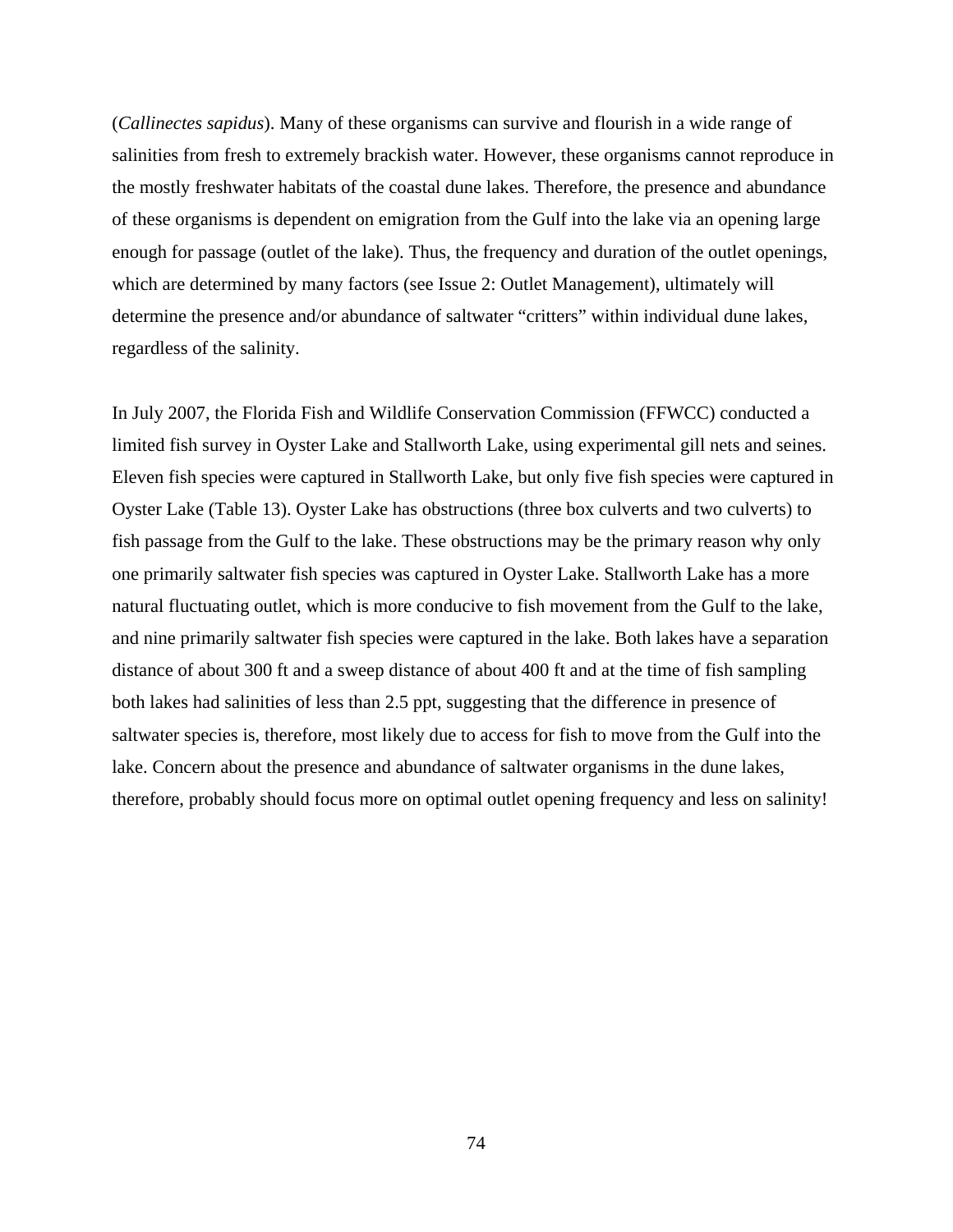Table 13. Species list of fish caught using experimental gillnets and seines by FFWCC personnel in Oyster Lake and Stallworth Lake during July 2007.

| <b>Fish Species</b>                             |   | Oyster Lake Stallworth Lake |
|-------------------------------------------------|---|-----------------------------|
|                                                 |   |                             |
| <b>Freshwater Fish</b>                          |   |                             |
|                                                 |   |                             |
| Largemouth bass (Micropterus salmoides)         | X |                             |
| Bluegill (Lepomis macrochirus)                  | X |                             |
| Redear sunfish (Lepomis microlophus)            | X |                             |
| Eastern Mosquitofish (Gambusia affinis)         | X | X                           |
| Sailfin molly (Poecilia latipinna)              | X | X                           |
| Saltwater Fish                                  |   |                             |
| Striped mullet (Mugil cephalus)                 | X | X                           |
| Sheephead minnow (Cyprinodon variegatus)        |   | X                           |
| Gulf killifish (Fundulus grandis)               |   | X                           |
| Bay anchovy (Anchoa mitchille)                  |   | X                           |
| Red drum (Sciaenops ocellata)                   |   | X                           |
| Silver perch (Bairdiella chrysura)              |   | X                           |
| Gulf flounder ( <i>Paralichthys albigutta</i> ) |   | X                           |
| Pinfish (Lagodon rhomboide)                     |   | X                           |
| Gray snapper (Lutjanus griseus)                 |   | X                           |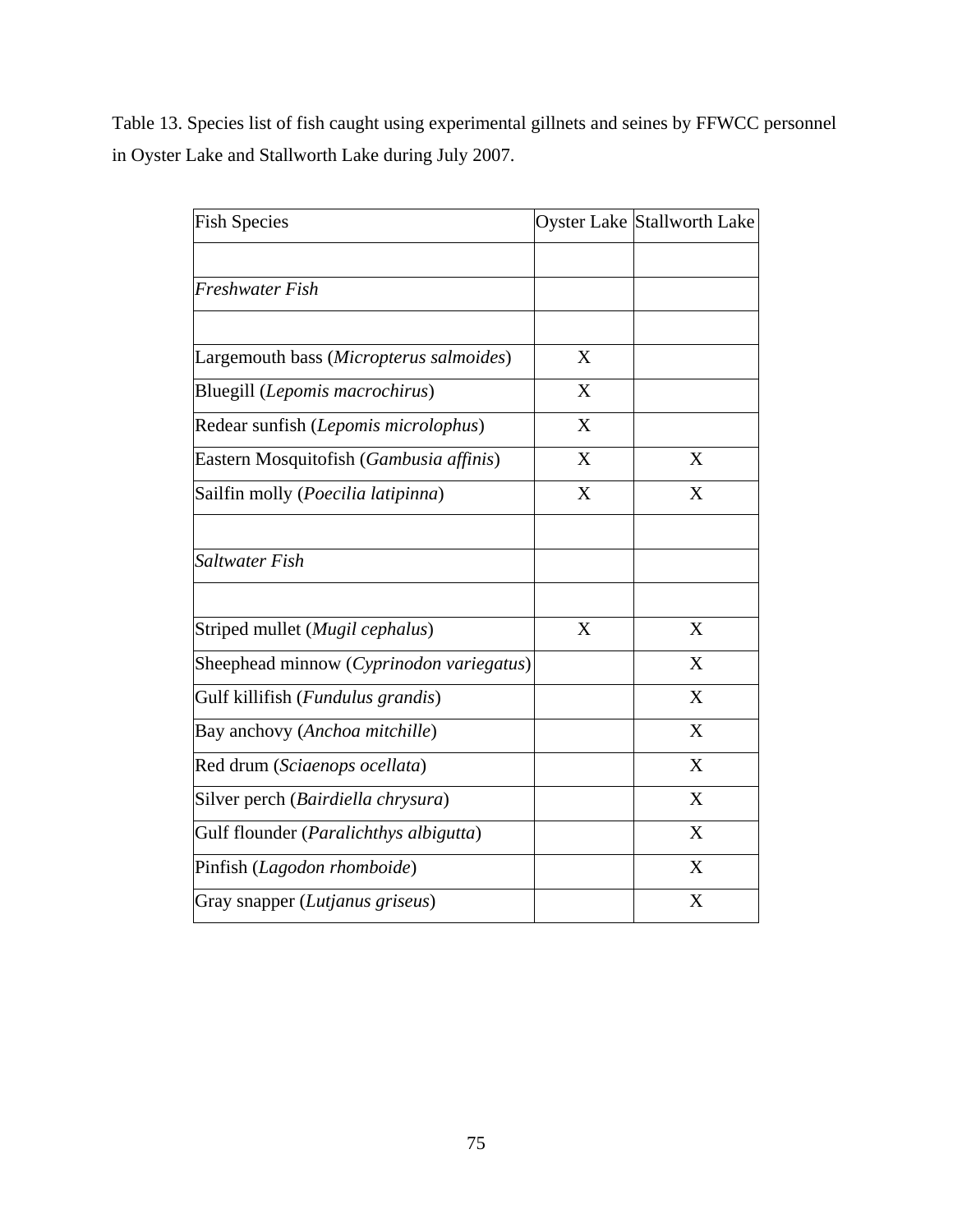#### *Bacteria and other possible chemical contamination*

There are many possible sources of bacterial contamination in Florida lakes, but the sources can be grouped into three broad categories: human waste contamination, domestic animal waste contamination, and natural sources of contamination (i.e., aquatic birds). The disposal of untreated human waste into the nearest water body, which was once a common practice, is no longer practiced or condoned. There are also legal requirements for the treatment of wastes. In the highly developed areas of Florida, large municipal wastewater treatment plants usually provide treatment. Small package plants and septic tanks are generally used in rural areas.

The detection of human pathogens (bacteria and viruses) in water is extremely difficult. Attempts to do so are extremely costly and time-consuming and are also seldom successful. Therefore, nearly all bacterial monitoring programs use certain groups of non-disease causing (nonpathogenic) bacteria as indicator organisms of fecal contamination. If the indicator organisms are present in a water sample, it is traditionally assumed that disease-causing bacteria may be present. Historically, agencies charged with insuring public health have used two groups of bacteria to detect fecal contamination - the total coliform and fecal coliform bacterial groups.

The coliform group consists of several major types (genera) of bacteria belonging to a family that the professionals call the Enterobacteriaceae. Bacteria have historically been assigned to the coliform group based on the ability of scientists to detect lactose fermentation (the production of gas). Based on this definition, all aerobic and facultative anaerobic, gram-negative, nonsporeforming, rod-shaped bacteria were included in the coliform group. Total coliform counts are obtained after incubating the water sample for 48 hours at 35°C. Fecal coliforms are then separated from total coliforms by incubating samples at 44.5°C for 24 hours. Regardless of the seemingly complex definition for the coliform group of bacteria, the total and fecal coliform groups were chosen at the time because they were the only tests readily available and the measurements were easy to make. Their use continues in the 21st century, not only because of the ease of measurement, but also because the tests are relatively inexpensive.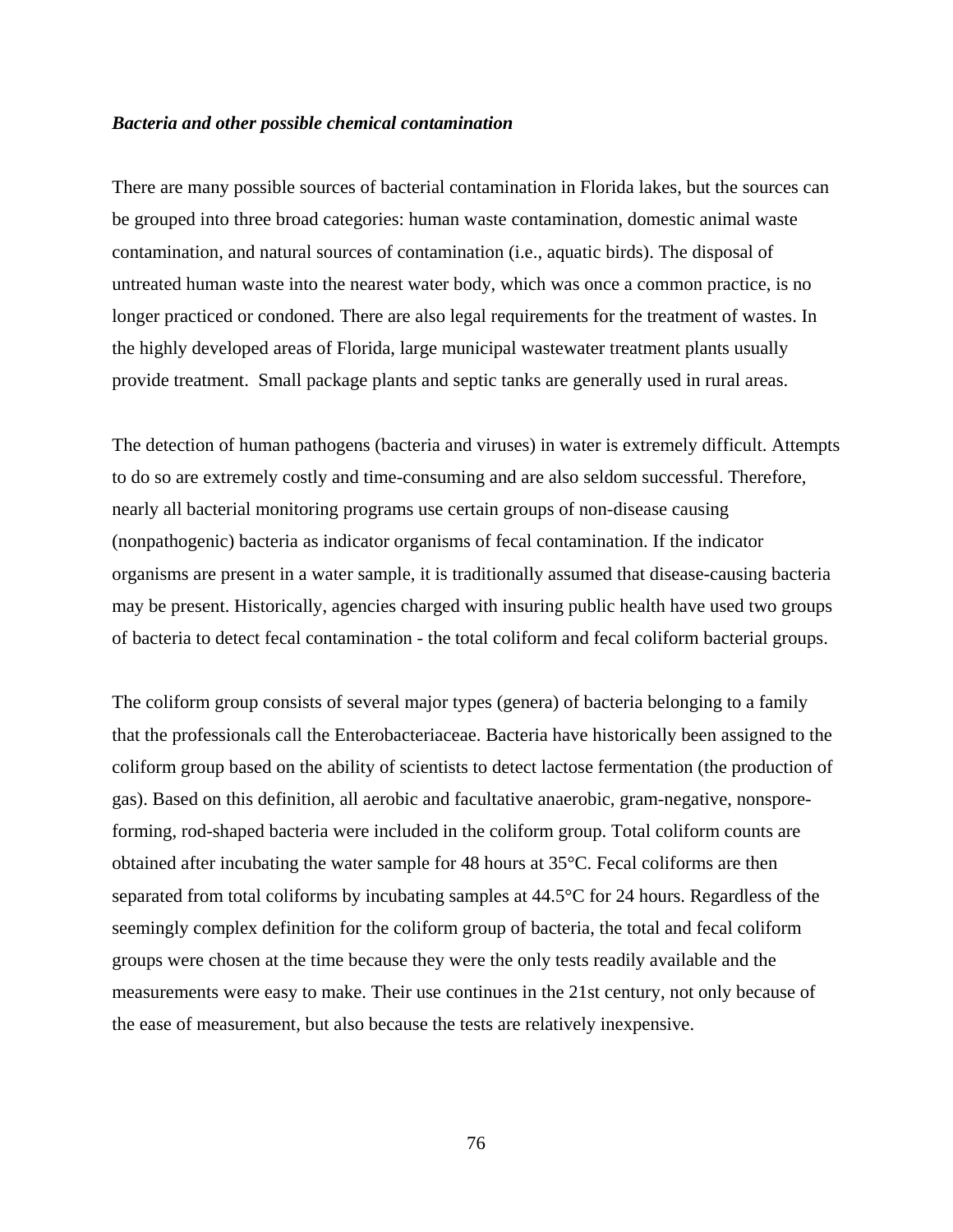When many cities and towns were still contaminating water with untreated waste discharges, the total and fecal coliform tests were an extremely important detection tool, and problems with the tests were not considered important. The vast majority of cities and towns have now constructed wastewater treatment plants to eliminate the major health threats associated with bacterial contamination. Due to shortcomings of the older total and fecal coliform tests, there were demands to establish new criteria before using a group of bacteria as an indicator of fecal contamination. While new tests are used to evaluate drinking water, agencies continue to use total and fecal coliforms tests to determine the safety of water for recreation.

As noted earlier, it was assumed by many agencies that the detection of coliforms meant that recent fecal contamination was present and that a health threat could be posed by the possible presence of pathogens. Many state governments, including Florida's, enacted legislation establishing numerical coliform counts as criteria for determining the safety of water for drinking and recreation. However, as the major sources of fecal contamination were corrected, the use of total coliforms became problematic. Total coliforms are a natural part of the bacterial community (microfauna) of plants. When there is no major source of contamination, the bacteria originating from plants can dominate and provide elevated total coliform counts. The presence of total coliforms, therefore, cannot always be used to indicate the possible presence of pathogens. Their presence may only be indicative of plant material in the water.

The fecal coliform bacteria test is the more reliable indicator of fecal contamination. Use of this test, however, has been based on the assumptions that fecal coliforms are only from warmblooded animals and that fecal coliforms do not survive in water for an extended period of time. When dealing with massive human contamination from untreated wastes or from an inoperative wastewater plant, these assumptions are typically good. Unfortunately, the assumptions have become dogma among many public health workers. Studies of fecal coliform bacterial tests have shown that non-harmful bacteria can yield false positive results with the standard tests. The studies have also definitively shown that fecal coliforms can survive and even multiply in the natural environment. Perhaps even more important is the fact that the fecal coliform counts do not correlate with the incidence of gastrointestinal illness in recreational waters.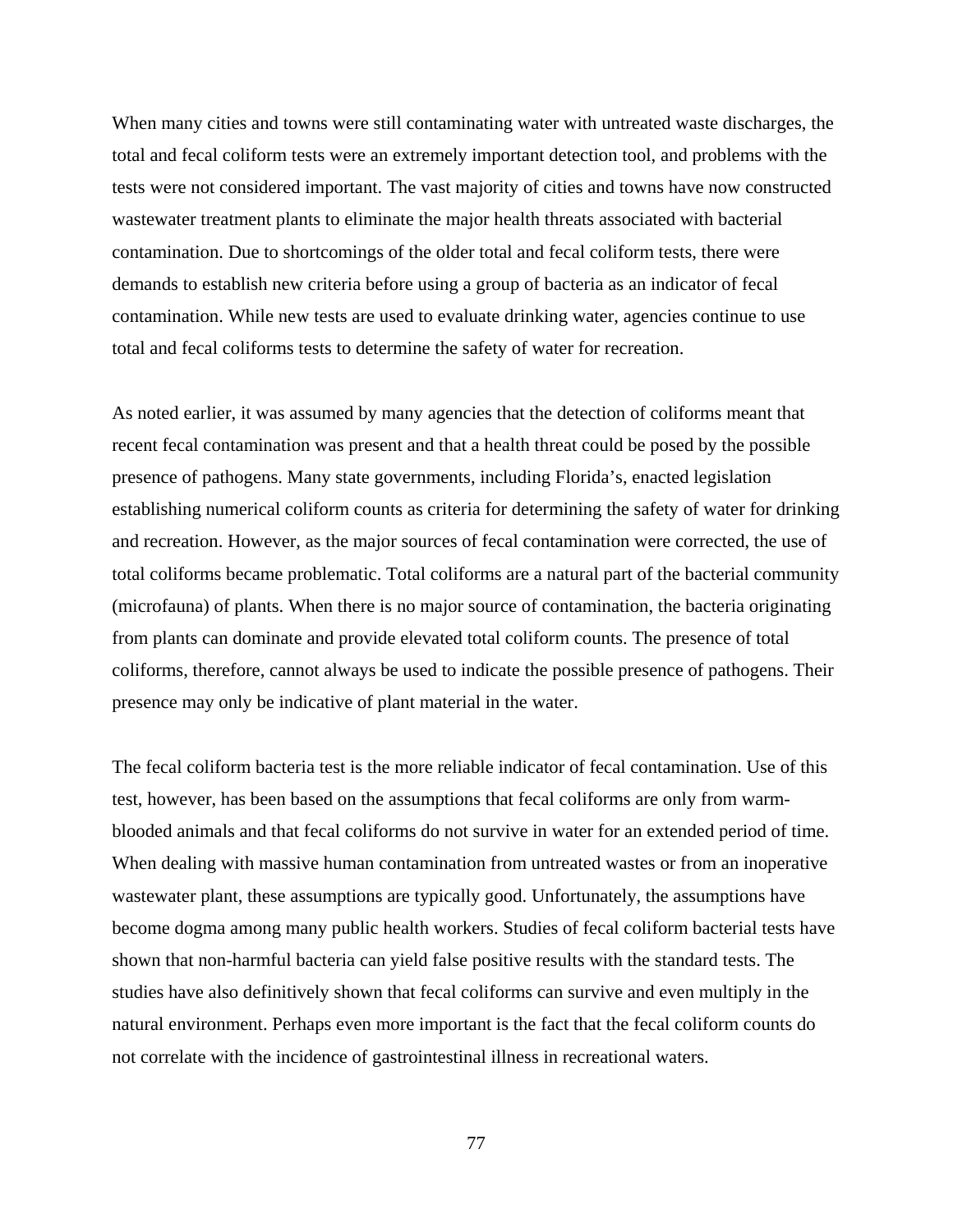Florida, like many other states, has established numerical criteria for fecal and total coliform contamination in fresh waters classified as Class III waters (Florida Department of Environmental Protection: Chapter 62-302.530, Florida Administrative Code). Class III water is defined as water designated for the purpose of recreation and the propagation and maintenance of a healthy, well-balanced population of fish and wildlife.

In Florida, the fecal coliform standard is:

*MPN or MF counts shall not exceed a monthly average of 200, nor exceed 400 in 10% of the samples, nor exceed 800 on any one day. Monthly averages shall be expressed as geometric means based on 10 samples taken over a 30-day period.* 

The total coliform standard is:

*Less than or equal to 1000 as a monthly average; nor exceed 1,000 in more than 20% of the samples examined during any month; less than 2,400 at any time. Monthly averages shall be expressed as geometric means based on a minimum of 10 samples taken over a 30-day period using either the MPN or MF counts.* 

MPN represents the "most probable number" of bacteria per 100 mL of water sample and MF represents the number of bacterial colonies counted on a membrane filter per 100 mL. As with any bacterial indicator, it is impossible to guarantee with 100% certainty that some individual will not become ill upon contact with water. However, if the number of total coliform and fecal coliform colonies isolated from a water sample is below the state-established criteria, there is a very strong probability that the water is safe for recreation!

There is limited data on total and fecal coliform bacteria in Walton County's coastal dune lakes. Florida LAKEWATCH, however, sampled four dune lakes (Big Redfish, Campbell, Deer and Eastern) in 2000 and CBA sampled seven dune lakes (Allen, Campbell, Deer, Fuller, Morris, Oyster and Stallworth) for total coliform bacteria and *Escherichia coli* (*E. coli*) in 2006-07. *E.*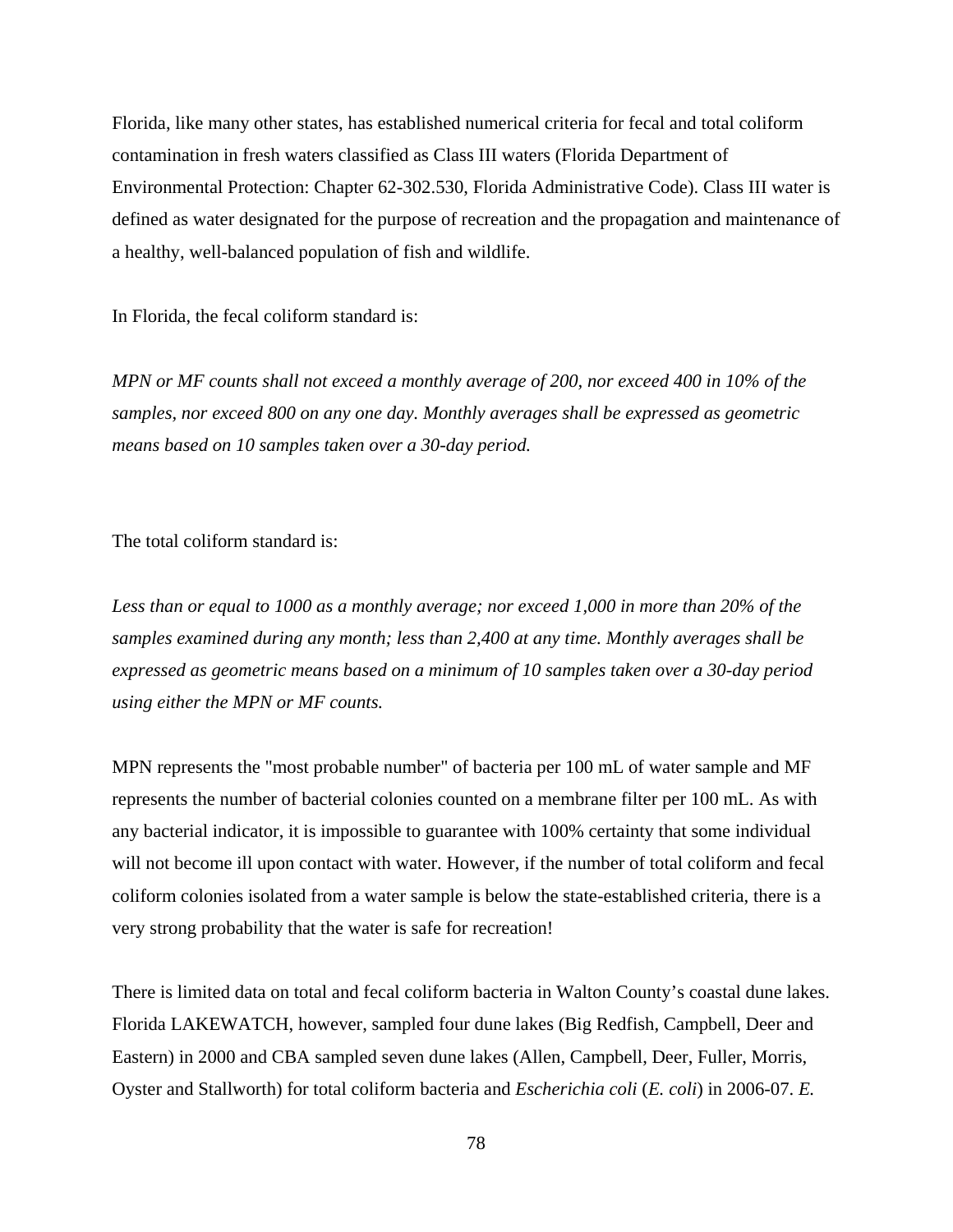*coli* is one species of fecal coliform that can be used as a specific indicator of human, domestic and natural sources of fecal contamination (McLellan and Jensen 2003). When *E. coli* counts are used instead of fecal coliform counts, the chance of false positives (e.g. *Klebsiella sp*.) counted as fecal coliforms is reduced (Shireman and Cichra 1994). *E. coli* counts are also better indicators of fecal pollution than fecal coliform counts, because some types of fecal coliform bacteria may replicate in the environment and falsely elevate the estimate of fecal contamination (McLellan et al. 2001). The use of *E. coli* as an indicator of fecal contamination is recommended by the United States Environmental Protection Agency (U.S. EPA) based on studies demonstrating a direct relationship between the density of *E. coli* organisms in water and the occurrence of swimming-associated gastroenteritis (U.S. EPA 1986).

The limited counts taken on one day show that total coliforms exceeded the state standards in all four lakes sampled by LAKEWATCH and in four of the seven lakes (Fuller, Stallworth, Allen and Oyster) sampled by CBA (Table 14). It is highly possible that many of the total coliforms could be false positives like *Klebsiella sp,* because the more important *E. Coli* numbers were all well below the state standards for fecal coliforms except for Lake Allen. Similarly, an examination of *E. coli* in 99 Florida lakes showed that 98% of the lakes were all well below the state standards, suggesting that there is limited evidence of widespread fecal contamination in Florida lakes. However, the coastal dune lakes counts were only from ten lakes taken on one day in July by LAKEWATCH and on four days in December, January and February by CBA, and Hoyer et al. (2006) show a strong seasonal effect on *E. coli* counts. Therefore, in order to be certain there is no current problem with bacterial contamination of the dune lakes, additional sampling would have to be accomplished.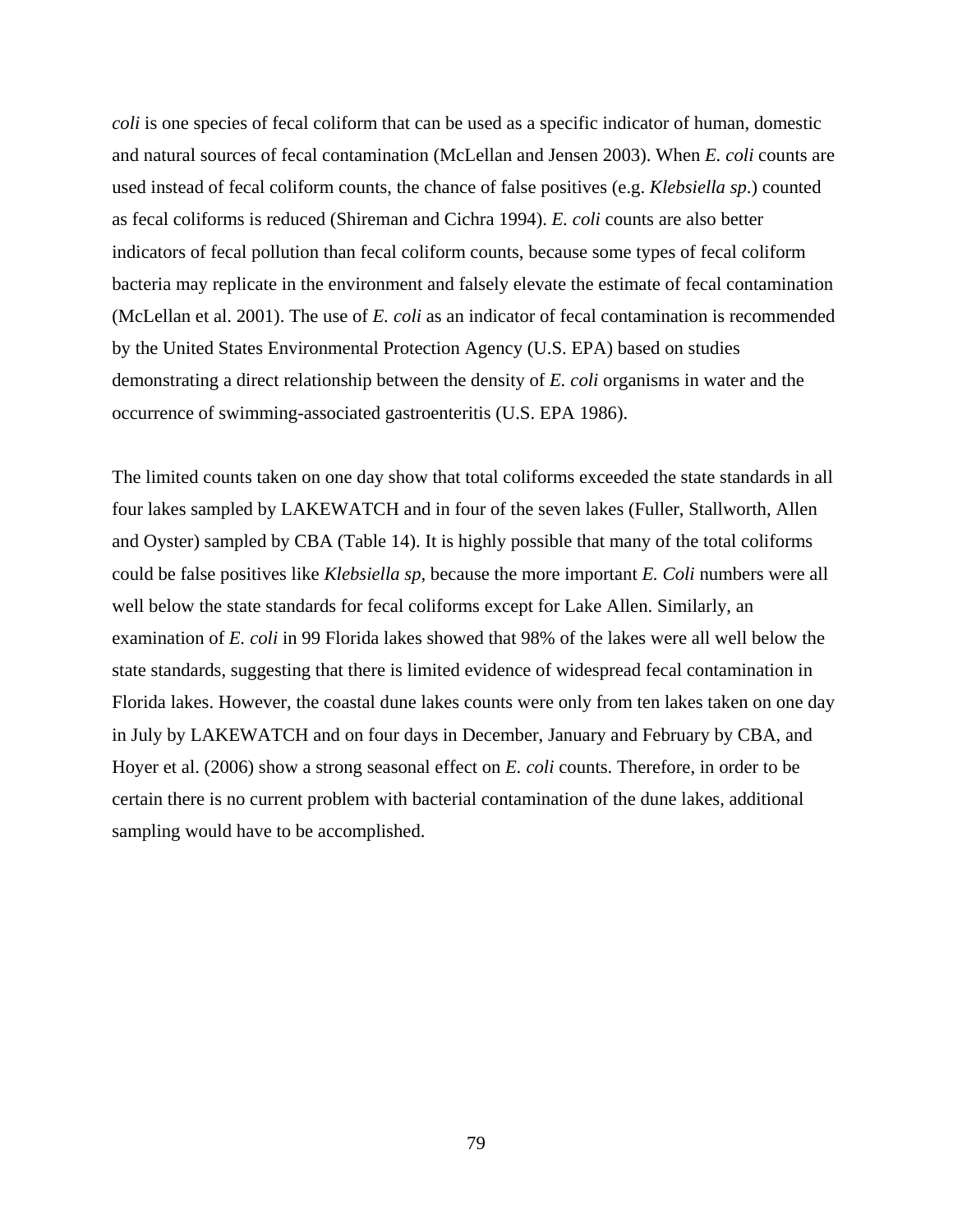Table 14. Mean, minimum, and maximum counts of *Escherichia coli* (*E. coli*) and total coliforms collected by Florida LAKEWATCH July 26, 2000 from four Walton County dune lakes and by CBA on four dates: December 1, 2006 (Allen and Oyster Lakes), February 20, 2007 (Campbell and Morris Lakes), December 7, 2006 (Deer and Fuller Lakes), and January 10, 2007 (Stallworth Lake). Lakes in bold exceeded State standards for that sampling date.

|                  |                     | E. coli Coliforms (colonies per 100 ml) |                  |          |          |                  |  |
|------------------|---------------------|-----------------------------------------|------------------|----------|----------|------------------|--|
| Data Collectors  |                     |                                         |                  |          |          | % of samples     |  |
|                  | Lake                | Samples                                 | Mean             | Minimum  | Maximum  | above 400        |  |
| <b>CBA</b>       | <b>Allen</b>        | 7                                       | 110              | 10       | 550      | 14               |  |
| LAKEWATCH        | <b>Big Red Fish</b> | 12                                      | 22               | $\theta$ | 70       | $\boldsymbol{0}$ |  |
| <b>CBA</b>       | Campbell            | 8                                       | 11               | 0        | 50       | $\overline{0}$   |  |
| <b>LAKEWATCH</b> | Camp Creek          | 12                                      | 42               | $\Omega$ | 400      | 0                |  |
| <b>CBA</b>       | Deer                | 8                                       | 16               | $\theta$ | 40       | $\boldsymbol{0}$ |  |
| <b>LAKEWATCH</b> | Deer                | 12                                      | 8                | 0        | 100      | $\Omega$         |  |
| <b>LAKEWATCH</b> | Eastern             | 13                                      | $\boldsymbol{0}$ | $\Omega$ | $\Omega$ |                  |  |
| <b>CBA</b>       | Fuller              | 8                                       | 62               | 0        | 300      | $\theta$         |  |
| <b>CBA</b>       | Morris              | 6                                       | 17               | $\Omega$ | 100      | $\Omega$         |  |
| <b>CBA</b>       | Oyster              | 8                                       | 138              | $\theta$ | 300      | $\theta$         |  |
| <b>CBA</b>       | Stallworth          | 8                                       | 18               | 10       | 30       | $\theta$         |  |

|                               |                   | Total Coliforms (colonies per 100ml) |       |         |         |                  |
|-------------------------------|-------------------|--------------------------------------|-------|---------|---------|------------------|
|                               |                   |                                      |       |         |         | % of samples     |
|                               |                   | Samples                              | Mean  | Minimum | Maximum | above $1,000$    |
| <b>CBA</b>                    | <b>Allen</b>      | 7                                    | 14240 | 6250    | 18710   | 100              |
| <b>LAKEWATCH Big Red Fish</b> |                   | 12                                   | 915   | 520     | 1360    | 50               |
| <b>CBA</b>                    | Campbell          | 8                                    | 43    | 20      | 90      | $\boldsymbol{0}$ |
| <b>LAKEWATCH Camp Creek</b>   |                   | 12                                   | 2117  | 700     | 5900    | 59               |
| <b>CBA</b>                    | Deer              | 8                                    | 319   | 180     | 840     | $\boldsymbol{0}$ |
| <b>LAKEWATCH Deer</b>         |                   | 12                                   | 908   | 600     | 1700    | 25               |
| <b>LAKEWATCH Eastern</b>      |                   | 13                                   | 1992  | 400     | 10400   | 31               |
| <b>CBA</b>                    | <b>Fuller</b>     | 8                                    | 2363  | 900     | 5800    | 88               |
| <b>CBA</b>                    | Morris            | 6                                    | 717   | 200     | 1700    | 17               |
| <b>CBA</b>                    | Oyster            | 8                                    | 4838  | 3100    | 6900    | <b>100</b>       |
| <b>CBA</b>                    | <b>Stallworth</b> | 8                                    | 4880  | 2210    | 7020    | 100              |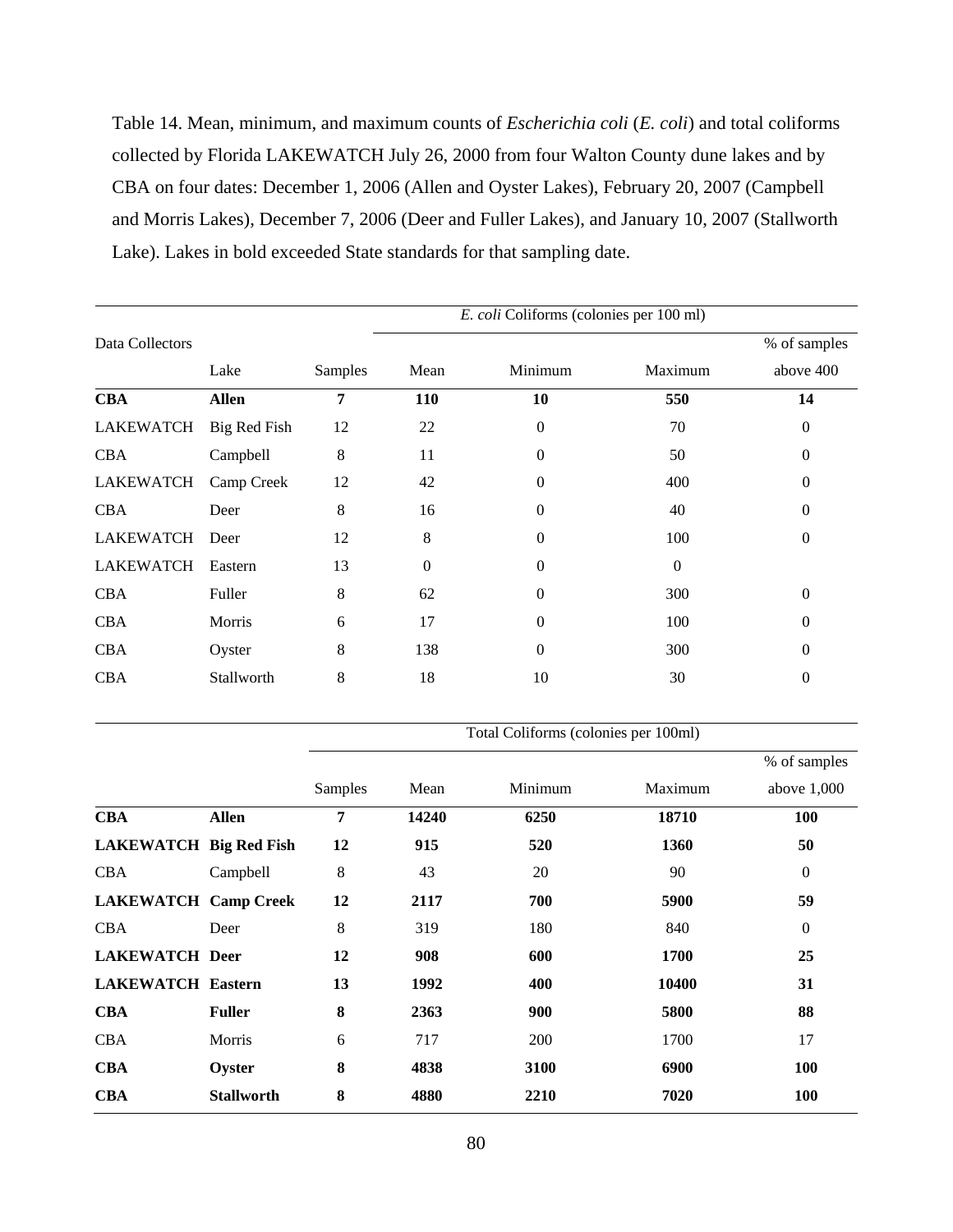Many stakeholders were also concerned about the possible contamination of fish with heavy metals and other chemicals. Unfortunately, there is no available information on the concentrations of heavy metals and other chemicals in the fish populations inhabiting Walton County's coastal dune lakes. Therefore, if this is truly a concern, then efforts should be made to appropriate funds to examine this possibility.

# **Summary of Potential Management Options for Issue 3: Water Quality**

*Option 1: Maintain current citizen water quality monitoring program conducted by Florida LAKEWATCH and CBA to monitor long-term nutrient concentrations, chlorophyll levels, water clarity and other basic water chemistry parameters. Additionally, find volunteers to begin sampling identified dune lakes that are currently not being sampled by Florida LAKEWATCH (Stewart, Horseshoe, Tresca and Little Deer Lake).* 

#### Justification:

Nutrient enrichment of lakes has been a major concern in Florida since at least 1960. Stakeholders around Walton County's coastal dune lakes have also shown considerable concern about the potential eutrophication of the dune lakes. However, analysis of the existing water quality data indicates that there has been no significant enrichment of most dune lakes to date and that the nutrient concentrations are at levels that would be expected from the geology in which the dune lakes exist. Thus, nutrient enrichment is not the water quality problem that many individuals believed it was. However, it is prudent to continue existing nutrient-related water quality monitoring to insure (the citizens insurance policy) that a problem does not arise in the future.

## Approach:

Florida LAKEWATCH is the State of Florida's volunteer citizen lake monitoring program (Chapter 91-69; s 240.5329, F.S.). The program is designed to work with citizens who collect monthly water samples, which are analyzed for total phosphorus, total nitrogen and chlorophyll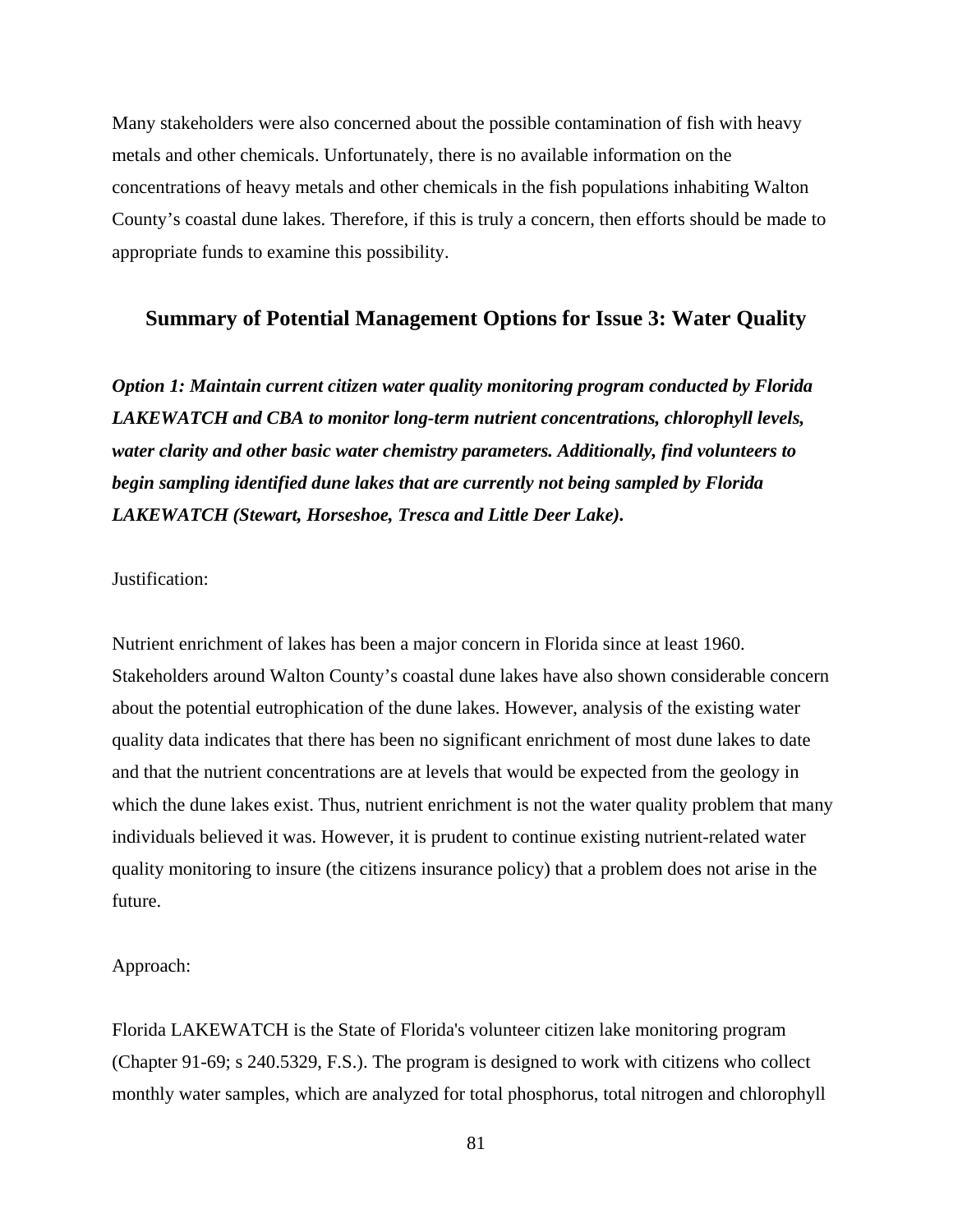concentrations. The citizens also measure water clarity by use of a Secchi disc. Citizens in Walton County participate simultaneously in a local program coordinated through the Choctawhatchee Basin Alliance (CBA) of Okaloosa-Walton College. Citizens measure and record other basic water chemistry parameters by use of a "hydrolab" instrument. Currently, citizens around Walton County's coastal dune lakes with the assistance of CBA are monitoring the water in all but two of Walton County's coastal dune lakes that were identified by the Walton County Dune Lakes Advisory Board. Thus, there is now a monitoring system in place to detect any potential adverse effects of additional nutrient inputs.

Florida LAKEWATCH is operated by the University of Florida and is funded by several sources interested in protecting Florida's water resources including the Florida Department of Environmental Protection's Water Quality Assurance Trust Fund. With this funding support and the continued efforts of citizen volunteers, Florida LAKEWATCH should be able to continue the existing nutrient-related monitoring in the long-term. The only caveat to consider is that LAKEWATCH requires an annual appropriation from the Florida Legislature for operation, and expenses continue to rise while budgets continue to decrease. LAKEWATCH has minimized its operational costs for the program in this area by partnering with CBA. CBA is locally coordinating many aspects of the LAKEWATCH program in Walton County. CBA should be able to continue to coordinate existing nutrient-related monitoring in the long-term for both Florida LAKEWATCH and the additional water quality sampling provided by CBA, as long as CBA continues to be receive its funding for its Coastal Dune Lake Program from Walton County.

One nutrient-related issue that still seems to be of concern to some citizens is lawn fertilization. The available water quality evidence clearly indicates that lawn fertilization is not a problem on Walton County's coastal dune lakes. However, if the concern persists for some, the individual(s) must understand that the nutrient of concern for the dune lakes is phosphorus (Table 9). The fertilizer industry has recently developed specially formulated blends that contain slow-release nitrogen (the nutrient responsible for keeping grass green) and contain no phosphorus. Availability of these new blends is limited in Florida, so the user will have to pay more to purchase the phosphorus-free fertilizers.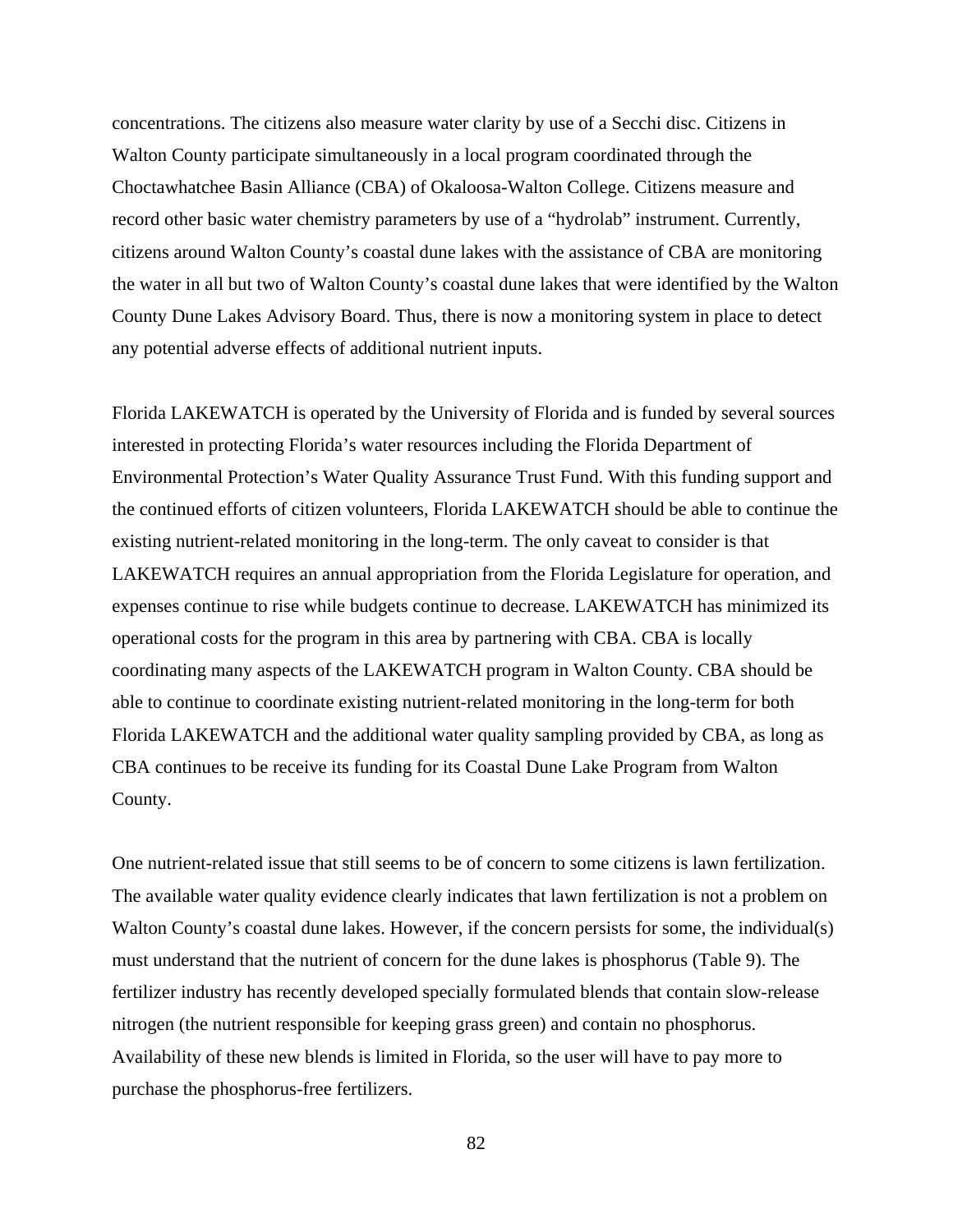*Option 2: Because Oyster Lake was the only coastal dune lake showing a definitive increase in nutrient concentration, increase the sampling effort on Oyster Lake to determine where nutrient enrichment is originating.* 

#### Justification:

Nutrient enrichment of lakes has been a major concern in Florida since at least 1960. Stakeholders around Walton County's coastal dune lakes have also shown considerable concern about the potential eutrophication of the dune lakes. However, analysis of the existing water quality data indicates there has been no significant enrichment in all dune lakes to date except for Oyster Lake, which has shown a significant nutrient increase since 1981. Thus, additional sampling will be required to determine the source of this nutrient enrichment for future restoration/management activities.

#### Approach:

Florida LAKEWATCH is the State of Florida's volunteer citizen lake monitoring program (Chapter 91-69; s 240.5329, F.S.). The program is designed to work with citizens who collect monthly water sample which are analyzed for total phosphorus, total nitrogen and chlorophyll concentrations. The citizens also measure water clarity by use of a Secchi Disc. Citizens around Oyster Lake, with the assistance of CBA, have been monitoring the water of Oyster Lake regularly since October of 2001. Thus, there is currently a monitoring system in place that can be expanded to increase sampling efforts at Oyster Lake.

All sources of water input to the lake should be identified, and water samples should be taken from them monthly along with regular lake sampling. Additional samples from water inputs should also be taken immediately after any significant rainfall to catch nutrient concentrations entering the lake. Water discharge at all identified water inputs should be measured using a flow meter and cross sectional area of the water inputs. If this option is selected, LAKEWATCH and/or CBA personnel could aid in setting up sampling stations and protocols. This extra sampling effort will also help to develop a nutrient budget for Oyster Lake. Utilizing the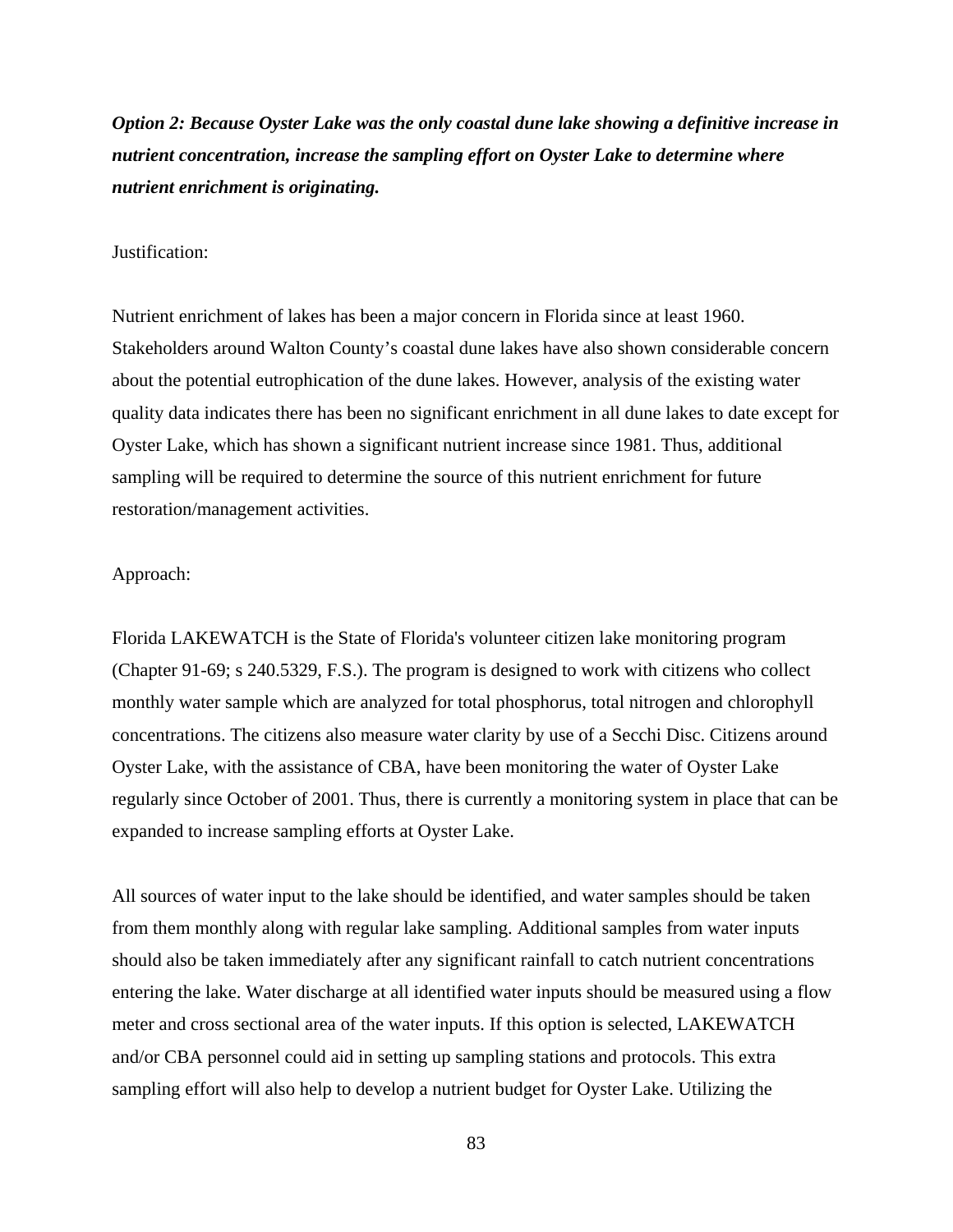expertise of CBA and Florida LAKEWATCH offers the citizens concerned about Oyster Lake an efficient, cost-effective platform for investigating Oyster Lake's potential problems as well as potential problems facing the other dune lakes.

*Option 3: Initiate a comprehensive total and fecal coliform bacteria-scan monitoring program to determine if Walton County's coastal dune lakes are being contaminated by fecal material from urban/residential development. If high bacteria counts are found, do further tests to determine if high counts are due to false positives (natural occurrences).* 

#### Justification:

The Walton County coastal dune lakes stakeholders participating in the TEAM Approach showed great concern for the possible effects of bacterial contamination in the dune lakes. Limited research on four of the lakes has not detected any biological contamination that threatens human health, but concerns continue to persist because of potential bacterial contamination from poorly functioning septic tanks and/or storm water. Therefore, initiating a low-cost monitoring program could go a long way toward alleviating lake users' concerns and alerting lake users of any impending problem. It has also been proven elsewhere in the State of Florida that fixing the "real" problem (i.e., correcting one damaged septic tank) is far cheaper than fixing a "perceived" problem (i.e., constructing a central collection system and requiring everyone to connect).

## Approach:

Limited financial support for bacteriological monitoring on Walton County's coastal dune lakes should be sought. It is possible that Walton County could get the public health office to conduct the study depending on the availability of funds. Total and fecal coliform tests taken by this office would provide legally defensible information if the County needed to close any lake to public use. Alternatively, Florida LAKEWATCH and/or CBA could provide assistance, but their results have no legal standing authority for closing a lake; the bacterial results could only be used as a way of scanning for potential problems. However, there are tests available that can be used by volunteers. If a suitable volunteer monitoring program can be developed, the citizens using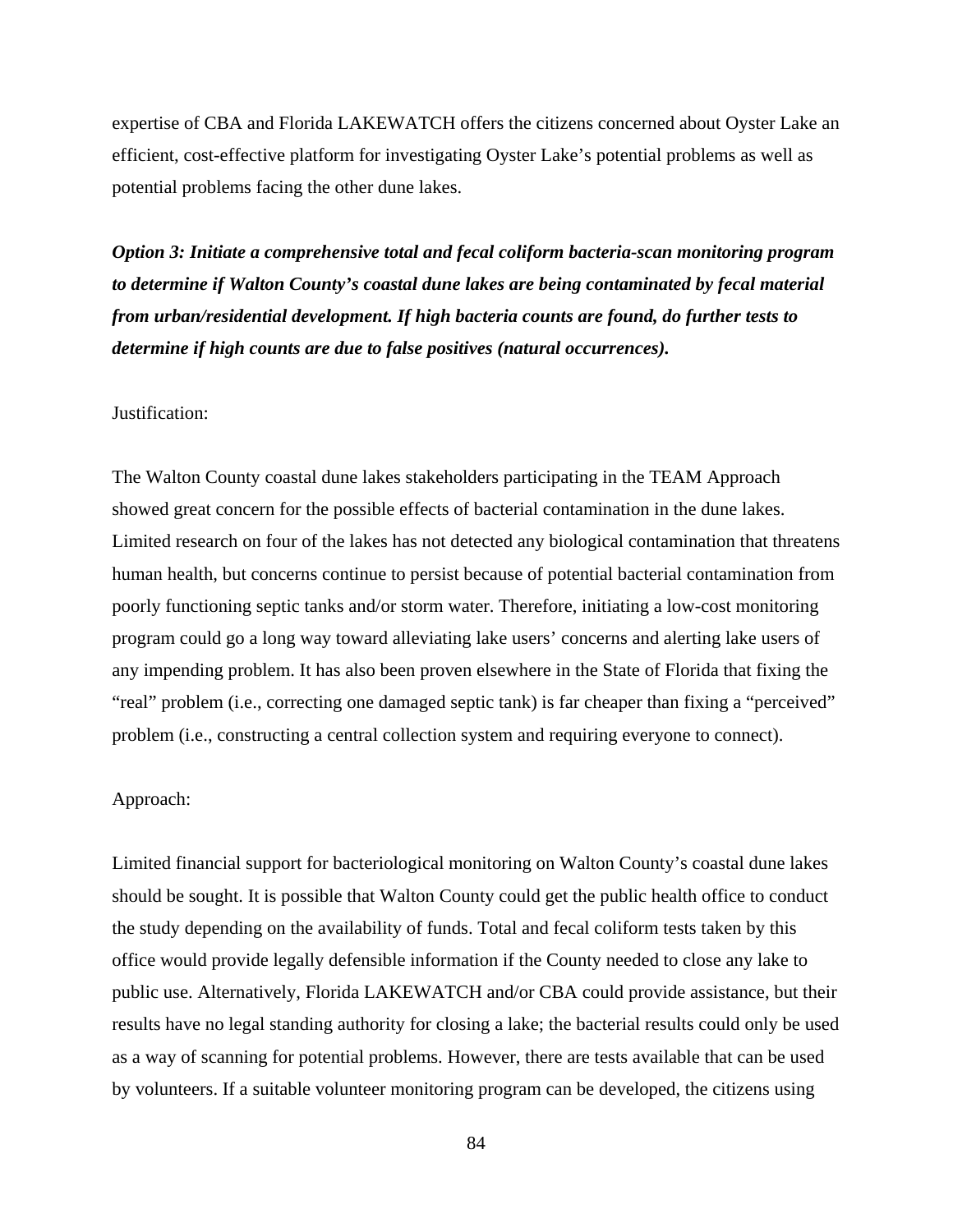Walton County's coastal dune lakes could monitor the lake more frequently and more intensely by themselves. After evaluating the results of two studies, one by Florida LAKEWATCH and one from CBA, monitoring should initially be limited to every other month, sampling total and fecal coliforms at 10 stations per lake.

If Walton County or another entity should initiate a bacterial monitoring program, attention should be directed toward determining if any high fecal coliform counts are due to false positives before the lake is closed for human use. Bacteria from the genus *Klebsiella*, a natural soil bourne bacterium, can cause abnormally high fecal coliform counts. The other potential source that needs to be considered is aquatic birds roosting near the lake. Aquatic birds have been identified as a major source of contamination on other lakes, but birds represent a natural source over which humans have little control.

*Option 4: Initiate a comprehensive chemical, heavy metal and/or pesticide-monitoring program to determine if Walton County dune lakes are being contaminated by watershed development and/or initiate a chemical scanning of the fish population to determine if fish are safe to eat.* 

## Justification:

The Walton County coastal dune lakes stakeholders participating in the TEAM Approach were concerned by the possible effects of chemical, heavy metals and/or pesticide contamination on the dune lakes. There is no current information available on chemical, heavy metals and/or pesticide concentrations in Walton County's coastal dune lakes. However, there is also no current evidence that chemical, heavy metal and/or pesticide contamination is impacting aquatic organisms in Walton County's coastal dune lakes.

#### Approach:

The cost of monitoring water chemistry in Walton County's coastal dune lakes with CBA and the Florida LAKEWATCH program is minimal, as long as volunteers continue to donate their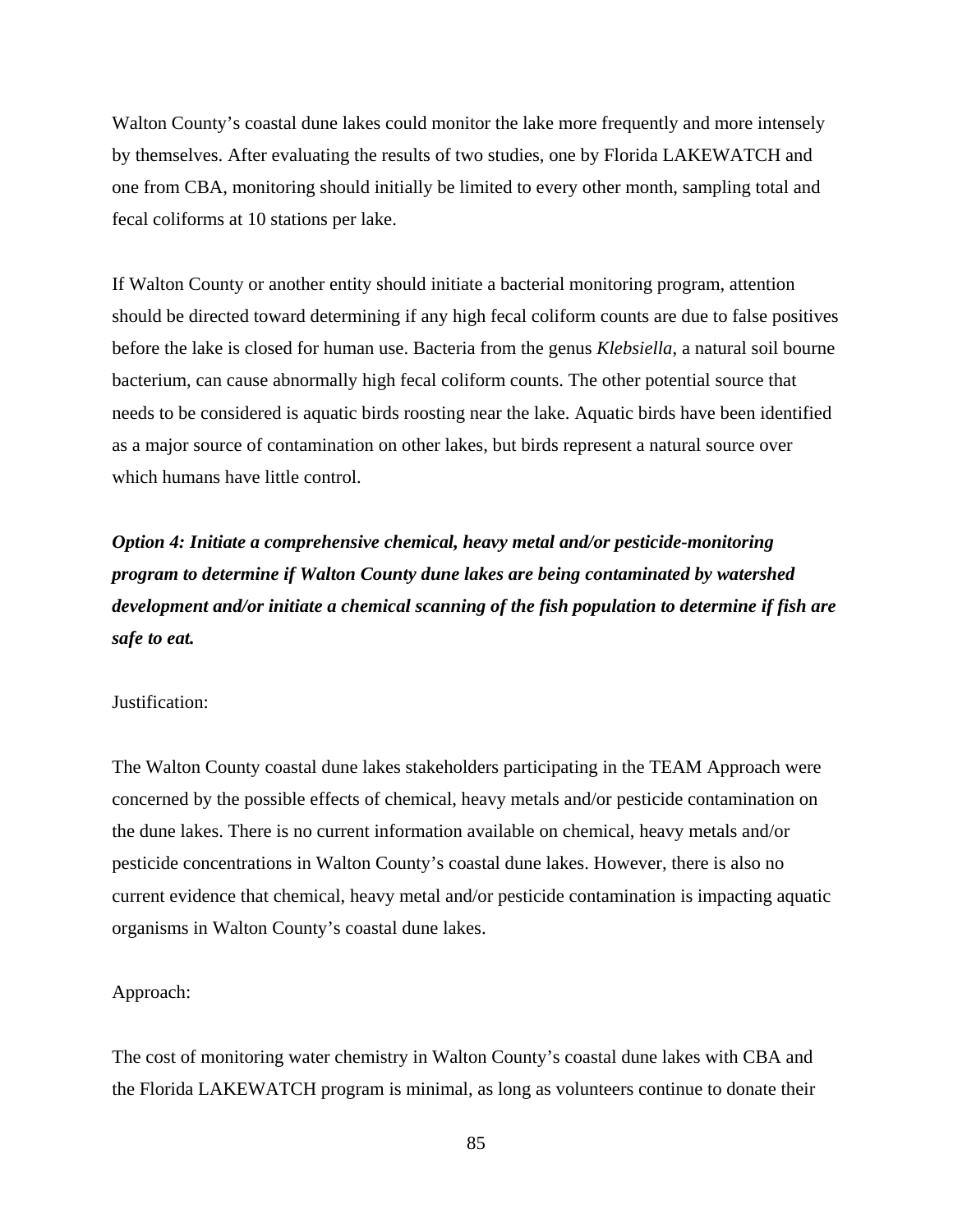time. Therefore, no additional funds are needed to continue this monitoring program. However, this program only addresses lake trophic state variables.

Another program would have to be started in order to monitor chemical, heavy metal and/or pesticidal contaminants. This would require the appropriation of new funds, probably lots of dollars. Some commonly measured constituents found in storm water runoff and wastewater that potentially could occur in surface waters include: surfactants (alkylbenzenesulfonate), toxic organic compounds (1,4-dichlorobenzene, toluene, xylenes, 1,1-dichloroethane, 1,1,1 trichloroethane, and acetone) and metals (antimony, arsenic, cadmium, chromium, copper, lead, mercury, nickel, selenium, silver and zinc). The cost of analyzing these constituents varies considerably among laboratories. The cost of analyzing surfactants is about \$35 to \$65 per sample, toxic organic compounds around \$90 to \$125 per compound, and metals about \$15 to \$25 per sample. These figures do not account for the time and personnel used to collect the samples. So, it is easy to see how costs soar.

The sampling design (location and frequency) in Walton County's coastal dune lakes would have to be considered carefully before starting such a program. Currently, CBA and Florida LAKEWATCH sample sixty (60) stations monthly in Walton County's coastal dune lakes. Assuming the same number of samples (504) would be collected for additional chemical analysis, it would cost approximately \$400,000 dollars to analyze each of the above variables for one year. Additional money would be needed for sample collection and data analyses.

If concerns remain and costs are an issue, the focus should then be on contamination of fish (or any other organism living in the dune lakes that may be eaten by humans). Biological organisms can accumulate contaminants in their flesh. If measured levels are below established food consumption guidelines, there most likely is not a serious environmental contamination problem. Analyzing tissue is not cheap, but far less expensive than general contaminant monitoring programs. Such testing also directly addresses one major concern – Is it safe to eat?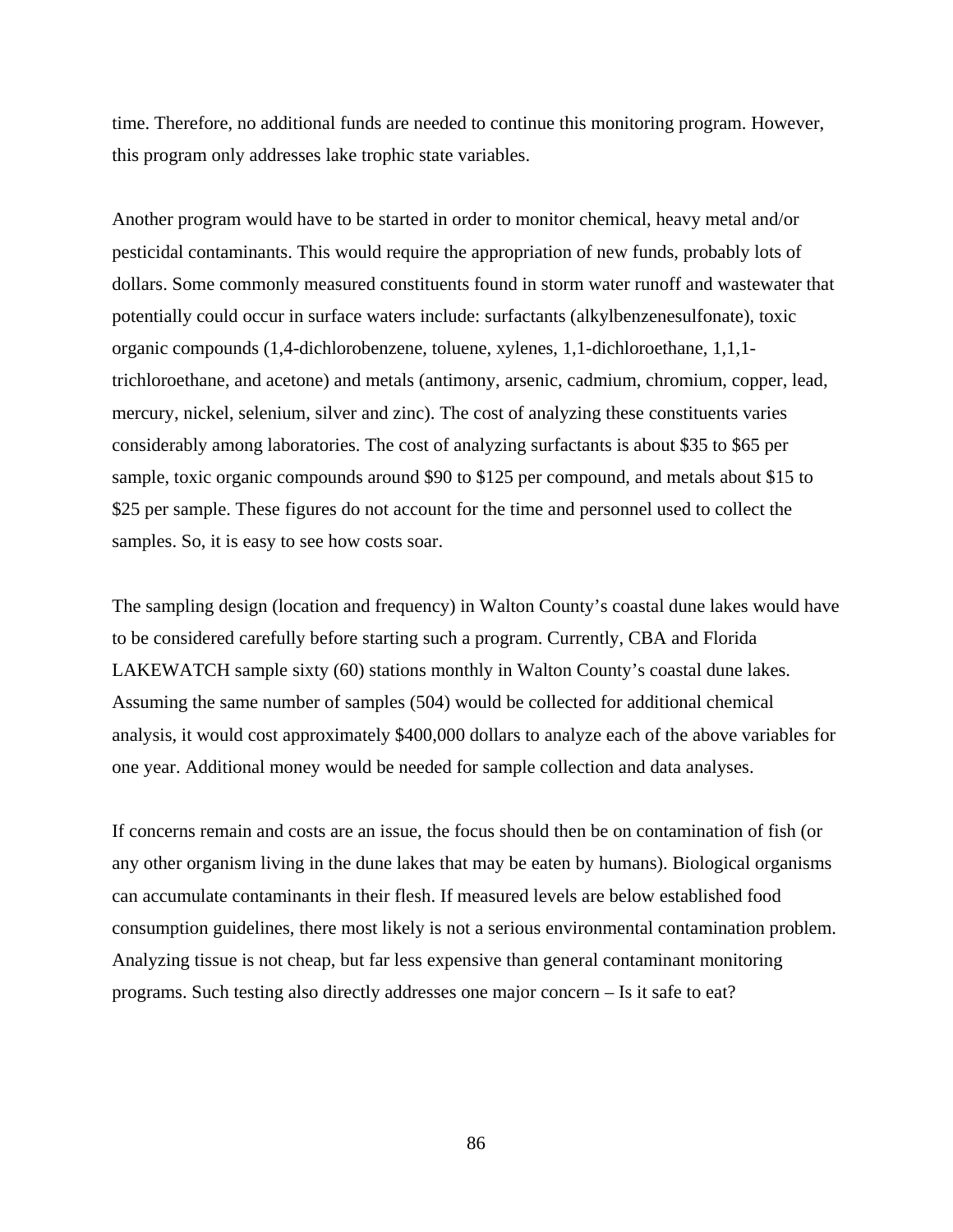### **Issue 4: Watershed/Inlet Management**

As previously mentioned, lake trophic status and general water chemistry in lakes throughout the world are determined primarily by the geology, soils, hydrology, vegetation, and the climate of the area where a lake exists. Using this information and measured water chemistry, Griffith et al. (1997) defined 47 lake regions in Florida, which are described in a final report, *Lake Regions of Florida*, published by the U.S. EPA (EPA/R97/127). The Walton County dune lakes belong to the Gulf Coast Lowlands lake region. The geology in this lake region is dominated by sand dunes and well-sorted fine sand of the Pleistocene and the lakes lie in the Coastal Strip divisions of the Apalachicola Delta District. Lakes in this geology and lake region are most often classified as oligotrophic to mesotrophic.

For individual lakes, trophic status and general water chemistry are the direct result of their location within a landscape and the nutrients and sediment that enter them from their watershed. A watershed is defined as the area from which water flows into a lake. Drawing a line that connects the highest points around a water body is one way to delineate a watershed. A more accurate delineation would also include areas that are drained into a lake through underground pathways. In Florida, these may include drainage pipes or other man made systems, seepage from high water tables and possibly flow from springs. Any activities within individual watersheds, regardless of whether they are natural or man-made, can affect the characteristics of a lake. For this reason, managing the watershed and discreet inlets to Walton County's coastal dune lakes was an important issue to the stakeholders at the original issues meetings.

From discussions with stakeholders at the last issues meeting, the primary concern for the watershed issue was the fear that development in the watershed is causing nutrient enrichment and eutrophication of the dune lakes. Fortunately, Walton County has already established a Coastal Dune Lake Protection Zone under the Walton County Land Development Code. This protection zone considers the following items for the protection of the dune lakes: 1) septic tank placement, 2) storm water management, 3) erosion control, 4) hazardous waste, 5) seawalls and bulkheads, 6) endangered species, 7) point and non-point sources of pollution, 8) preserving open space, and 9) construction restriction near dune lake outlets. These same protection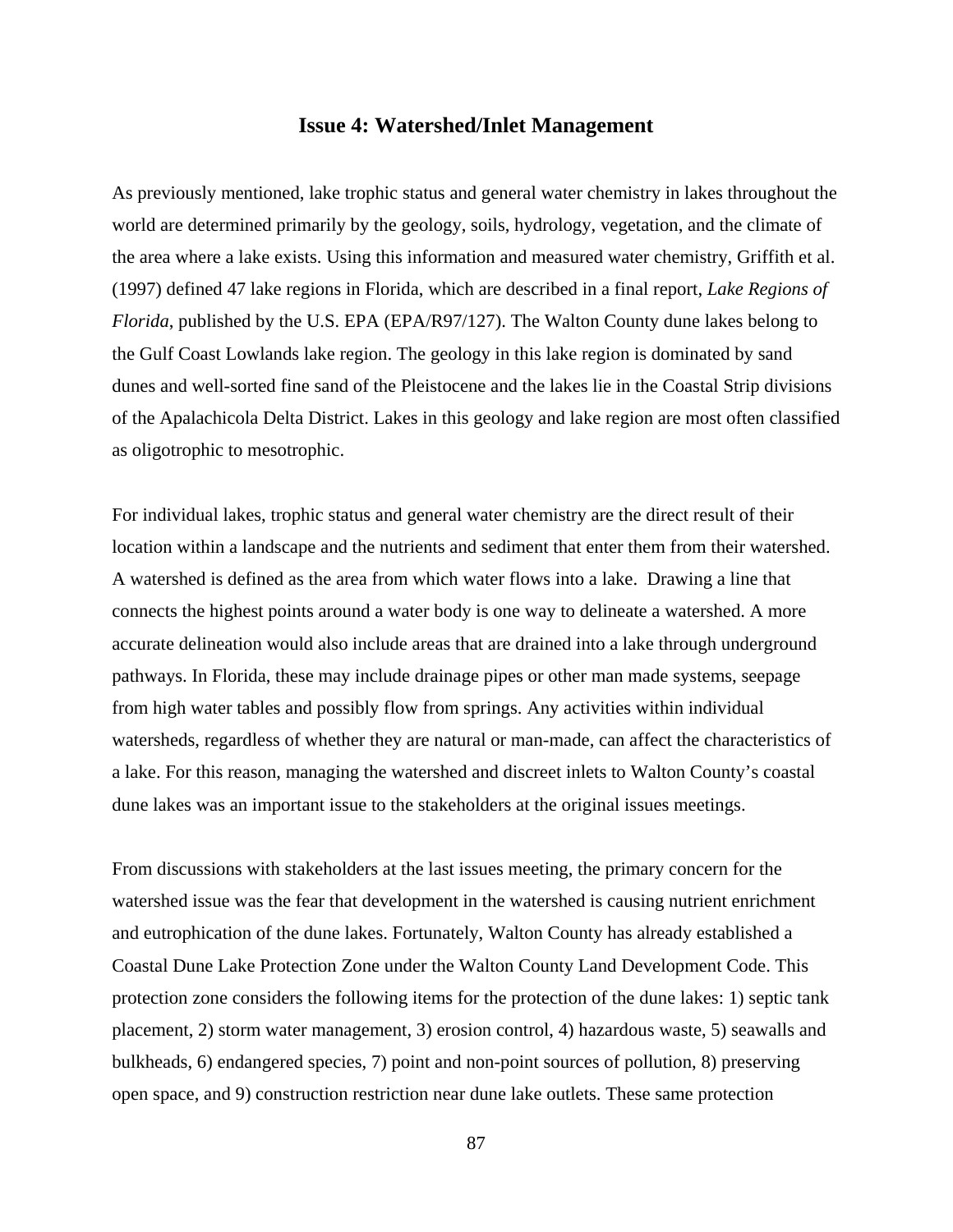concerns are also elaborated in the Walton County Comprehensive Plan, adding to the protection of Walton County's coastal dune lakes.

The Land Development Code seems to be working because, with the exception of Oyster Lake, there is no strong evidence that the trophic state of Walton County's coastal dune lakes has significantly increased over the last decade (see Issue 3: Water Quality / Trophic State). As previously mentioned, additional research will be needed to determine the cause of the increased nutrient concentrations in Oyster Lake. However, the water quality analyses are not definitive evidence that there are not problem areas in the dune lake watersheds that could potentially change the water chemistry of the lakes.

In January 2000, the Walton County Board of County Commissioners retained Hartman and Associates to develop a storm water management plan for Walton County (Hartman and Associates 2001). The elements of this plan include: watershed delineation, existing infrastructure inventory, level-of-service evaluation, water quality evaluation, water quantity evaluation, floodplain evaluation, capital improvement project prioritization, alternate analysis for retrofit improvements, public education, funding alternatives and other related topics. Hartman and Associate's (2001) first task was to complete a field survey with the County Commissioner's respective road foremen, to develop an initial county problem list. When finished, this list consisted of approximately 250 sites, some of which were located in the watersheds of the dune lakes. This report is almost 10 years old and much growth and development has occurred since then, suggesting that there may be additional problem areas in the watersheds of the dune lakes. These problem areas hold the potential of causing water quality problems and should be examined with that in mind.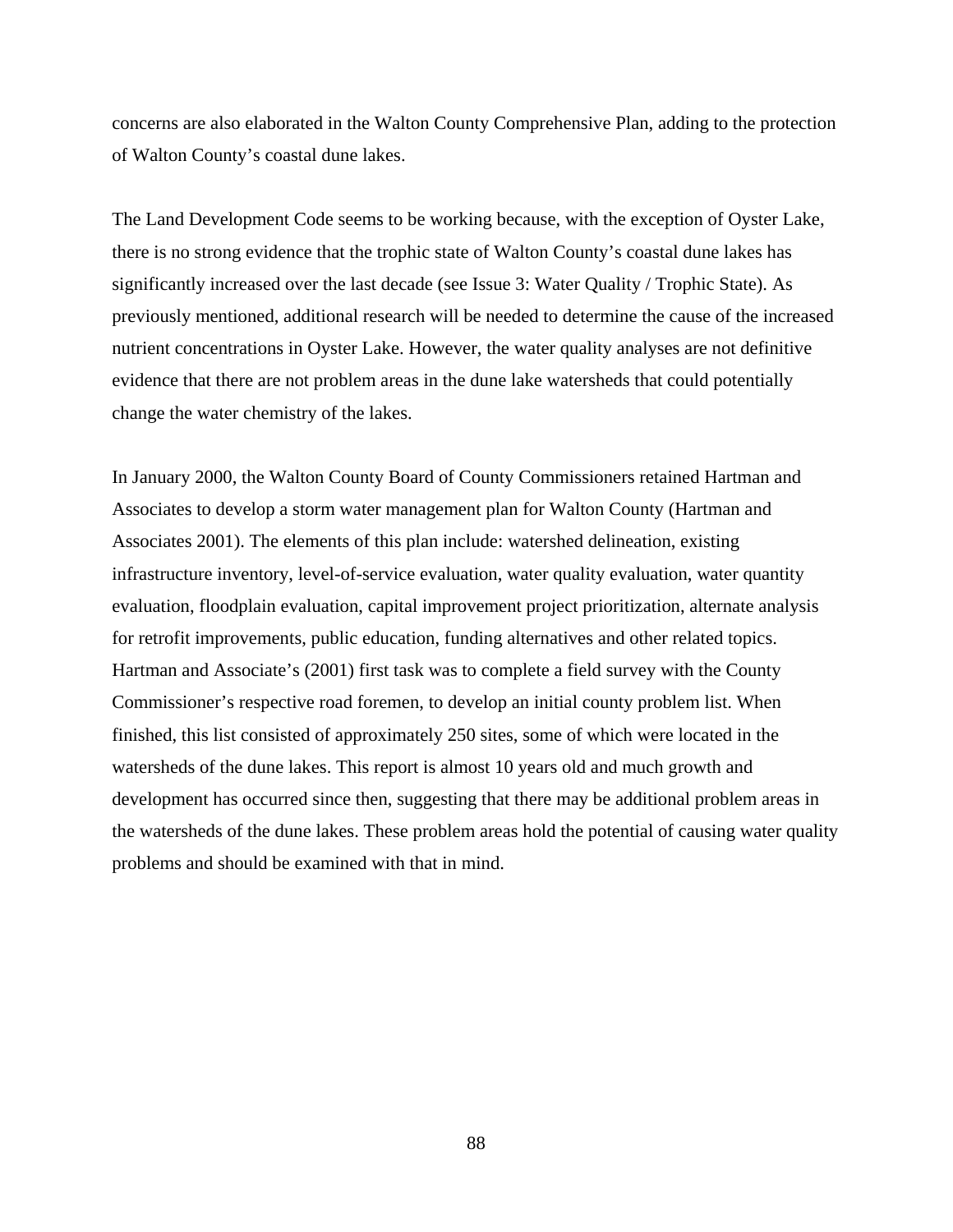# **Summary of Potential Management Options for Issue 4: Watershed/Inlet Management**

*Option 1: "Do Nothing" to change current watershed management.* 

Justification:

With the exception of Oyster Lake there is no strong evidence that the trophic state of Walton County's coastal dune lakes has significantly increased over the last decade (see Issue 3: Water Quality / Trophic State). This is also the decade of the fastest population growth and urban development in Walton County, suggesting that the current Walton County Land Development Code is maintaining the current lake trophic status of the coastal dune lakes.

#### Approach:

Strictly enforce the current Walton County Land Development Codes and follow the recommendations put forth in the Walton County Comprehensive Plan to help maintain the current status of Walton County's coastal dune lakes.

*Option 2: Examine Walton County's coastal dune lakes watershed problems identified by Hartman and Associates (2001) to see if they still present a potential problem to the water quality of the dune lakes. Additionally, because the report is almost 10 years old, and tremendous population growth and urban development have occurred during that ten years, identify other potential sources of storm water pollution. Identified problems should be prioritized and cost-effective solutions should be found to repair or replace problem situations.* 

#### Justification:

Population growth and urban development in a watershed have the potential to increase nutrient loading to lake systems. Well-designed developments (according to proper codes) have much less potential to increase nutrient loading to lake systems. Therefore, any identified potential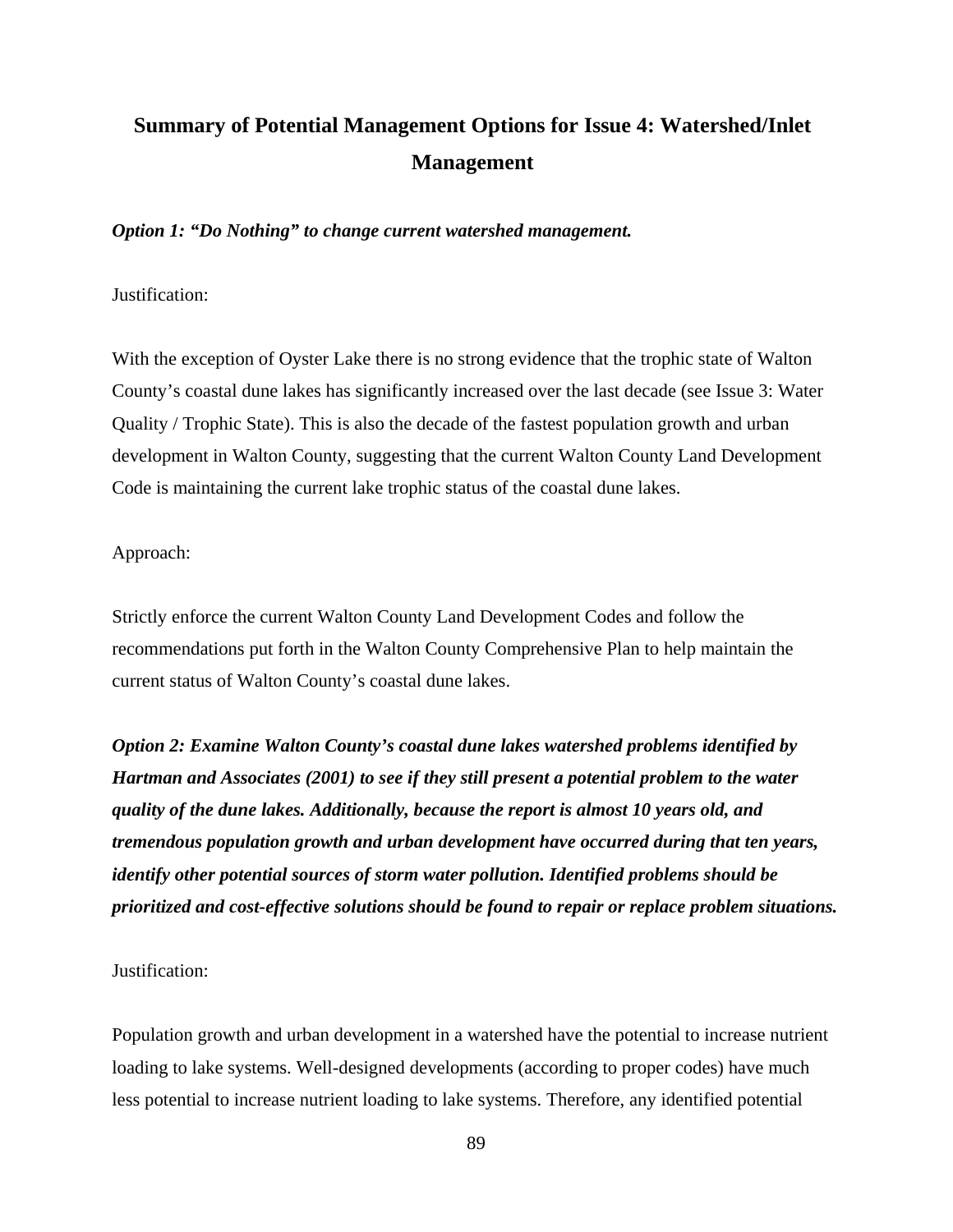storm water problems should be identified and prioritized for replacement or repair. This is a proactive approach to maintaining the current water quality of Walton County's coastal dune lakes.

## Approach:

Personnel from Walton County Public Works should be charged with examining storm water problems identified by Hartman and Associates (2001) that occur in watersheds of Walton County's coastal dune lakes. These personnel should also do field reconnaissance on all dune lakes watersheds identifying other potential storm water problems. Once all potential problems are identified, they should be prioritized and monies should be appropriated to repair the problems in decreasing order of most potential impact to the lake systems.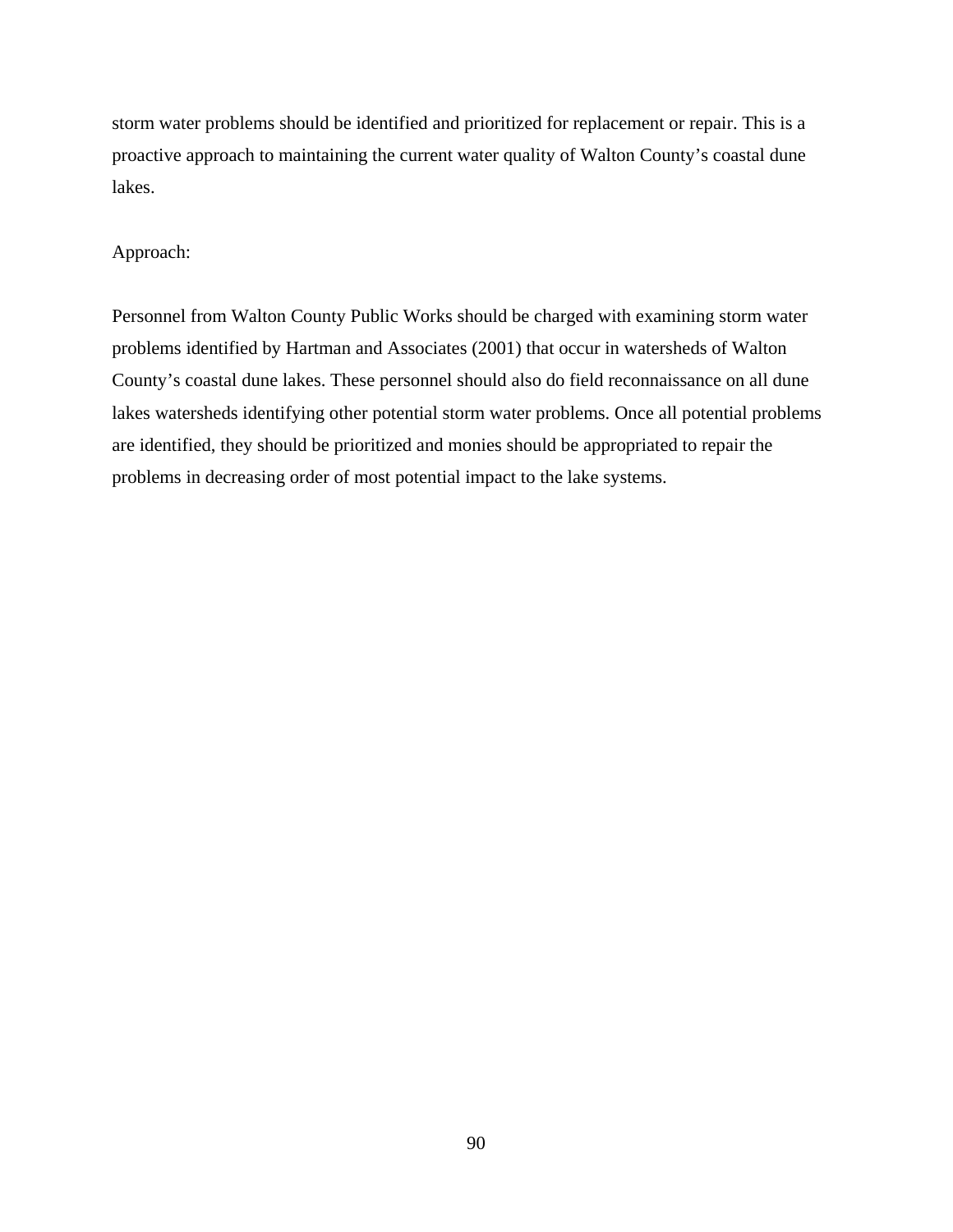# **Issue 5: Aquatic Plant Management**

Different species of aquatic plants live in different "worlds" made up of different combinations of sediment, water, and air. Most aquatic plants are secondarily adapted to life in the water, having once lived on land and gradually evolving mechanisms to deal with a watery world. The most important environmental factors affecting the abundance and distribution of aquatic macrophytes in lakes include: light availability, lake trophic state characteristics as they relate to water chemistry, sediment characteristics, wind energy, lake morphology (e.g., surface area, shape, depth etc.), watershed characteristics and others (Florida LAKEWATCH 2007). All of these factors can work independently and/or in combination to determine the species composition, distribution and abundance of aquatic plants in lakes.

A full description of aquatic plant ecology is beyond the scope of this document, but for those interested, see "A Beginners Guide to Water Management, Aquatic Plants in Florida Lakes, Information Circular 111" (Florida LAKEWATCH 2007). All of the previously mentioned factors contribute in part to the distribution and abundance of aquatic plants in Walton County's coastal dune lakes, but light availability and salinity are probably the two dominant factors that influence the abundance of aquatic plants in the dune lakes.

Aquatic plants require light for growth, thus light availability is often considered the single most crucial environmental factor regulating the distribution and abundance of aquatic plants. Light availability is directly linked to water clarity and as water depth increases or water clarity decreases both the amount and the spectral quality of light for photosynthesis at the lake bottom diminishes. Generally, submersed macrophytes will grow to a depth where at least 10% of the ambient surface light is available. This depth can roughly be estimated by multiplying the Secchi depth (depth at which a black and white disk lowered into a lake disappears) by 1.7. Thus, lakes with the majority of their bottom exceeding 1.7 times the Secchi depth will have fewer aquatic submersed macrophytes.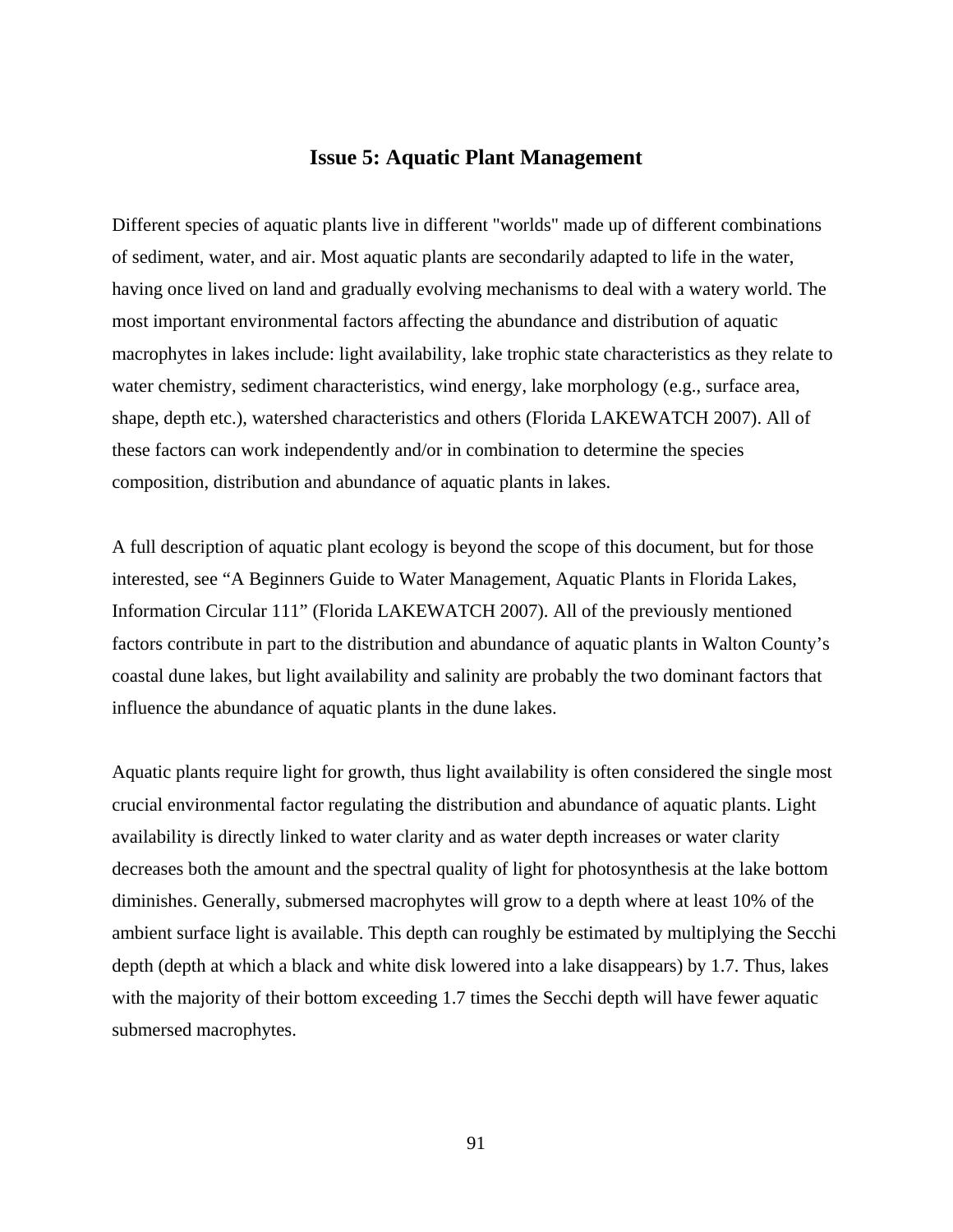The importance of light to aquatic plants is evident in recent work by Florida LAKEWATCH graduate students and staff who defined the relationship between maximum depth of aquatic plant colonization and Secchi depth for 279 Florida lakes (Figure 10, Caffrey et al. 2007). This relationship was shown to be similar to those that have been published using data from other parts of the country and world, suggesting that this relationship is extremely robust and can be use to help determine aquatic plant management strategies for lakes. In fact, Florida LAKEWATCH staff (Hoyer et al. 2005) successfully used published relationships between maximum depth of aquatic plant colonization and Secchi depth to estimate changes in the potential aquatic plant coverage of some Florida lakes that have large fluctuations in water level.



Figure 10. Relationship between maximum depth of aquatic plant colonization and Secchi depth for 279 Florida lakes (From Caffrey et al. 2007).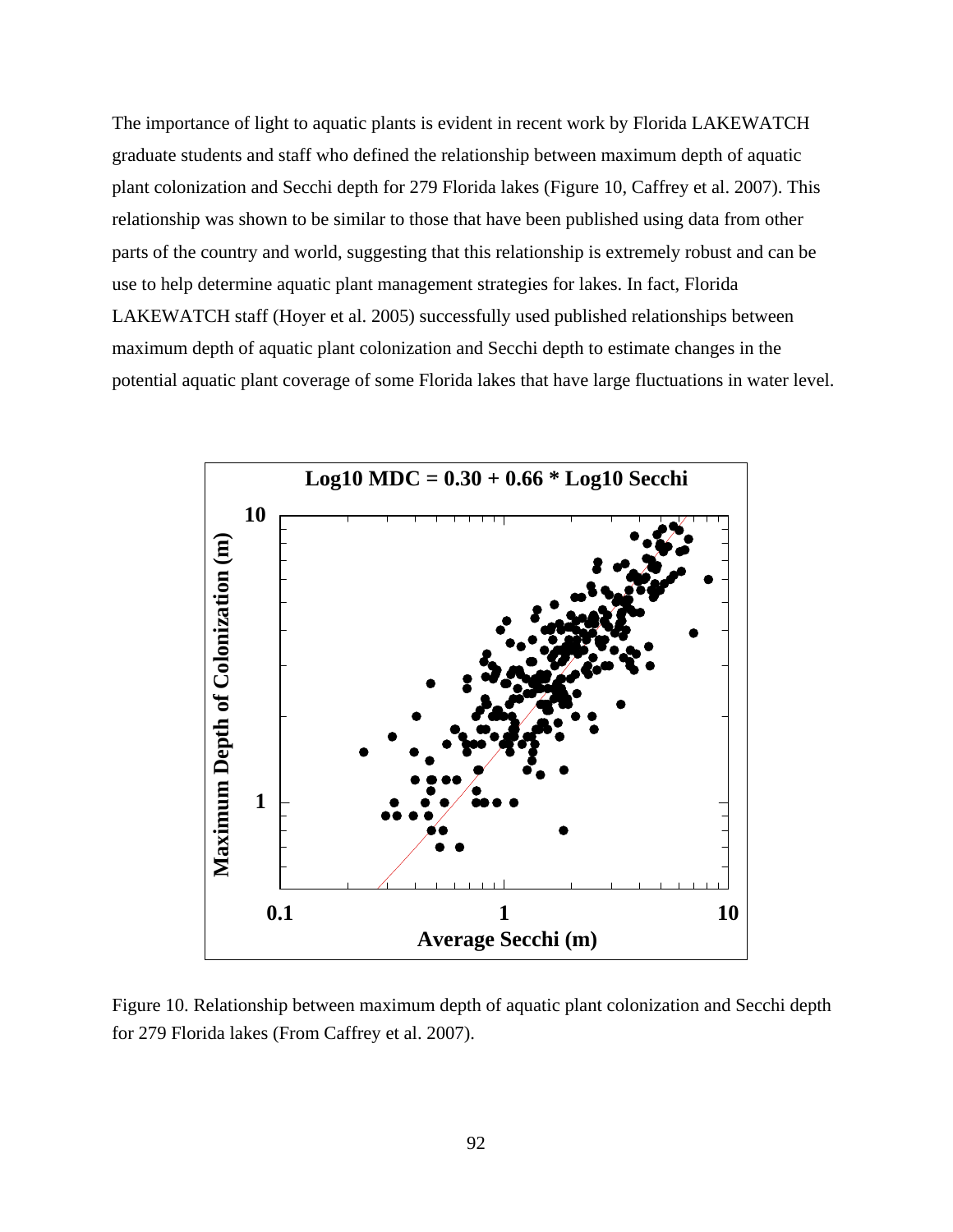While Walton County's coastal dune lakes are not turbid, they are extremely colored, and Figure 8 shows that color primarily determines the water clarity of the coastal dune lakes. Therefore, when lakes are extremely colored, the light available for aquatic plant growth is less, thereby limiting the abundance of aquatic plants. When rainfall is low and the color of the dune lakes is less, then there is more available light, increasing the potential for the growth of aquatic plants. Generally, lakes with color values greater than about 50 to 100 Pt-Co units have little or no submersed aquatic plants (Bachmann et al. 2002). Color in the Walton County dune lakes is generally above 50 Pt-CO units, and plant surveys in seven different Walton County dune lakes between 2000 and 2007 (Florida LAKEWATCH, Appendix VIII) showed very few submersed aquatic plants.

As previously mentioned (Issue 3: Water Quality / Salinity), when saltwater enters a dune lake and changes the salinity, the whole ecology of flora and fauna can be affected. There are organisms adapted to only fresh water (salinity less than 2 ppt), brackish water (salinity ranging from 2 to 18 ppt) and some adapted to only saltwater environments (salinity greater than 18 ppt). This generalization holds true for aquatic plants, as Hoyer et al. (2004) showed by examining aquatic plants in five low-lying coastal rivers of Florida. During drought situations when saltwater moved up the rivers, freshwater submersed plants (e.g., Tapegrass *Vallisneria americana*) disappeared and more saltwater tolerant species like widgeon grass (*Ruppia maritima*) began to appear. Similarly, submersed aquatic plant biomass in Eastern Lake in 2000 averaged 0.4 kg wet wt/m<sup>2</sup> when the lake was highly colored and 2.9 kg wet wt/m<sup>2</sup> in 2007 when the lake had less color (Appendix VIII). Because Eastern Lake still maintained salinities above 3 ppt in 2007, the submersed plant biomass was primarily widgeon grass (*Ruppia maritma*), which is a saltwater tolerant plant. Therefore, over time the species composition, abundance and distribution of aquatic plants in Walton County's coastal dune lakes will fluctuate according to yearly changes in the water clarity and salinity within the individual lakes.

Regarding aquatic plants, one of the primary issues of concern voiced by the stakeholders in the first issues meetings was the fear of exotic aquatic plants invading Walton County's coastal dune lakes. Not all of Walton County's coastal dune lakes have been surveyed for aquatic plant species composition, distribution and abundance. However, Florida LAKEWATCH surveyed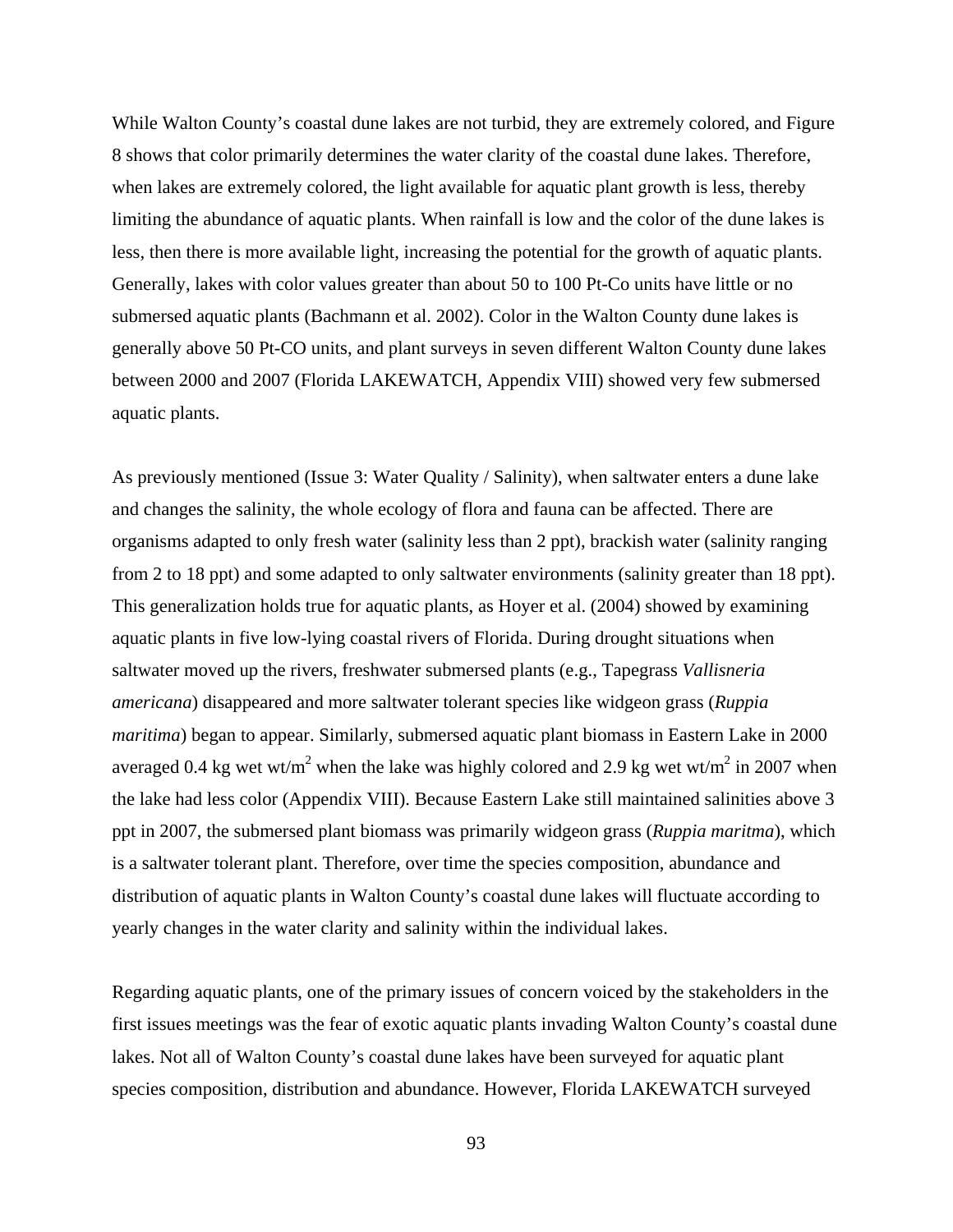seven dune lakes for aquatic plants (Appendix VIII), and indeed all seven had populations of the exotic species torpedograss (*Panicum repens)*. Oyster Lake had two exotic species, torpedograss and Alligator weed (*Alternanthera philoxeroides*). Florida Department of Environmental Protection personnel also surveyed aquatic plants present in Western lake during 1991 and found torpedograss, suggesting that this exotic plant has been present in the dune lakes for some time. However, no submersed (e.g., Hydrilla *Hydrilla verticillata)* or floating (e.g., water hyacinth *Eichhornia crassipes*) exotic aquatic plants were identified in either plant survey.

CBA, as part of its Coastal Dune Lakes Program, is working with local volunteers to map each of the dune lakes for exotic and invasive species identified by the Florida Department of Environmental Protections Bureau of Aquatic and Invasive Plants. Once a lake is mapped, a regional biologist from the Bureau will develop a management plan for that lake. CBA will work with its community partners to find grants and funding to implement the management plan. Currently, CBA has mapped Eastern, Western, Oyster, Big Red Fish, Camp Creek, Alligator, and Little Redfish. The Bureau biologist is working on a management plan for Oyster Lake. Funding was received to remove invasive and exotic species on Oyster Lake and replant with native plants. Grants were recently written by CBA for the other lakes mapped and CBA has plans to start mapping additional lakes in the fall.

# **Summary of Potential Management Options for Issue 5: Aquatic Plant Management**

*Option 1: "Do Nothing" to manage aquatic plants in Walton county's coastal dune lakes.* 

#### Justification:

Currently few exotic aquatic plants have been identified in the seven lakes that have been surveyed for plants by Florida LAKEWATCH. Additionally, the species composition, abundance and distribution of aquatic plants in the Walton County dune lakes fluctuate with changes in water color and salinity of the dune lakes. These two water chemistry parameters fluctuate naturally and are related primarily to rainfall inputs to the lakes (see Issue 3: Water Quality / Lake Trophic Status).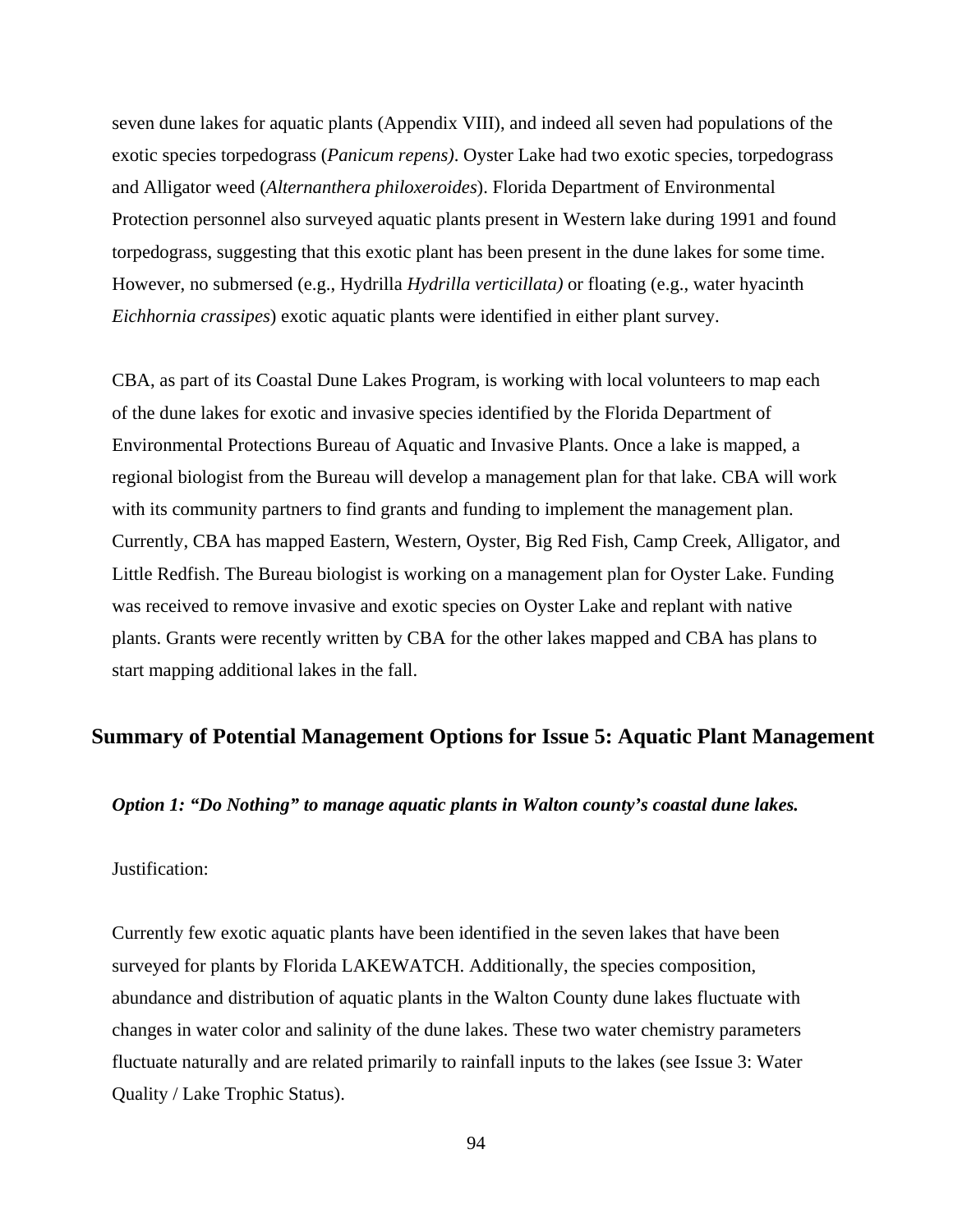#### Approach:

Allow the aquatic plants in Walton County's coastal dune lakes to fluctuate naturally.

*Option 2: Initiate a bi-annual (once every two years) aquatic plant survey to monitor the changes in the aquatic plant communities of the Walton County dune lakes, continually looking for invasions from new exotic aquatic plants and changes in established populations of exotic plants (primarily torpedograss).* 

## Justification:

While the general aquatic plant community fluctuates naturally in Walton County's coastal dune lakes, there is always the possibility of invasions from exotic aquatic plants. It takes constant monitoring to guard against invasions from new exotic aquatic plant species. Torpedograss is present in most if not all of Walton County's coastal dune lakes and is currently not presenting extreme problems. However, torpedograss has the growth ability to create huge monocultures inhibiting many lake uses. Therefore, monitoring an expanse of torpedograss through time would send a red flag for the control and/or management of this plant.

#### Approach:

Florida LAKEWATCH uses an aquatic plant sampling procedure that can be used to quickly and easily determine the species composition, abundance and distribution of aquatic plants in lake systems. If funding could be found to use this procedure every year or every other year, the aquatic plant communities in Walton County's coastal dune lakes could be monitored and any changes occurring due to other than natural environmental conditions could be detected. If new exotic aquatic plants are found or torpedograss populations expand causing problems, then maintenance control programs like those used elsewhere in Florida could be initiated.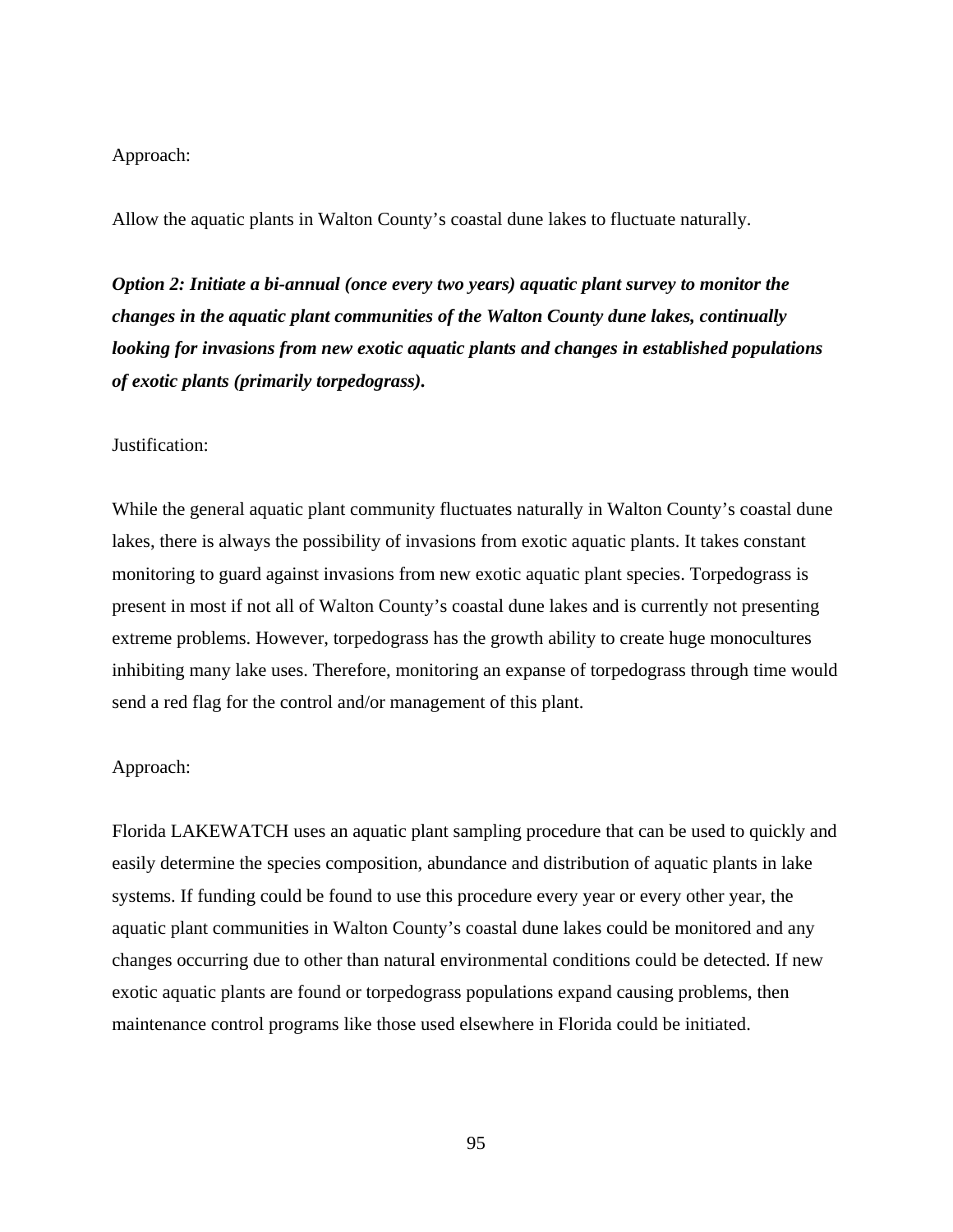*Option 3: Establish a maintenance control program for torpedograss with proper herbicides and begin revegetation efforts with native plants.* 

Justification:

Many invasive aquatic plants can cause problems, including but not limited to impairing lake access and displacing native aquatic plants and associated wildlife. Torpedograss is an exotic invasive plant that was identified in all of Walton County's coastal dune lakes that were surveyed for aquatic plants (seven lakes) and would be a good candidate for a maintenance control approach.

Maintenance control (or management) refers to controlling plants when they exist at low levels and doing it before the plants reach a problem level. It has been defined in a Florida Statute as follows:

....a maintenance program is a method for the control of non-indigenous aquatic plants in which control techniques are utilized in a coordinated manner on a continuous basis in order to maintain the plant population at the lowest feasible level as determined by the department [Department of Natural Resources now Department of Environmental Protection.] F.S. 369.22

Maintenance control of aquatic weeds (both native and non-native) reduces the detrimental environmental effects caused by the weeds and reduces the potential for environmental impacts from aquatic plant control activities. Maintenance control offers the following advantages:

- 1. Detrimental impacts of aquatic non-indigenous weeds on native plant populations are reduced.
- 2. Detrimental impacts of aquatic weeds on water quality are reduced.
- 3. The amount of organic matter deposited on the lake bottom from natural processes is reduced.
- 4. The amount of organic matter deposited on the lake bottom after control of aquatic plants is reduced.
- 5. Less herbicide and therefore less money is used in the long term.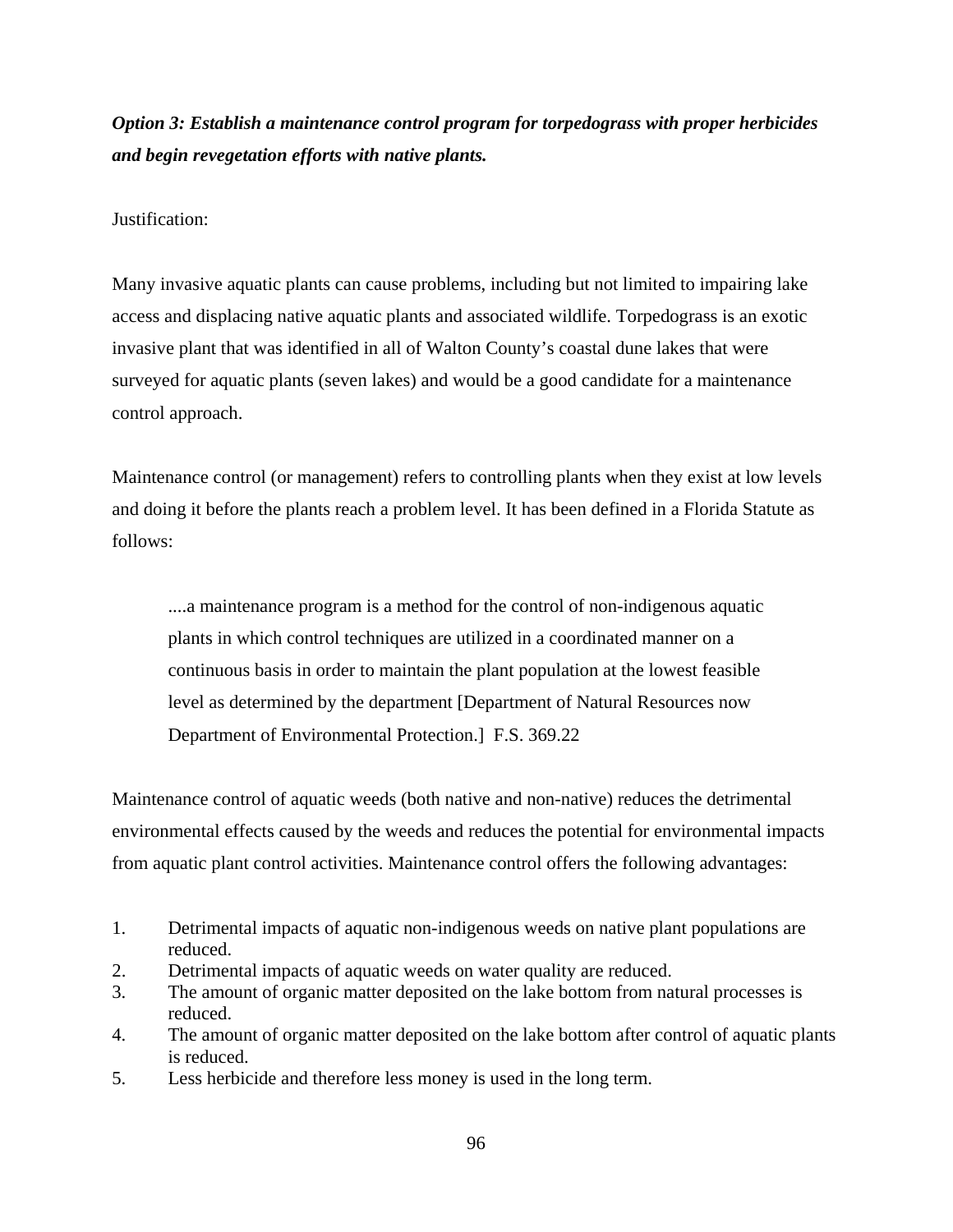A problem experienced when conducting a maintenance control program is that people do not perceive a weed problem and question the need to spray. Therefore, public education is an important part of a successful maintenance control program. Maintenance management is the most environmentally sound method for managing invasive non-native plants. For example, unmanaged water hyacinth can double every 7 - 10 days. Ten plants under the right environmental conditions can grow to cover one acre in a single growing season, often weighing 200 tons. Therefore, the benefit of controlling those 10 plants early should be obvious.

#### Approach:

If this option is selected, an aquatic plant biologist with the Florida Department of Environmental Protection should be contacted to discuss the development of an overall aquatic plant management program for Walton County's coastal dune lakes. Questions to be addressed are how many and where the aquatic plants should be controlled and what permits are required. Once the basics are established, the riparian owners should be contacted to determine their preferences.

Control of torpedograss and other invasives should be linked with a major aquascaping program for each lake. The stakeholders participating in the TEAM process were not opposed to aquatic plants as long as they were native plants and were not causing major lake use problems. Planting vegetation like giant bulrush (*Scirpus californicus*), duck-potato (*Sagittaria lancifolia*), slender spikerush (*Eleocharis baldwinii*), maidencane (*Panicum hemitomon*), sawgrass (*Cladium jamaicense*) and others in selected locations to enhance plant diversity, but not interfere with lake use was a desired option. Selecting desirable plants and planting them in areas once dominated by torpedograss will not only reduce future torpedograss growth, but also enhance the aesthetic beauty of the dune lakes. However, success of an aquascaping program will require close coordination with the riparian owners and a clear delineation of total costs and who will pay.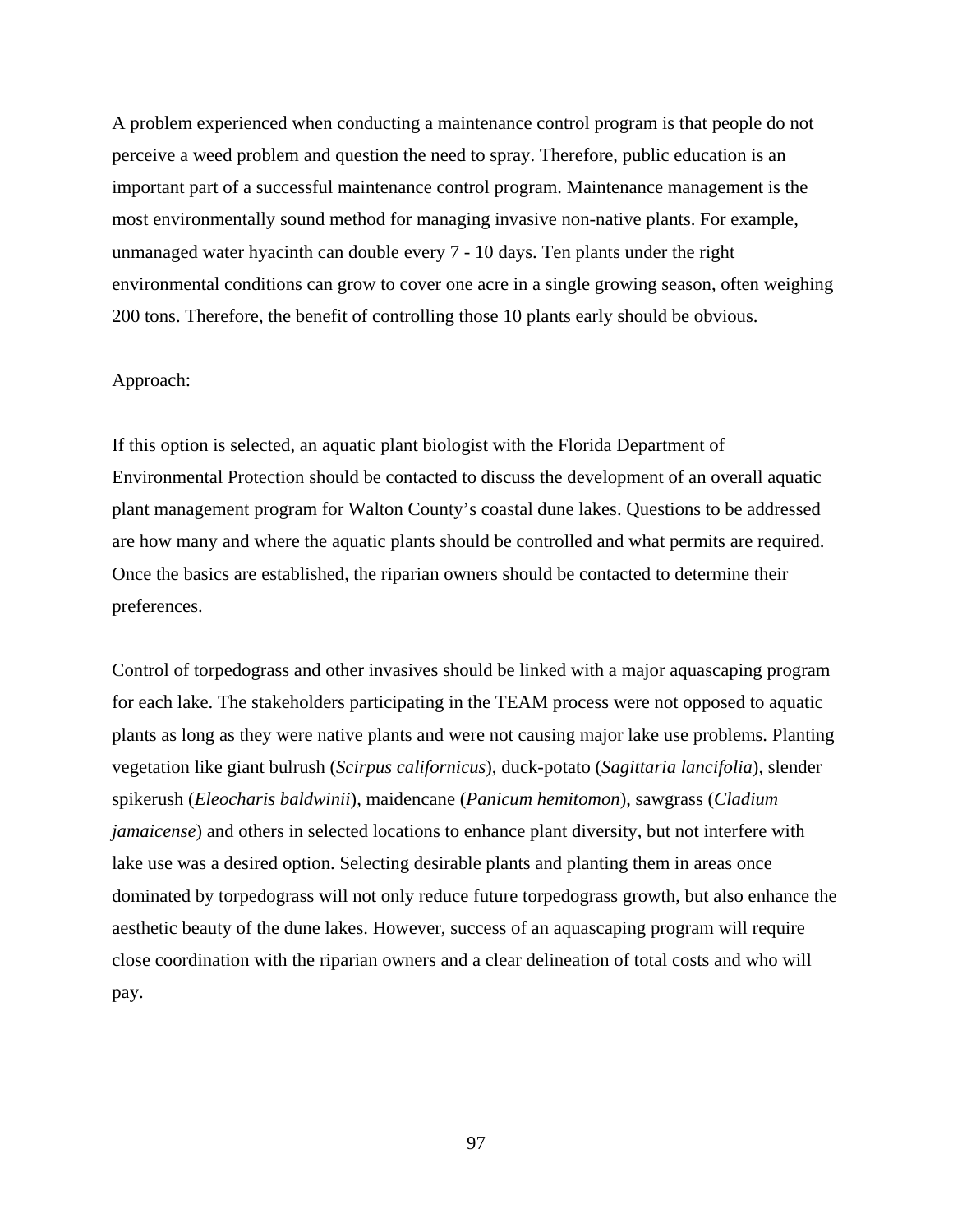# **Issue 6: Education**

The stakeholders attending the first issues forum all agreed that public education was needed to enhance the management of Walton County's coastal dune lakes. While it is virtually impossible to find anyone who would disagree with the establishment of environmental education programs, effective long-term lake management requires that the lake-users and those charged with implementing the plan receive information from a variety of sources to ensure all sides of an issue are presented.

Education is simply a process of helping individuals or groups develop a knowledge base for making life-long decisions. When the educator or educators present only ideas, facts, and other information to further their cause and deliberately damage an opposing cause, the educational material becomes propaganda!

Many of the professionals and stakeholders involved in the initial coastal dune lakes management meetings agreed on the need for environmental education, but they had a strong sense that the information they possess and are using to base management decisions on is not being transferred to the general public. It was felt that this lack of communication was the cause of many conflicts. The professionals agreed that all forms of educational transfer should be used to help fill the information gap between agencies and the public. The information transfer should also be proactive, trying to educate to prevent problems, rather than in response to problems.

There was also a consensus that communication among agencies was lacking and there is a need for a forum where all the management issues for Walton County's coastal dune lakes can be discussed proactively. Fortunately, the Walton County Board of County Commissioners has already set up the Walton County Dune Lakes Advisory Board for that very purpose. Nearly everyone also emphasized that any educational program must be a continuous effort, because the riparian owners living on Walton County's coastal dune lakes are constantly changing, and new owners continually need to be updated on why certain past decisions were made. But, the professionals agreed the citizens should control how they would like to be educated, as this may help the educational material stay with the affected individuals longer.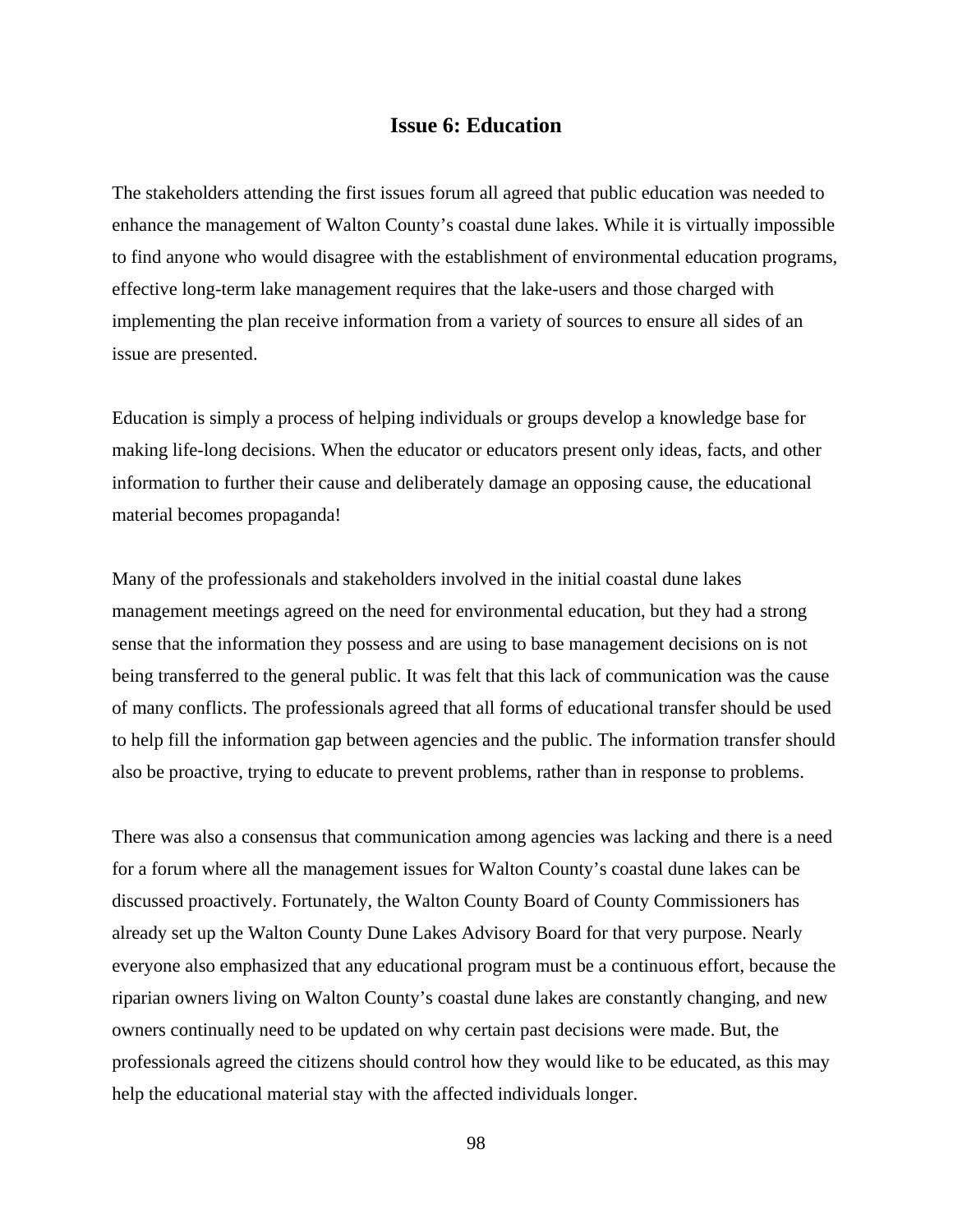# **Summary of Potential Management Options for Issue 6: Education**

*Option 1: The "Do Nothing Recommendation."* 

Justification:

Again, this option is always a viable option, but it is probably a less viable option at this time because of the effort spent to develop a comprehensive management plan for Walton County's coastal dune lakes. It is clear that communication -- or the lack of communication -- has been a problem in years past as different activities were initiated around the lakes. If the lake management plan is to truly be a living document, future riparian owners need to be informed of the "whys" that supported initiated lake management activities and where uncertainties exist.

#### Approach:

Do nothing, but the CDLAB should utilize the educational opportunities that already exist to try to remedy existing deficiencies. Great local resources are CBA and Okaloosa-Walton College.

*Option 2: If the CDLAB creates a TAG (technical advisory group), this group should immediately be charged with planning and assisting the CDLAB with implementing a comprehensive community education program for the coastal dune lakes. By incorporating programs that already exist and adding programs in areas where stakeholders are not receiving information pertinent to the preservation and management of the dune lakes, the TAG under the direction of the CDLAB could enhance the educational program for the coastal dune lakes at a minimal cost.* 

#### Justification:

The Walton County Dune Lakes Advisory Board with its technical advisory group (chaired by the CBA representative) should guide a community education program for the dune lakes. These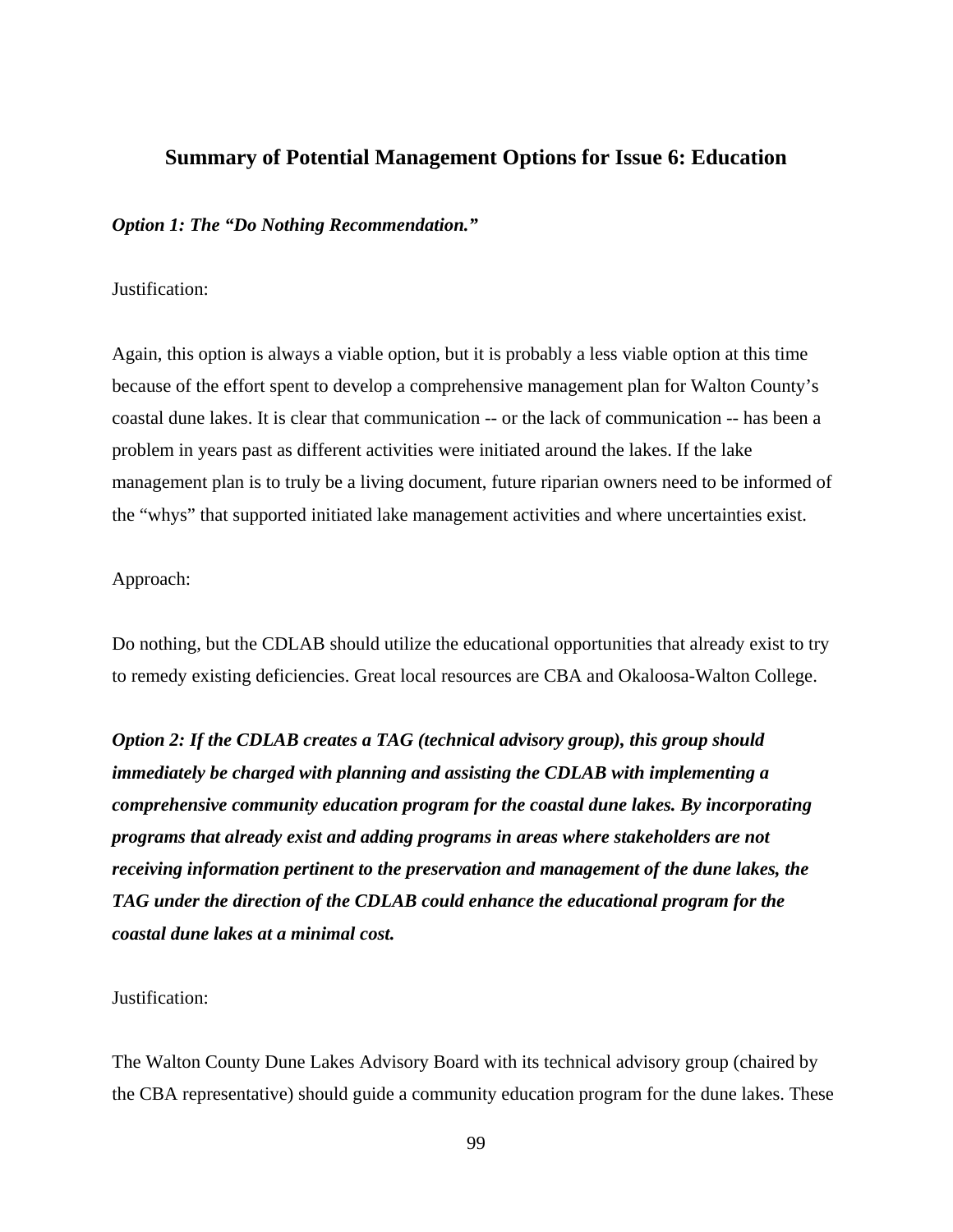two groups, the CDLAB and CBA, having been strongly involved with the development of management plans for the lakes in varying capacities, will maintain sufficient interest in implementing agreed upon recommendations. Over time these two groups will have the ability to insure the plan is a "living" document and that changes to the plan can be made in a timely manner when the facts dictate. These groups are also in an excellent position to identify riparian owner concerns and reach out to existing community education programs to provide the information needed to make cost-effective management decisions. Together these groups are positioned to take advantage of educational resources already available through local and state governmental agencies as well as educational institutions.

#### Approach:

There is already considerable lake management information available that could be coalesced into a complete coastal dune lakes management educational program produced by CBA, Walton County and others. Additionally, the Northwest Florida Water Management District, the Florida Department of Environmental Protection, and the Florida Fish and Wildlife Conservation Commission represent important sources of educational outreach material and professional insight into real or perceived problems. Florida LAKEWATCH has many information circulars that can also be used to educate people on all aspects of lake management. All of the resources could be assembled by the TAG under the direction of the CDLAB in a very short time. While this team is working, a first step for the Walton County coastal dune lakes stakeholders would be for the working group to give each riparian land owner a copy of this report to show them the major issues of concern and basic information on how coastal dune lakes function.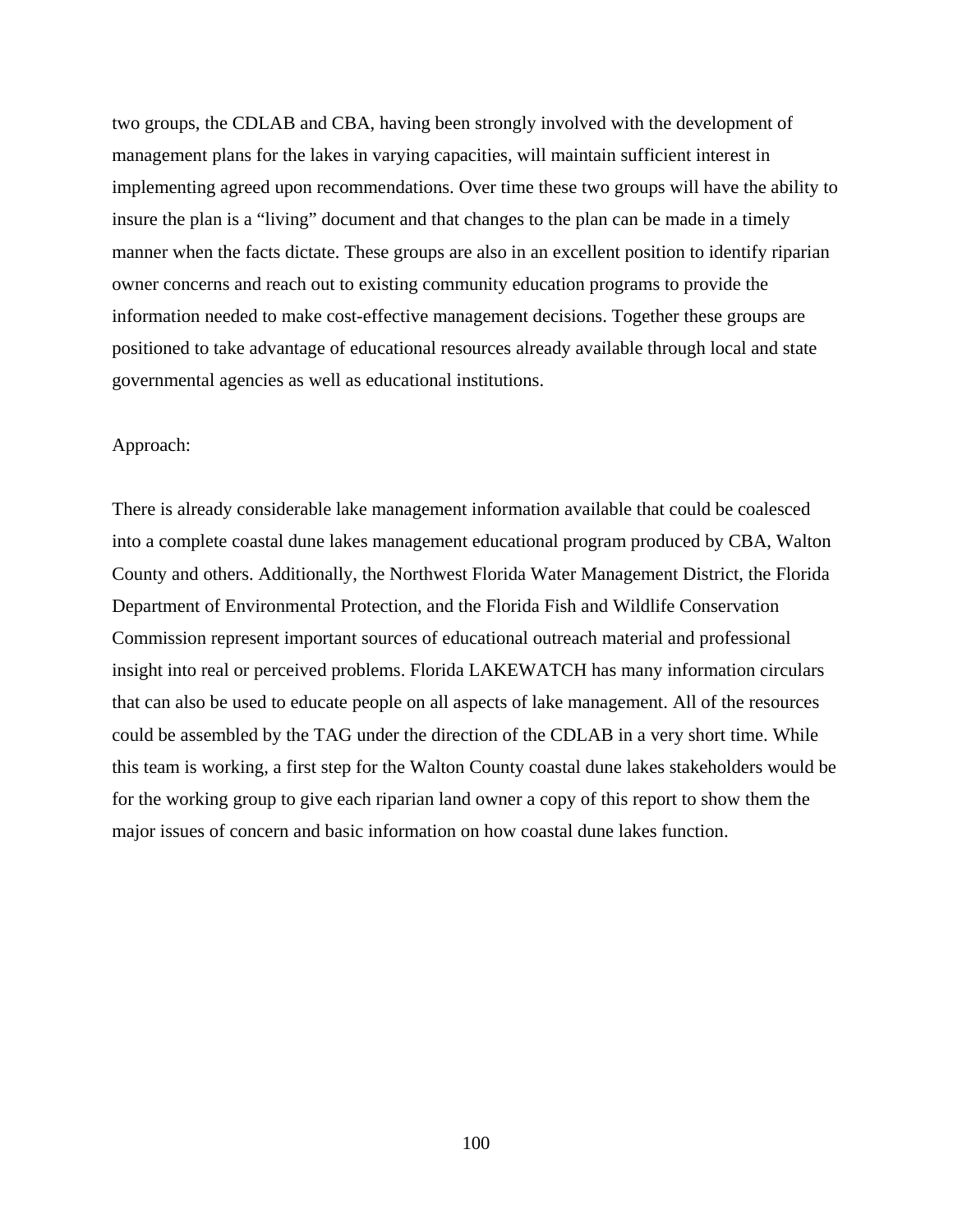## **Issue 7: Fish and Wildlife**

As previously mentioned, the primary fish and wildlife issue for this report is whether the salinity in the dune lakes is high enough to maintain saltwater species of fish and other organisms of concern. These organisms of concern include but are not limited to spotted seatrout (*Cynosion nebulosus*), red drum (*Scianenops ocellata*), gulf flounder (*Paralichthys albigutta*) and blue crab (*Callinectes sapidus*). These organisms can survive and flourish in a wide range of salinities from fresh to extremely brackish water. However, these organisms cannot reproduce in the mostly freshwater habitats of the dune lakes, so the presence and abundance of these organisms is dependent on emigration from the Gulf into the lakes via an opening large enough for passage (outlet of the lake). Thus, the frequency and duration of the outlet openings, which are determined by many factors (see Section 2 Outlet Management), ultimately will determine the presence and/or abundance of saltwater "critters" within individual dune lakes regardless of the salinity.

Unfortunately, no group or agency routinely monitors the fish populations living in the Walton County dune lakes. However, the Florida Fish and Wildlife Conservation Commission (FFWCC) in July 2007 conducted a short fish survey in Oyster Lake and Stallworth Lake, using experimental gill nets and seines. Eleven fish species were captured in Stallworth Lake, but only five fish species were caught in Oyster Lake (Table 13). Oyster Lake has obstructions to fish passage from the Gulf to the lake in the form of three box culverts and two driveway culverts. Thus, only one primarily saltwater fish species was captured in Oyster Lake. Stallworth Lake has a more natural fluctuating outlet, which is more conducive to fish movement from the Gulf to the lake. Nine saltwater fish species were captured in Stallworth Lake. Both lakes have a separation distance of about 300 ft and a sweep distance of about 400 ft and at the time of fish sampling both lakes had salinities of less than 2.5 ppt, suggesting that the difference in presence of saltwater species is due to access for fish to move from the Gulf into the lakes. Therefore, if the concern about the presence and abundance of saltwater organisms in the dune lakes remains in the future, citizen attention should focus more on the frequency of outlet openings and potential blockages rather than salinity.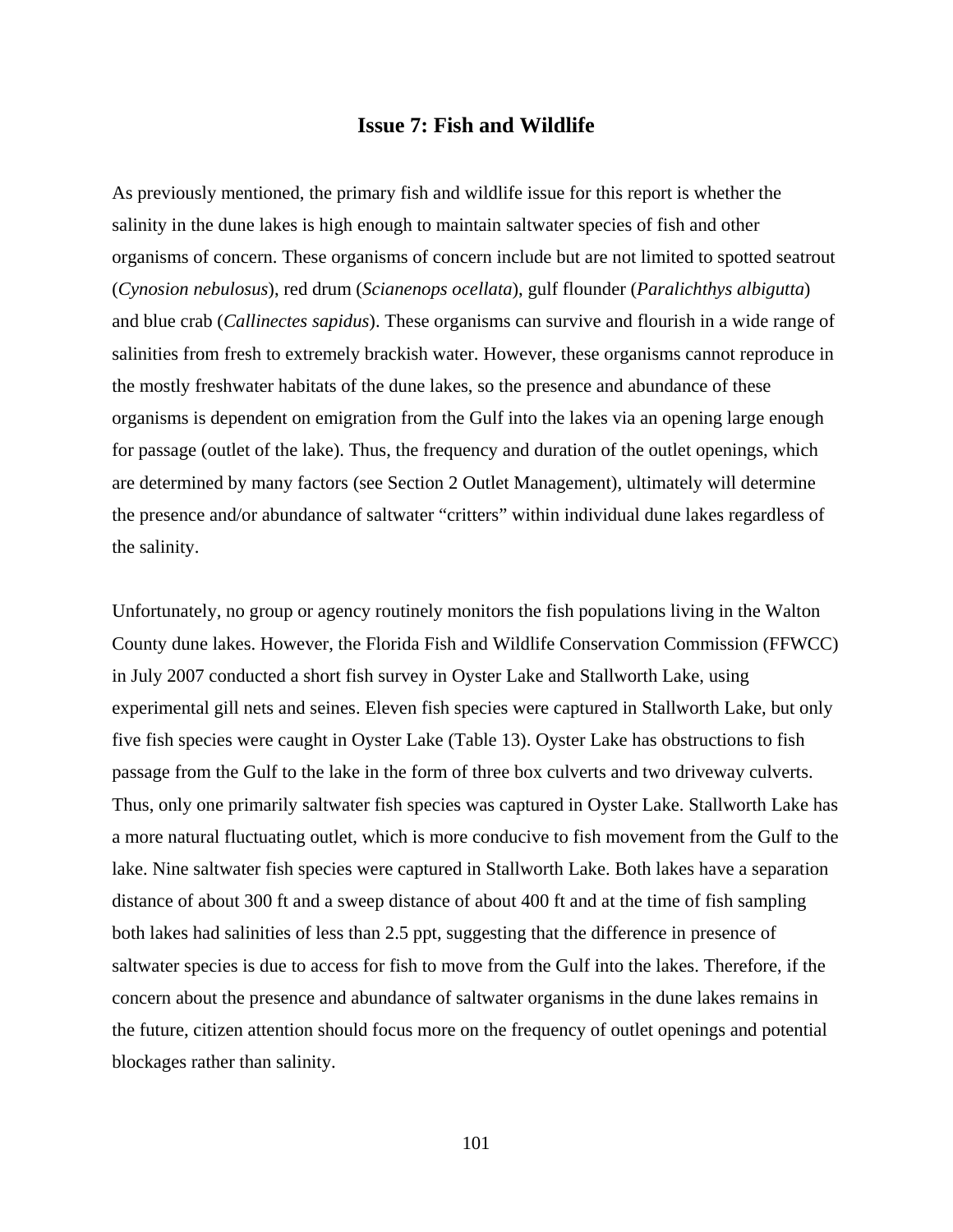The above example shows clearly how routinely monitoring fish populations could yield information on how interfering with dune lake outlets and watersheds may potentially be impacting fish and wildlife populations in the Walton County dune lakes, especially if fish passage is blocked.

Table 13 (repeated). Species list of fish caught using experimental gillnets and seines by FFWCC personnel in Oyster Lake and Stallworth Lake during July 2007.

| <b>Fish Species</b>                             | <b>Oyster Lake</b> | <b>Stallworth Lake</b> |
|-------------------------------------------------|--------------------|------------------------|
|                                                 |                    |                        |
| <b>Freshwater Fish</b>                          |                    |                        |
|                                                 |                    |                        |
| Largemouth bass (Micropterus salmoides)         | X                  |                        |
| Bluegill (Lepomis macrochirus)                  | X                  |                        |
| Redear sunfish (Lepomis microlophus)            | $\overline{X}$     |                        |
| Eastern Mosquitofish (Gambusia affinis)         | X                  | X                      |
| Sailfin molly (Poecilia latipinna)              | X                  | X                      |
|                                                 |                    |                        |
| <b>Saltwater Fish</b>                           |                    |                        |
|                                                 |                    |                        |
| Striped mullet (Mugil cephalus)                 | X                  | X                      |
| Sheephead minnow (Cyprinodon variegatus)        |                    | $\overline{X}$         |
| Gulf killifish (Fundulus grandis)               |                    | X                      |
| Bay anchovy (Anchoa mitchille)                  |                    | $\overline{X}$         |
| Red drum (Sciaenops ocellata)                   |                    | X                      |
| Silver perch (Bairdiella chrysura)              |                    | X                      |
| Gulf flounder ( <i>Paralichthys albigutta</i> ) |                    | X                      |
| Pinfish (Lagodon rhomboide)                     |                    | X                      |
| Gray snapper (Lutjanus griseus)                 |                    | X                      |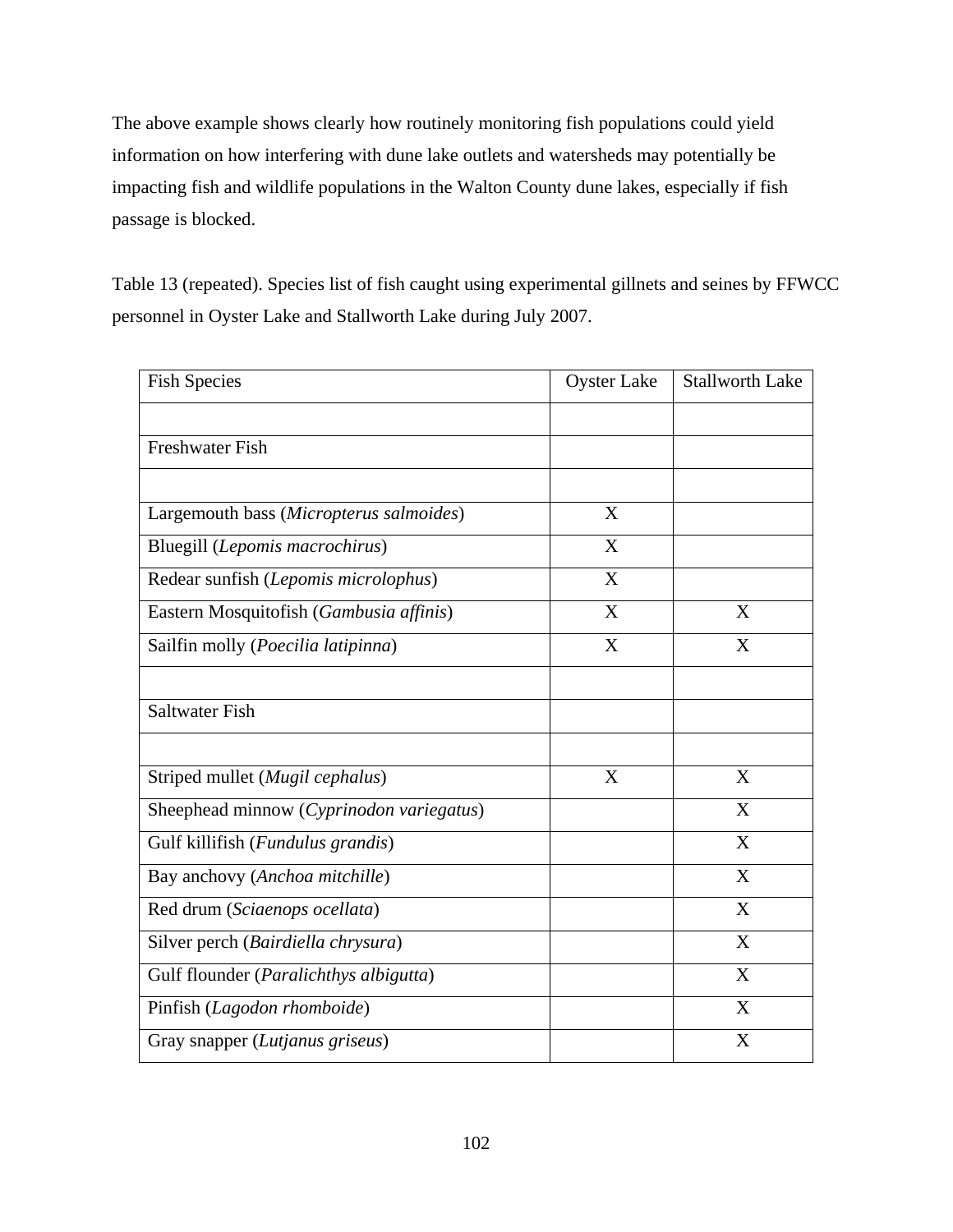# **Summary of Potential Management Options for Issue 7: Fish and Wildlife**

*Option 1: Initiate a monitoring program for the fish communities using Walton County's coastal dune lakes.* 

#### Justification:

The status of Walton County dune lake's fish communities are often the focal point of stakeholders' concerns regarding the overall quality of the dune lakes. Unfortunately, professionals from state agencies, because of cost factors, do not routinely monitor fish communities in small lakes like Walton County's coastal dune lakes. Without information on the status of the fish populations, it will be impossible to determine if a problem truly exists that needs to be addressed. Conducting assessments over the long-term would provide the Walton County Dune Lakes Advisory Board with a quantitative basis for assessing various lake management decisions relative to the fish communities.

#### Approach:

Funds should be sought to monitor the fish communities in Walton County's coastal dune lakes. FFWCC, academic institutions, or private consulting firms could complete sampling. The fish communities of Walton County's coastal dune lakes should be assessed in the spring using electrofishing, seining and gillnet equipment. With the fisheries information that would be obtained by single day sampling events, the status of the dune lakes' fish communities could routinely be compared for year-to-year trends. The data could also be compared with similar data from other Florida lakes of similar size and productivity to better determine if the lakes are functioning naturally.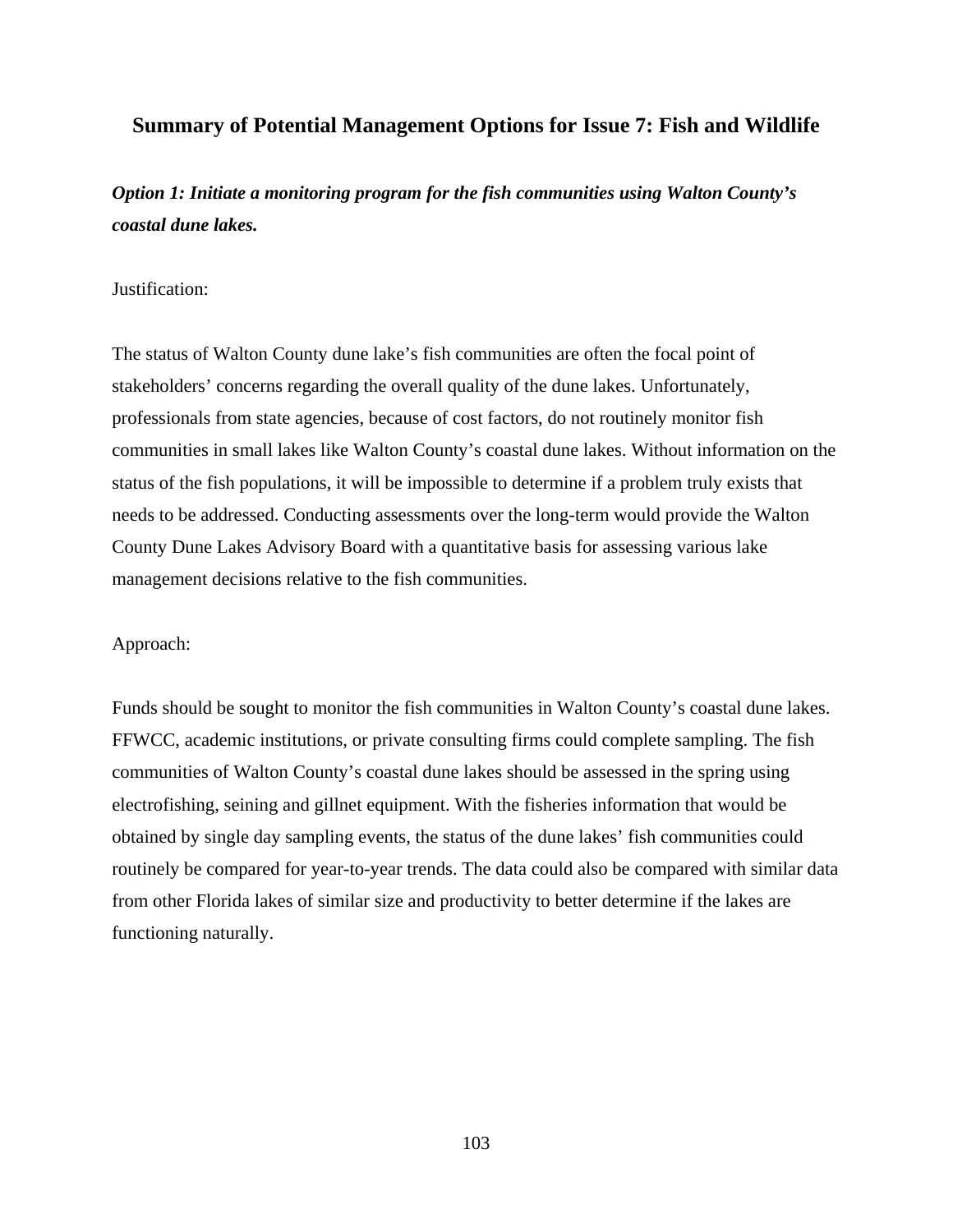*Option 2: Remove obstructions to fish passage at Oyster Lake and monitor the return of saltwater species.* 

### Justification:

Oyster Lake has fewer saltwater species residing in the lake than expected, and there are known obstructions to fish passage. Oyster Lake could therefore become a test case for assessing the role of blockages (originating due to development) upon dune lake fauna.

## Approach:

CDLAB should approach Public Works to ascertain what would be needed to clear a passage to Oyster Lake and what the projected cost would be. Once a plan is developed, funding sources should be sought, recognizing this type of endeavor might be an excellent opportunity for agencies to partner. If a partnership can be developed, the cost to a single group might not be so onerous in difficult financial times. FFWCC might also be able to bring some federal dollars to bear, because fish passage in the nation's waters is a national concern.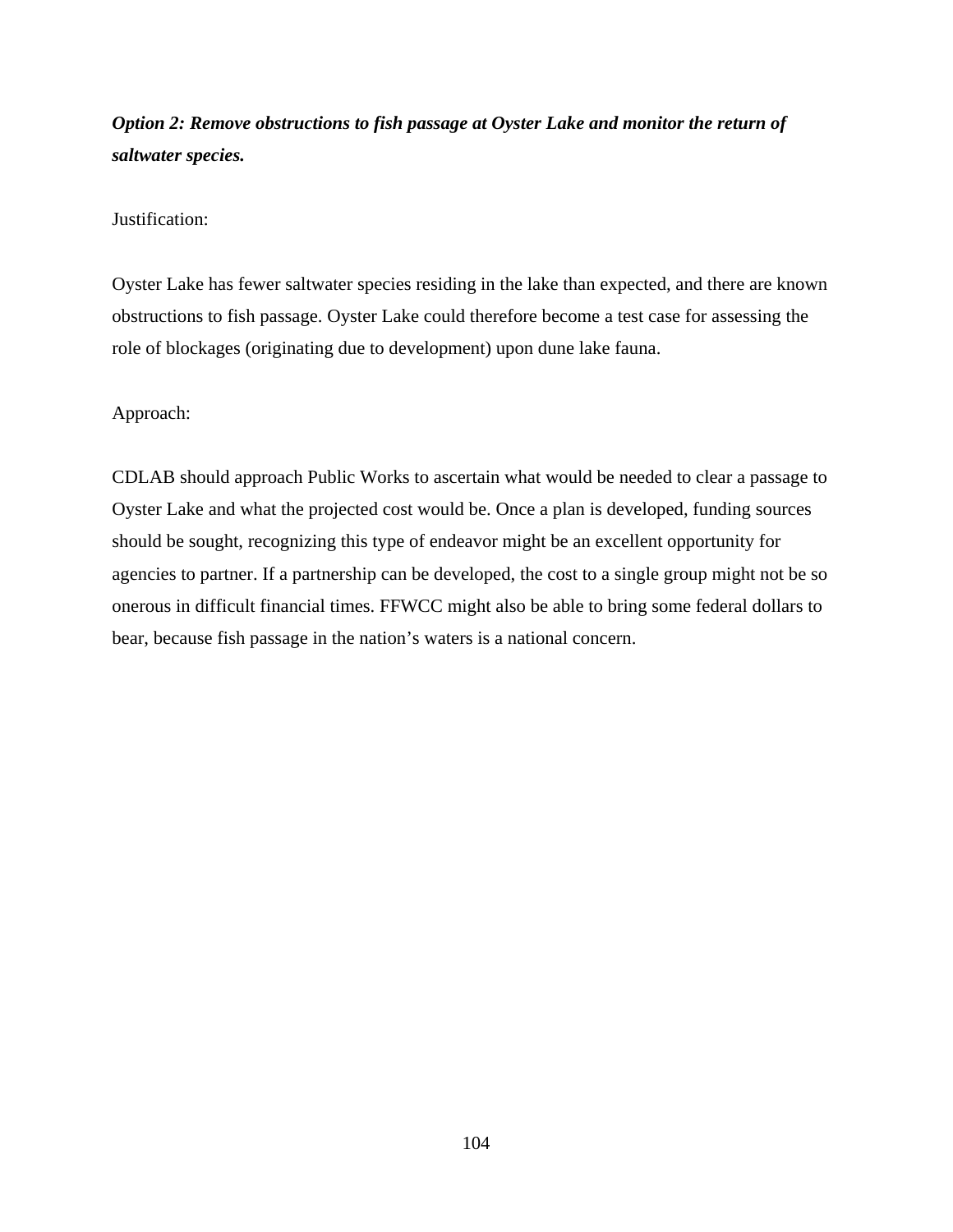# **Literature Cited**

Bachmann, R. W., C. A. Horsburgh, M. V. Hoyer, L. K. Mataraza and D. E. Canfield, Jr. 2002. Relations between trophic state indicators and plant biomass in Florida Lakes. Hydrobiologia 470: 219-234.

Browder, A. E., and R. G. Dean. 1998. Preliminary investigation of the characteristics of coastal lake outlets in the Florida Panhandle. Hurricane opal beach recovery study: Task C. Report. Florida Department of Environmental Protection, Bureau of Beaches and Coastal System. Tallahassee, Florida.

Brown, C. D., D. E. Canfield, Jr., R. W. Bachmann, and M. V. Hoyer. 1998. Seasonal Patterns of chlorophyll, nutrient concentrations and Secchi Disk transparency in Florida Lakes. Lake and Reservoir Management 14:60-76.

Burns, N. M., J. C. Rutherford and J. S. Clayton. 1999. A monitoring and classification system for New Zealand lakes and reservoirs. Lake and Reservoir Management 15:255-271

Caffrey, A. J., M. V. Hoyer, and D. E. Canfield. 2007. Factors affecting the maximum depth of colonization by submersed macrophytes in Florida lakes. Lake and Reservoir Management 23: 287-297.

Canfield, D.E., Jr. 1981. Chemical and trophic state characteristics of Florida lakes in relation to regional geology. Final Report, Florida Cooperative Fish and Wildlife Unit. U.S. Fish and Wildlife Unit. U.S. Fish and Wildlife Service. Gainesville, Florida. 444 p.

Canfield, S. J. and D. E. Canfield, Jr. 1994. The TEAM Approach, "Together for Environmental Assessment and Management": A Process for Developing Effective Lake Management Plans or Water Resource Policy. Lake and Reserv. Manage. 10(2):203-212.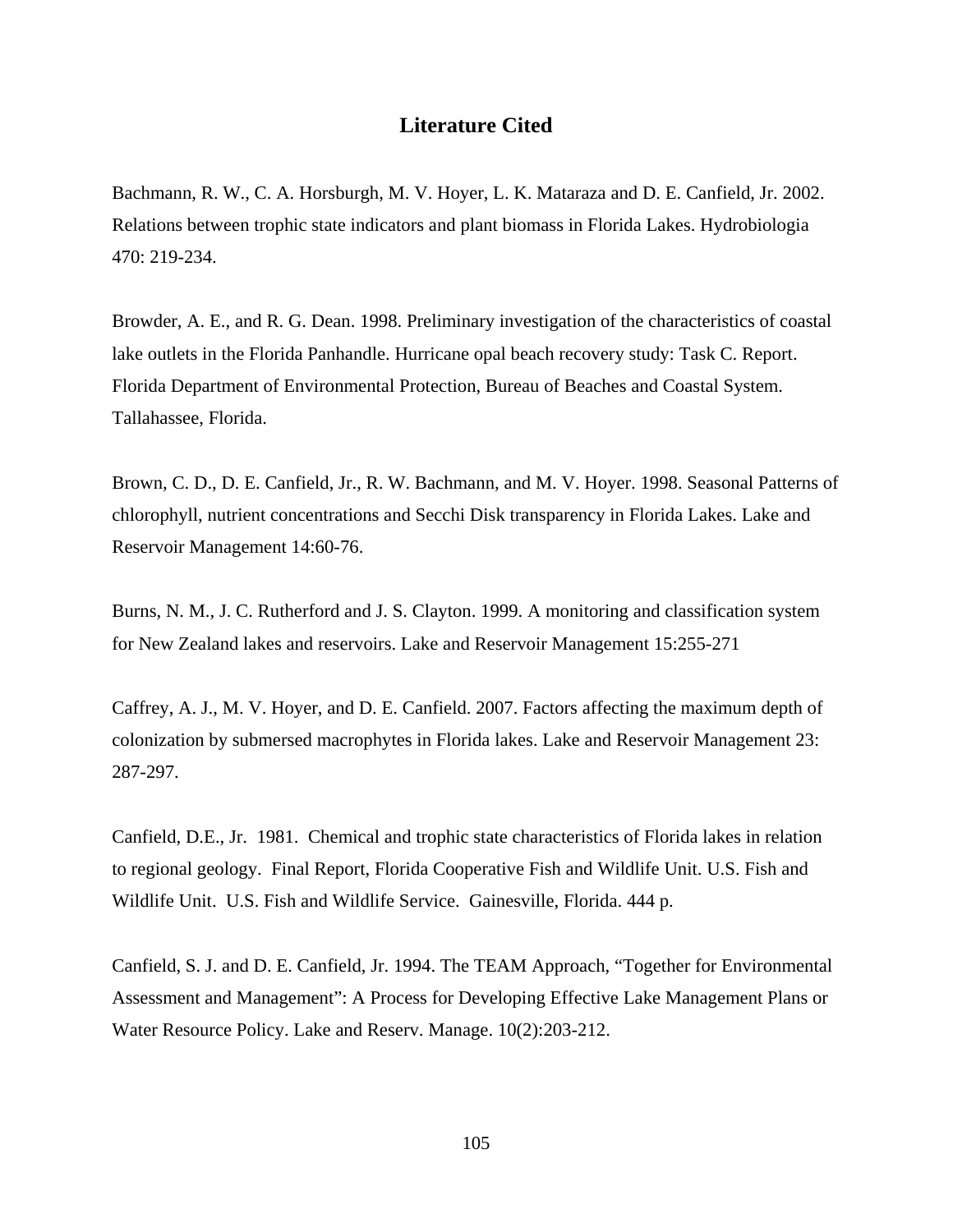Florida LAKEWATCH. 2001. A beginners guide to water management-Lake Morphology. Information Circular #104. Department of Fisheries and Aquatic Sciences, University of Florida/Institute of Food and Agricultural Sciences. Library, University of Florida. Gainesville, Florida.

Florida LAKEWATCH. 2007. A Beginner's Guide Water Management —Aquatic Plants in Florida (Circular 111). University of Florida/Institute of Food and Agricultural Sciences. October 2007. 47pp.

Forsberg, C. and S. R. Ryding. 1980. Eutrophication parameters and trophic state indices in 30 Swedish waste receiving lakes. Arch. Hydrobiol. 89: 189-207.

Griffith, G. E., D. E. Canfield, Jr., C. A. Horsburgh and J. M. Omernik. 1997. Lake regions of Florida. Report to the Florida Department of Environmental Protection. U. S. Environmental Protection Agency, Corvallis, Oregon.

Hartman and Associates, Inc. 2001. Walton County Stormwater Master Plan. Hartman and Associates, Inc. 12815 Emerald Coast Parkway, Suite 110, Destin, Florida.

Hoyer, M. V., T. K. Frazer, S. K. Notestein and D. E. Canfield, Jr. 2004. Vegetative characteristics of three low-lying Florida coastal rivers in relation to flow, light, salinity and nutrients. Hydrobiologia 528:31-43.

Hoyer, M. V., C. A. Horsburgh, D. E. Canfield, Jr., and R. W. Bachmann. 2005. Lake level and trophic state variables among a population of shallow Florida lakes and within individual lakes. Canadian Journal of Fisheries and Aquatic Sciences. 62: 1-10.

Hoyer M. V., G. D. Israel, and D. E. Canfield, Jr. 2006. Lake User's Perceptions regarding Impacts of Lake Water Level on Aesthetics and recreational Uses. Final Report. Southwest Florida Water Management District, Brooksville, Florida.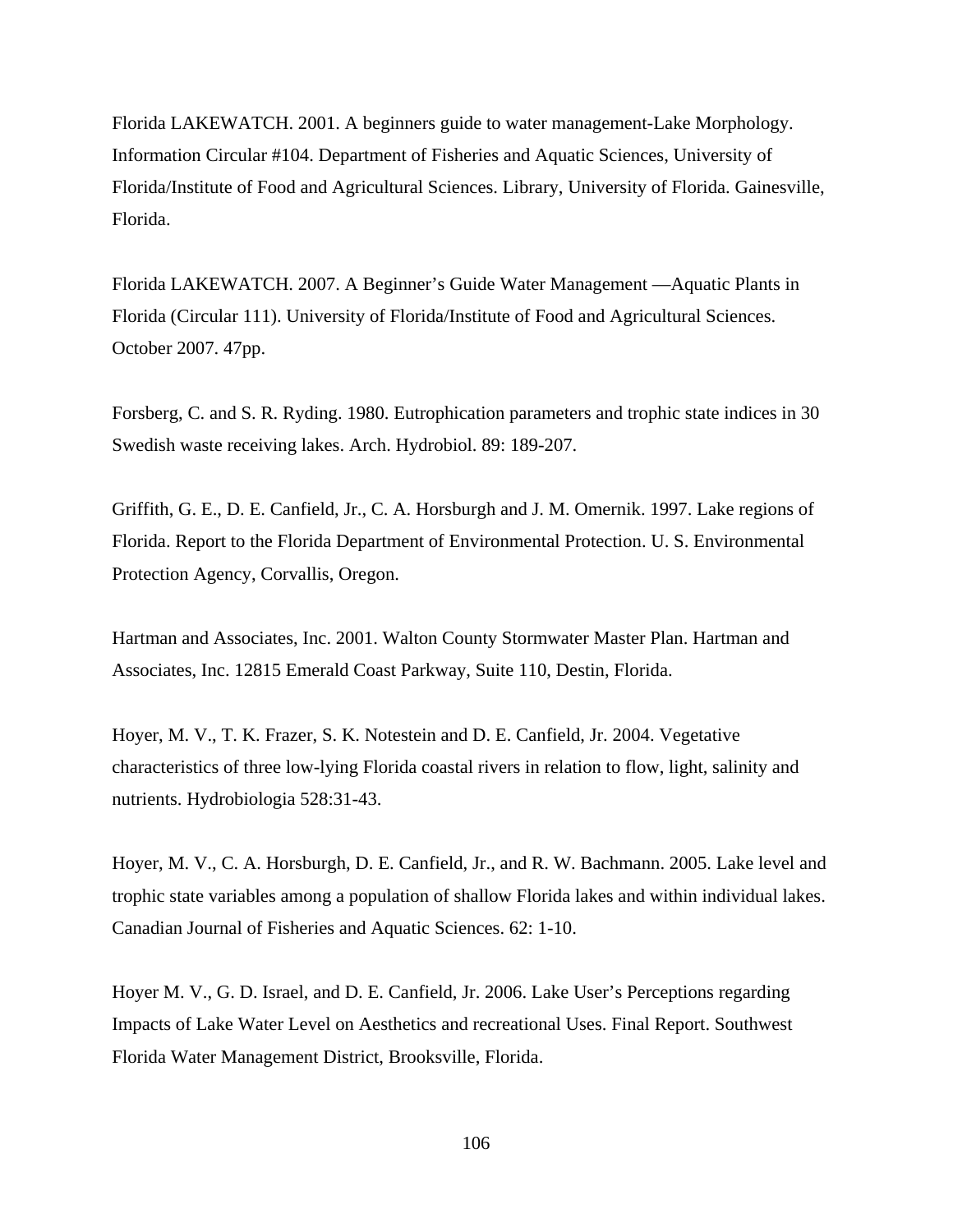Hoyer, M. V. and D. E. Canfield, Jr. 2008. Findings from workshops on citizen's concerns regarding the future management of Walton County coastal dune lakes. Phase I Report. Choctawhatchee Basin Alliance. 18 pgs.

Hoyer, M. V., J. L. Donze, E. J. Schulz, D. J. Willis, and D. E. Canfield, Jr. 2006. Total coliform and Escherichia coli counts in 99 Florida lakes with to some common limnological factors. Lake and Reservoir Management. 22: 141-150.

Lackey, R. T. 2006. Axioms of ecological policy. Fisheries 31(6): 286-290.

Lamb, B.L., and B.A.K. Coughlan. 1993. Legal considerations in inland fisheries management. In: Kohler, C., Hubert, W. Inland Fisheries Management in North America. Bethesda, MD: American Fisheries Society. p. 77-10.

Lambert W. J., P. Aharon, and A. B. Rodrigez. 2008. Catastrophic hurricane history revealed by organic geochemical proxies in coastal lake sediments: a case study of Lake Shelby Alabama (USA). J. Paleolimnology 39: 117-131.

Liu, K. 2007. Uncovering prehistoric hurricane activity. American Scientist 95: 126-133.

Liu, K., and M. L. Fearn. 1993. Lake-sediment record of late Holocene hurricane activities from coastal Alabama. Geology 21: 793-796.

McLellan, S., and E. Jensen. 2003. Lake Michigan beaches: Urban storm water and water quality advisories. Lakeline 23: 27-29

McLellan, S., A. D. Daniels, and A. K. Salmore. 2001. Clonal populations of thermotolerant Enterobacteriaceae in recreational water and their potential interface with fecal Escherichia coli counts. Appl. Environ. Microbiol. 67: 4934-4938.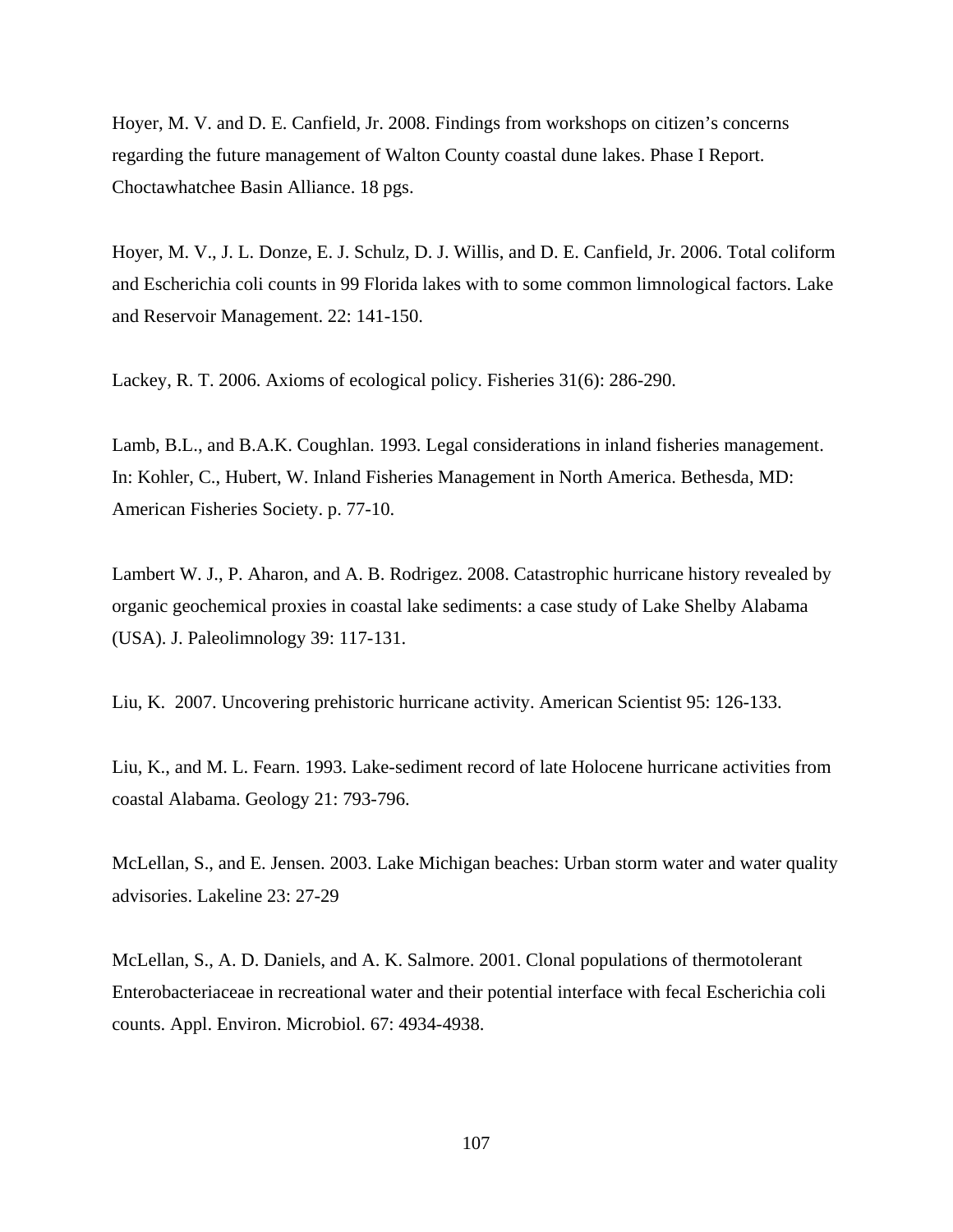Nielsen, P. 1992. Coastal bottom boundary layers and sediment transport. World Scientific Press. Singapore.

Remane, A. and C. Schlieper. 1971. Biology of brackish water. Second Revised Edition. Wiley Iterscience Division. John Wiley & Sons, Inc New York.

Sakamoto, M. 1966. Primary production by phytoplankton community in some Japanese lakes and its dependence on lake depth. Arch. Hydrobiol. 62: 1-28.

Shireman, J. V., and C. E. Cichra. 1994. Evaluation of aquaculture effluents. Aquaculture 123: 55-68.

Simon, H. A. 1955. Recent advantages in organization theory. In: S. K. Bailey, et al. Research frontiers in politics and government. Brookings Institution, Washington, DC. p. 247.

Terrell, J. B., D. L. Watson, M. V. Hoyer, M. S. Allen, and D. E. Canfield Jr. 2000. Temporal water chemistry trends (1967-1997) for a population of Florida waterbodies. Lake and Reservoir Management 16:177-194.

United States Environmental Protection Agency. 1986. Ambient water quality criteria for bacteria. EPA 440/5 84/002. Office of Water Regulations and Standards, Criteria and Standards Division. Washington, DC.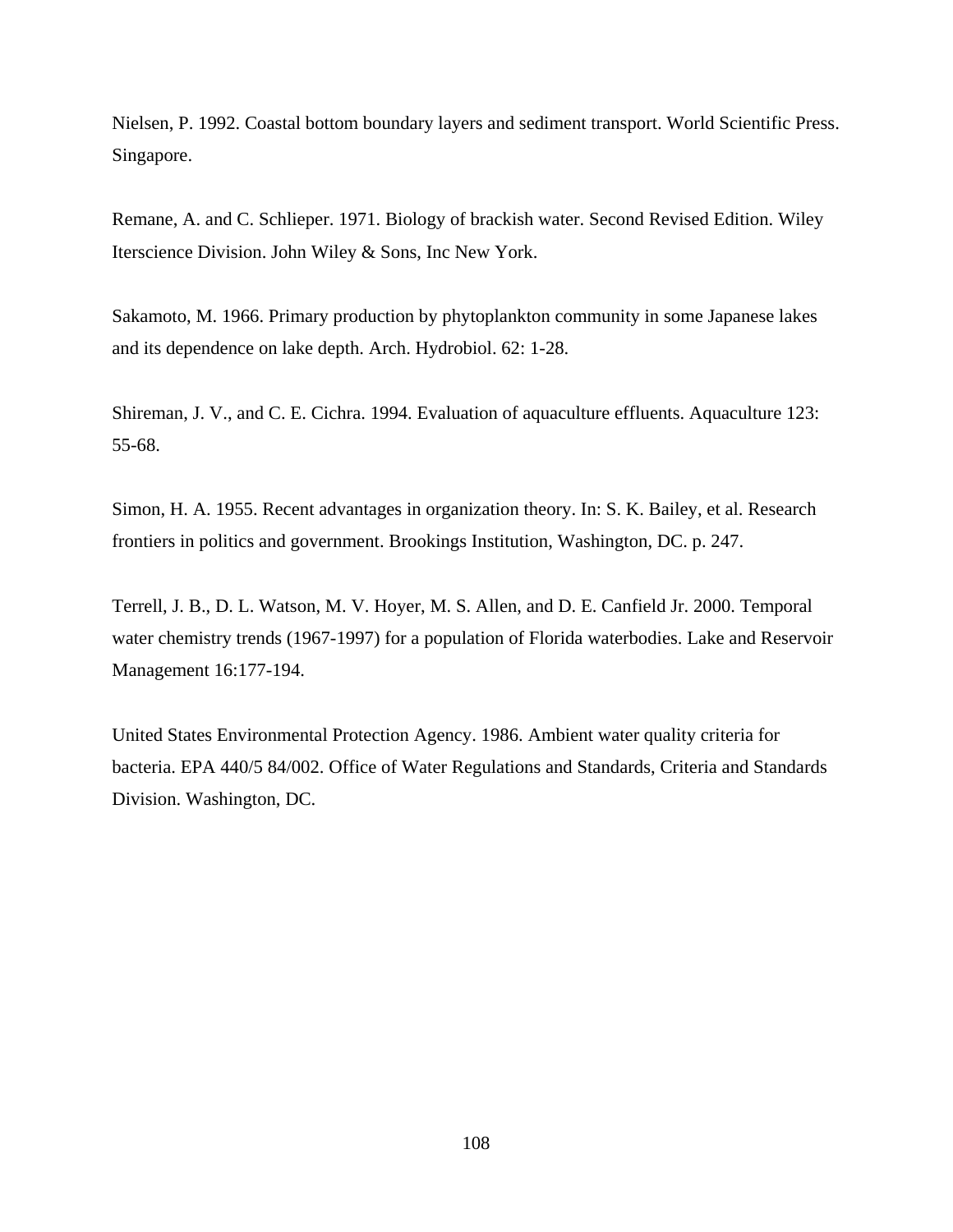**Appendix I** 

**Walton County Ordinance 2002-02**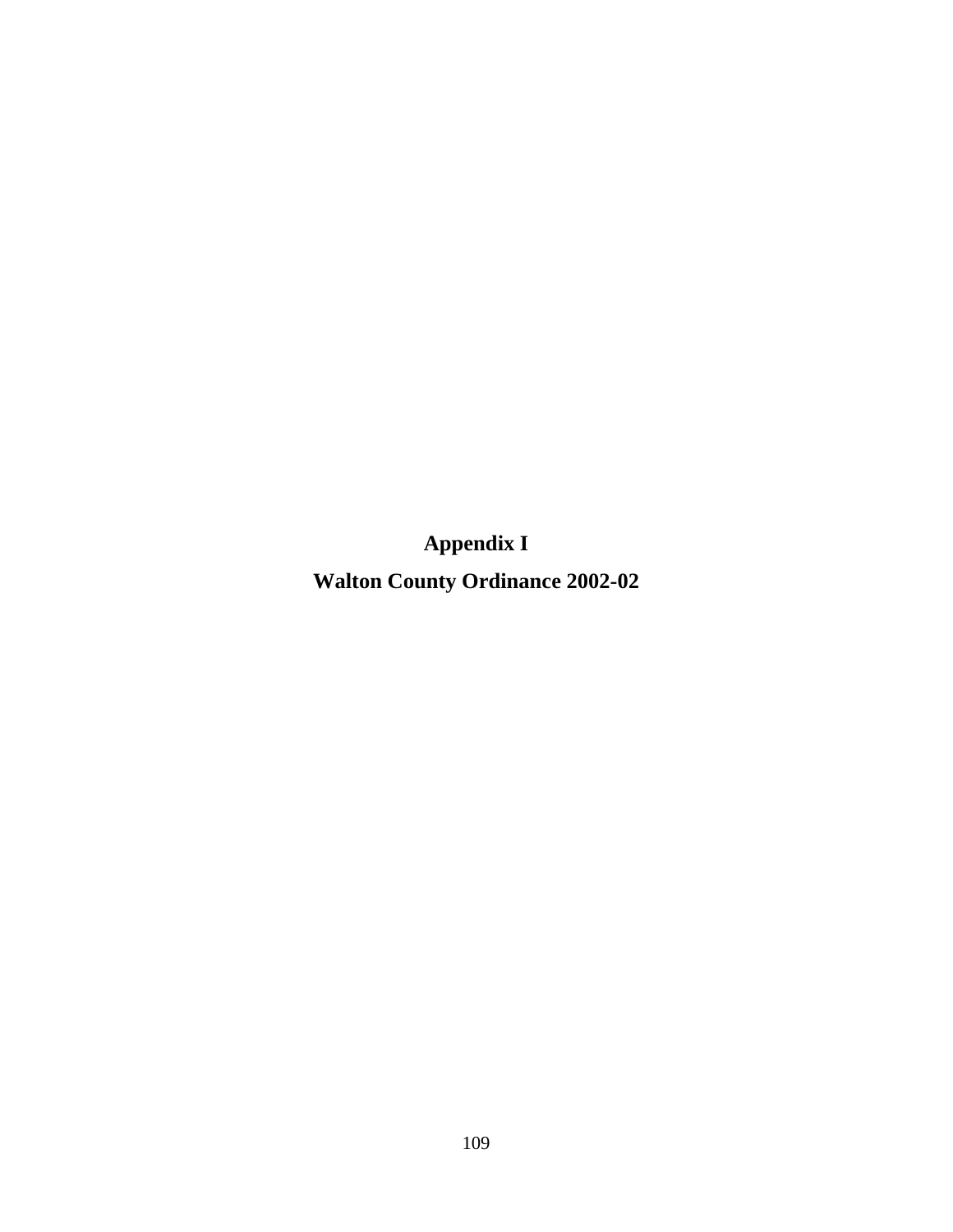**Appendix II** 

**Coastal Dune Lakes Advisory Board Manual**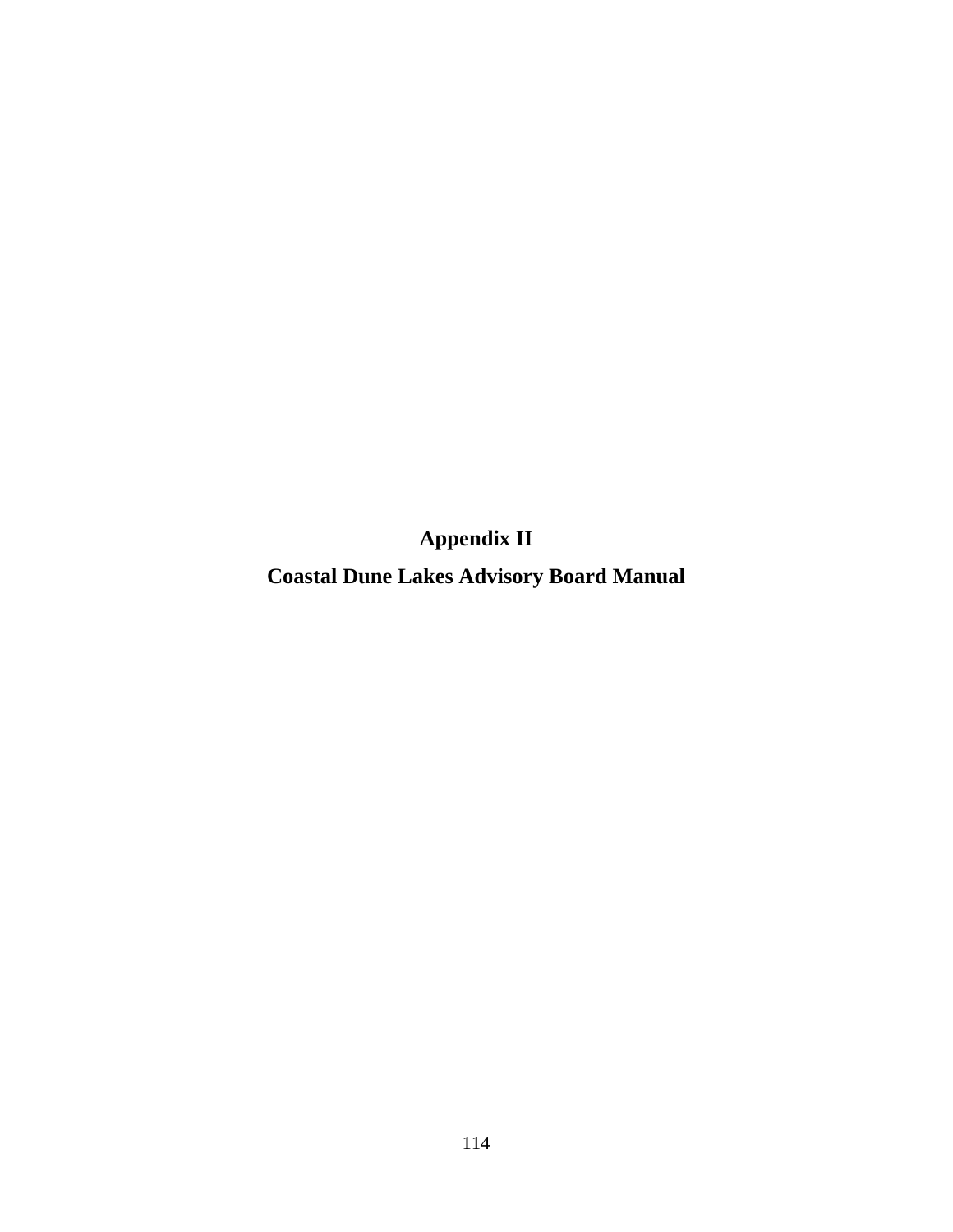**Appendix III** 

**Findings From Workshops On Citizens' Concerns Regarding The Future Management of Walton County Coastal Dune Lakes**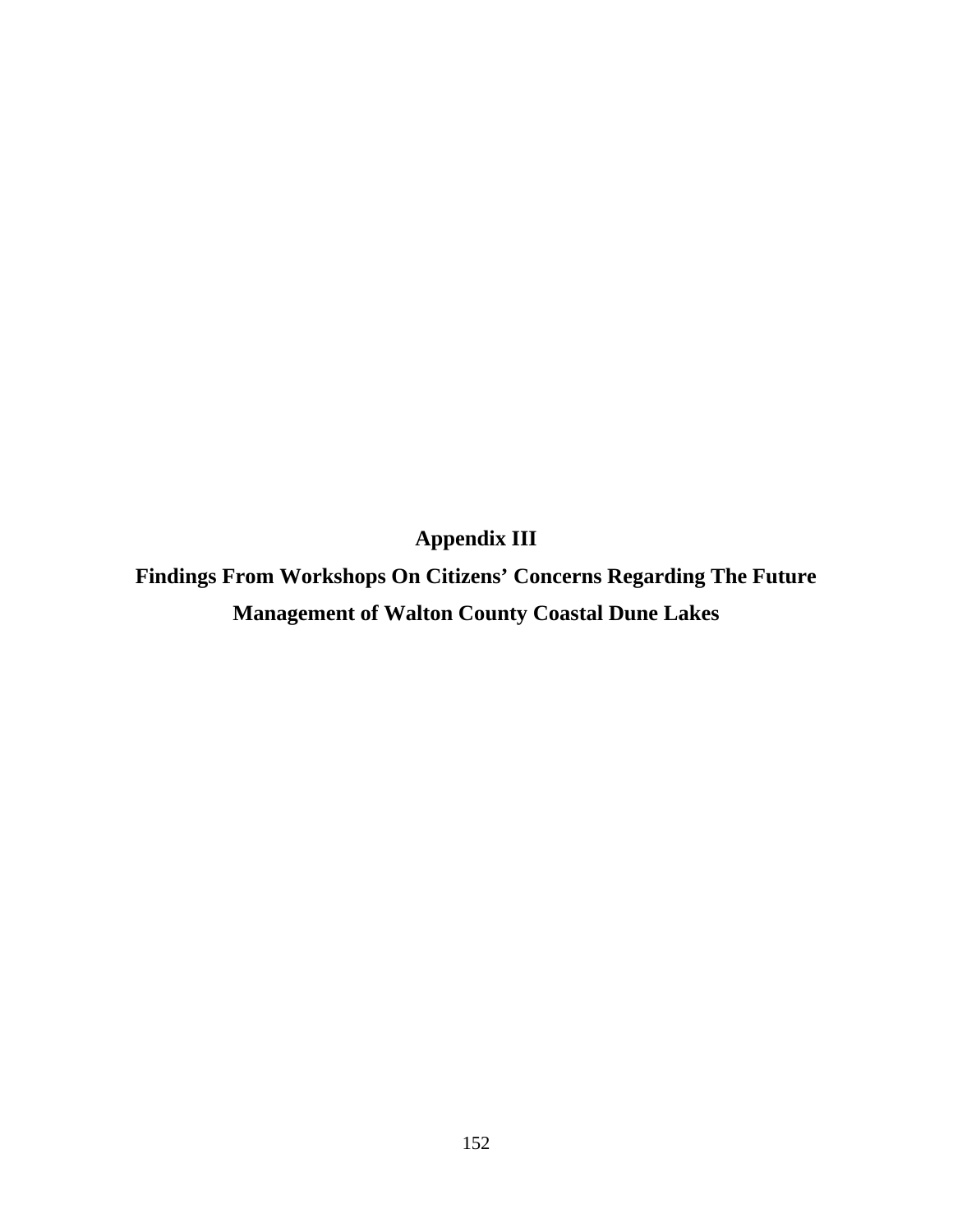**Appendix IV Axioms of Ecological Policy**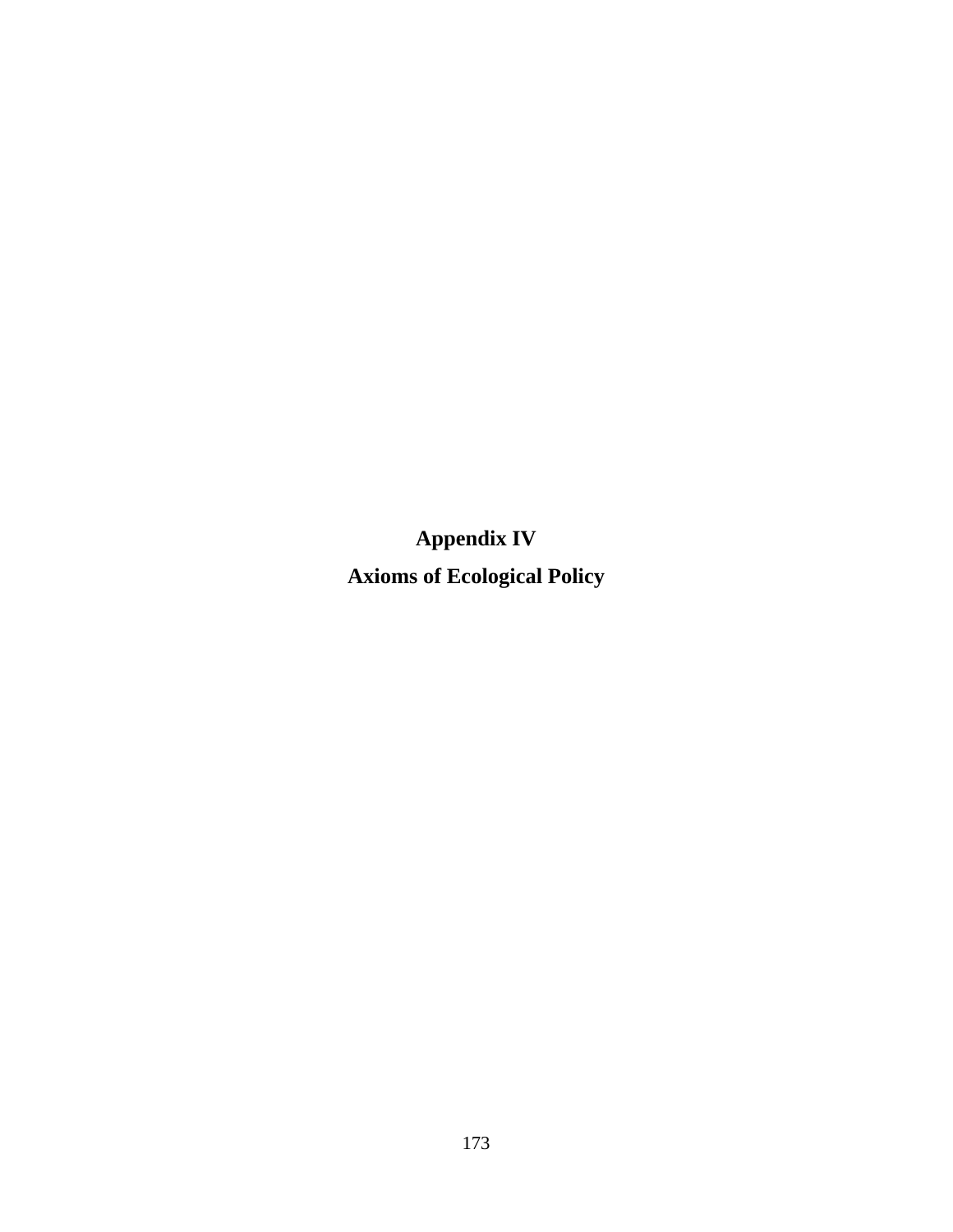**Appendix V Browder & Dean (1998)**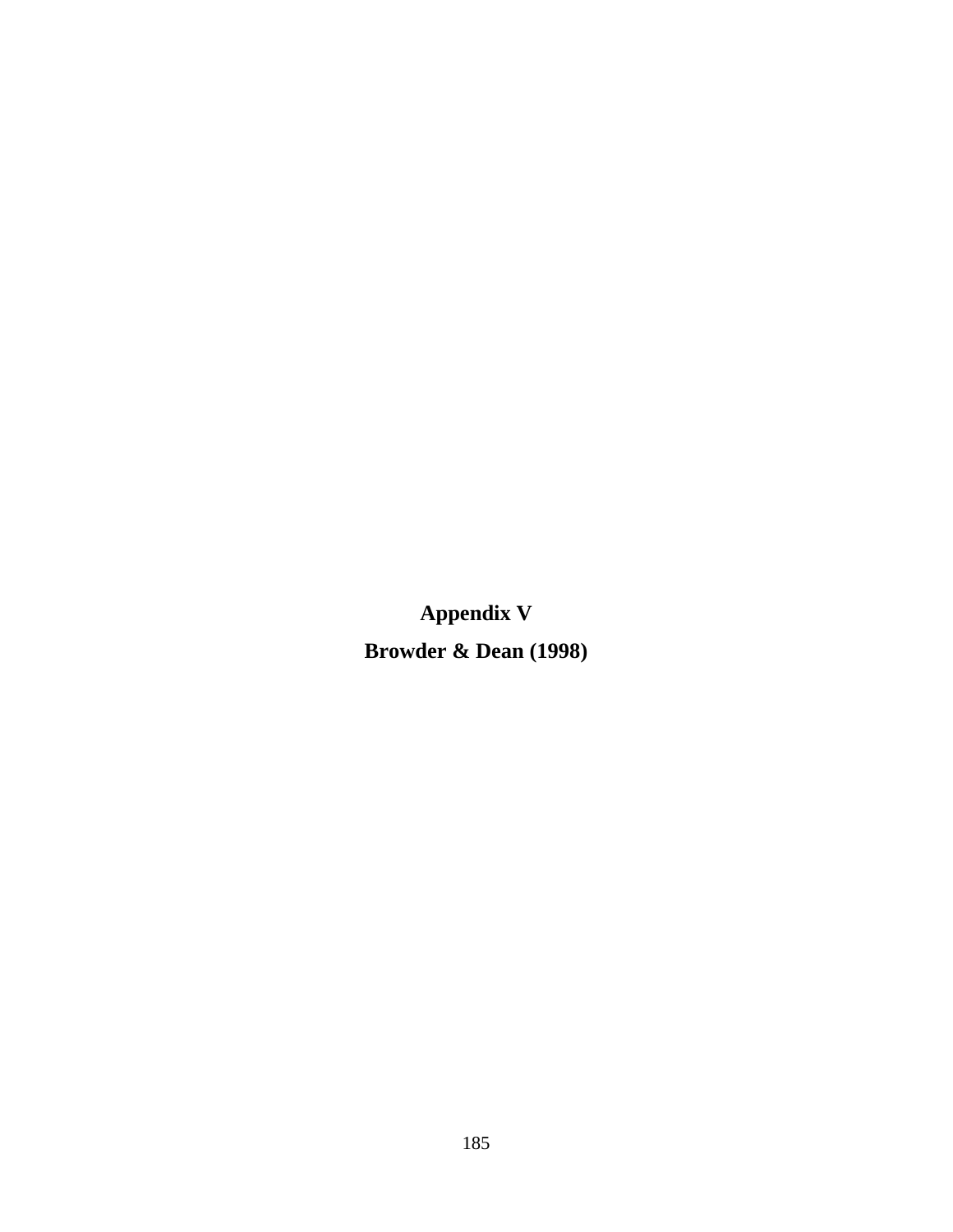**Appendix VI** 

**Water Chemistry Trends in Walton County's Coastal Dune Lakes**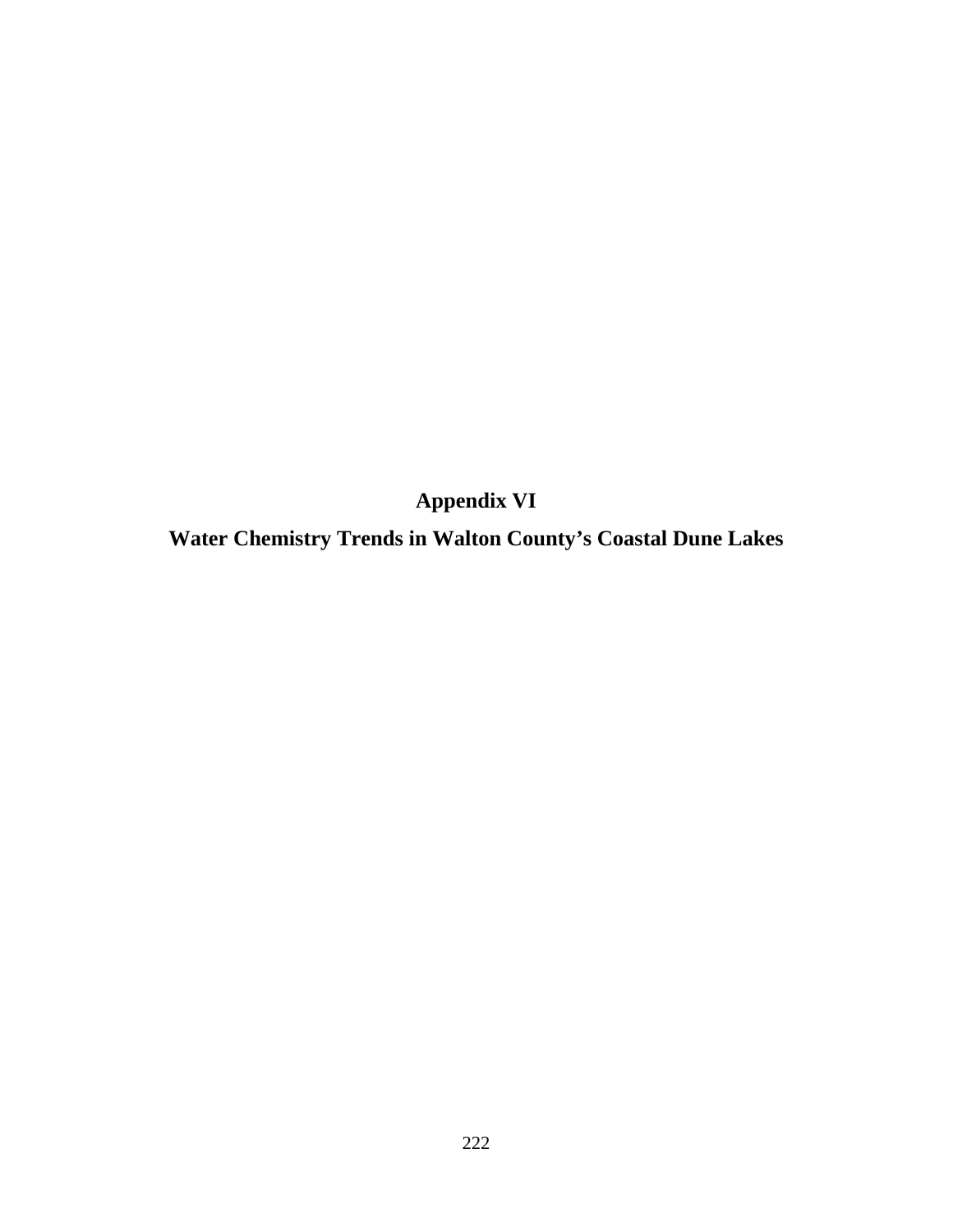**Appendix VII Florida LAKEWATCH Circular 111**